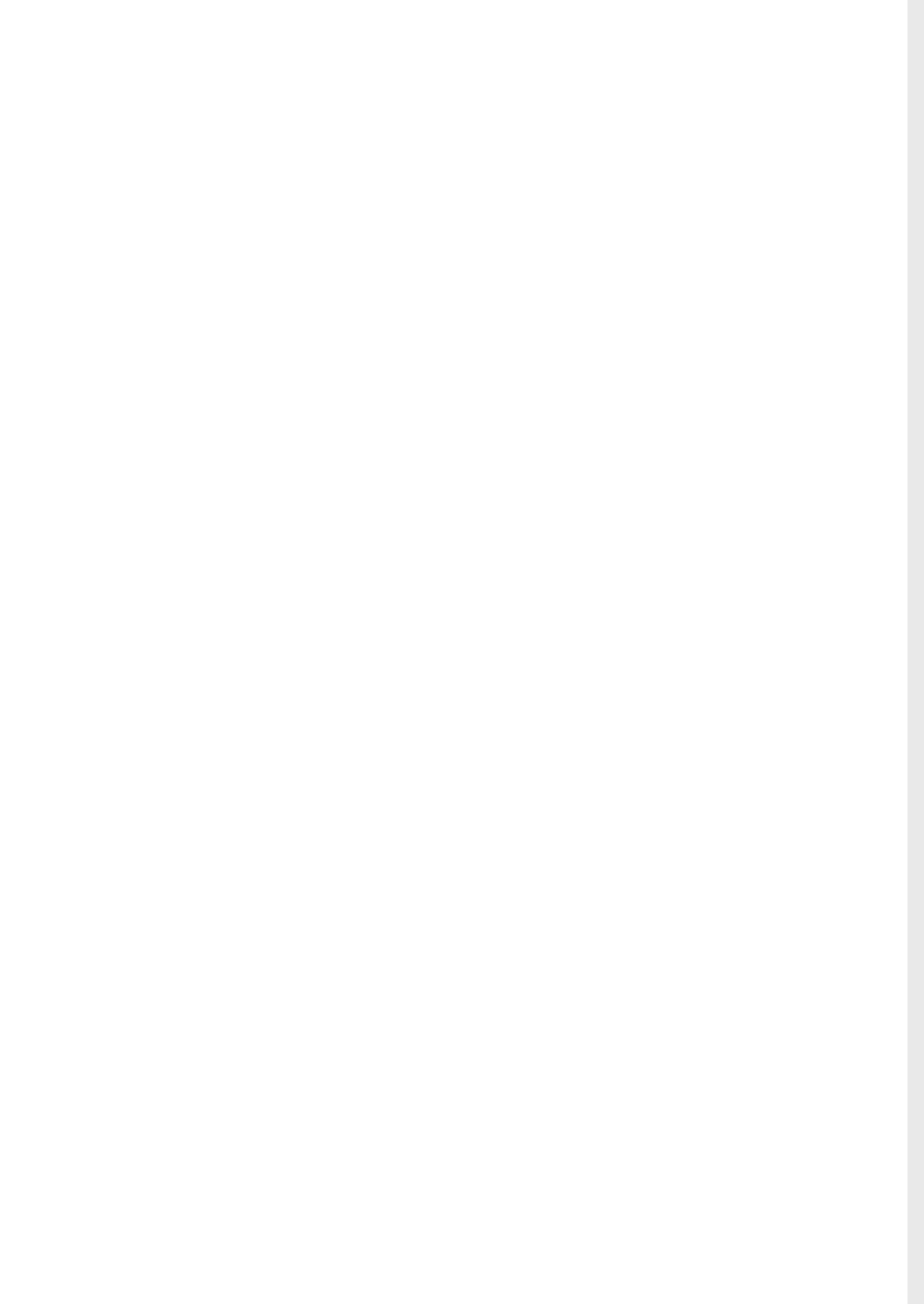

HCSS helps governments, non-governmental organizations and the private sector to understand the fast-changing environment and seeks to anticipate the challenges of the future with practical policy solutions and advice.

This report is from the HCSS theme SECURITY. Our other themes are RESOURCES and GLOBAL TRENDS.

#### **SECURITY**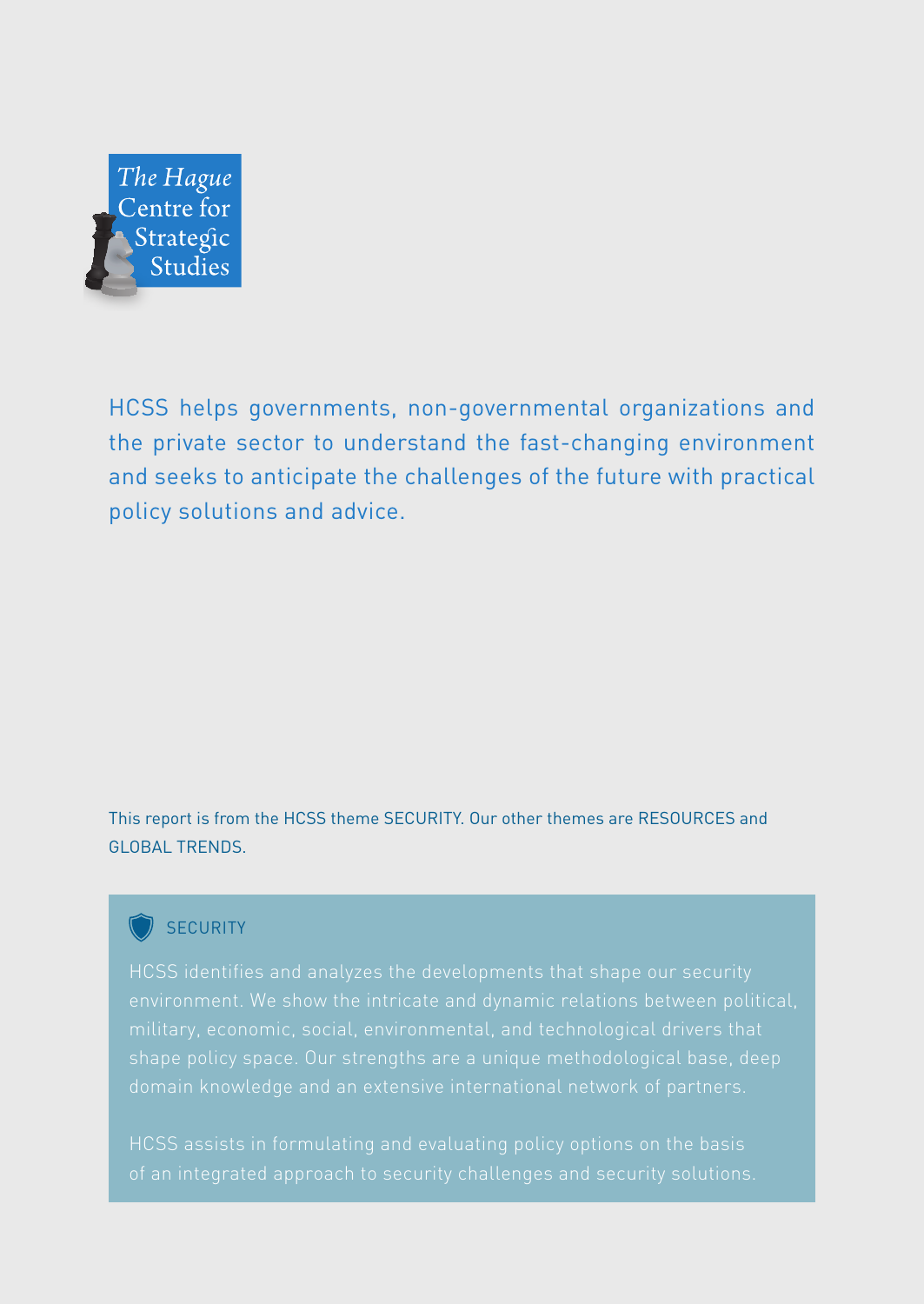

BETTER TOGETHER *The Hague* Centre for Strategic Studies

ISBN/EAN: 978-94-92102-34-8

**AUTHORS** Sijbren de Jong, Willem Th. Oosterveld, Stephan De Spiegeleire, Frank Bekkers, Artur Usanov, Kamal Eldin Salah, Petra Vermeulen, and Dana Polácková

**COLLABORATORS** Scott Ward, Clarissa Skinner

© 2016 *The Hague* Centre for Strategic Studies. All rights reserved. No part of this report may be reproduced and/ or published in any form by print, photo print, microfilm or any other means without previous written permission from the HCSS. All images are subject to the licenses of their respective owners.

**Graphic Design** Studio Maartje de Sonnaville, The Hague

#### *The Hague* Centre for Strategic Studies

Lange Voorhout 16 [info@hcss.nl](mailto:info@hcss.nl) 2514 EE The Hague <HCSS.NL> The Netherlands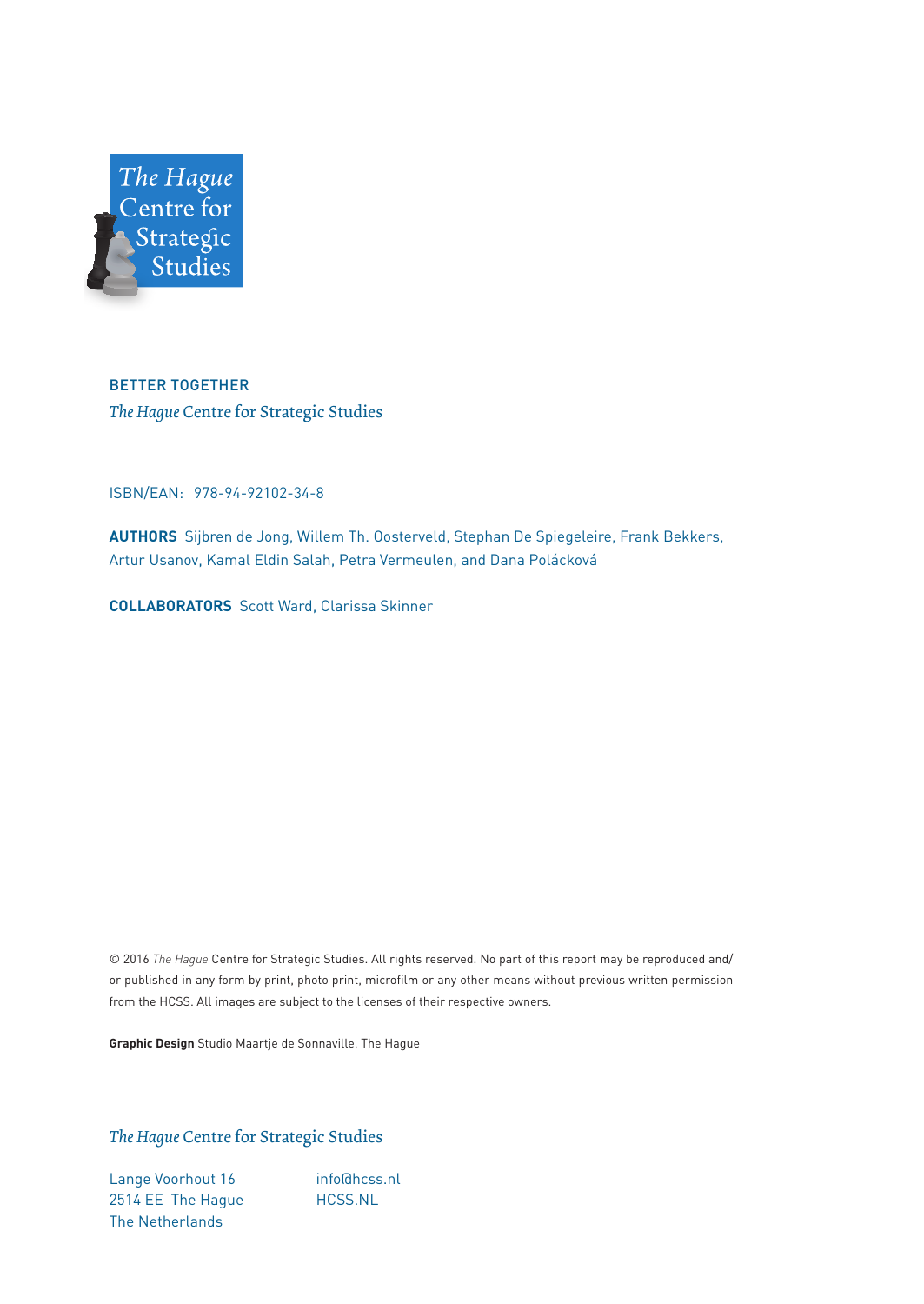# BETTER TOGETHER

### TOWARDS A NEW COOPERATION PORTFOLIO FOR DEFENSE

*The Hague* Centre for Strategic Studies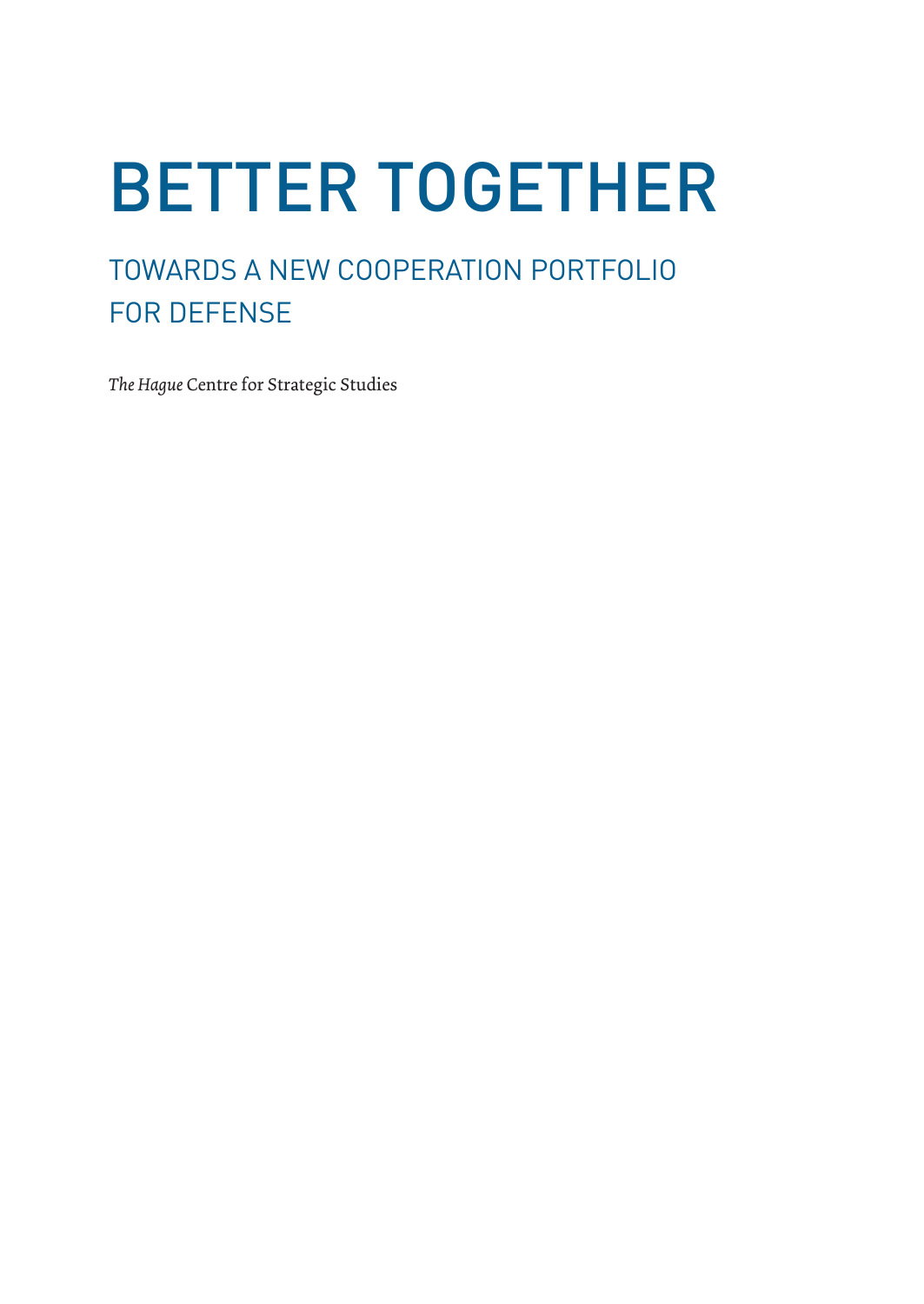#### BETTER TOGETHER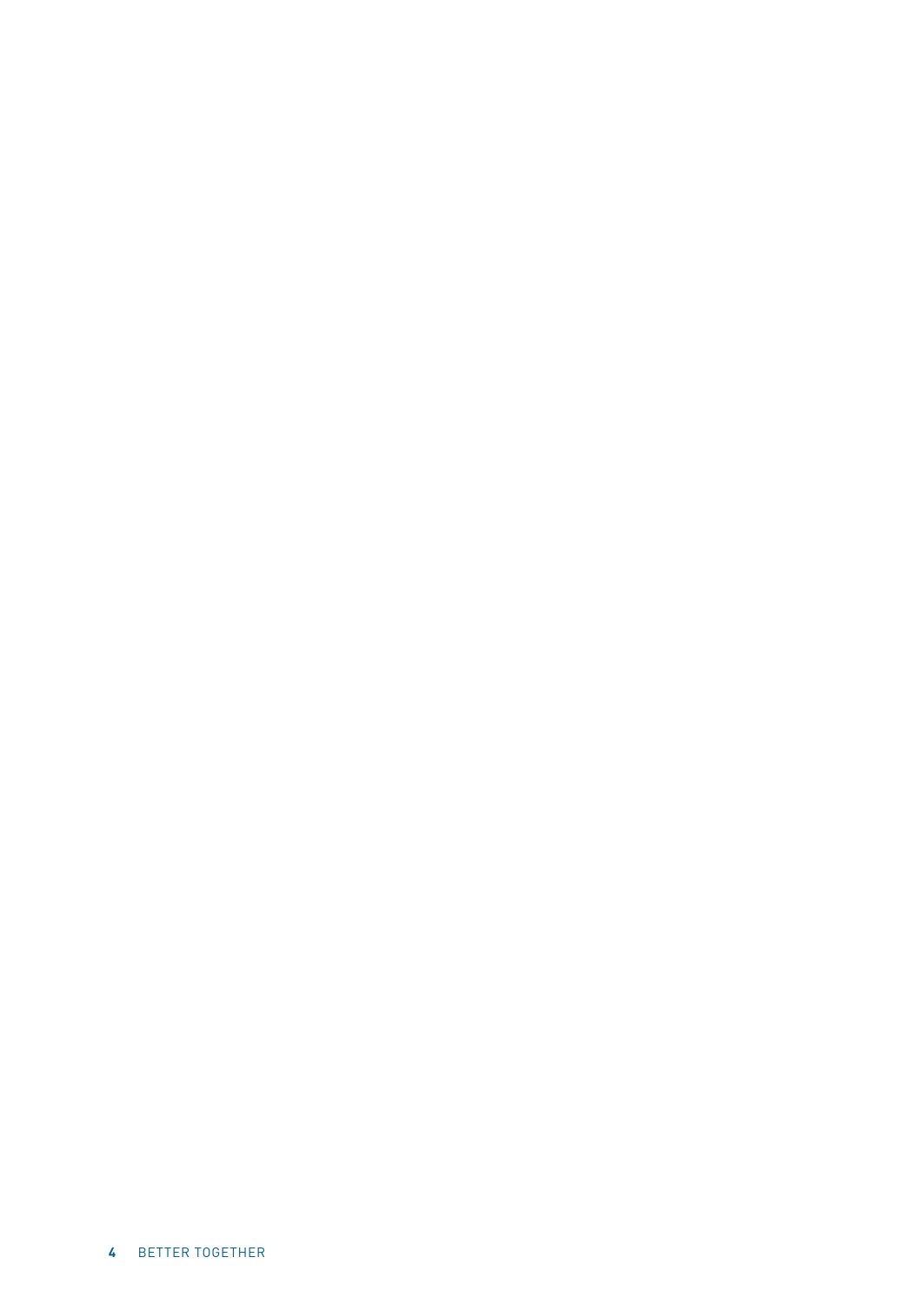### TABLE OF CONTENTS

|              | <b>EXECUTIVE SUMMARY</b>                                | 11 |
|--------------|---------------------------------------------------------|----|
| $\mathbf{1}$ | <b>INTRODUCTION: COOPERATION AND HOW IT TAKES SHAPE</b> | 19 |
|              | 1.1 CURRENT COOPERATION CHOICES AND THE NEED TO ADAPT   | 20 |
|              | 1.2 TOWARDS DEFENSE PORTFOLIO THINKING                  | 21 |
|              | 1.3 DIMENSIONS IN COOPERATION SPACE                     | 23 |
|              | 2 CASE-STUDY 1 - OPEN INNOVATION                        | 27 |
|              | 2.1 WHAT IS OPEN INNOVATION                             | 27 |
|              | 2.2 WHY OPEN INNOVATION?                                | 29 |
|              | 2.3 FORMS OF COOPFRATION                                | 31 |
|              | <b>2.4 INNOCENTIVE</b>                                  | 32 |
|              | 2.5 NEW FORMS OF OPEN(ISH) COOPERATION IN DEFENSE       | 40 |
|              | 2.6 APPLICABILITY FOR NDOS                              | 49 |
|              | 2.7 PRACTICAL FXAMPLES                                  | 52 |
|              | 3 CASE-STUDY 2 – THE HACKER COMMUNITY                   | 57 |
|              | 31 WHITE AND BLACK HAT HACKERS                          | 57 |
|              | 3.2 COOPERATION RETWEEN HACKERS                         | 58 |
|              | 3.3 COOPFRATION BETWEEN NDOs AND HACKERS                | 61 |
|              | 3.4 BENEFITS OF COOPERATION                             | 65 |
|              | 3.5 RISKS AND CHALL ENGES                               | 66 |
|              | 3.6 MODELS OF COOPERATION                               | 70 |
|              | <b>3.7 APPLICABILITY FOR NDOS</b>                       | 72 |
|              | <b>3.8 PRACTICAL FXAMPLES</b>                           | 74 |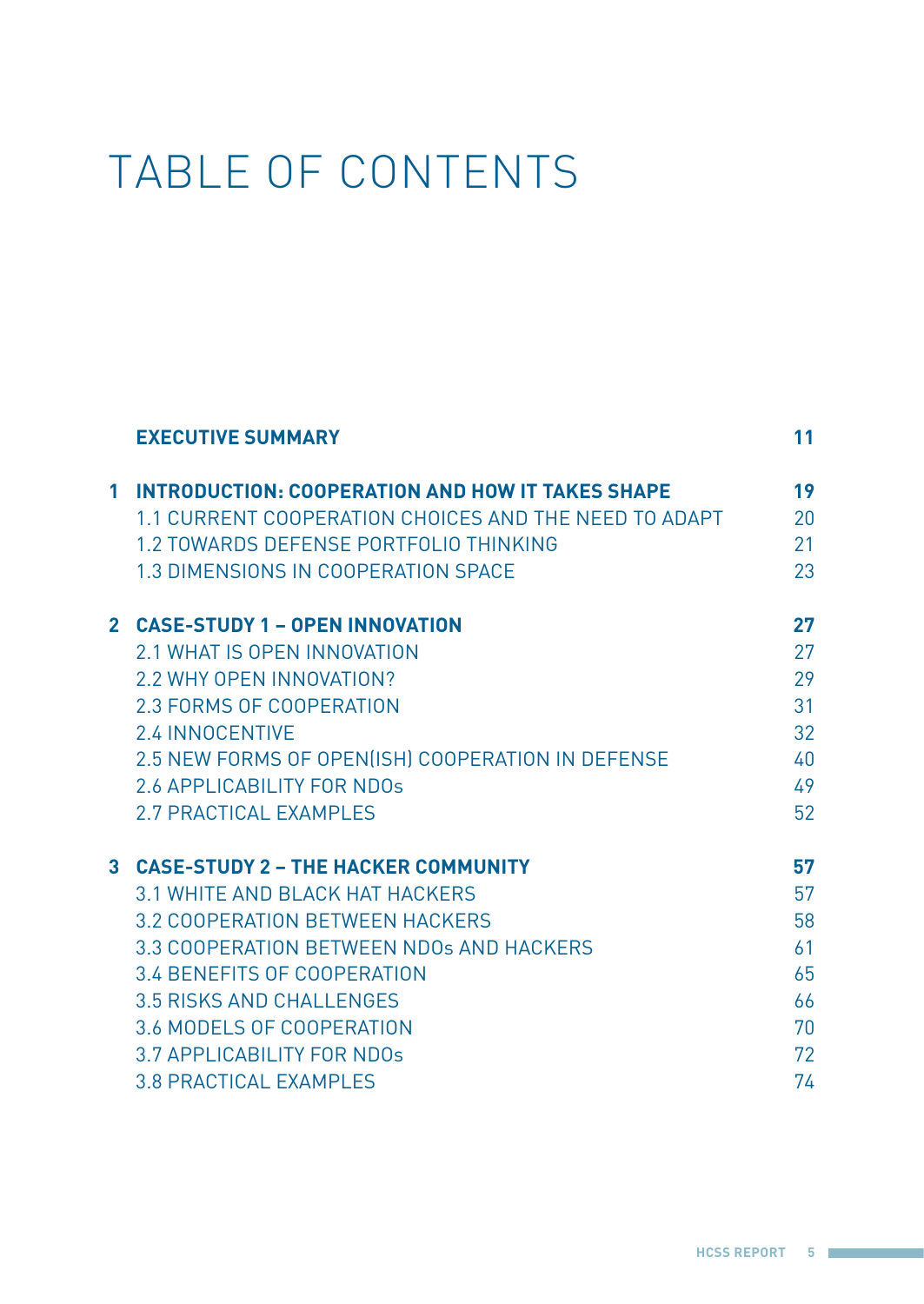#### BETTER TOGETHER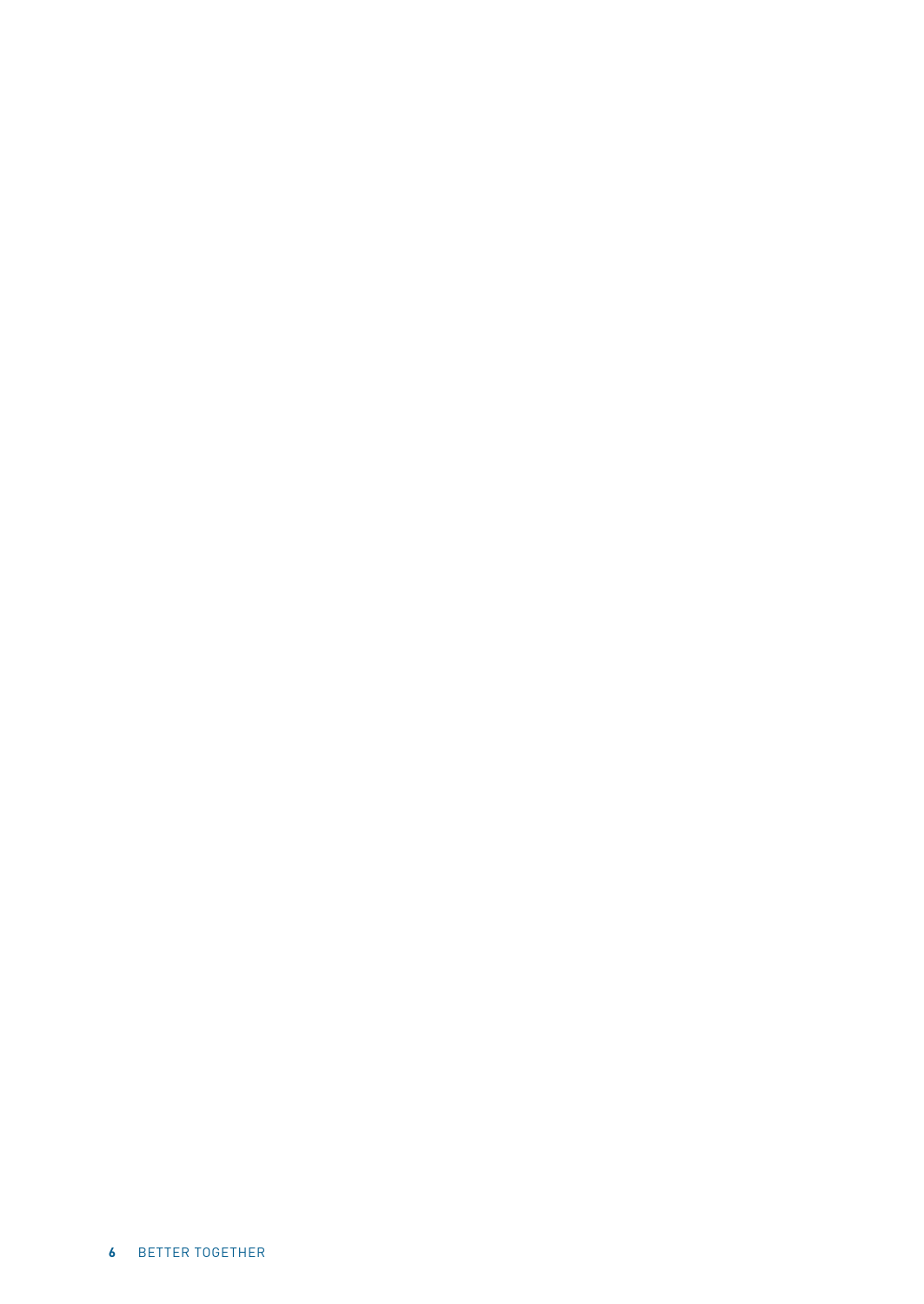|   | 4 CASE STUDY 3 - 'USHAHIDI, AN OPEN PLATFORM FOR SITUATION |                 |  |
|---|------------------------------------------------------------|-----------------|--|
|   | <b>AWARENESS'</b>                                          | 79              |  |
|   | 4.1 USHAHIDI HAITI PROJECT                                 | 80              |  |
|   | 4.2 BENEFITS OF USING USHAHIDI                             | 85              |  |
|   | 4.3 DRAWBACKS OF USING USHAHIDI                            | 88              |  |
|   | 44 IMPROVEMENTS                                            | 91              |  |
|   | 4.5 APPLICABILITY FOR NDOS                                 | 93              |  |
|   | <b>4.6 PRACTICAL FXAMPLES</b>                              | 96              |  |
|   | 5 SO WHAT FOR DEFENSE?                                     | 99              |  |
|   | 5.1 COOPFRABILITY IS BECOMING THE KEY SOURCE               |                 |  |
|   | OF COMPETITIVE ADVANTAGE                                   | 100             |  |
|   | 52 MONITOR AND EXPERIMENT WITH NEW FORMS                   |                 |  |
|   | OF COOPFRATION TECHNOLOGIES                                | 1 <sub>01</sub> |  |
|   | 5.3 SFF COOPFRATION AS A PORTFOLIO CHOICF                  | 102             |  |
|   | 5.4 LESSONS FROM THE CASES                                 | 10 <sub>2</sub> |  |
| 6 | <b>FINAL OBSERVATIONS</b>                                  | 109             |  |
|   | ANNEX A: A FIRST DRAFT TAXONOMY OF COOPERATION             | 115             |  |
|   | <b>BIBLIOGRAPHY</b>                                        | 121             |  |
|   | <b>ENDNOTES</b>                                            | 137             |  |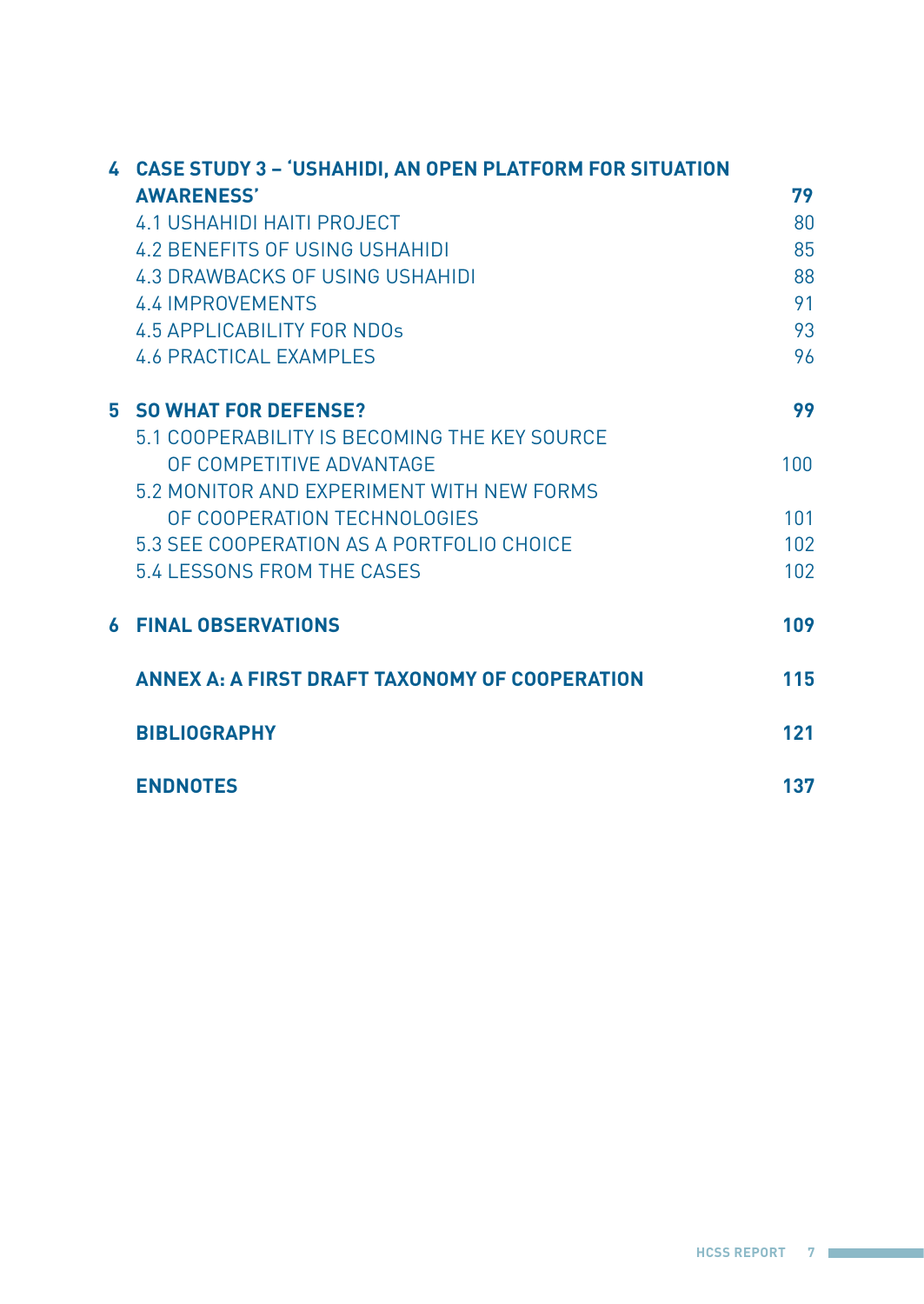#### BETTER TOGETHER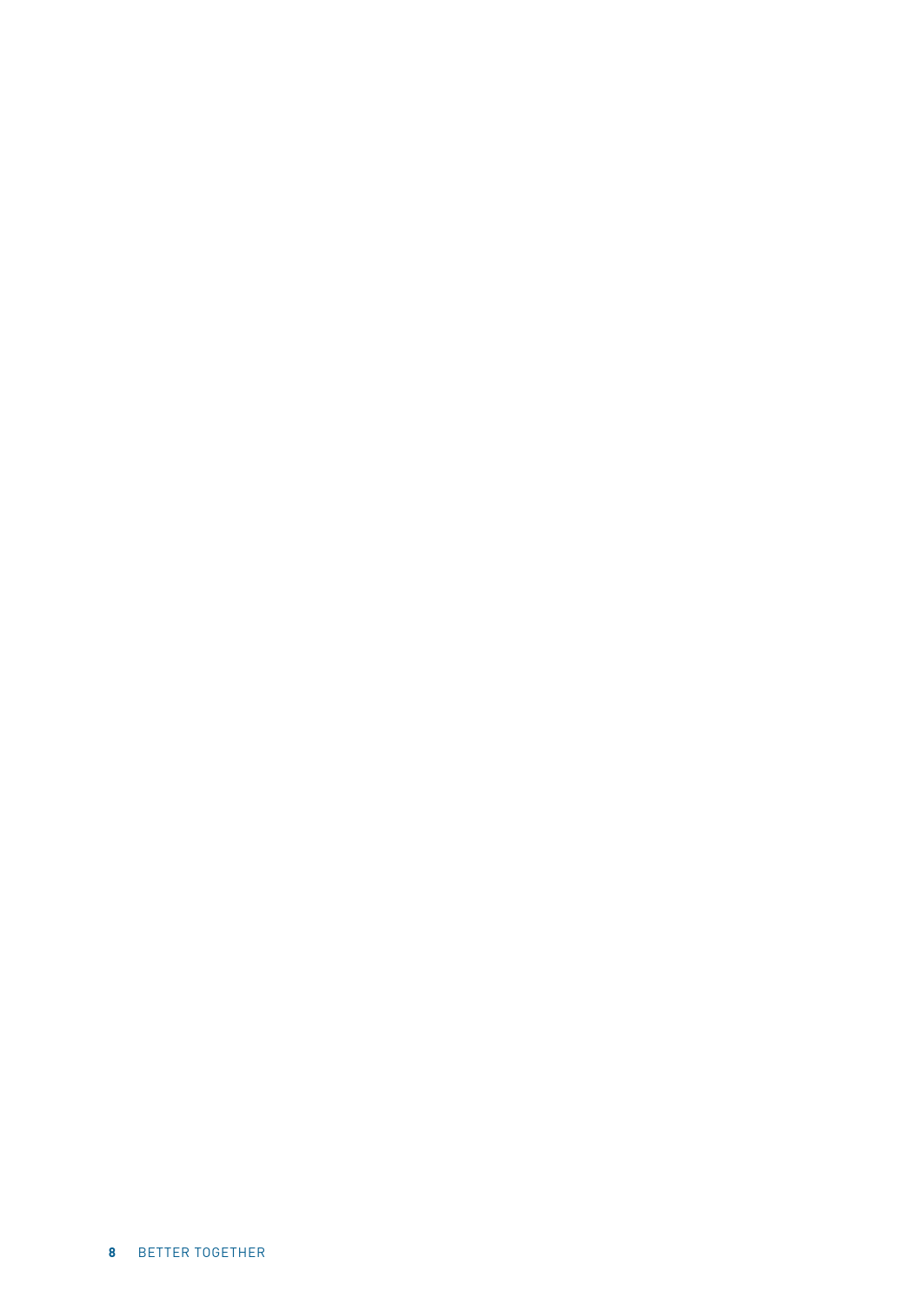## EXECUTIVE SUMMARY

- 
- 
- 
- 
- 
- 
- 
- 
-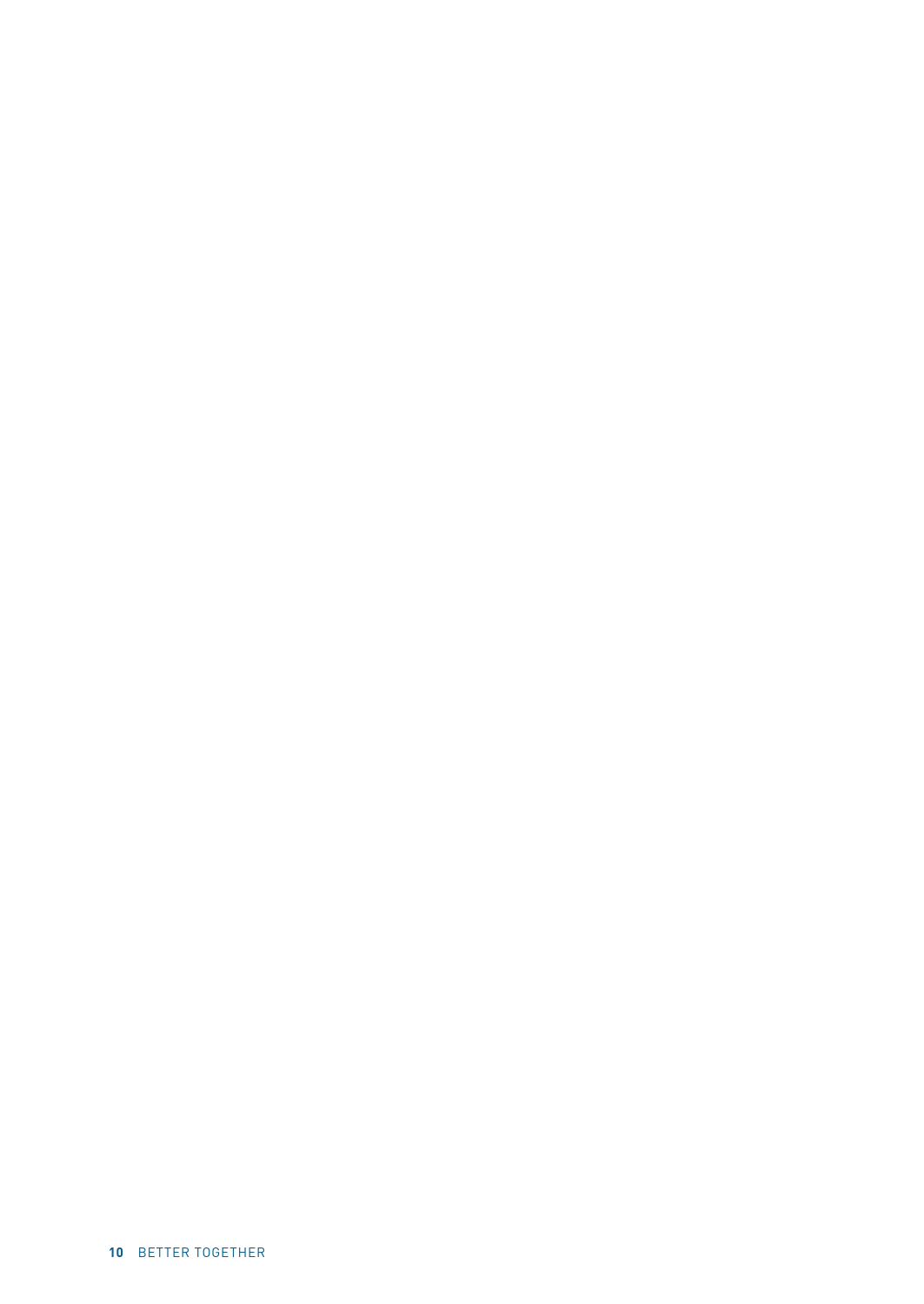### <span id="page-12-0"></span>EXECUTIVE SUMMARY

This report is about cooperation, the way it is changing, and what this means for our national defense organizations (NDOs). We all know that cooperation helps solve challenges or achieve desired outcomes. In complex problems, it might even be a condition *sine qua non*. The downside is that cooperation also induces transaction costs. But the cost of organizations working together has been drastically reduced. For many organizations operating in an increasingly connected and therefore more complex world, both the pressure and the opportunities to cooperate have drastically increased. This different calculus has given rise to much more open, smaller scale – to

the extent that individuals next to organizations have become part of the equation – and vibrant forms of cooperation, in many instances rapidly displacing traditional forms of stove-piped and closed cooperation models. In the business world, driven by competition and the process of 'creative destruction', the innovative drive leads to successful new forms of

*The calculus underpinning cooperation choices has changed, and now favors more open, smaller scale and vibrant forms of cooperation*

cooperation. In this report, we will look at concepts and examples from the business world and explore whether successes and lessons learned in the private sector can also be applied to our national defense organisations (NDOs), even in operational processes for which the 'business logic' of commercial markets has limited applicability.

NDOs face a turbulent environment and an uncertain future. In these times of geopolitical shifts and exponential technological change nobody can go it alone –

*Cooperation is not a binary choice; it is a portfolio choice from within a broader 'space' of cooperation options* 

certainly not the defense organization of a small to medium-sized country such as The Netherlands. The importance of '*with whom*' choices for NDOs is only likely to increase. HCSS suggests putting a rich portfolio of cooperation partners and forms at the heart of the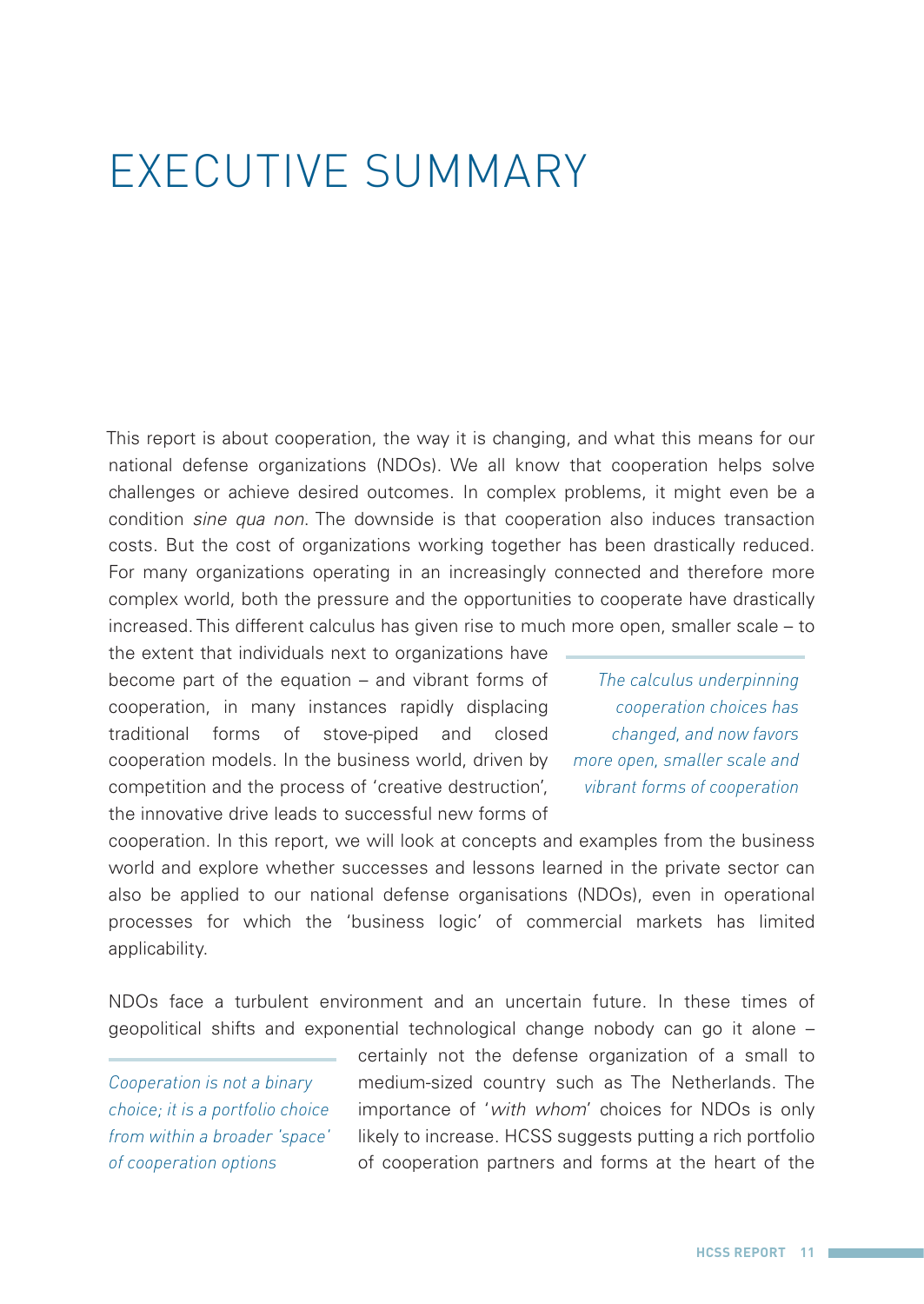strategic planning process. NDO partnership choices are typically thought to belong to the realm of politics, decided upon based on political preferences. This report argues they should rather be seen as value-for-money choices. Decisions should be made on the basis of a pragmatic, pre-political, pre-bureaucratic analysis that considers the various cooperation options that are available and then designs a portfolio of cooperation partners and forms that will enable an NDO to navigate very different futures.

The Dutch defense organization already manages a broad portfolio of cooperation partners. Its portfolio consists first and foremost of other NDOs with whom it work closely together. But its current portfolio goes far beyond these military partners. It includes other government departments or agencies; NGOs; local communities in their home countries and abroad; defense and non-defense industry partners or

*We observe the greatest dynamism in the other parts of the cooperation space than where NDOs typically sit.*

suppliers; knowledge institutes, etc. But in other crucial dimensions the cooperation portfolio tends to be more lopsided. NDOs exhibit a (historic) preference for long-term, formalized, closed cooperation setups with

mostly like-sized, like-minded, and likewise organizations. These traditional kinds of cooperation clearly remain important. But this report set out to explore *other* forms of cooperation that NDOs have thus far not had much experience with - with unfamiliar partners and in more open and more loosely coupled ways, facilitated by new technological developments. More in the 'digital' than in the 'physical' sphere: in the information age, 'connect and being connected' is more and more a prerequisite for being able to achieve strategic effects in many different domains. It this new age, defense and security challenges once again have become very much part of society and societal processes at large. Defense and security ecosystems that try to cope with these challenges are emerging. In the words of the Commander of the Dutch Armed Forces General Tom Middendorp: "I think it's of vital importance that we come to realize that we are all actors in a defensive ecosystem… we also have to explore other parts of this ecosystem."

This report is based on the empirical observation that the most dynamic and promising new forms of cooperation in our everyday lives favor openness and loose coupling, while focusing on information rather than on physical assets. Examples include phenomena such as Wikipedia, open source soft- and hardware development, crowdfunding, etc. Many of these seem to defy common cooperation sense: they take very different organizational forms than our current companies; they tend to be highly distributed and peer-to-peer with unique coordination mechanisms; and they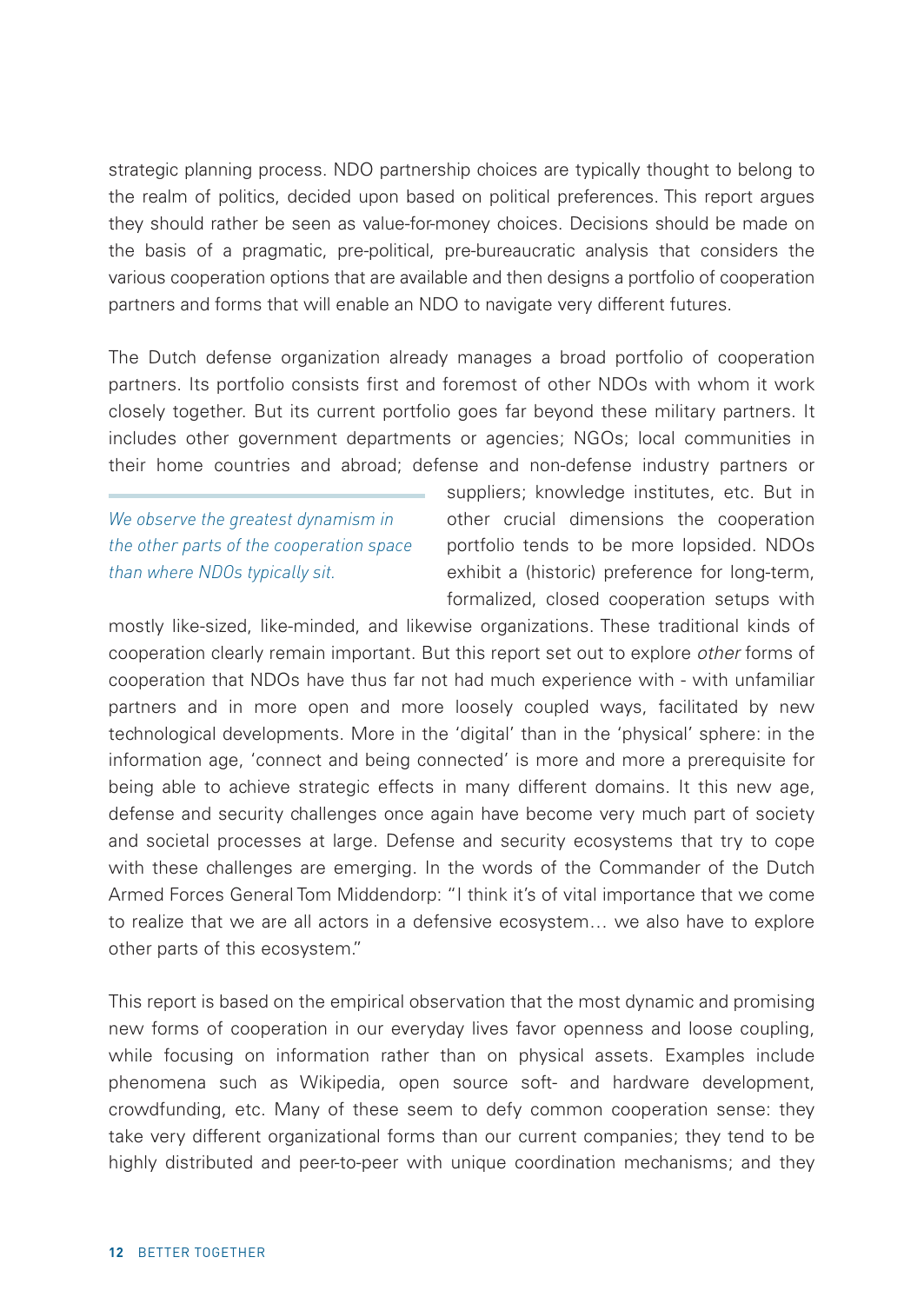are developing radically new business models to sustain their activities. But while dramatically different in nature, they seem remarkably effective and efficient. In some areas they are outcompeting the titans of the late-industrial age such as Microsoft or IBM, who themselves are also moving in that direction.

How can NDOs can learn from these new forms of cooperation? In order to answer this question, HCSS has explored three cases: InnoCentive, an open marketplace for R&D solutions; hacker communities; and Ushahidi, an open platform for crisis informatics. In this report, we describe how these new forms of cooperation are initiated, how they are managed, and what their strengths and weaknesses are. Do these cases

point to new golden opportunities for NDOs? Our findings are somewhat mixed. On the one hand, these forms of cooperation clearly benefit from surprisingly advantageous characteristics when compared to traditional forms of cooperation in terms of entry, cost, scaling,

*Our case studies reveal some of the strengths and the weaknesses of new forms of cooperation. HCSS remains overall optimistic on their potential*

space, speed, adaptiveness, and effectiveness. On the other hand, our case studies also reveal a number of prickly challenges in areas such as cultural resistance to change, quality assurance, command and control, information management and ethics. The case studies also explain, however, how these new forms of cooperation have developed quite effective ways to overcome some of these challenges. We want to emphasize that these case studies are not just about InnoCentive, Anonymous, or Ushahidi, but rather about the new forms of cooperation that they embody. In a short period of time, all of the example cases have learned and internalized many useful lessons, leading to impressive improvements. We submit that in all of these cases, the benefits can still be significantly enhanced and the drawbacks further mitigated.

The most promising case appears to be open innovation, which is gaining significant traction in many areas of public and private activity. NDOs have no alternative but to leverage the outcomes of the fast and high-quality innovation cycles in the commercial (civilian) market. At the same time, NDOs strive to keep the exact specifications and even performance range of their core capabilities hidden (*"mil specs"*), with the aim to ensure that would-be opponents do not acquire the same possibilities and to make it harder for potential adversaries to develop appropriate counter-measures. The challenge for NDOs is to have system integration processes in place that harness (fast) open innovation at the component level in continuous performance improvement while retaining the structural integrity at the system / platform and system-of-systems level.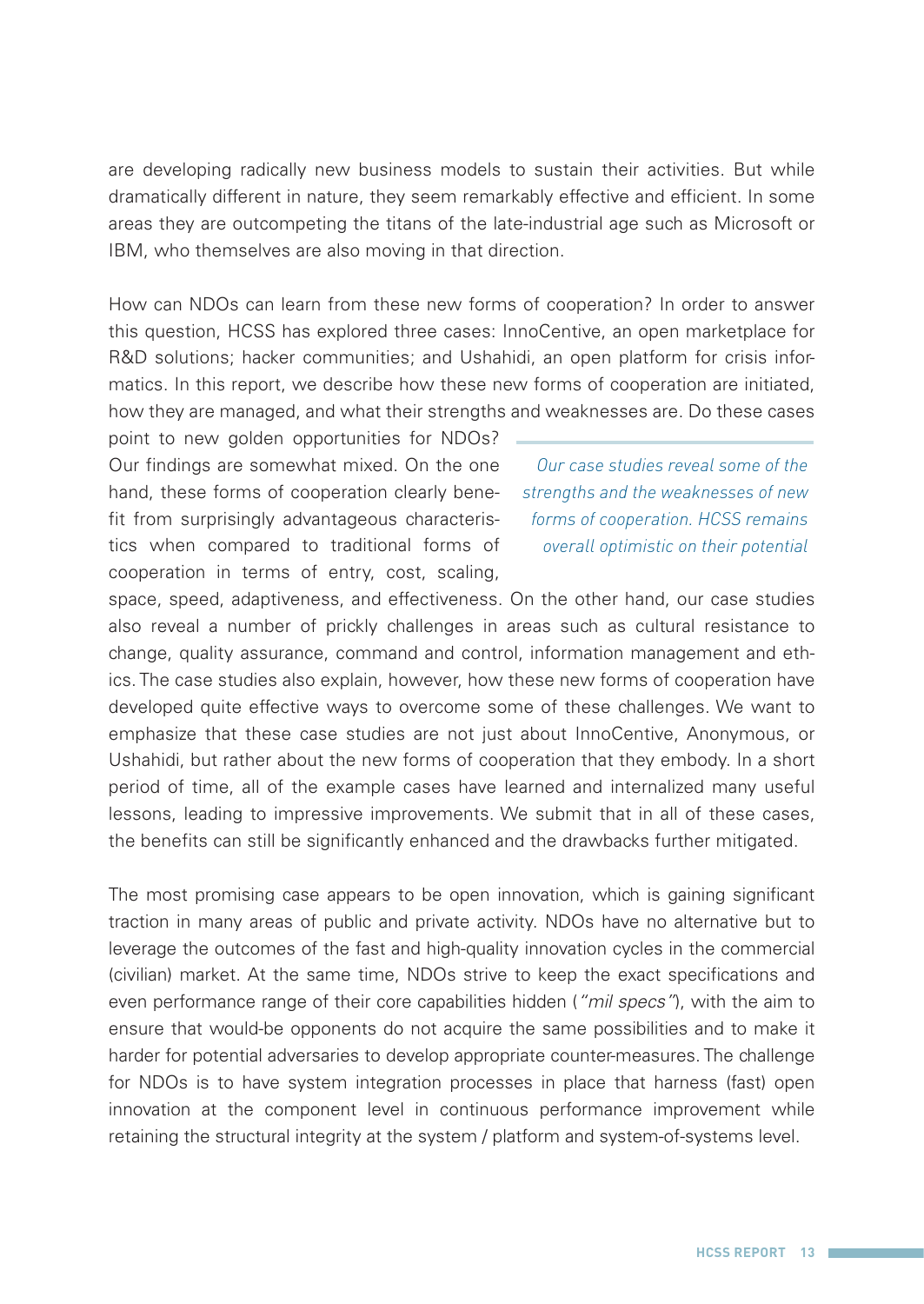The report concludes with some general recommendations that are, by and large, supported by the case studies. We note that the Dutch defense organization already has taken steps along the route proposed below. To that extent, the recommendations serve as an encouragement to further implement the vision of CDS Middendorp of a defense organization fully and consciously embedded in true defense and security ecosystems, able to both strengthen and draw strength from those ecosystems.

The first recommendation is that NDOs should move further along the road towards full*-*spectrum cooperability. This capability to engage in a broad portfolio of cooperation partners and forms should be treated just like the many other capability choices NDOs invest in. Developing cutting-edge defense hardware (e.g., jet fighters, frigates or land

*Track the cooperation space and experiment with promising areas.* vehicles) requires meticulous long term investment, planning and refinement; so too does competitive full-spectrum cooperability. In many ways this particular capability may even be more

difficult to achieve. It cannot just be procured or dealt with in a centralized "cooperation department", but has to be mainstreamed throughout the entire organization. But while representing a number of daunting challenges, its potential benefits are also outsized: we can think of no single force multiplier that comes even close. We suspect that as NDOs evolve towards broader strategic balance-of-investment methods, the net contribution of this capability will become even more apparent.

The second recommendation is that our NDOs should monitor the entire cooperation space more closely than they currently do. Most NDOs engage in various forms of technology watch. There is still a clear bias in these efforts towards physical technologies at the expense of social technologies of the kind that we describe in this report. Given the growing importance of the entire

*Cooperation choices are political, but they should increasingly be informed by a constant and rigorous 'portfolio analysis'*

defense and security ecosystem, we submit that our NDOs should devote more attention to monitoring real-life trends and developments in the cooperation space (as we illustratively do in this report) in order to remain situationally aware of new promising developments in this space. At the same time we also suggest they should go beyond that and experiment with various new forms of cooperation technologies. Some of the concrete incarnations of these new forms that we describe in this report (players such as InnoCentive or Ushahidi) may even represent good candidates for such experimentation efforts.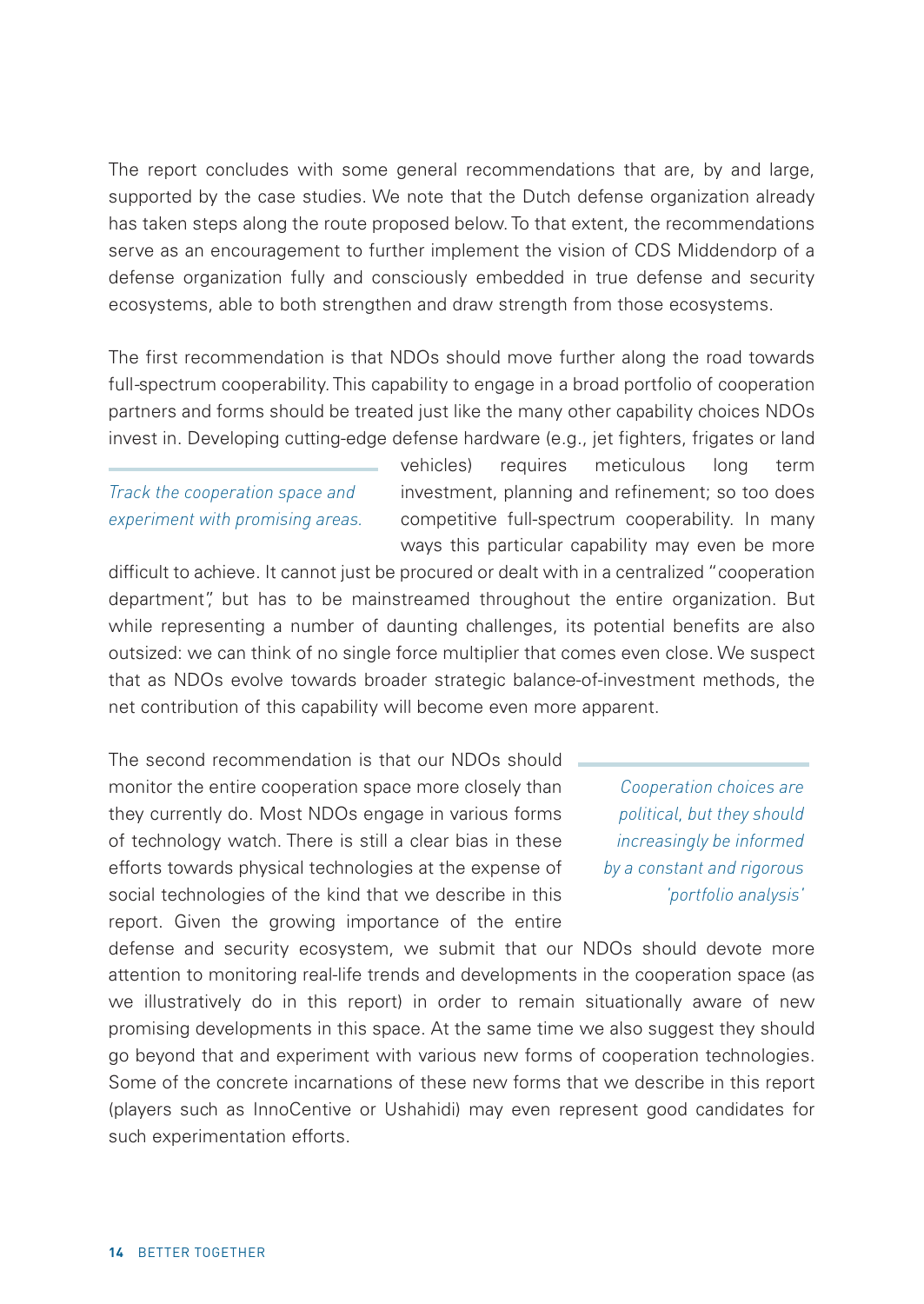Finally, we recommend that cooperation choices be seen as portfolio choices that require pragmatic, evidence-based analysis and that can be and constantly are recalibrated based on that analysis. These choices should be made politically. But those political choices should increasingly be informed by a more pragmatic, dispassionate, rigorous, a-/pre-political analytical stage. It is a sound risk and uncertainty mitigation strategy to diversify the portfolio of partners. The key *analytical* question then becomes how to determine which baskets to choose. In a time where we are faced with exponential and epochal change, this choice admittedly requires more thinking than has ever been the case before. Without prejudging the outcome of this debate, we would encourage NDOs would ask themselves which partners represent the highest future potential defense and security return on cooperation investment: country A or B or companies such as Google, IBM, or Microsoft.

*In an ever more connected and complex world, designing a more diversified portfolio of cooperation partners and cooperation forms becomes a strategic imperative for national defense organizations.*

The Westphalian and industrial age mindset has accustomed our NDOs to think of themselves as "prime defenders" of our national security. In this frame of mind, NDOs see it as their responsibility to be able to do as much as possible on their own. Cooperation represents a residual activity, that is called upon when the own resources prove to be insufficient (as often

is the case for small to medium-sized NDOs). In the transition to the new information age, however, NDOs may want to position themselves more as custodians of a broader ecosystem of a variety of actors that all contribute in their own way to promoting security and/or countering insecurity. Only a diverse and resilient ecosystem can mobilize enough variety, agility, and mass to deal with the challenges at hand. Pursuing and fostering cooperation then is no longer merely a residual activity; it becomes a core competence at the heart of the defense and security effort. In an ever more connected and complex world, designing a more diversified portfolio of cooperation partners and cooperation forms becomes a strategic imperative for NDOs.

Throughout the ages, actors that succeeded more quickly than others in seizing the opportunities embedded in emerging new physical and social technologies derived enormous – economic, but also defense and security – advantages over relative laggards. In the last major transition from the pre-industrial to the industrial age, Europe found itself in the lead of this process.

*Consider full-spectrum cooperability as a key NDO capability to be treated on par with fighters, frigates and tanks*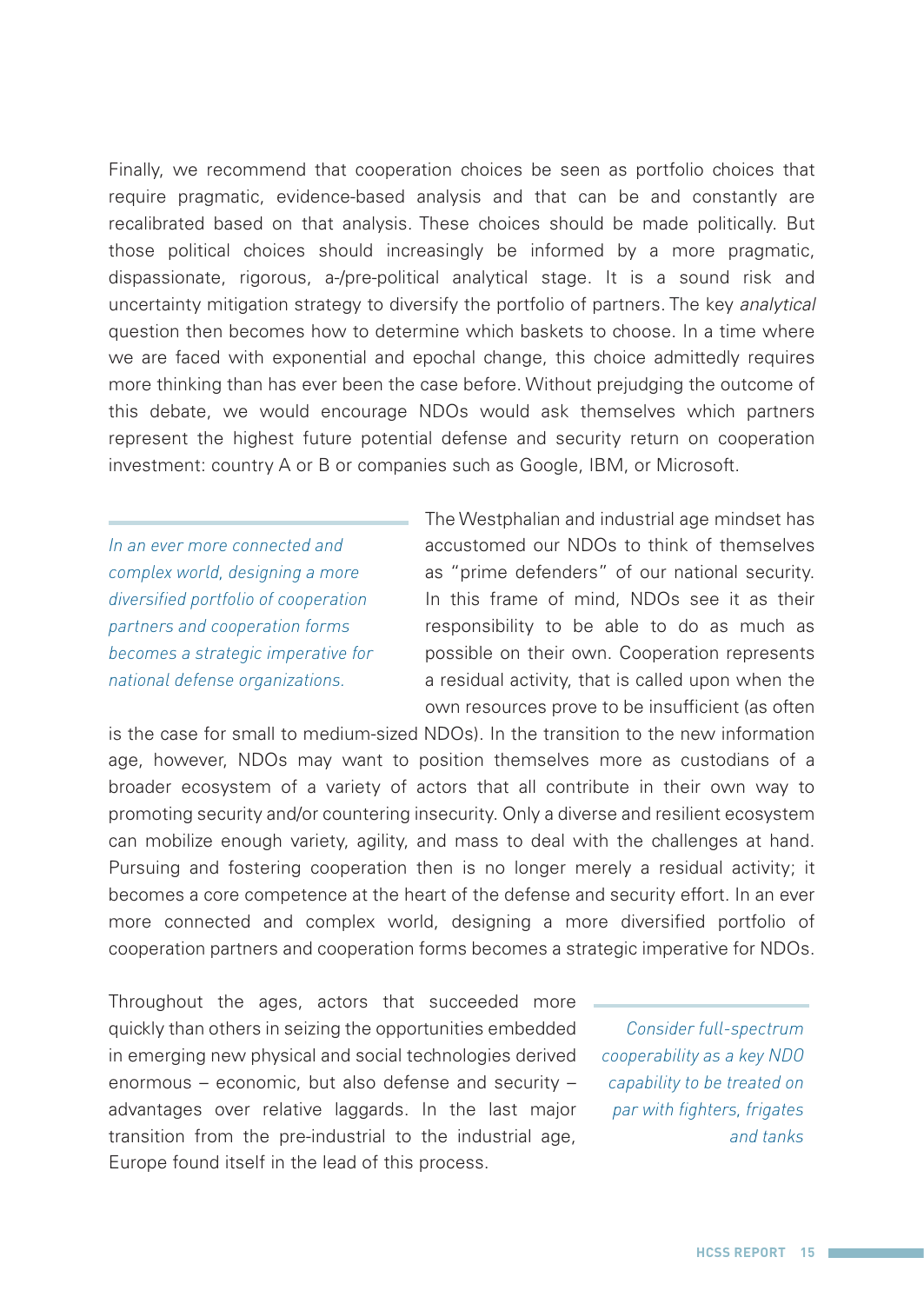Today, Europe is no longer the undisputed leader on the leading edge of the new technological revolutions. But HCSS still feels that when it comes to the defense domain, Europe – and especially the smaller European NDOs – may still stand a better chance than many others to discover the optimal social technologies that befit these revolutions. We see current trends, especially (but not exclusively) in The Netherlands, of starting to think of "defense" as a "defense and security ecosystem", of which new style NDOs may be the best suited custodians. This might be seen as the present-day equivalent of how armies and militias gradually morphed into NDOs during the industrial age.

NDOs can no longer go it alone. Not today and certainly not in the future. They will be better positioned to achieve the defense and security objectives that their societies expect from them when they pursue those together with others. Better **together**. But in order to do so, they will also have to explore new and better ways of cooperating with others. **Better** together. We can already discern glimpses of how to cooperate better in some of the case studies we presented in this report; as well as in some concrete initiatives within the Dutch defense organization. The challenge that remains for all of us is to improve our ways to apply those to defense.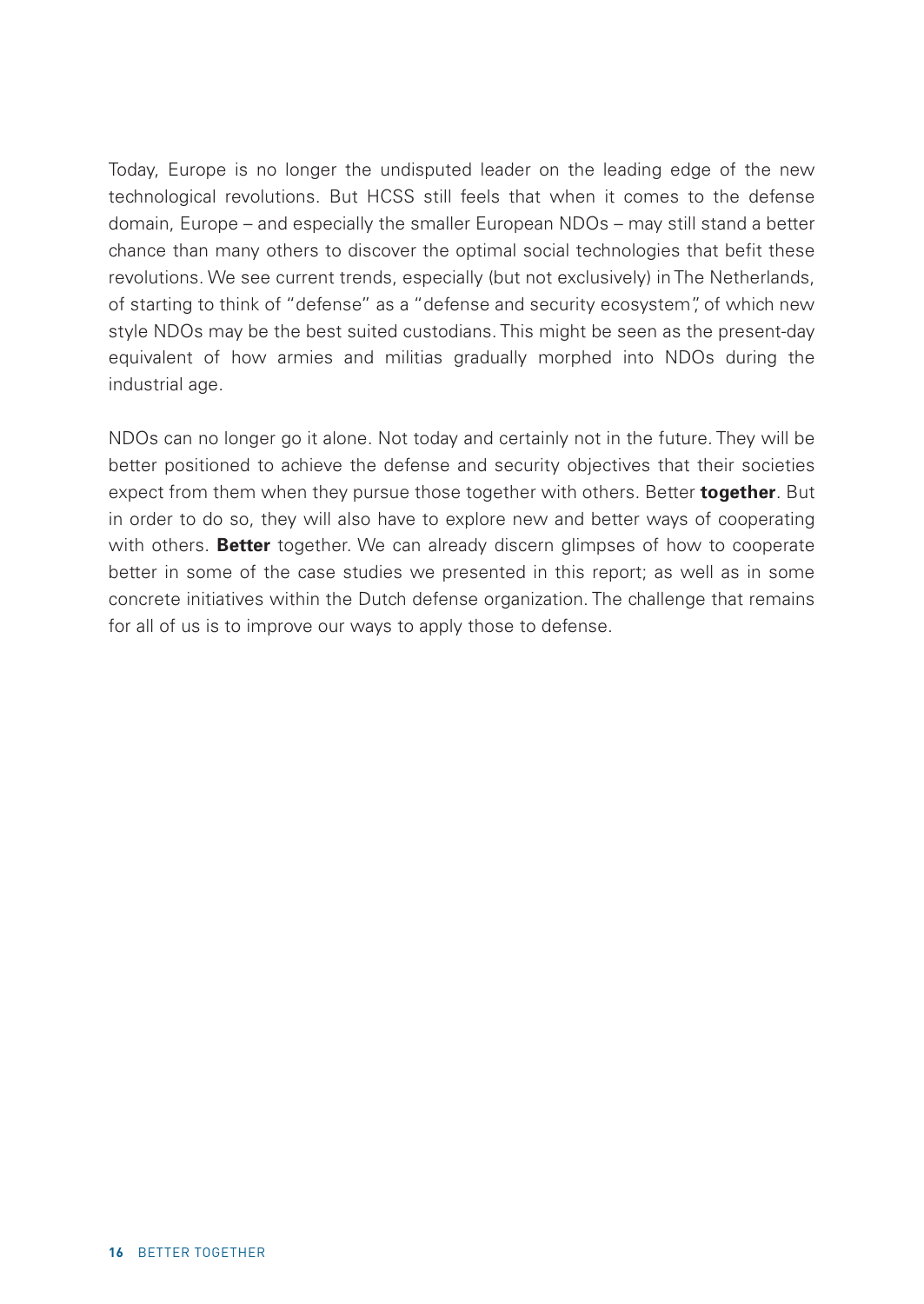## 1 INTRODUCTION: COOPERATION AND HOW IT TAKES SHAPE

| 1.1 CURRENT COOPERATION CHOICES AND THE NEED TO ADAPT |  |
|-------------------------------------------------------|--|
| 1.2 TOWARDS DEFENSE PORTFOLIO THINKING                |  |
| 1.3 DIMENSIONS IN COOPERATION SPACE.                  |  |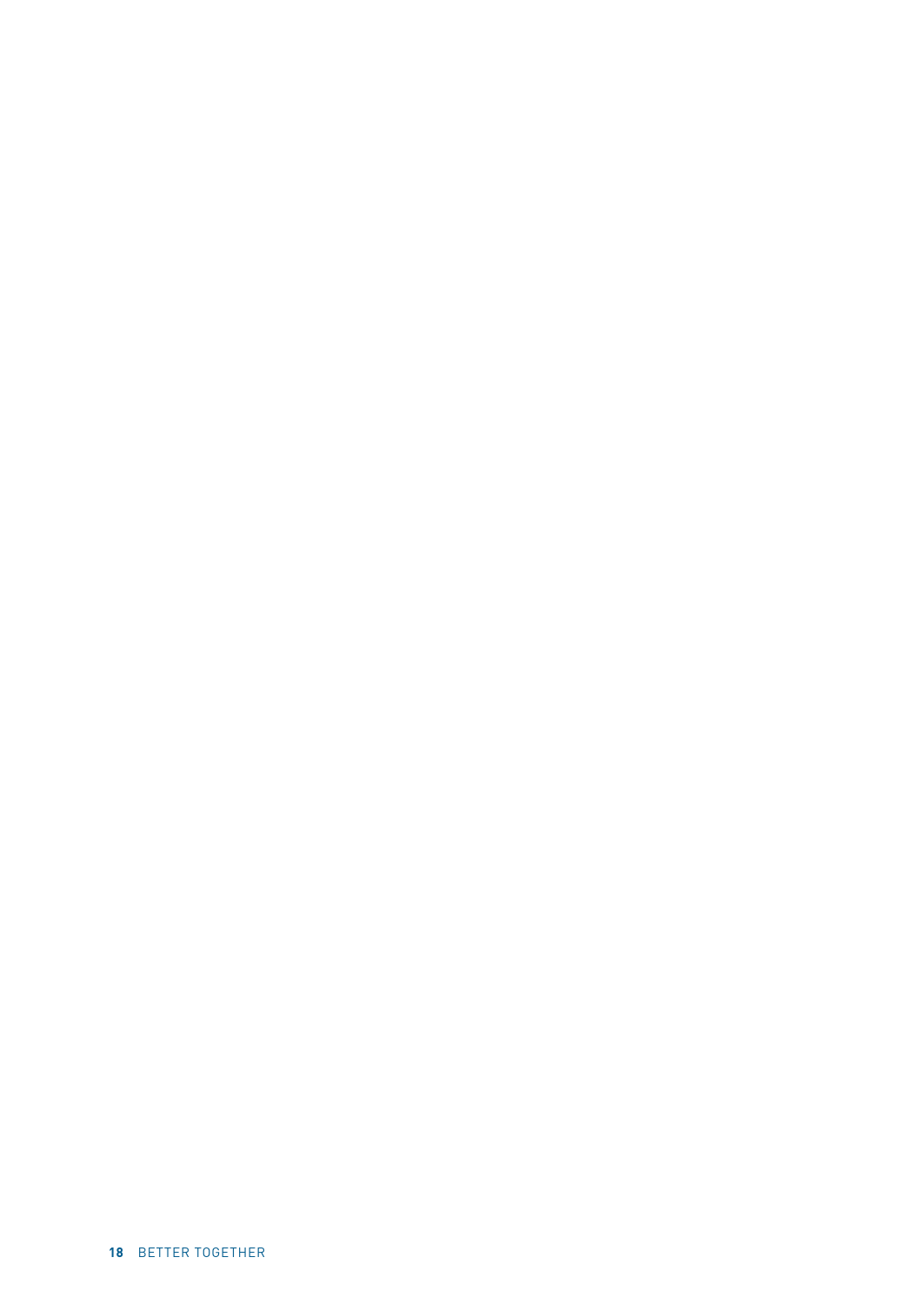## <span id="page-20-0"></span>1 INTRODUCTION: COOPERATION AND HOW IT TAKES SHAPE

This report is about cooperation, the way it is changing in the information age, and what this means for our national defense organizations (NDOs). We all know that cooperation helps solve challenges or achieve desired outcomes. In complex problems, it might even be a condition *sine qua non*. The downside is that cooperation also induces transaction costs. To what degree organizations seek cooperation then becomes a cost-benefit issue. But here is the crux of the matter: the calculus underpinning cooperation choices is fundamentally changing, mainly due to the ongoing ICT-revolution. The cost of organizations working together has been drastically reduced. For many organizations operating in an increasingly connected and therefore more complex world, both the pressure and the opportunities to cooperate have drastically increased. This different calculus has given rise to much more open, smaller scale – to the extent that individuals next to organizations have become part of the equation – and vibrant forms of cooperation, in many instances rapidly displacing traditional forms of stove-piped and closed cooperation models.

Our focus is on cooperation in the defense and security domain. In the analysis below, however, we will take concepts and examples from the business world and explore whether successes and lessons learned in the private sector can also be applied to our NDOs, even in operational processes for which the 'business logic' of commercial markets has limited applicability. Driven by competition and the process of 'creative destruction', the innovative drive in finding new forms of cooperation is conquering new heights every year. Some of these seem remarkably efficient. Let us take a look at an example that we are all familiar with. Encyclopedias used to be the result of one particular type of cooperation in which a for-profit commercial company paid a number of contributors a fee to write high-quality entries in a printed multi-volume edition that was sold (at a relatively high price) to as wide a group of paying customers as possible. Encyclopedia Britannica, for instance, employed a relatively small number of in-house editors who contracted some 4500 contributors – typically eminent credentialed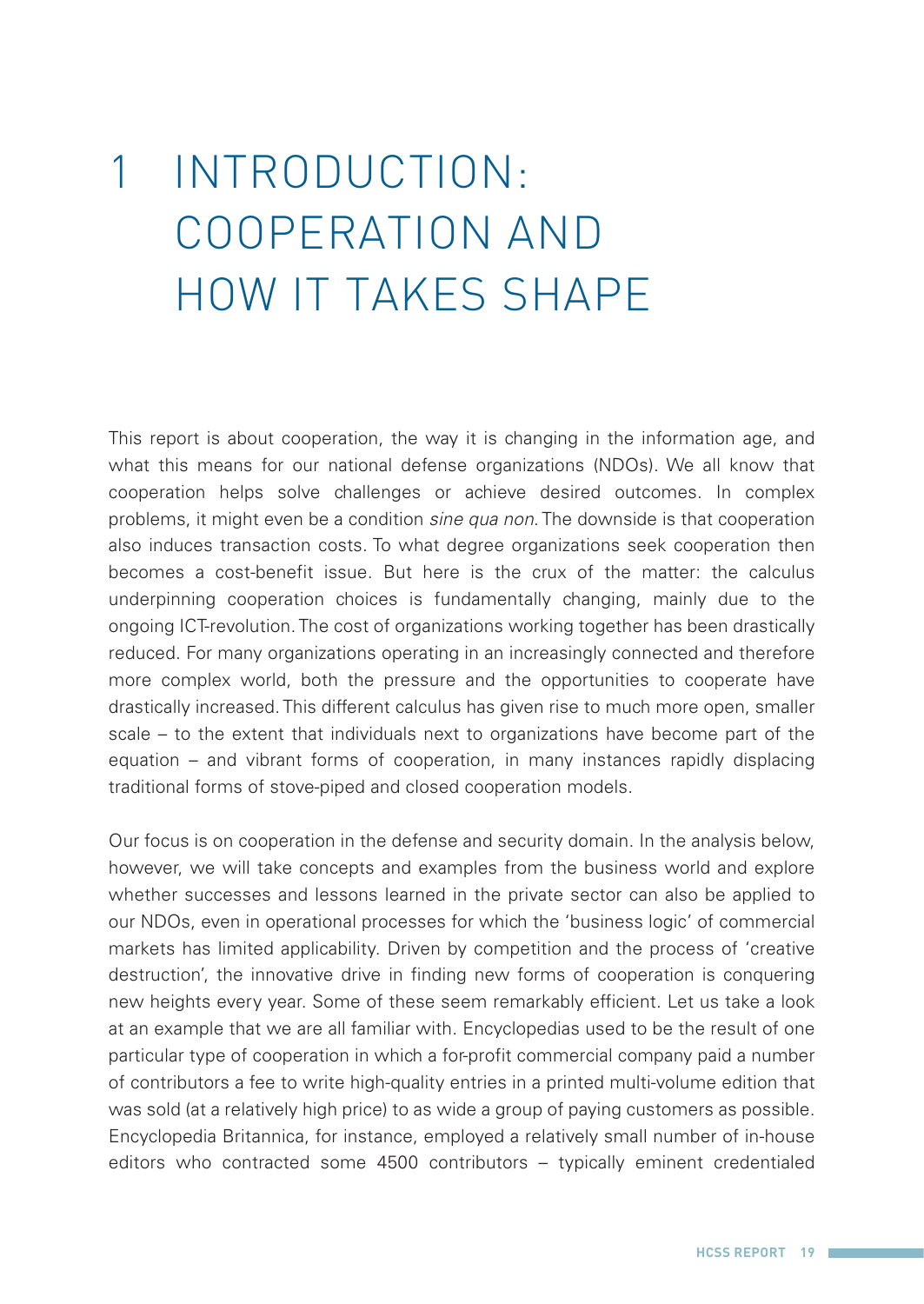<span id="page-21-0"></span>experts in their fields who were paid for their contributions – to write their entries. Customers paid thousands of dollars to acquire these lavishly produced tomes that they kept in their libraries for longer periods of time. Wikipedia, on the other hand, is the result of the mass cooperation of millions<sup>1</sup> of unpaid volunteer contributors who operate based on self-imposed but fairly strict rules under a non-profit organization. It is constantly updated and freely accessible to anybody with internet access. One of the fascinating aspects of this cooperation is how multiple editors cooperate (and fight2 ) transparently (on the talkpage) on individual entries to produce high-quality entries. Many of us have come to rely on them.

This report has the following structure. This Chapter sets the scene by placing cooperation options and choices in a strategic context, and by describing in general terms the new strategic possibilities for cooperation strategies made possible by the ICT revolution. Chapter 2 through 4 turn our attention to three concrete cases of nontraditional cooperation forms that we consider to be of great promise for NDOs: 'open innovation', 'tapping into the hacker community', and 'Ushahidi, an open platform for situation awareness'. Chapter 5 lists the main recommendations we have drawn from this research effort for the ways in which NDOs might be able to widen their cooperation portfolios. Chapter 6 closes of with some final thoughts on the matter.

#### **1.1 Current Cooperation choices and the need to adapt**

The Dutch defense organization already has a fairly broad set of cooperation forms and cooperation partners. First and foremost, this set involves close, highly formalized and long-standing relationships with other NDOs of, often like-minded, allies within NATO or the EU. These relationships represent strategic choices, in which serious (political, financial, diplomatic, etc.) investments are made. Other relationship options can be more ad hoc, as in the case of the countries alongside which The Netherlands might find itself in various operations around the world. One could call these, to use the military levels of war (or echelon) analogy, 'operational' alliance choices instead of strategic ones – but they too represent a strategic choice at any given moment in time. However, the Dutch and other NDOs cooperate with far more than only with their military partners: with other government departments or agencies at home and increasingly abroad; with NGOs; with local communities in their home countries or abroad; with defense industry partners or suppliers; with knowledge institutes, etc.

But while their portfolio of partners is broad, it also tends to be somewhat lopsided. The recent joint Clingendael and HCSS report *Internationale Materieelsamenwerking* (International Materiel Cooperation) contains two tables describing existing and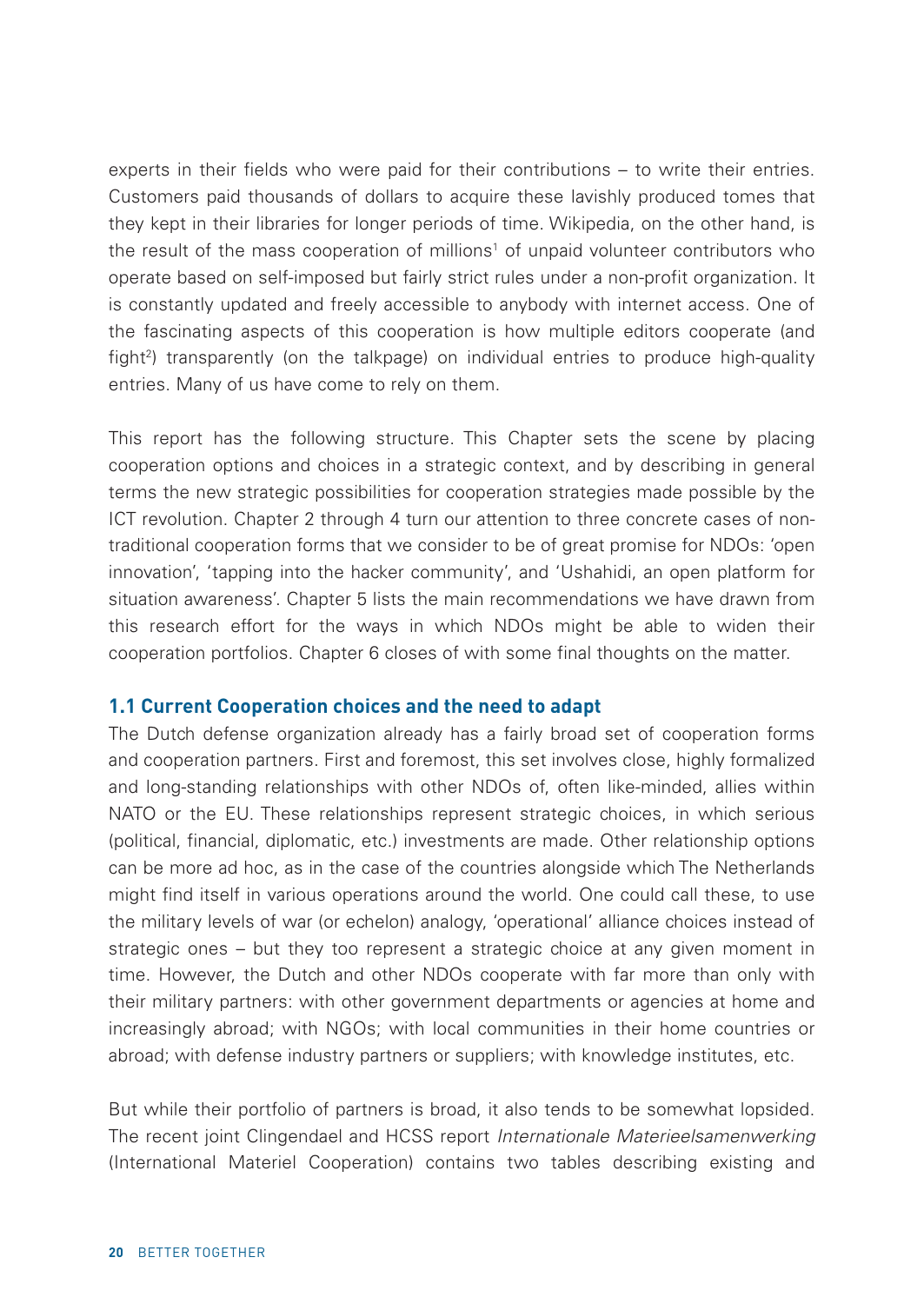<span id="page-22-0"></span>potential international cooperation projects in which the Dutch defense organization participates.<sup>3</sup> These tables clearly exhibit a preference for long-term, formalized, closed cooperation setups with mostly like-sized, like-minded, and likewise organizations. These traditional kinds of cooperation clearly remain important. But this report set out to explore *other* forms of cooperation that NDOs have thus far not had much experience with – with unfamiliar partners and in more open and more loosely coupled ways, facilitated by new technological developments. In the information age, 'connect and being connected' is more and more a prerequisite for being able to achieve strategic effects in many different domains. It this new age, defense and security challenges once again have become very much part of society and societal processes at large. Defense and security ecosystems that try to cope with these challenges are emerging. Consider the words of the Commander of the Dutch Armed Forces General Tom Middendorp from his opening speech at the 2015 Future Force Conference.

#### **From the opening speech of CDS General Tom Middendorp at the 2015 Future Force Conference**

"I think it's of vital importance that we come to realize that we are all actors in a defensive ecosystem. A system that constantly reshapes itself... Parts of this ecosystem can be – and have to be – actively arranged and managed in conventional structures… However, as the custodians of our societies' security, we also have to explore other parts of this ecosystem… Take Google or Apple for example with their mobile 'app' stores. They provide a free and open platform, that all sorts of 'ecosystem partners' can hitch a ride on. Both 'planned' and 'unplanned', while in the meantime allowing Google and Apple to benefit from the ideas, creativity, capabilities and actions of others. I wonder whether that is something that our defense organizations might learn from."

Outside of the defense world, a number of actors have stumbled onto new forms of cooperation that – at least in some areas – seem remarkably successful. Are there any lessons in this for NDOs and successes to be replicated? Can and should the current partnership portfolio of our NDOs become more diversified to leverage all the possible cooperation options that are out there?

#### **1.2 Towards Defense PORTFOLIO thinking**

Our NDOs are confronting a turbulent environment. Fundamental changes seem to emerge with increasing speed, vehemence, and impact. There is a growing recognition that the resulting new risks and opportunities require not just new strategies but also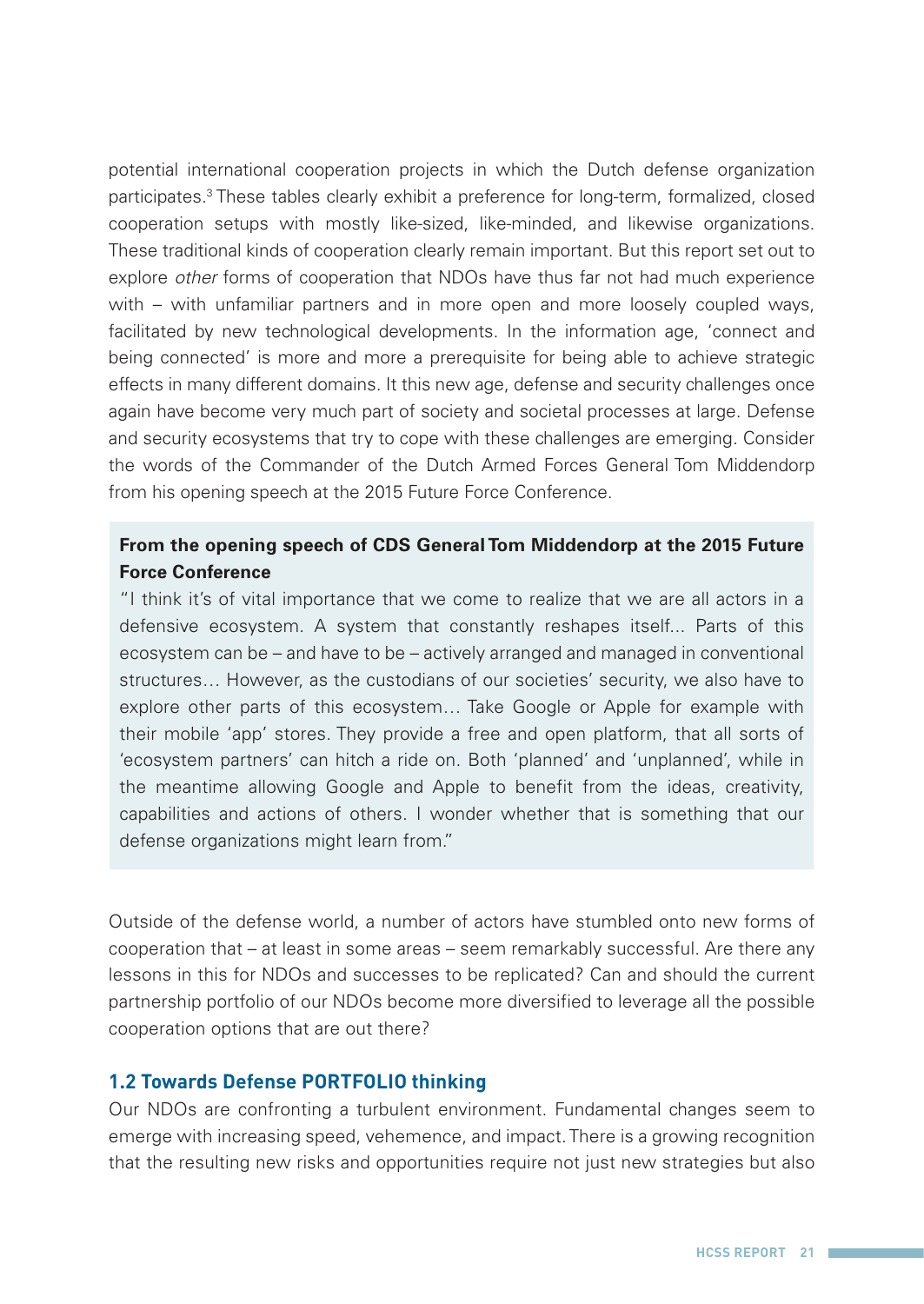a new approach to strategy itself. Most of us have become accustomed to defining strategy *purposefully* by identifying a strategic goal and then pursuing it. Increasingly, a number of fields are also emphasizing the need for a more *adaptive* and/or *experiential* approaches to strategy. Instead of (or: alongside) defining an end goal and then sticking to it, prudent planning recommends a more permanent orientation effort, whereby planning assumptions are constantly challenged and – wherever necessary – adjusted based on the changes that are occurring or anticipated in the environment. Building upon this permanent monitoring process, the concept of *navigation* should be adopted, in which actors (can) constantly adjust their course to keep their ship afloat in turbulent waters and keep heading in the right direction. Over the past couple of years, the Dutch defense organization has put emphasis on the strategic function Anticipation, which underlines the importance of a permanent orientation and navigation processes.

In recent years, HCSS has emphasized the need for an additional analytical element that allows actors to straddle the gap between orientation and navigation. We have called that strategic element "strategic portfolio design". Portfolio thinking is widely recognized as one of the robust stratagems for hedging risk and uncertainty.4 Financial experts, for instance, have elevated portfolio thinking to the standard approach to risk and uncertainty. But this fundamental and widely acknowledged stratagem for dealing with risk and uncertainty in investment choices could – and we suggest: should – also be applied to strategy itself. HCSS proposes thinking of strategy in terms of a broader 'strategy space': a multi-dimensional space with many plausible and desirable strategies that could be pursued. The main intuition here is to put a rich strategic portfolio at the heart of the strategic planning process and not a singular strategic choice.

Currently, NDO planners allocated to the planning of our capability portfolio are mainly focused on long-term acquisition of materiel. In our own view, three main 'forward'5 defense planning questions are crucially important for any NDO: *what* can we do (policy options), *with what* (capability options) and *with whom* (ecosystem partner options). We regard all of these portfolio choices and the analysis behind the choices as being equally important. And yet right now, it is mainly the second question (with what?) that is receiving  $-$  albeit in our view often too limited<sup>6</sup>  $-$  attention through the defense acquisition process. The first (what?) and third (with whom?) questions are typically dismissed as ones that defense planners should not concern themselves with but that should be left to the political side of the house. We submit that they are not of a different (political) nature, but do require equal prior (pre-political, preideological, etc.) analysis that is as dispassionate, rigorous, and transparent as the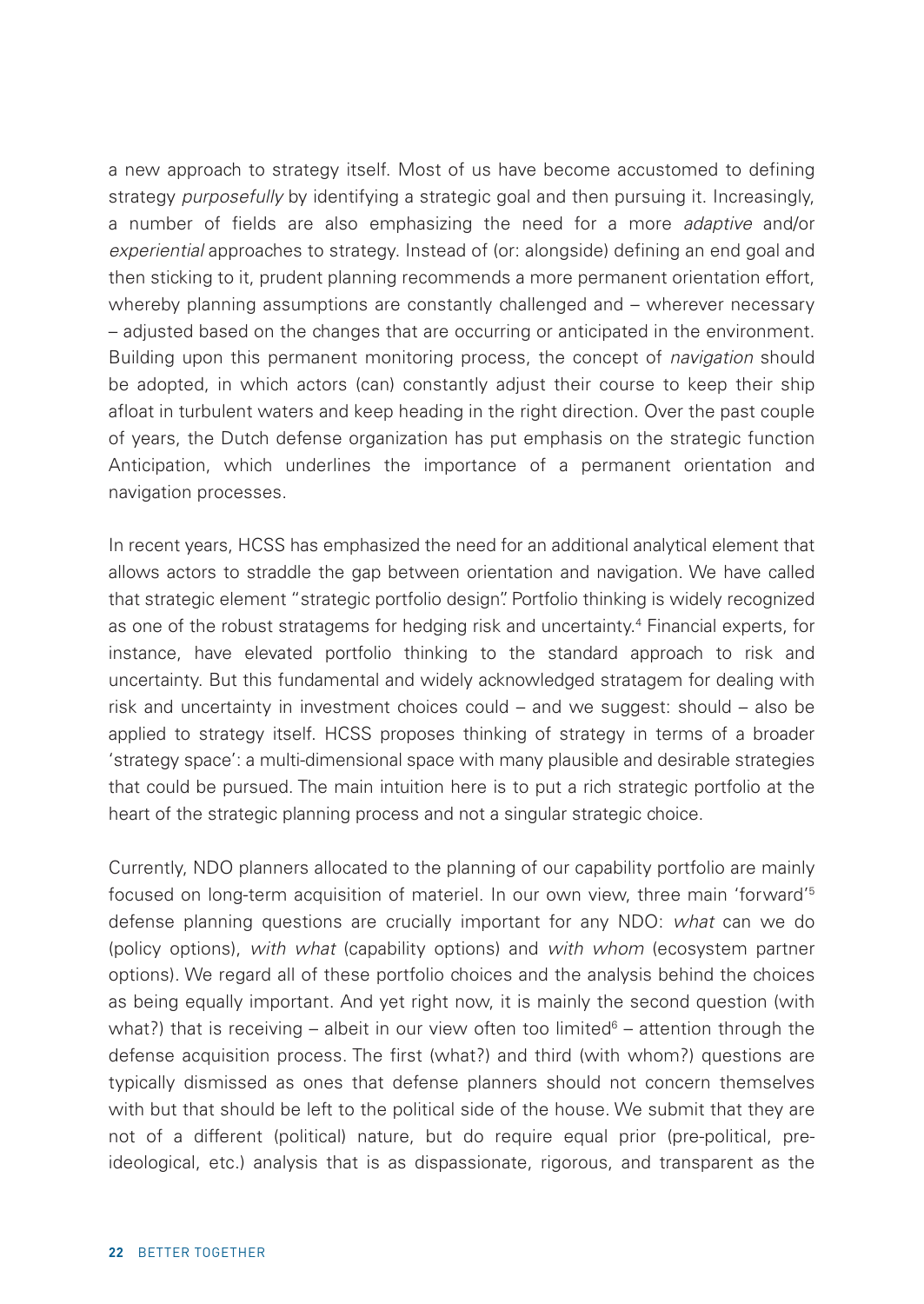<span id="page-24-0"></span>analyses that should go into acquisition choices. Any such portfolio analysis, when properly done, is highly unlikely to yield unique answers. Instead, it is likely to highlight some key strategic trade-offs that (politically legitimate) decision-makers will have – and, we would hope, want – to be informed about when deliberating and finalizing their decisions. In previous and ongoing work, HCSS has and is already experimenting with a portfolio of policy options.<sup>7</sup> In this paper, we focus on the portfolio choices NDOs can make with respect to the 'with whom' question.

#### **1.3 dimensions in cooperation space**

What do we actually know about cooperation and the different forms it can take? Cooperation is an important topic of inquiry in many different academic disciplines. Biological lifeforms cooperate. Economic agents cooperate. Political movements and parties cooperate. States cooperate. Defense organizations cooperate. It is therefore quite surprising that we do not have a working classification scheme for the many different types of cooperation that exist in and across all of these different disciplines. The labels that are given to the various elements of cooperation differ from discipline to discipline. But in all of them we find back the entities that cooperate (who?), the purpose of their cooperation (why?), the nature of their cooperation (what?), the interfaces between them (how/through what?), and the broader system within which they cooperate (where?).

In preparing for this report, HCSS has started building a more general taxonomy of cooperation. This initial effort, contained in Annex A, is far from definitive – if such a condition exists at all for such a complex phenomenon as 'cooperation'. The main idea behind this try-out was to demonstrate that cooperation is indeed multi-faceted and is best thought of as a multi-dimensional option space rather than as a binary choice. To make this abstract idea of a 'cooperation space' somewhat more tangible, we have selected three key dimensions from that multi-dimensional space to further elaborate here, based on two considerations. One, they point to areas that appear new in the sense that NDOs are currently not investing much in this part of the cooperation space. And two, these new forms of cooperation are already successful outside of the defense and security realm and might be promising within that realm as well. In the Chapters 2 through 4 we will explore these new and promising areas in more detail through three case studies.

The first dimension differentiates between cooperation that deals with physical things and/or interactions and cooperation based on digital information exchange and sharing. The digital age is starting to enable radically different cooperation opportunities. In the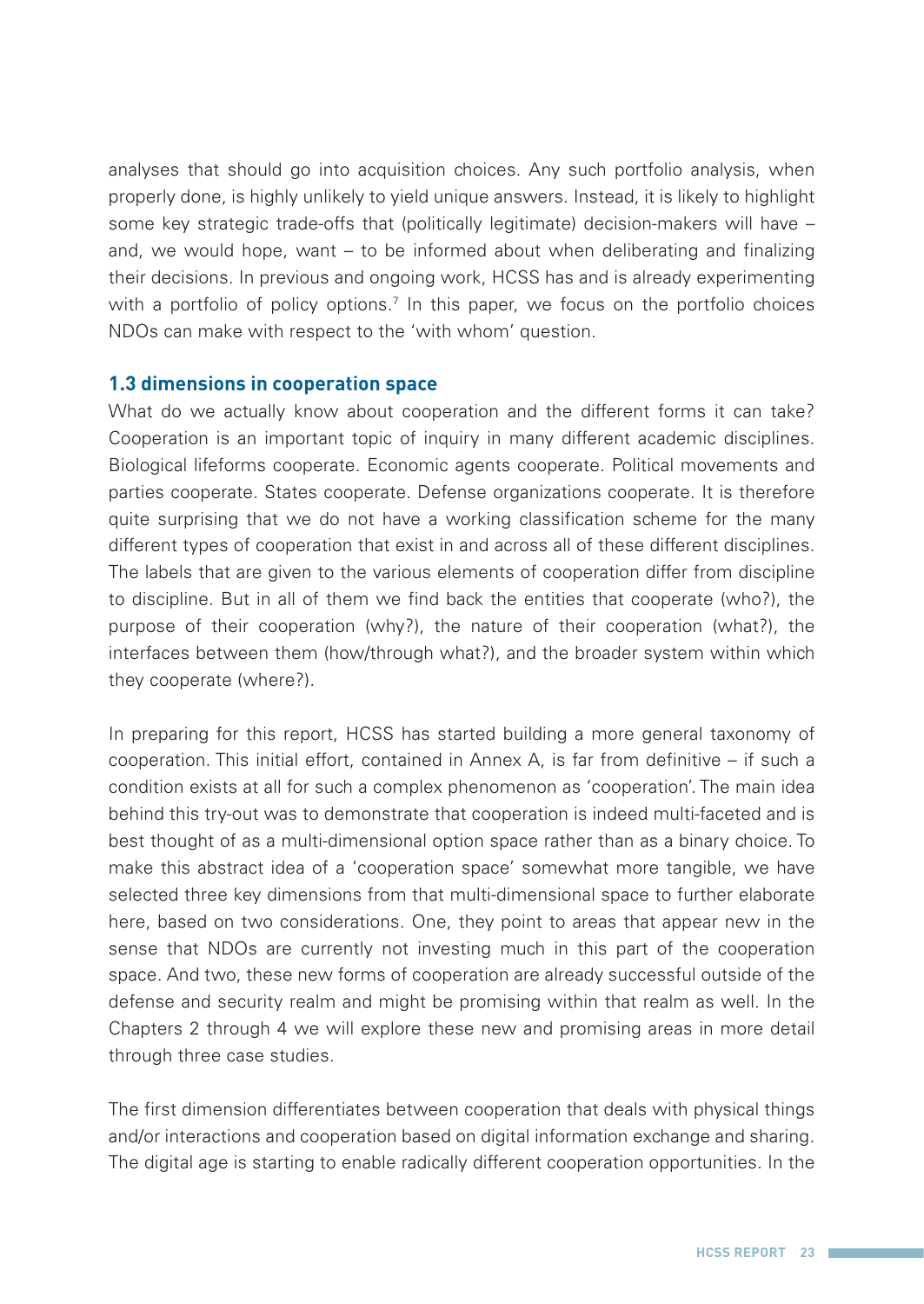past decade, cooperation in the digital sphere has seen a lot more change than cooperation in the physical sphere. Examples of such forms of cooperation are Linux open source software, Wikipedia, purely digital cooperation between a client and her bank through online bank accounts, or github, where people build online software together.<sup>8</sup> Additionally, the digital and physical spheres are increasingly converging. Examples of such converging are 3D Manufacturing and the growing role that Computer Aided Design (CAD) is playing in the physical world.9

A second dimension is whether cooperation is tightly or loosely structured. Researcher Karl Weick developed the concepts of tight and loose coupling to describe organizational structures in educational institutions, but the same concept can be applied to businesses and governments. According to Weick, a tightly coupled organization has a set of mutually understood rules enforced by an inspection and feedback system, while in a loosely coupled organization, these are not in effect.10 This means that in loose form of cooperation, there is less interdependency and entirely different forms of coordination and information flow. An example of a loose form of cooperation is the hacker community, where each hacker is an individual, even though certain hackers might cooperate in an attack. In a tight form of cooperation, however, there is much more interdependency, coordination, and information flow. An example of a tight form of cooperation would be the contracts the Dutch Defense organization has with other Defense organizations, or with companies such as Thales or TNO.<sup>11</sup> In these modes of cooperation, fixed contracts are set up with regular coordination and information flows.

The third dimension is the difference between open and closed innovation. In closed innovation, each company works on a service or product separately, keeping the manufacturing process secret (e.g. closed) to outside parties or companies. In open innovation, the manufacturing process is opened up so that people and organizations from outside the company can join in. An example of open innovation is General Electric's 3D printing contest. When General Electric found that it lacked knowledge to 3D print a light-weight jet-engine-bracket, the company organized a contest inviting people to engineer one for them. This became a huge success, after which the company started more initiatives.12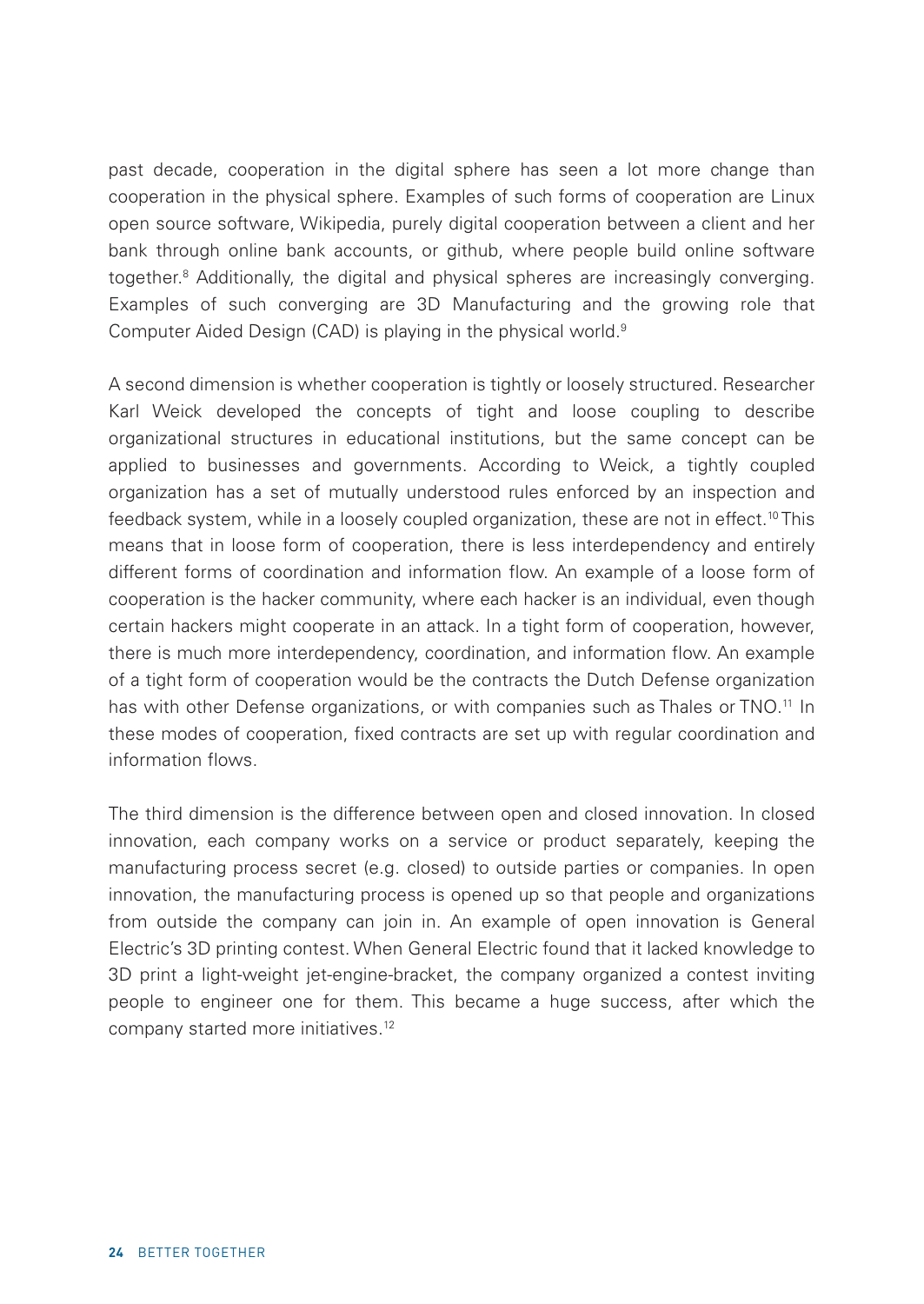## 2 CASE-STUDY 1 – OPEN INNOVATION

| 2.1 WHAT IS OPEN INNOVATION                       | 27 |
|---------------------------------------------------|----|
| 2.2 WHY OPEN INNOVATION?                          | 29 |
| 2.3 FORMS OF COOPERATION                          | 31 |
| 2.4 INNOCENTIVE                                   | 32 |
| 2.5 NEW FORMS OF OPENIISHI COOPERATION IN DEFENSE | 40 |
| 2.6 APPLICABILITY FOR NDOS                        | 49 |
| 2.7 PRACTICAL FXAMPLES                            | 52 |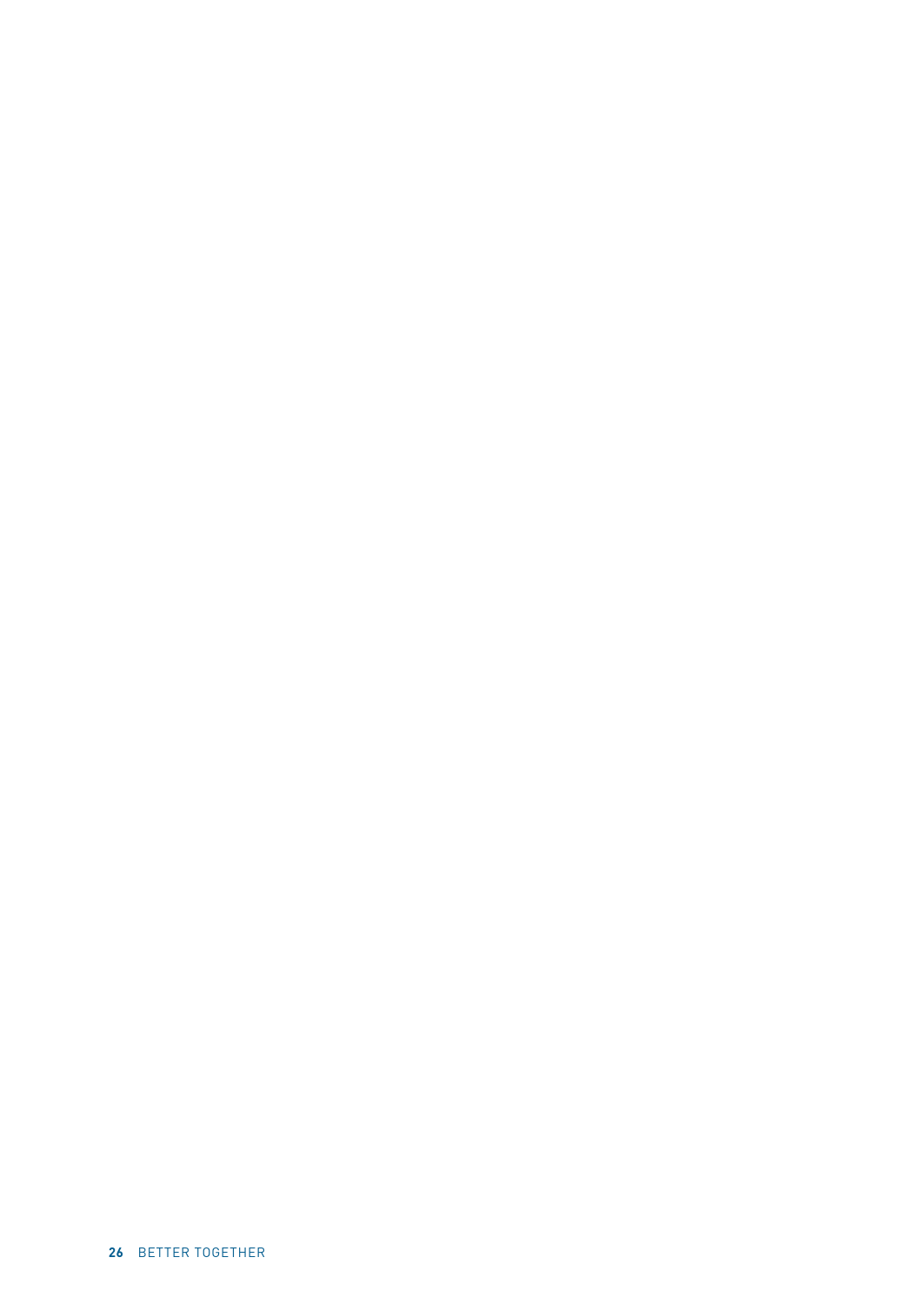## <span id="page-28-0"></span>2 CASE-STUDY 1 – OPEN INNOVATION

In this and the next two Chapters we explore new and promising areas for cooperation in the defense and security domain in more detail through three case studies. In these case studies we explain how a few non-defense and security actors are taking advantage of new forms of cooperation to pursue their objective(s); describe to what extent our NDOs are already investing in these areas; and explore the advantages and disadvantages for NDOs to invest more in these areas.

These case studies constitute examples that might be helpful in systematic thinking about various models of cooperation for the type of large organizations that NDOs constitute. The examples were selected based primarily on their relevance for NDOs and the availability of information. Another factor was the genuine novelty of these forms of collaboration that did not exist until widespread adoption of the internet. NDOs can borrow some successful innovation practices from private companies and learn important lessons with regard to challenges and barriers in implementing open innovation.

#### **2.1 WHAT IS OPEN INNOVATION**

Despite the fact that there is no common definition of "innovation", it can generically be described as the process of creating value through idea development. In one of the earlier definitions, innovation was defined as "the generation, acceptance and implementation of new ideas, processes, products or services."13 Baragheh et al. (2009) have pointed out that the definition of innovation has until now remained a discipline-specific process.<sup>14</sup>

Whatever its precise definition, innovation is crucial in today's quickly changing world. In order to stay competitive in the global marketplace, companies have to constantly develop better products, services, business models, or processes. Previously, companies relied predominantly on their internal resources, such as research and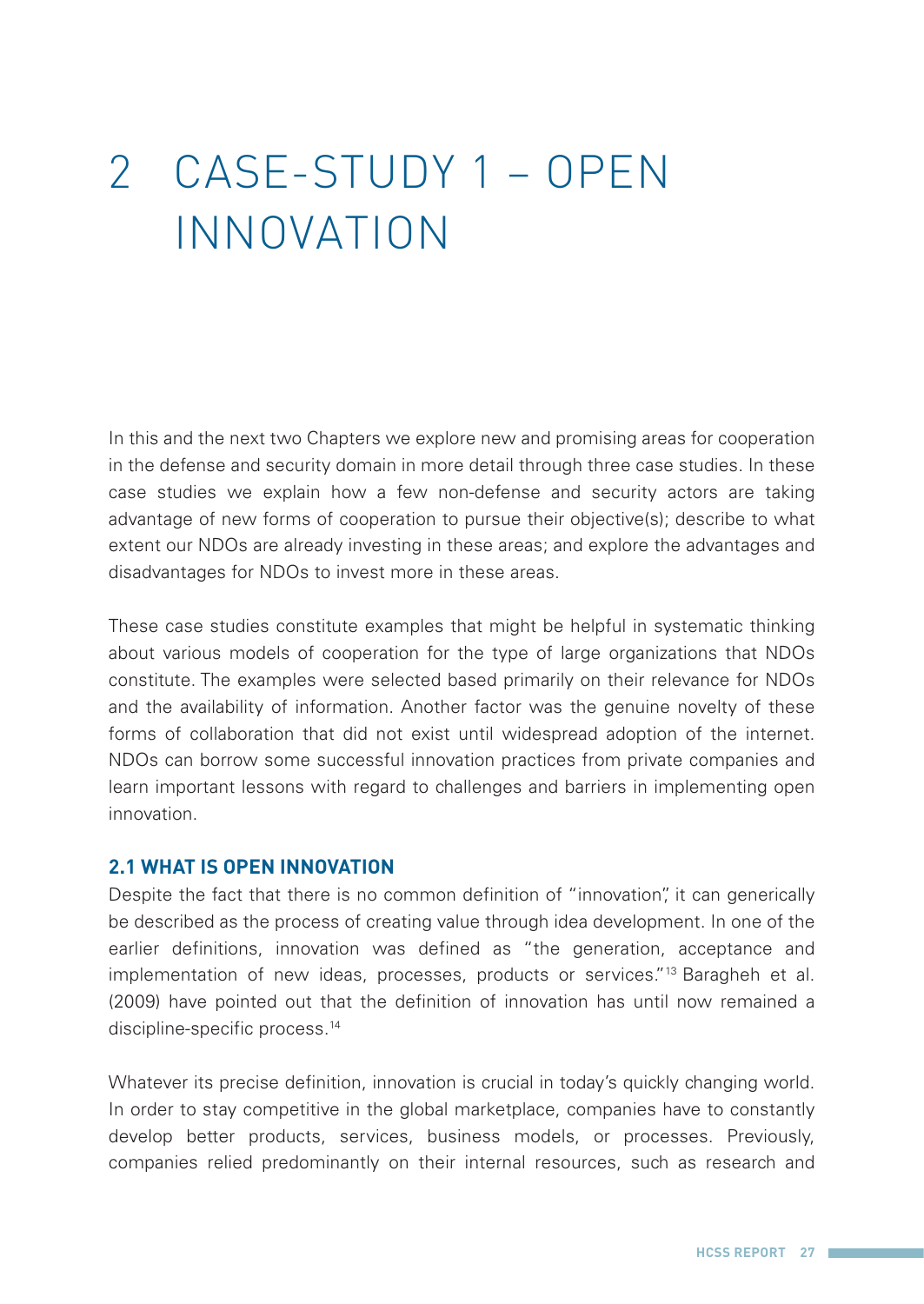

<span id="page-29-0"></span>FIGURE 1: CLOSED INNOVATION. SOURCE: EIDON LAB, 2011.



FIGURE 2: OPEN INNOVATION. SOURCE: EIDON LAB, 2011.

development (R&D) facilities and staff, to develop new ideas into viable products and services ("closed innovation", see Figure 1).<sup>15</sup> However, in the last two decades many companies have been actively pursuing increased involvement of external parties in their innovation processes. The concept that firms should look "outwards" for ideas and knowledge from a broad range of outside sources instead of just "inwards" is known as "open innovation". The term open innovation was introduced and popularized by Henry Chesbrough, professor at the University of California, in particular in his book *Open Innovation: The New Imperative for Creating and Profiting from Technology* (2003).

The idea behind open innovation is not particularly new. The academic science has always been an example of open (albeit traditionally fairly slow) innovation: collaboration between various researchers has been a norm and the results of research have been broadly shared via seminars, academic journals, the internet, etc. In the corporate world, customers, competitors, and suppliers have been an important but, most often, informal source of new ideas for a long time. R&D collaboration between the private sector and universities and applied science institutes (such as the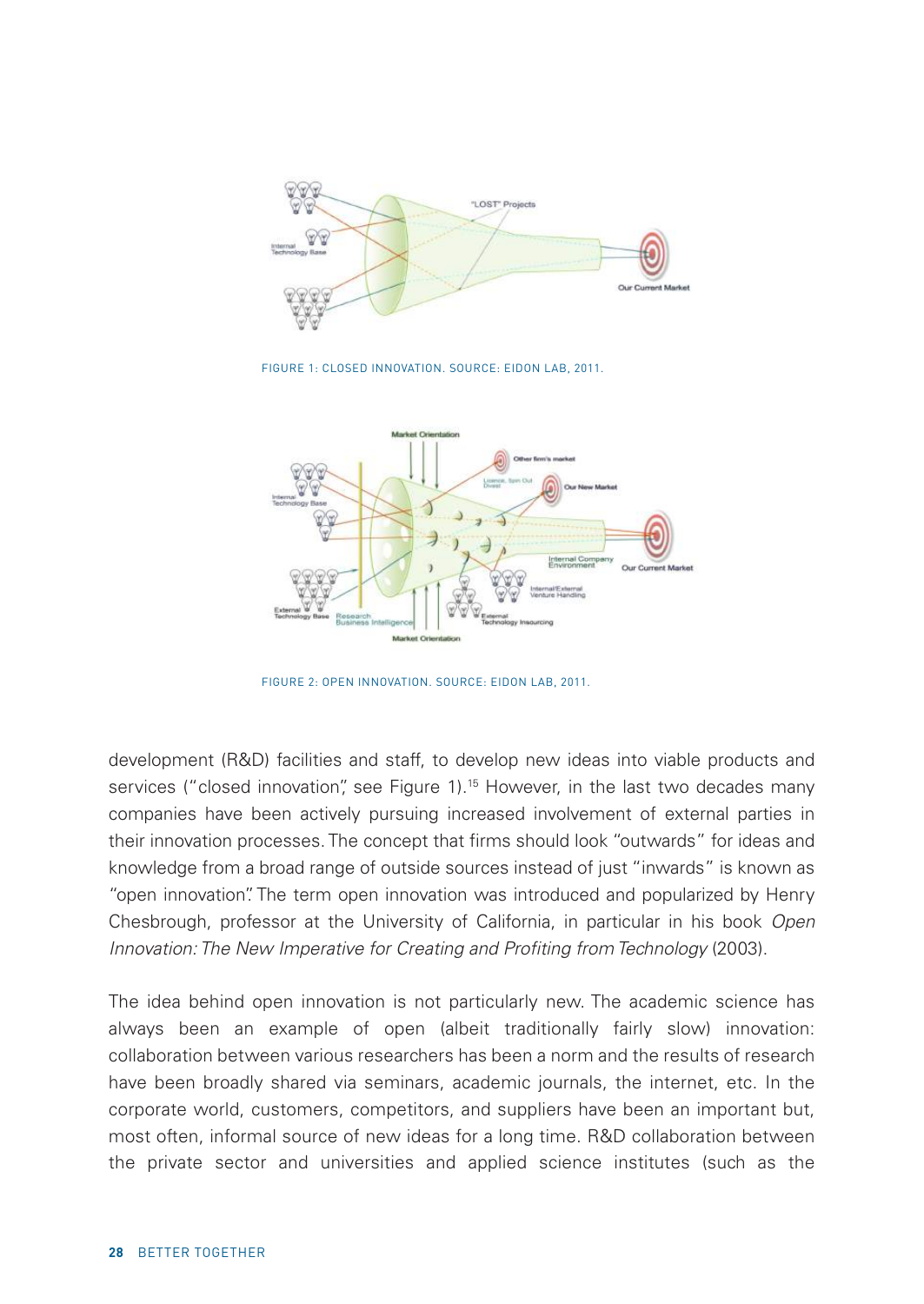<span id="page-30-0"></span>Netherlands Organisation for Applied Scientific Research, TNO) has been growing since the end of World War Two (WW2). However, most companies still see innovation to a great extent as a proprietary, closely guarded process, collaborating only with a small number of carefully selected organizations.

In contrast, open innovation relies on collaboration with a much larger pool of actors than was previously the case, including small companies, ad hoc informal groups, or individuals (see [Figure](#page-29-0) 2 and [Table](#page-30-1) 1).16 It often involves ceding important decisions about the content of products to these networks of external participants. For this reason, some authors see open innovation as "democratized" innovation.17

| "CLOSED" INNOVATION VIEWPOINT                                                         | "OPEN" INNOVATION VIEWPOINT                                                                                        |
|---------------------------------------------------------------------------------------|--------------------------------------------------------------------------------------------------------------------|
| Nobody can know what we are innovating                                                | Nobody can know the confidential ideas that we are working on                                                      |
| Spending more on internal R&D will improve our market position<br>and help us to grow | "Smart" innovators engage with the global innovation community<br>and reap the highest returns                     |
| First-to-patent = highest profit                                                      | First-to-market = highest profit                                                                                   |
| We need more R&D staff to close our knowledge gaps                                    | We need our R&D staff focused on our core competencies, allowing<br>outside solution providers to provide the rest |

<span id="page-30-1"></span>TABLE1: CLOSED VS. OPEN INNOVATION. SOURCE: EIDON LAB, 2011.18

Open innovation is a relatively new term and its exact characteristics are still debated. It may, at least, partially overlap with other similar terms such as user innovation, mass innovation, distributed innovation, crowdsourcing, etc. There are no clear boundaries between these terms.

#### **2.2 WHY OPEN INNOVATION?**

"No matter who you are, most of the smartest people work for someone else" – this phrase is attributed to Bill Joy, co-founder of Sun Microsystems, and it became known as Joy's law in the high-tech industry.19 It describes the basic fact that for all organizations, relevant information and expertise residing outside an organization's boundaries significantly exceed those inside the organization.

Private companies have always been interested in accessing external sources of knowledge by using various forms of cooperation such as alliances, joint ventures, licensing agreements, and other means. Typically, these forms of cooperation focused on a careful selection of the limited number of organizations (or experts) that would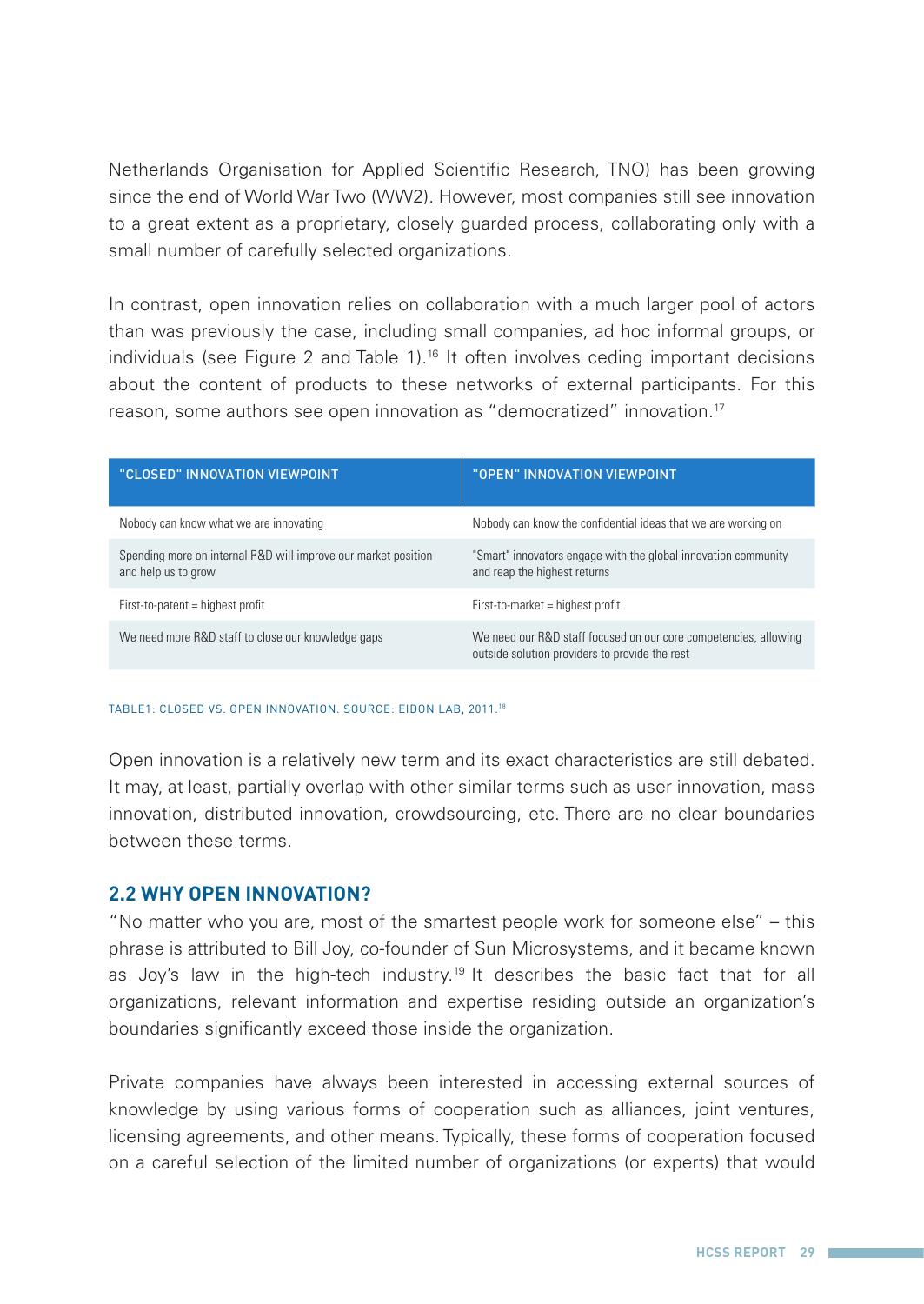have the necessary resources or expertise, and included extensive negotiations between the parties involved and detailed legal contracts. The development of information and communication technology in recent decades and, in particular, the widespread availability of the internet have drastically reduced the costs of communication and created opportunities for radically disruptive forms of collaborative knowledge production. For instance, people with interesting ideas residing outside professional networks can now easily share them through blogs and other simple web tools. Wiki-style web sites, cloud-based platforms, social networks and similar tools enable large numbers of participants located in various parts of the world to work simultaneously on the same subject. The decline of long-term (for life) employment and the growing mobility of labor, in particular of highly-educated people, was another factor contributing to a wider distribution of knowledge.<sup>20</sup>

Technological and societal changes made open innovation possible and facilitated its adoption. But large organizations, especially business firms, have to see significant practical benefits in order to use this radically different approach to innovation. The potential benefits are numerous and might differ depending on a particular form of collaboration. In general, the major advantages of open innovation can be listed as follows:

- It provides an opportunity to access new sources of ideas and expertise. It stimulates the reuse of knowledge developed (and paid for) elsewhere, in what is called "knowledge circulation" within and across between different knowledge and application areas.<sup>21</sup>
- It might increase the speed with which an innovation track can be initiated and completed.
- It offers higher flexibility and responsiveness. Drawing on a much large source of potential collaborators, both quantitative (more experts) and qualitative (different experts) scaling can be achieved on a case-by-case basis.
- It might be less expensive. Outsiders might be cheaper than the full cost of insiders – similar to the cost benefits of outsourcing. Furthermore, payment might be contingent on meeting a set of requirements.
- It might increase the quality of a product. Involving a large number of people at much earlier stages in its development helps to remove errors and improve weak points, e.g. open source software, beta testing of software by companies such as Microsoft, crowdfunding, etc.).
- By involving users in its development, a product can be better tailored to users' need and requirements.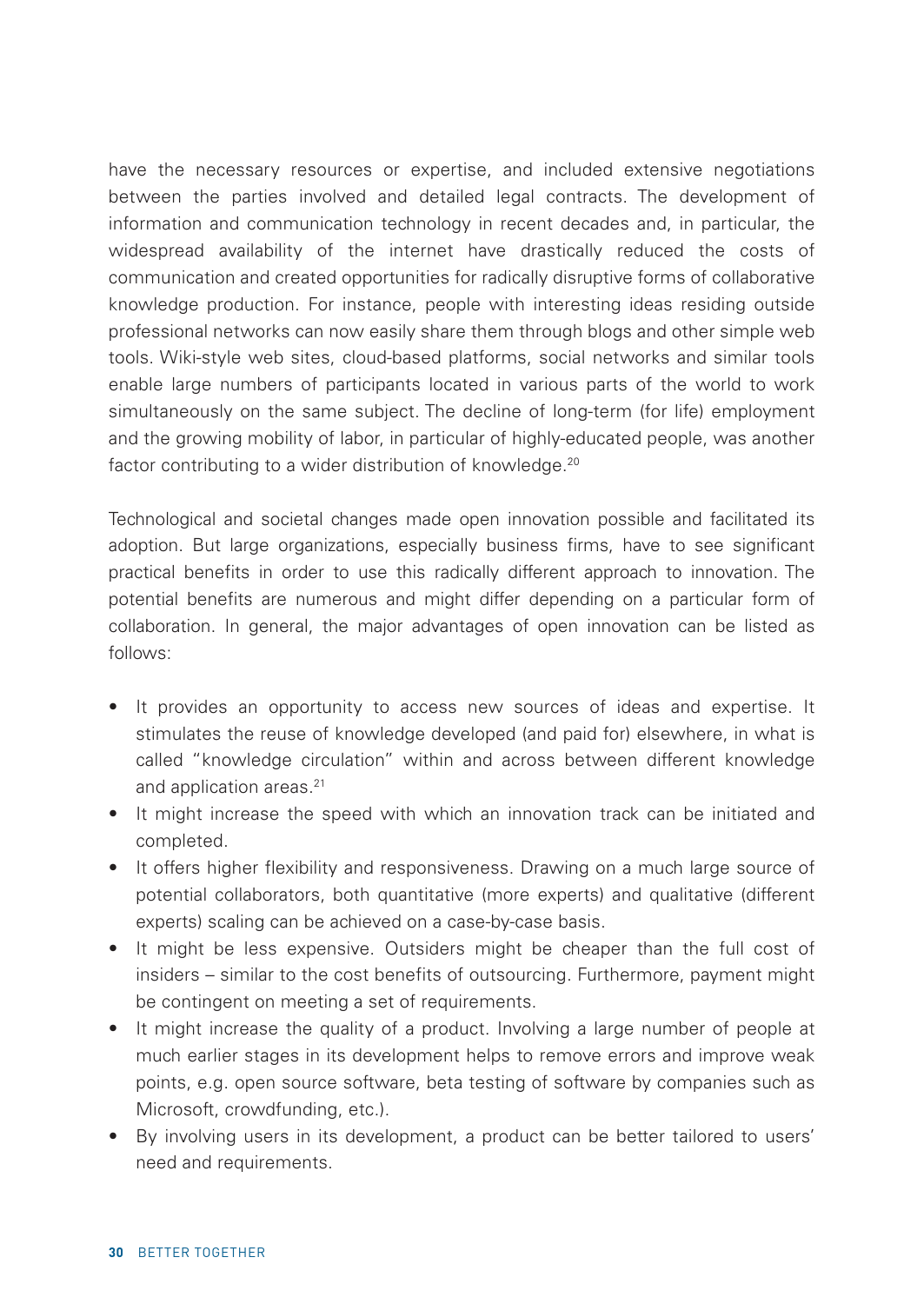#### <span id="page-32-0"></span>**2.3 FORMS OF COOPERATION**

In order to understand open innovation better, it is helpful to use a framework to organize various forms of collaboration taking place in this area. One framework that is simple and practical is provided by Pisano and Verganti (2008).<sup>22</sup> It lists four collaboration modes based on two parameters: the type of governance – hierarchical or flat (who makes decisions), and participation openness – whether anyone can participate or if there is a selection mechanism (see [Table](#page-32-1) 2).

<span id="page-32-1"></span>

| <b>INNOVATION MALL</b>                                                                                                                  | <b>INNOVATION COMMUNITY</b>                                                                                           | Participation |
|-----------------------------------------------------------------------------------------------------------------------------------------|-----------------------------------------------------------------------------------------------------------------------|---------------|
| A place where a company can post a problem,<br>anyone can propose a solution, and the<br>company chooses the solution it likes the best | A network where anybody can post<br>problems, offer solutions, and decide<br>which solutions to use                   | Open          |
| <b>ELITE CIRCLE</b>                                                                                                                     | <b>CONSORTIUM</b>                                                                                                     |               |
| A select group of participants chosen by a<br>company that also defines the problem and<br>picks the solution                           | A private group of participants that<br>jointly select problems, decides how to<br>conduct work, and choose solutions | Closed        |
| Hierarchical                                                                                                                            | Flat                                                                                                                  |               |

TABLE 2: FOUR COLLABORATION MODELS. SOURCE: PISANO AND VERGANTI, 2008.23

Traditional forms of cooperation in the private sector in the science and technology field have used the closed mode of cooperation. Companies would carefully select potential partners based on a variety of factors: possession of a particular technology or capability, strategic fit, preemption of competition, and other factors. Most often, cooperation was also characterized by the hierarchical type of governance. One partner (such as a system integrator, e.g. Boeing in aircraft development) would be in charge and take key decisions.

The opposite of this traditional mode of cooperation are communities with open participation and flat governance. The most well-known examples of such a mode of cooperation are loose communities of programmers working on the development and improvement of open source software (OSS) such as Linux, Apache, Mozilla, and others. Between these two extremes there are two mixed models combining flat governance with closed participation ("Consortium" mode) and hierarchical governance with open participation ("Innovation Mall" mode). Examples of the former are consortiums that are often created for the promotion of a particular standard or technology (such as The DVD Forum, the Wi-Fi Alliance, or the Grand Alliance for the HDTV standard). The "Innovation Mall" mode is probably the most popular among companies engaging in open innovation and we consider a few examples in detail below.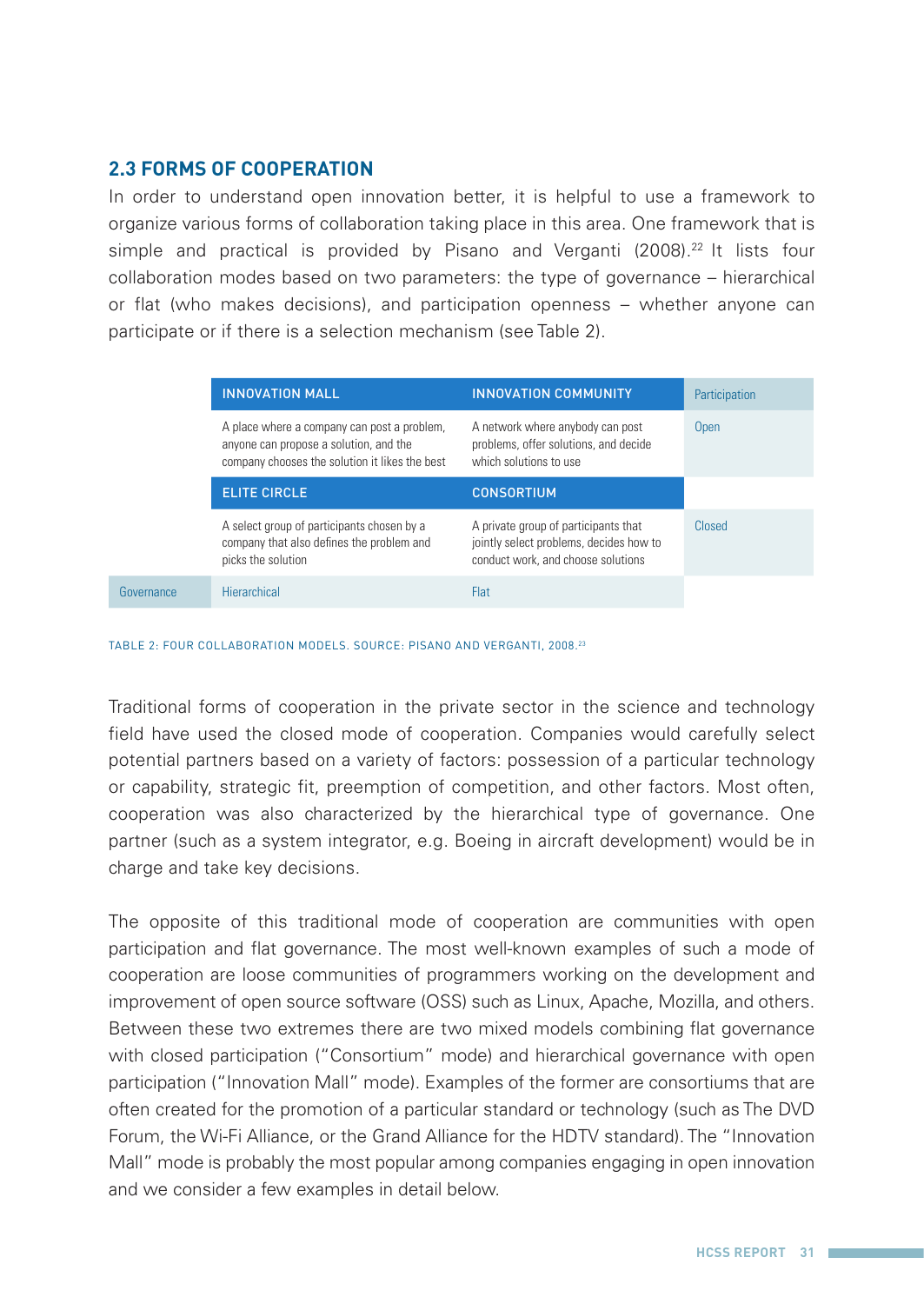<span id="page-33-0"></span>Before considering specific examples we should note the important role that webbased tools play in enabling and facilitating open innovation involving a large number of participants that are spread out geographically. They take many different forms and are often called "open innovation platforms". Stoetzel et al.<sup>24</sup> classify open innovation platforms into four main clusters using two dimensions: platform purpose and platform operator (see [Table 3](#page-33-1)).

<span id="page-33-1"></span>

| <b>PLATFORM</b><br><b>PURPOSE</b> | Understand<br><b>Customers</b> | Dell Ideastorm              | Getsatisfaction                  | Identify customers ideas<br>and needs         |
|-----------------------------------|--------------------------------|-----------------------------|----------------------------------|-----------------------------------------------|
|                                   |                                | Starbucks Idea              | Suggestionbox                    | Customers can discuss and<br>vote for ideas   |
|                                   |                                | Ideas.nagios.org            | Pleasefixtheiphone               | No monetary incentive                         |
|                                   |                                | Preideas.com                | Foursquare on<br>Getsatisfaction |                                               |
|                                   |                                | Easyjet on Getsatisfaction  |                                  |                                               |
|                                   | <b>Find Solutions</b>          | Cisco I-Prize               | <b>InnoCentive</b>               | Specific problem or<br>challenge to be solved |
|                                   |                                | <b>YTL</b> myprize          | NineSigma                        | Typically expert knowledge<br>required        |
|                                   |                                | Doritos crash the superbowl | Bootb                            | Monetary incentive for<br>best solutions      |
|                                   |                                |                             | Idea-Bounty                      |                                               |
|                                   |                                |                             | Crowdspirit                      |                                               |
|                                   |                                | Company                     | 3rd party                        |                                               |
|                                   |                                | <b>PLATFORM OPERATOR</b>    |                                  |                                               |

TABLE 3: OPEN INNOVATION PLATFORMS. SOURCE: STOETZEL ET AL., 2011.25

Their classification lists platform examples for each cluster (it should be remembered that the study did not aim at the whole spectrum of open innovation platforms excluding, for example, business-to-business platforms or platforms with closed participation).

#### **2.4 INNOCENTIVE**

We here analyze a particular open innovation platform, InnoCentive, in greater detail. InnoCentive is an online platform for crowdsourcing innovative ideas and solutions to various challenges facing businesses, nonprofit organizations, or government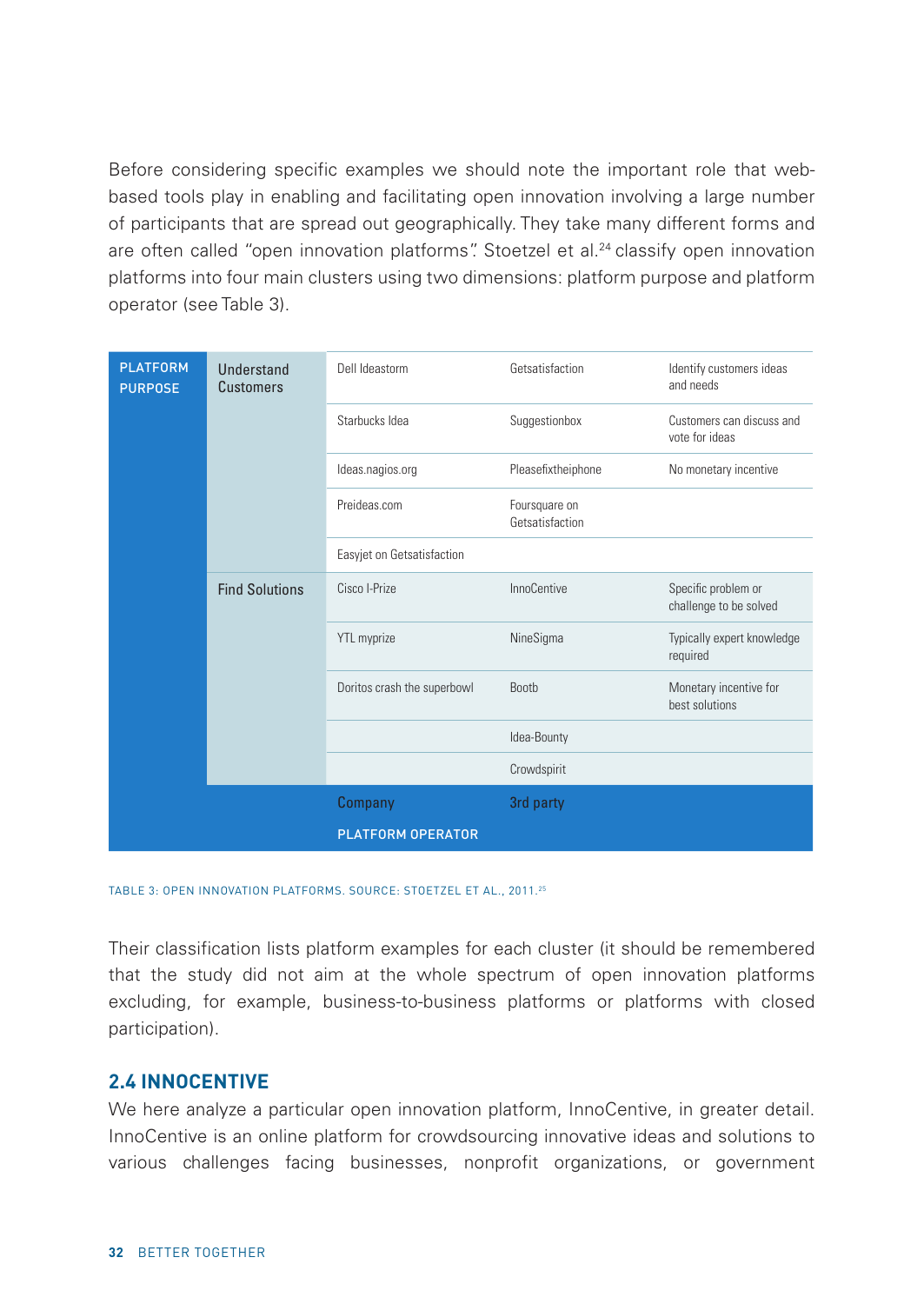agencies. Challenges posted on the InnoCentive website deal with a broad range of issues such as computer science, chemistry, physical sciences, agriculture, and entrepreneurship. The company was founded in 2001 and is headquartered in Waltham, Massachusetts in the United States (US). It is home to a community of over 365,000 from nearly 200 countries that stand ready to help organizations devise innovative solutions to the challenges they face.<sup>26</sup>

This section of the report analyzes the InnoCentive platform in greater detail, listing the advantages and disadvantages of pursuing open innovation through this platform, and assessing its potential applicability to NDOs.

#### 2.4.1 HISTORY

InnoCentive is the brainchild of a senior executive of Eli Lilly, a major American pharmaceutical company with over 40,000 employees all over the world and almost \$20 billion in yearly net sales. Eli Lilly is one of only 3 US companies that consistently outperformed its industry competitors for more than 50 years.27 In 2000, Eli Lilly's vice-president for R&D, Alph Bingham, had an idea that would radically innovate and transform the R&D process. Bingham's idea evolved around the notion that internal R&D processes are not able to capture the full potential of innovation. External innovators, even when working in unrelated fields, have the ability to provide innovative solutions that are not immediately considered by a firm. He emphasized the importance of being close enough to the field to understand the technical requirements but not so close that you are biased by the way those immersed in the problem tend to think.28 Bingham thus decided to launch what is now known as InnoCentive: an online platform that matches organizations that are "solution seekers" with a wide array of potential "problem solvers". Firms facing specific R&D challenges can publish these on the InnoCentive website along with a prize award for those who are successful in solving the particular issue.

#### 2.4.2 HOW DOES INNOCENTIVE WORK?

By connecting "seekers" and "solvers", InnoCentive tries to foster an environment of innovation in order to improve problem solving productivity.29 By partnering with InnoCentive, organizations get access to InnoCentive's diverse solver community. The InnoCentive platform as such serves as an innovation hub that connects organizations that face a particular challenge and are searching for an innovative solution with individuals or organizations that have registered on the InnoCentive website and are attempting to find a solution to these challenges.30 Today, the InnoCentive solver community has grown to more than 365,000 registered solvers from over 200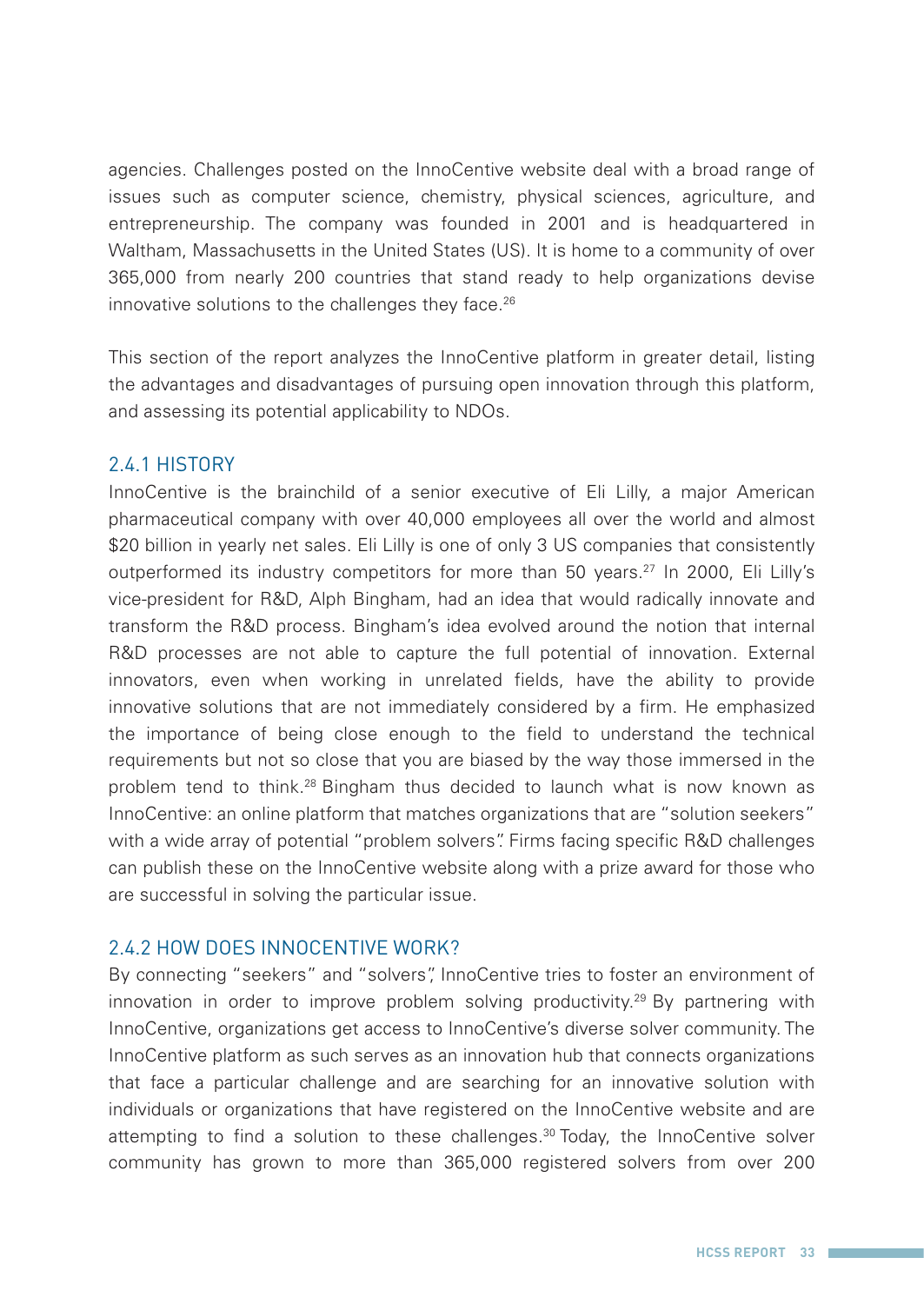countries. Challenges are posted by corporations, governmental, and nongovernmental organizations as well as a variety of other actors. For example, InnoCentive has partnered up with pharmaceutical companies such as AstraZeneca, governmental organizations such as NASA, and even with the US Department of Defense. Through dedicated innovation pavilions, partners can post their challenges to the public or they can decide to post challenges anonymously.

Depending on the challenge, InnoCentive and the seeker sign a terms of use agreement that defines the legal obligations of both parties to each other as well as those of the seeker organization to the solvers. Through this agreement, the solver's rights are protected. In addition, solvers are obliged to sign a specific terms of use agreement depending on the challenge.<sup>31</sup> In addition, both InnoCentive and the seeker organization work together in developing the challenges and formulating the problem statements. This is done through the InnoCentive Client Services Team (CST), which works not only with the Seeker organization but also with the solvers who might have questions related to the challenge. The CST is also able to work with organizations in case they need to post anonymous challenges in a way that would disguise the type of industry as well as the real nature of the posted challenge.<sup>32</sup>

InnoCentive offers a variety of products and services to its seeker organizations. The main products are the InnoCentive Challenge Programs, the InnoCentive@work software, and the InnoCentive Idea Management (IC IM) software. Depending on the specific innovation needs of the organization, it chooses to cooperate with InnoCentive on using one or more of the InnoCentive platforms. Through the InnoCentive Challenge programs, seeker organizations post their challenges on the InnoCentive website. There are several types of Challenges, such as the Ideation Challenge, Brainstorm Challenge, Reduction to Practice (RTP) Challenge, or the Theoretical Challenge and Electronic Request for Proposal (eRFP) Challenge. Organizations choose a certain challenge type based on their specific needs and requirements.

Organizations that are in need of a novel and creative idea and are still in the first stages of product development can opt for an Ideation or a Brainstorm Challenge. Both seek to provide a breakthrough idea or a creative solution to a problem; whereas the former is closed in format, the latter represents an open version of the former where solvers can interact with each other. In RTP Challenges, solvers have to present a successful prototype and prove that it works within the parameters and needs set by the organization. Theoretical Challenges constitute the same as RTP challenges, only they fall short of actually coming up with a prototype. They bring the idea closer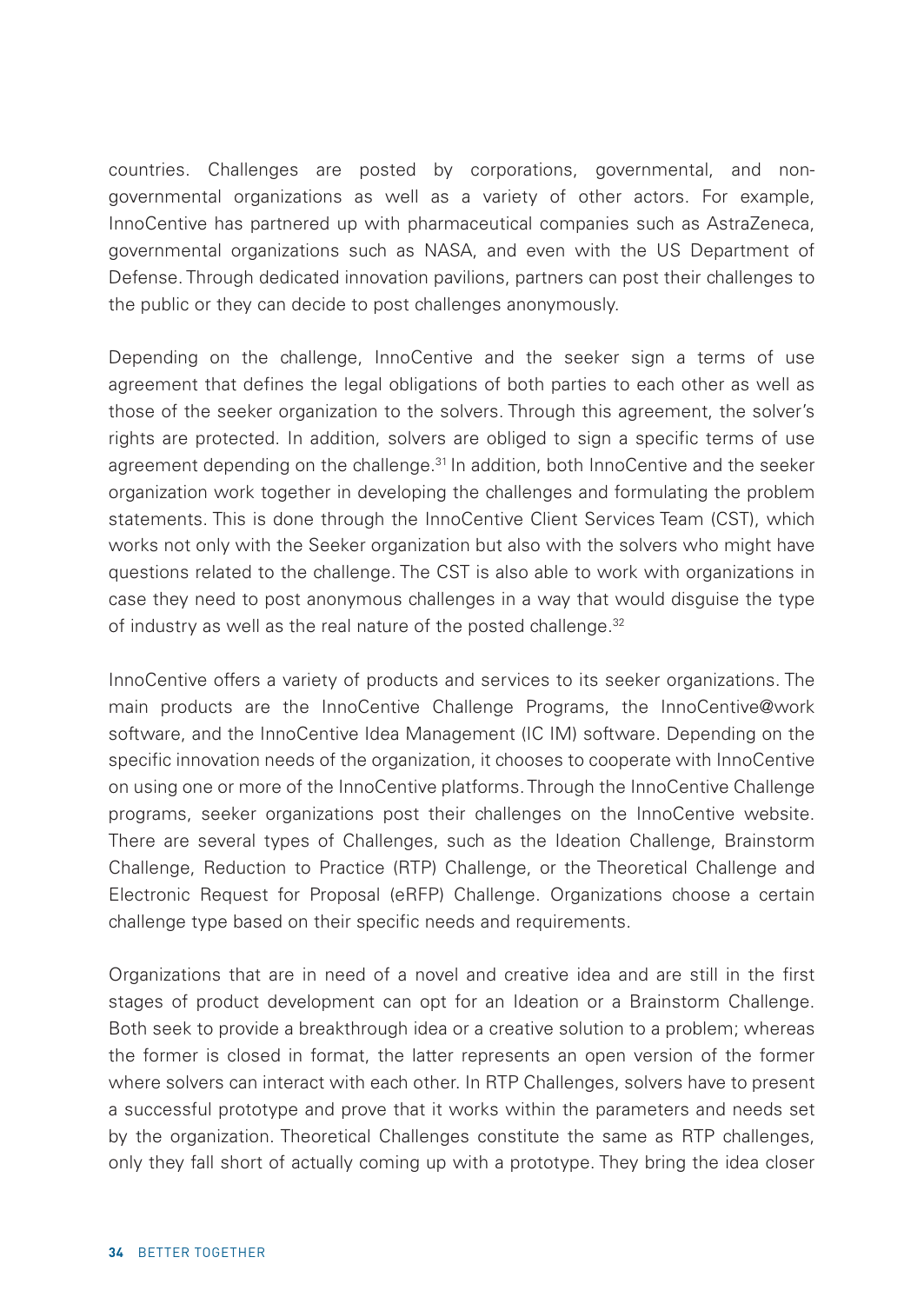to an actual product or solution by giving a detailed theoretical explanation on why their solution will serve the organization best. In case a seeker organization is looking for a partner who has already developed a certain technology or has enough expertise to help develop it, then eRFP Challenges would be best suited for the organization.

The relation between the Seeker, Solver, and InnoCentive is determined on the basis of the Challenge type through the Terms of Use, the Challenge Specific Agreement (CSA), and other related documents. Through the CSA, which InnoCentive devises in collaboration with the Seeker organization, each challenge has different mechanisms regarding payment, dispute resolution, Intellectual Property (IP) transfer rights, etc. In most challenges, for instance, only InnoCentive and the Seeker are allowed to view the proposed solutions. However, in Brainstorm Challenges, solutions can be viewed by all participants.<sup>33</sup>

The CSA also decides the process of solution acceptance. In most cases, however, CSAs mention that the acceptance of a particular solution is the absolute and sole discretion of the Seeker and that merely meeting the predetermined minimum challenge requirements does not quarantee acceptance by the seeker.<sup>34</sup> The Brainstorm Challenge Terms of Use also mention that in cases where the seeker fails to notify InnoCentive with the selection of a winner, the latter is automatically chosen by the most votes in the Project Room community.<sup>35</sup> Depending on the challenge type and the CSA, the number of possible winners is determined. While some challenge types such as Theoretical Challenges only involve an award when challenge criteria are met, Brainstorm Challenges are guaranteed at least one winner. Conversely, eRFP Challenges do not involve cash awards but rather let winners negotiate the terms of the contract directly with the Seeker.<sup>36</sup>

Some CSAs specify dispute resolution mechanisms to be followed in case conflicts arise between a solver and InnoCentive. The arbitration procedure is subsequently administered by the American Arbitration Association in accordance with the Commercial Arbitration Rules.37 In addition, CSAs can include exclusivity periods whereby solvers agree that their solution submission grants the Seeker the exclusive right to acquire the solution.<sup>38</sup> Other CSAs entitle Seekers to use material that has not been chosen as award winning solutions in case the material provided is similar to what a seeker already possesses.<sup>39</sup> To date there has never been an instance in which Seekers were found to have been in breach of IP law. According to InnoCentive, this also has to do with the fact that Solvers have to specifically identify the Seeker that stole their IP. The ability for Seeker organizations to remain anonymous prevents such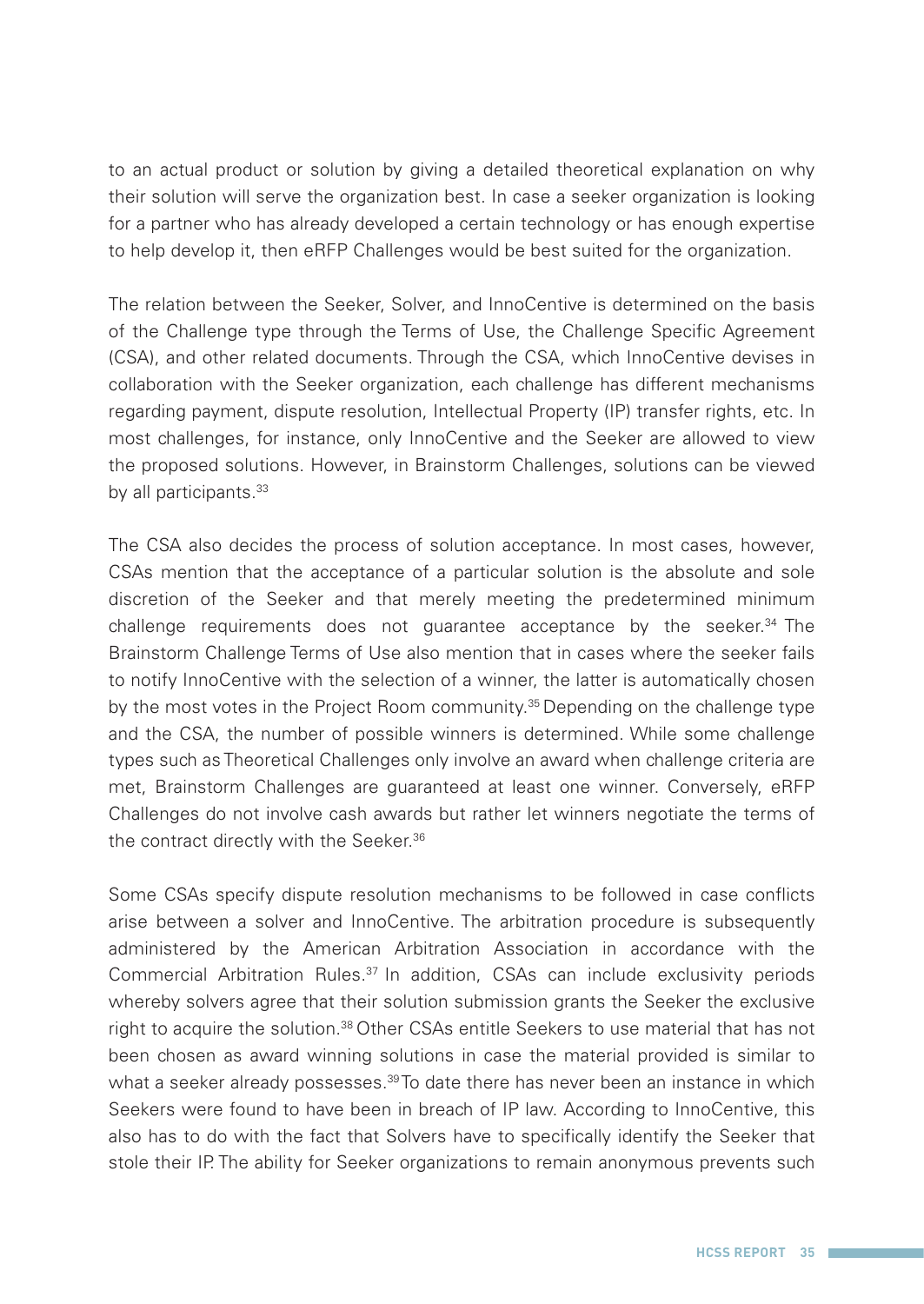a case from occurring.40 This effectively means that solvers will have less of a chance to know whether their solution has ultimately been used by the organization despite its official rejection. Solvers have little choice but to rely on the goodwill of the seeker organization and on InnoCentive and its technical capabilities to differentiate between successful and unsuccessful solutions.

Besides Challenges, InnoCentive also developed other products through which it could develop its partnerships with seeker organizations. A notable example thereof is the InnoCentive@work platform. The Innocentive@work platform offers partners the ability to incorporate the InnoCentive platform in a secure and cloud-based platform where challenges would only be available to a chosen private set of participants such as the company's employees, partners, or even customers. Organizations such as NASA and Eli Lilly have developed such a platform for their employees in collaboration with InnoCentive.

The InnoCentive Idea Management (IC IM) software is a social platform for idea management that InnoCentive developed in cooperation with NOSCO. It allows organizations to run idea campaigns, collect and share knowledge from employees and selected audiences in a structured way. Employees and invited audiences are then allowed to share their ideas, post comments, photos, and videos in a way that would allow the company to engage its employees and make full use of its idea generation potential.41 By offering a customized innovation experience to seeker organizations through the InnoCentive@work or IC IM platforms, organizations can maximize the full potential of their employees without risking any of the adverse risks such as knowledge diffusion traditionally related to pursuing an open innovation policy.

In addition to the abovementioned products, InnoCentive also provides consulting and training services to organizations that are looking to invest in open innovation. InnoCentive's ONRAMP (Open iNnovation Rapid Adoption Methods and Practices) program provides training sessions for managers and employees in order to show how to effectively use the full potential offered by open innovation and ensure the success of its implementation.

#### 2.4.3 WHO USES INNOCENTIVE AND WHY?

InnoCentive's platform 'InnoCentive@work' could be a valuable tool to organizations that prefer to operate through a platform that is not entirely open to outsiders. As a case in point, NASA has developed its own internal open innovation platform in collaboration with InnoCentive called NASA@work. NASA@work allowed NASA's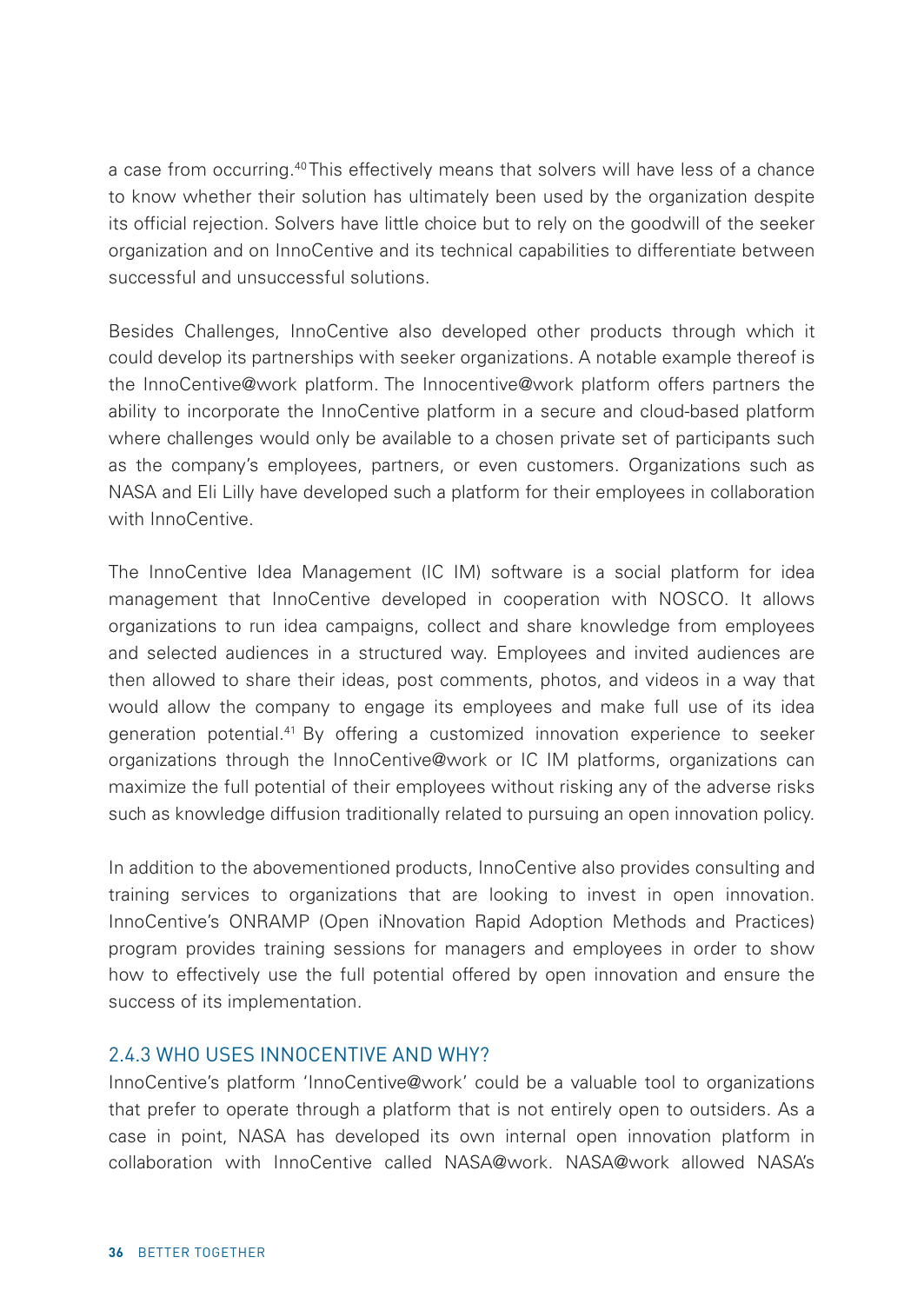<span id="page-38-0"></span>challenge seekers to post challenges that would only be available to NASA employees across its 10 field centers without the risk of knowledge leakage. It also helped in fostering a collaborative environment across NASA's field centers (for more information on how NASA engages in open innovation see 2.5.3).



# How the Challenge Process Works

FIGURE 3: THE INNOCENTIVE@WORK TOOL. SOURCE: FRANKLIN, 2013.42

[Figure 3](#page-38-0) shows a schematic overview of how the InnoCentive@work functions and how NASA uses it within the organization. It demonstrates a best-practice approach where NASA challenge seekers initially opt for an internal challenge through NASA@ work in order to either find a solution, or at least fine-tune a challenge topic, and then follow it with an open challenge through one of the external open innovation platforms.

# 2.4.4 BENEFITS OF USING INNOCENTIVE

The InnoCentive platform can offer substantial returns to corporations looking to invest in open innovation. The costs associated with partnering up with InnoCentive, posting a challenge, and receiving a solution are much lower than the costs associated with traditional modes of R&D. InnoCentive's awards normally range between \$5,000 and \$1 million, which is a fraction of what is generally spent on a traditional R&D process.<sup>43</sup>

Another reason why organizations would choose to work through InnoCentive is that it broadens the solutions space, including those solutions that would be considered to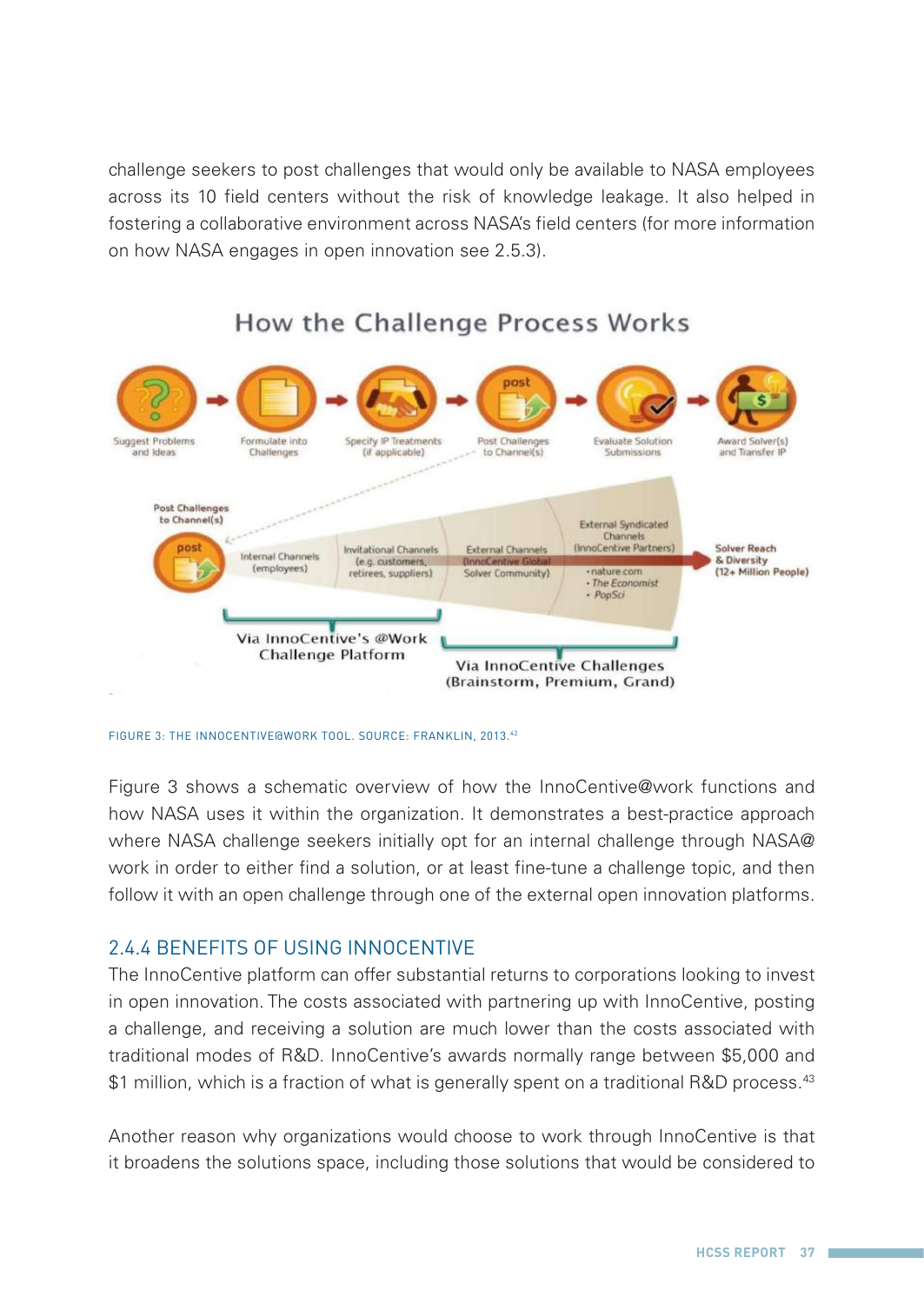be too unorthodox within the organization itself. The speed by which new innovative solutions can be found also serves as a pull factor. By being able to tap into a much larger pool of potential problem solvers, challenges that a company normally spends years on solving through its traditional R&D process can be solved in a matter of months.

Furthermore, making use of InnoCentive fosters an innovative culture, opening up the organization to accepting new ideas and working with external partners. It benefits the employees of the seeker organization by advancing their ability to frame research challenges. Employees are then able to use these new skills in other areas of their work. The organization benefits from a smoother IP transfer process by having InnoCentive deal with any legal issues. This means the organization has more time to work on research and spend less on IP lawyers.<sup>44</sup>

# 2.4.5 RISKS OF USING INNOCENTIVE

An organization might face a backlash from experimenting with open innovation owing to cultural resistance. Most in-house R&D professionals are used to spending time on challenges and have pride in coming up with their own solutions. This drive is an invaluable asset to an organization. Open innovation as the main innovation mode in an organization would fundamentally change the role of R&D professionals: from problem solvers to problem formulators in search of solution seekers.45

Another important issue that has to be dealt with when introducing open innovation practices is knowledge diffusion. Although open innovation allows you to tap into a vast pool of resources, it also exposes the organization in the sense that competitors may know what you are planning and tailor-made solutions can become available to opponents.

# 2.4.6 RISK MITIGATION

As mentioned in the previous section, InnoCentive limits the risks of knowledge outflow by offering the option of anonymity to the Seeker organization and letting the company decide whether it wishes to reveal its name. InnoCentive also cooperates with the Seeker during the problem formulation process in order to hide the true nature of the problem, as well as the organization's industry. This assures InnoCentive's partners that their competitors, or otherwise unwanted actors, do not get their hands on information that the organization prefers to have under its control.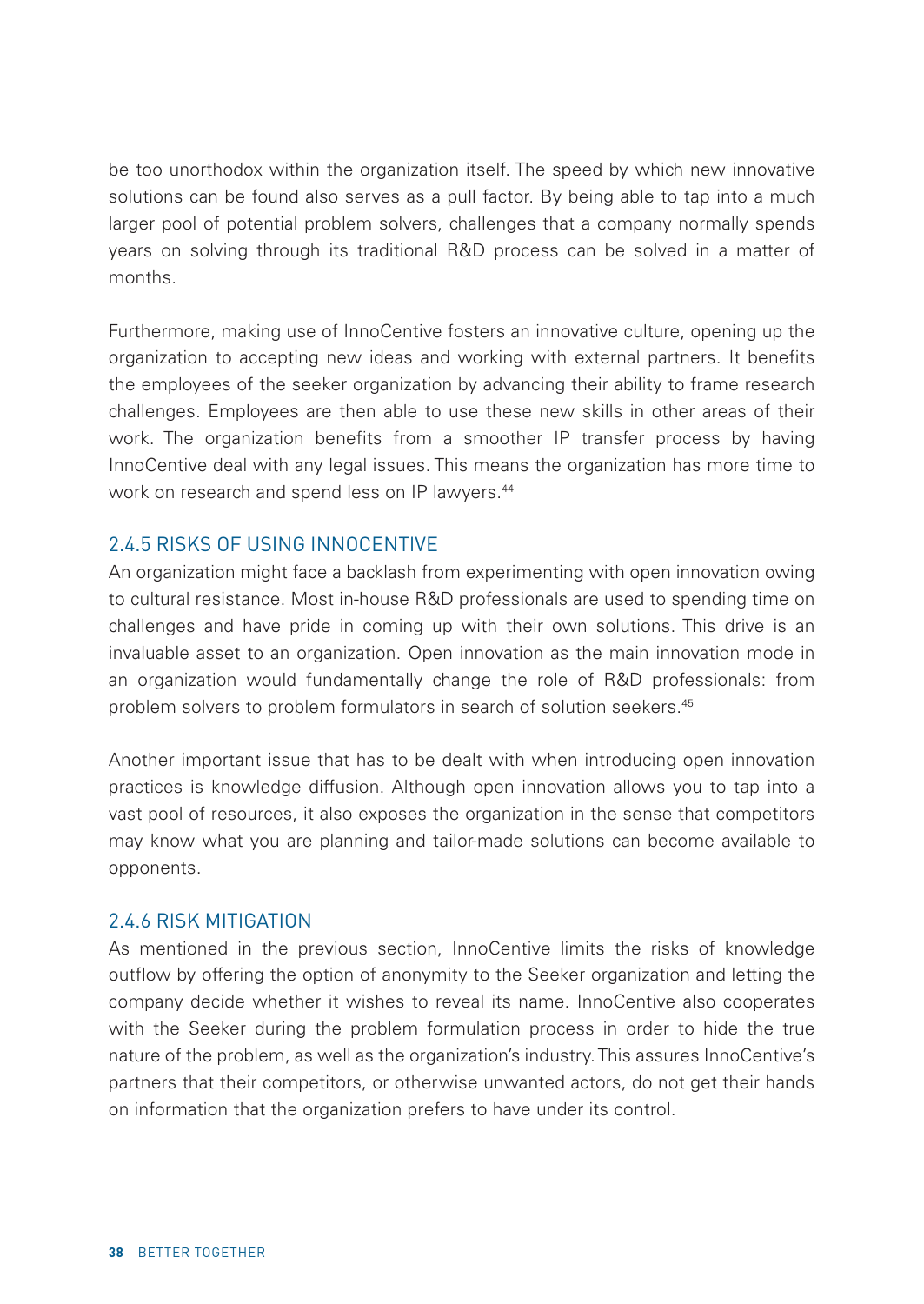The development of the InnoCentive@work platform further mitigates the risk of knowledge outflow. Organizations that are hesitant in acquainting the public, and their competitors, with their current problems and knowledge gaps would be able to open up the process as they deem appropriate. By using an invite-only platform, companies can choose who to share their challenges with (employees, customers, or partners), thus minimizing the risk of knowledge outflow.

InnoCentive's partnership with the Seeker organization could also help with the mitigation of internal organizational risks such as cultural resistance. The ONRAMP service and the open innovation workshops provided by InnoCentive to the Seeker organization are available to anyone in the organization, from executives to challenge owners. These workshops aim to ingrain a culture of open innovation into the organization and align the views of stakeholders regarding the importance and benefits of open innovation. This ultimately facilitates a smoother adoption of open innovation practices.

Seeker organizations can also pursue risk mitigation practices. To mitigate the problem of open innovation resistance, NASA's Human Health and Performance Center established the Solution Mechanism Guide (SMG), an online tool developed through another open innovation challenge. The SMG helps employees in selecting a project management approach which would work best given the resources and needs of this specific project.<sup>46</sup> It gives employees the opportunity to use both traditional as well as open innovation tools so that the most efficient mechanism would be recommended. Employees can use the SMG in two main ways. First, the SMG acts as a filtering mechanism. By entering the parameters of a certain problem, the SMG filters the solution mechanisms to meet the criteria. Thus, the employee is better informed about which external or internal platform to use for his challenge. Second, the SMG also acts as an educational and training tool for employees. Through the SMG, employees can view past case studies and user experiences and learn new tips and tricks on using a particular solution mechanism.47

The use of a platform such as SMG has several benefits: it improves communication within an organization by speeding up the process of information dissemination; it increases employee awareness regarding the utilization of different solution mechanism tools; it reduces the time needed to solve problems; and it empowers employees. SMG thus contributes to the creation of an organizational culture that is collaborative and amenable to open innovation platforms.<sup>48</sup>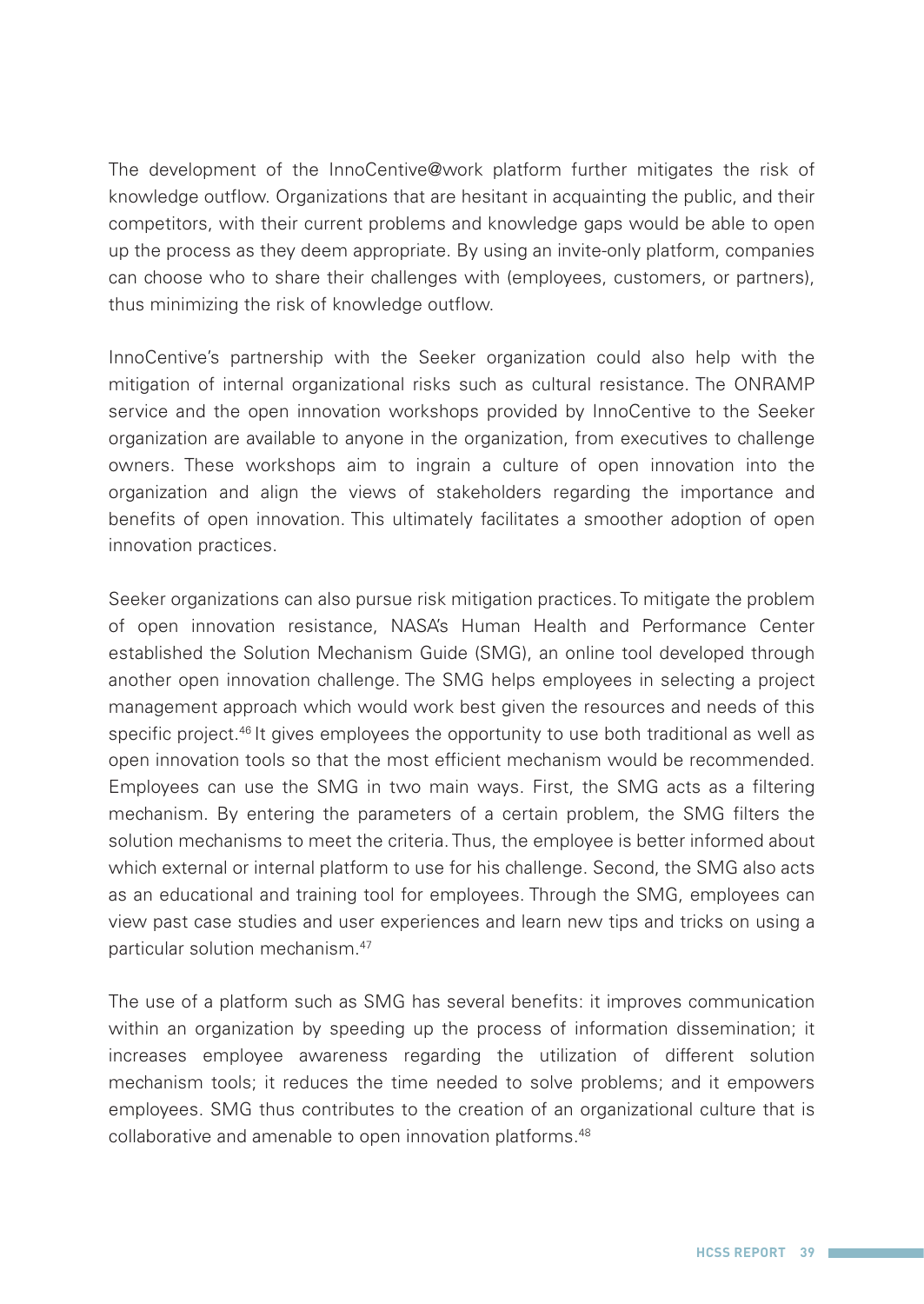# **2.5 NEW FORMS OF OPEN(ISH) COOPERATION IN DEFENSE**

The processes whereby NDOs define their capability needs and then ensure access to those capabilities remain one of the most difficult – and controversial – aspects of what some call the "defense enterprise". In the past decade – and especially since the advent of austerity – value for money has become one of the foremost battlefronts of defense transformation. "Big A" (the main weapon platforms for sea, land, and air) acquisition has been at the heart of this battle. Many of the problems in this area are fairly well understood.49 But even the most advanced NDOs (e.g. the United Kingdom and the US) keep struggling to come up with effective solutions.

One of the fundamental problems with the Big A acquisition process in many NDOs lies in the earliest stages when defense requirements are defined. For most of the Cold War, the main drivers of the requirements-setting process were the services NDOs provided: they were responsible for training and equipping the troops. Because of the many fragile political compromises this entailed – both within as well as across the services – nobody really had any incentive to rock the boat. This also meant that the interaction with the outside world (including the private sector) was preferably as closed as possible, with a small number of preferred, strategic partners that could be trusted to stay in the box. The actual permeability of this process to outside influences varied with the particular "political economy" of defense in various countries.<sup>57</sup> but most countries found it extremely difficult to avoid collusion effects.

The past few decades brought three main changes to this situation. The first one was that most NATO countries moved towards a more joint process of defining requirements. This already led to more internal openness. These countries, secondly, also strengthened the walls between the requirement setting stage and the subsequent procurement stages in which tenders are issued, competing offers are assessed and adjudicated, and the actual procurement process is set in motion. The hope was that by sheltering the requirements setting process from untoward influences, the "defense enterprise" would better be able to decide for itself what it really needs, unencumbered by external pressures and/or conflicts of interest. The third major change was that, under pressure of ever more demanding publics and parliaments, the NDOs gradually also became somewhat more transparent in what they divulged about all of these choices.<sup>50</sup> Here, too, the hope was that this increased openness would lead to sounder balance-of-investment choices.<sup>51</sup>

Reality, alas, proved more recalcitrant. The dynamics between the services did not really disappear and the early stages of the requirement setting process became in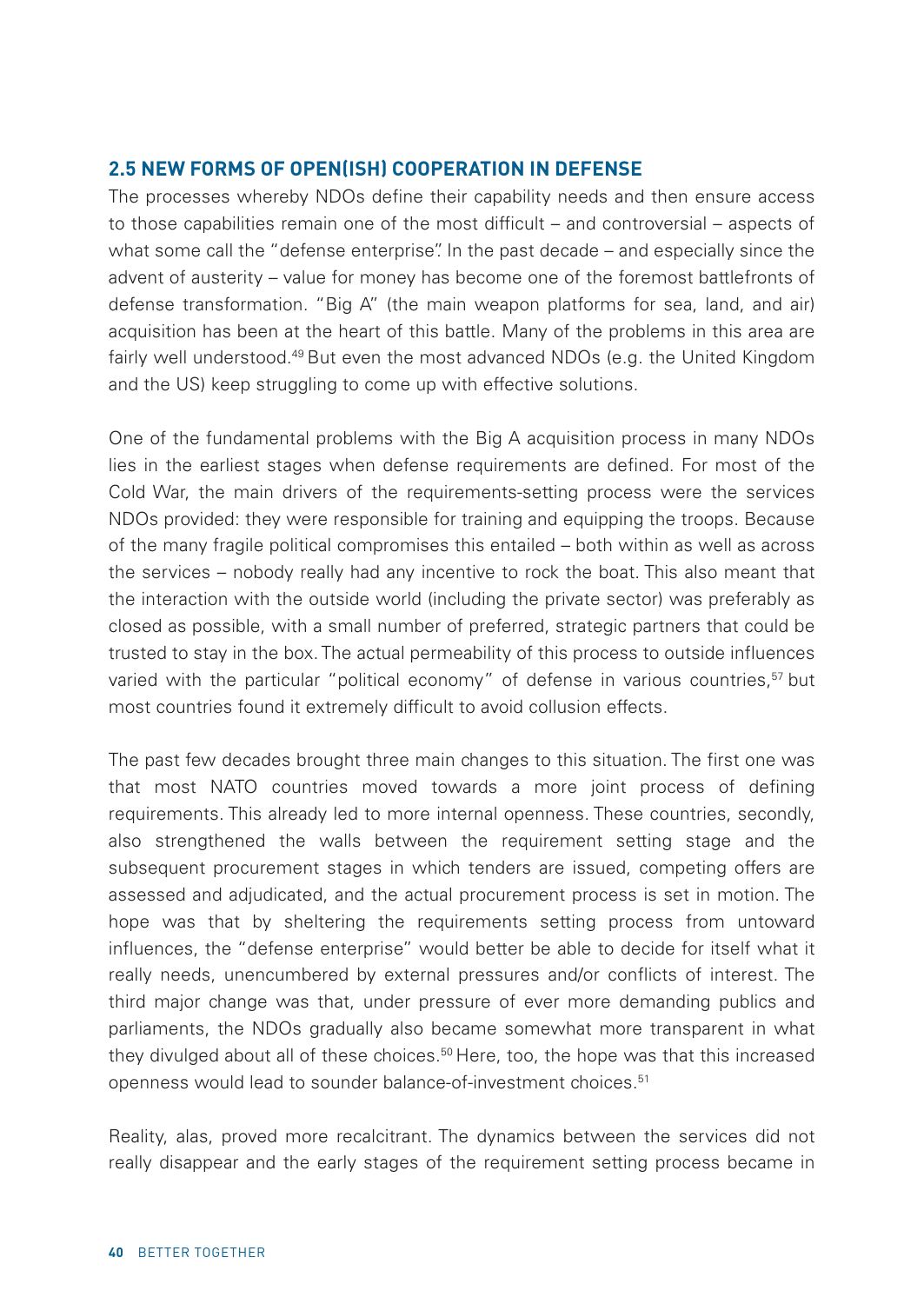some ways even more bureaucratic and (because of its isolation) inward-looking. Rather than going for 'better together (with others)', the process arguably became 'worse alone (amongst ourselves)'. This more insulated approach had two negative consequences. First, outside inputs (and  $-$  often  $-$  reality checks<sup>52</sup>) were weak or absent. And second, the main players (the services) engaged in even more "logrolling" (trading favors: "I'll give you your pet toy, if you let me have mine"). So whereas the taxpayer was supposed to benefit from these changes, it is far from clear that she did.

A few countries have been trying quite diligently to remedy this unsatisfactory situation. And one of these interesting innovations in this area lies in the very early stages of the Big A acquisition process that we already alluded to as being critically important. The main idea here is to combine some of the strong points of the old system with some of the strong points of a less insular and more open system. Rather than drawing rigid lines between defense and non-defense, these new forms of somewhat more open cooperation between the private and the public sector try to come to a new equilibrium that may stand a better chance of providing the taxpayer with a better value for money proposition. In the very early stages of the process, the – in InnoCentive terms – seekers (in this case Defense) and the solvers (in this case the defense solution providers) jointly try to specify how a certain need could theoretically (pre-competitively) be met. This changes the decision-making dynamics by opening the process up to the outside. It gives Defense the advantage of being able to benefit from the often superior knowledge in the private sector about how problems can be solved in the process of defining the requirement. Based on this precompetitive, pre-political, pre-bureaucratic stage, Defense can then decide on its own what it wants to do in the next (still sheltered) stage. But it will now, such is the logic, be able to do so on a more informed basis. All of this is not based on backroom deals or old boys networks but rather on a (relatively) level playing field and at least some dispassionate analysis.

To the best of our knowledge, there are three countries that have experimented with this model. The UK, really a trailblazer in acquisition reform,<sup>53</sup> was an early adapter through its "NITEworks" facility, which dates back to 2003 and is still going strong. The distinguishing feature of this new form of cooperation between the private sector and the public defense sector is that it is spearheaded by a national champion (BAe SYSTEMS). In 2005, the Australian NDO stood up RPDE, an Australian facility in Canberra that was inspired by NITEworks. The basic philosophy is the same but the kind of work undertaken is somewhat different as is the way it is set up. With NITEworks, the MOD uses BAe SYSTEMS as a prime to provide the physical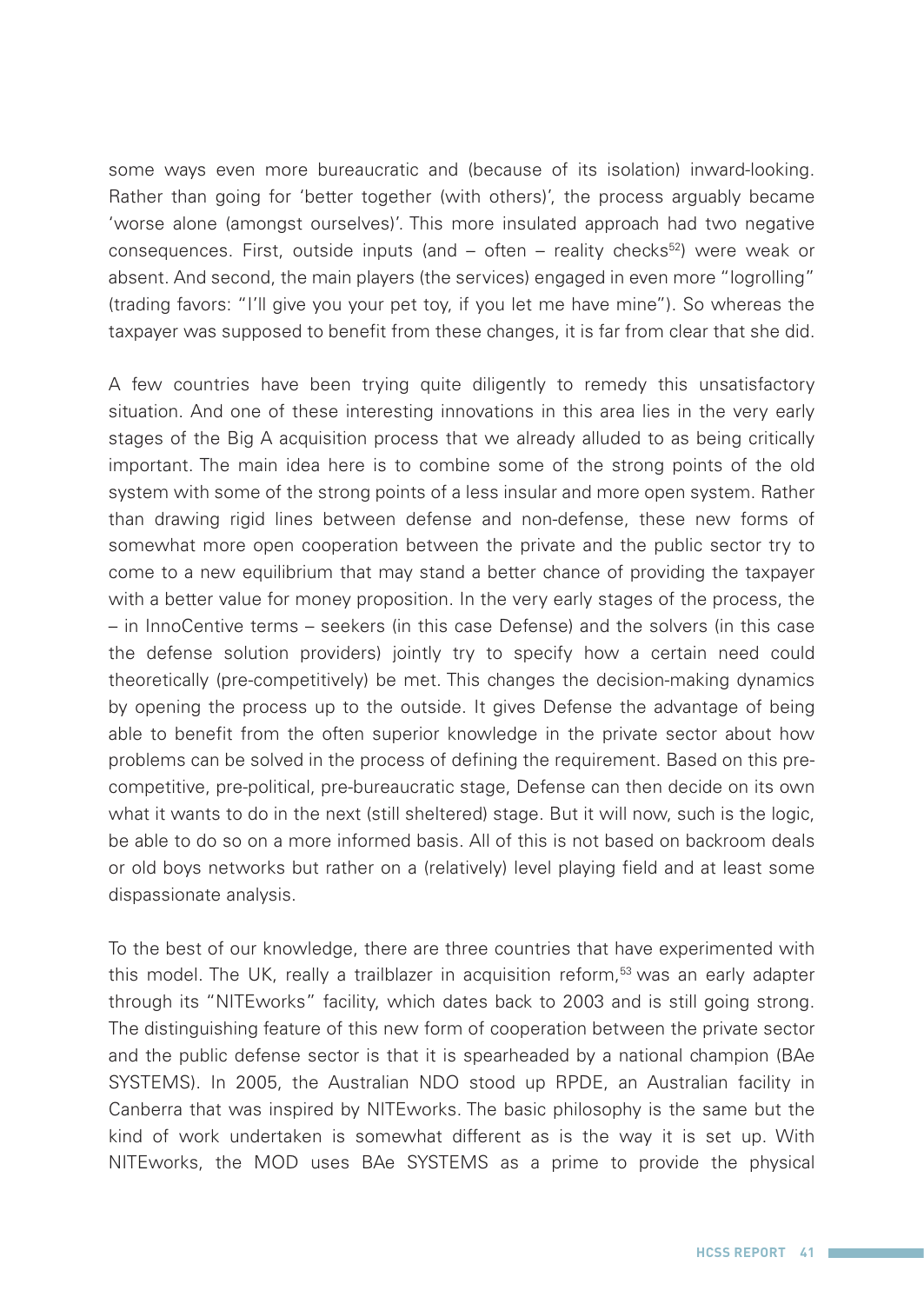infrastructure and to engage the other organizations through subcontracts. In the case of RPDE, the Australian government provides the infrastructure, seconds an industry executive as the head, and has a contract directly with every member company. RPDE has many more members than NITEworks, including some one-man bands who only work for/at RPDE. In 2007-2010, Canada experimented with a similar model; however, it ultimately failed.

#### 2.5.1 NITEworks (UK)

In 2003, the UK Ministry of Defense launched NITEworks, a partnership initiative that spans the UK defense sector to help improve decision making on requirements setting. As outlined in the 2005 Defense Industrial Strategy, NITEworks "was established to provide an integration and experimental environment to assess the benefits of Network Enabled Capability (NEC) and the options for its effective and timely delivery"<sup>54</sup> However, NITEworks' remit was not strictly limited to NEC since work focused on both the network and information flows. NITEworks received an initial 5-year £47 million Assessment Phase contract, which was renewed in 2008 for another 5 years. In this second contract, the area of interest was widened. MOD specified the following priorities: support to frontline operations, capability improvements, and enhancements and acquisitions decisions. The MOD also had the organization adopt a more competitive business model, attracting funds from across the MOD rather than reliance on a single MOD funding line. Considerable weight was given to achieving value for money.

In addition to the MOD itself, NITEworks consists of twelve UK defense industry companies, as well as more than 130 Associate Organizations. Companies that have capabilities that could be of use to the defense sector can apply for membership. Once accepted, they have access to all partnership communication, workshops, and activities.55 NITEworks has a core staff of 37, drawn from the military, MOD civil service, the Defense Science and Technology Laboratory (Dstl) and industry.

Working together with defense industry and academia to analyze problems and look for solutions, the MOD claims to be better informed about what the solution space may actually look like and to select solutions that offer excellent value for money. The partnership also allows the MOD to "de-risk and accelerate the provision of military capability."56

How does NITEworks actually work? MOD staff can post particular challenges on the NITEworks platform after internal communication with NITEworks' Stakeholder Management Team (SMT). Only challenges where "benefit is gained from the use of a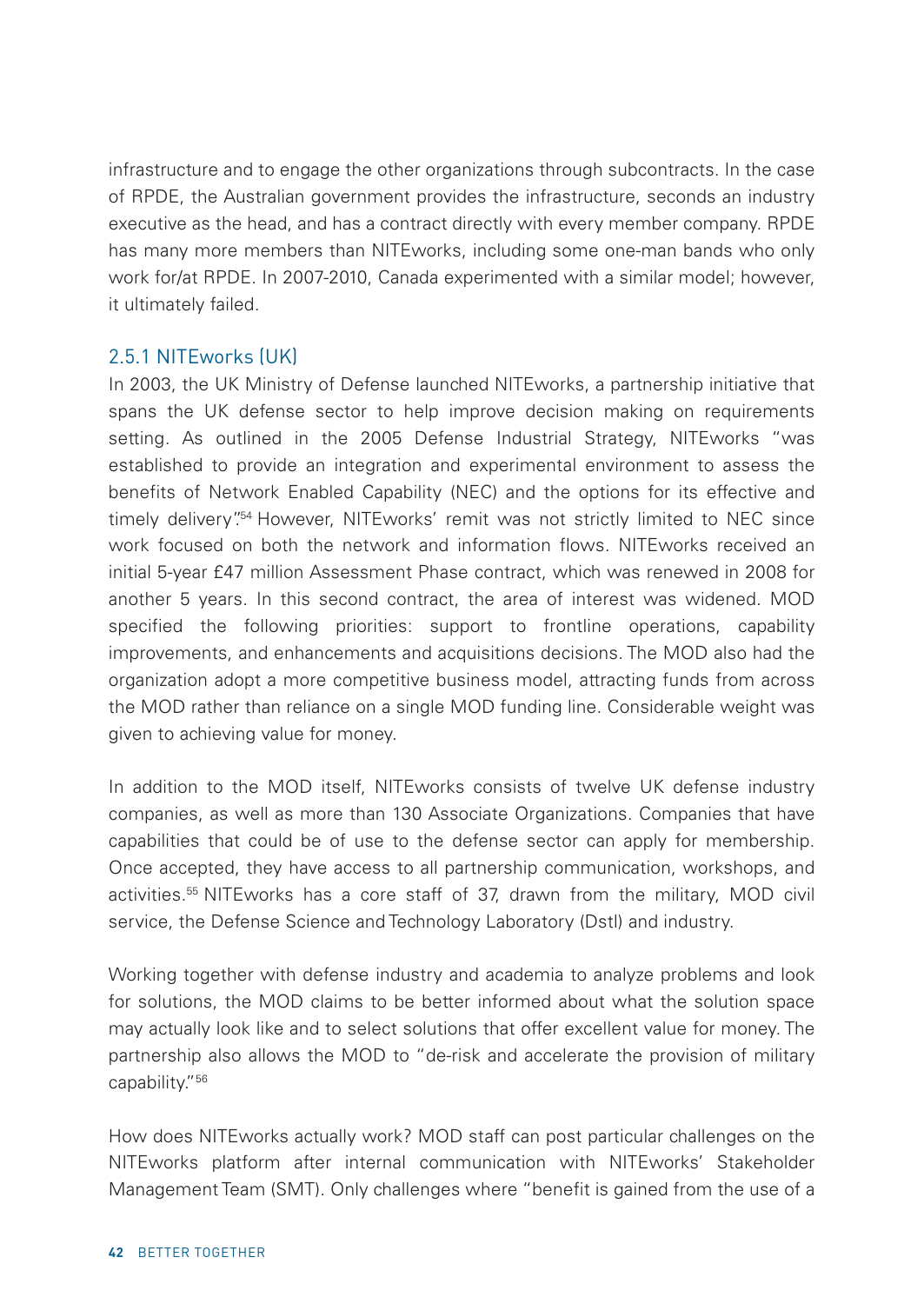pan-industry/MOD partnership"<sup>57</sup> can be posted on NITEworks. The SMT then works together with the MOD sponsor<sup>58</sup> to formulate the problem question. This is followed by the development of a business case to finally determine whether the NITEworks platform will be chosen. Subsequently, a role request is issued to NITEworks partners and associates who subsequently apply to join this specific challenge. At the end of the selection process, a small and focused team consisting of defense and industry experts is selected. The team then starts refining and defining the scope of the problem question. The overall process takes on average six to eight months to finalize and deliver the final product.59 When it comes to IP provisions, the British Crown retains all IP rights and only issues licenses for partners to use the knowledge for the Crown, not for commercial use. Associates can only access an executive summary of the output, not the output itself. However, they can still access work in which they directly participated.<sup>60</sup>

To date, NITEworks projects have dealt with a wide array of fields including logistics and sustainability, increasing open source intelligence capabilities, improving aviation simulation, as well as cybersecurity. In 2010, as part of the Strategic Defense and Security Review, the MOD sought to plan for the future of equipment priority in order to ensure "resources are directed to the most urgent areas."<sup>61</sup> A small NITEworks team was assembled and joined the MOD team tasked with developing the plan. The team suggested novel ways of campaign planning based on a color-coded bullseye chart (see Figure 4) that basically enables employees to "indicate the level of capability available at different points in time."62



FIGURE 4: COLOR-CODED BULLSEYE CHART. SOURCE: NITEWORKS, 'ARMY EQUIPMENT DEVELOPMENT PLAN (AEDP), 2011.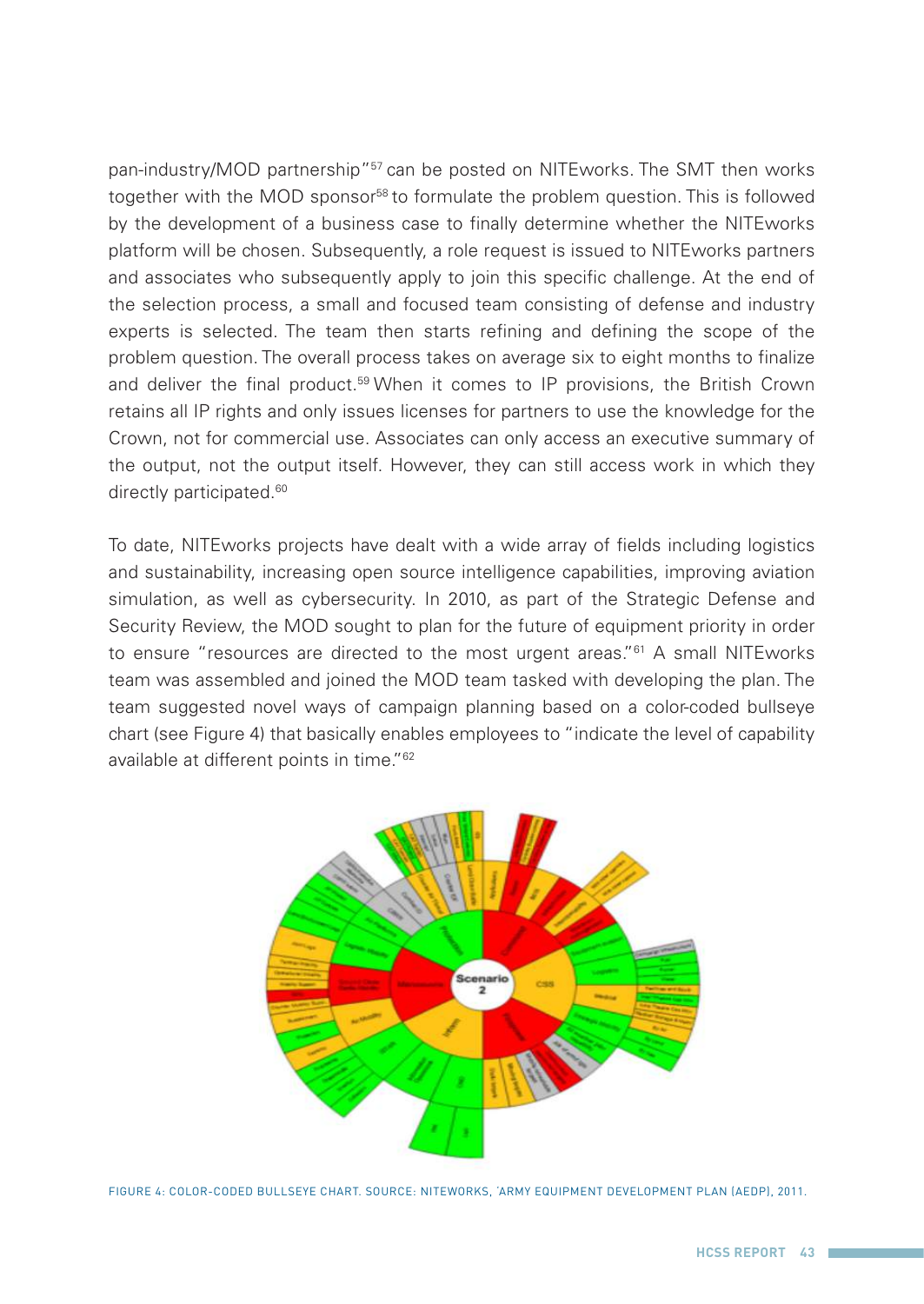One of the largest projects ever undertaken by NITEworks is *Talon Strike*, a project aimed at enhancing battlefield interoperability between UK and US forces. After operations in Afghanistan, both countries realized the necessity of seeking more efficient information sharing and shared situational awareness capabilities. Thus, in 2008 a NITEworks team led by the MOD was assembled. In addition to the MOD and Dstl, the team also included NITEworks members such as BMT Hi-Q Sigma, Finmeccanica UK, Fujitsu Services, General Dynamics UK, Northrop Grumman UK, QinetiQ, SyntheSys Systems Engineers, Systematic Software Engineering, Systems Consultants Services, and Thales UK.<sup>63</sup>

NITEworks organized a conference in Farnborough, which was attended by UK and US war fighters. In addition to deciding on the command and control systems to be used during the exercise, the conference narrowed down the focus of the project and specified it to a "shared situational awareness, a common operational picture and a dynamic collaborative planning environment."64

NITEworks' task was then to work with the Command and Control Development Centre to develop a set of systems that enable information sharing including positional information, orders, and other information vital for battlefield operations. Based on these results, a two week joint exercise took place between US and UK forces where the latter were accompanied by the NITEworks team in order to aid in operational analysis and other complex technological tasks.<sup>65</sup>

The *Talon Strike* project ultimately led to a reduction in the risk of friendly fire incidents, helped in de-risking future requirements, and proved to the MOD the importance of understanding challenges emanating from interoperability and integration of Command and Control.<sup>66</sup>

The UK MOD's commitment to NITEworks was reconfirmed on July 30th, 2013 with the award of a £17 million, three-year MOD contract, $67$  and on September 17, 2015, when the contract was extended until March 31, 2018 $^{68}$  with the following statement: "the NITEworks approach enables the MOD to rapidly assemble expertise in an impartial environment, with access to prior knowledge and industry Intellectual Property from across the defense community. It brings together knowledge of the problem and solution space which both enables a better understanding of the feasibility of recommendations and allows them to be rigorously tested and challenged from a range of perspectives – blending incumbent knowledge with the fresh thinking of new suppliers – be they generated by SMEs or a global company."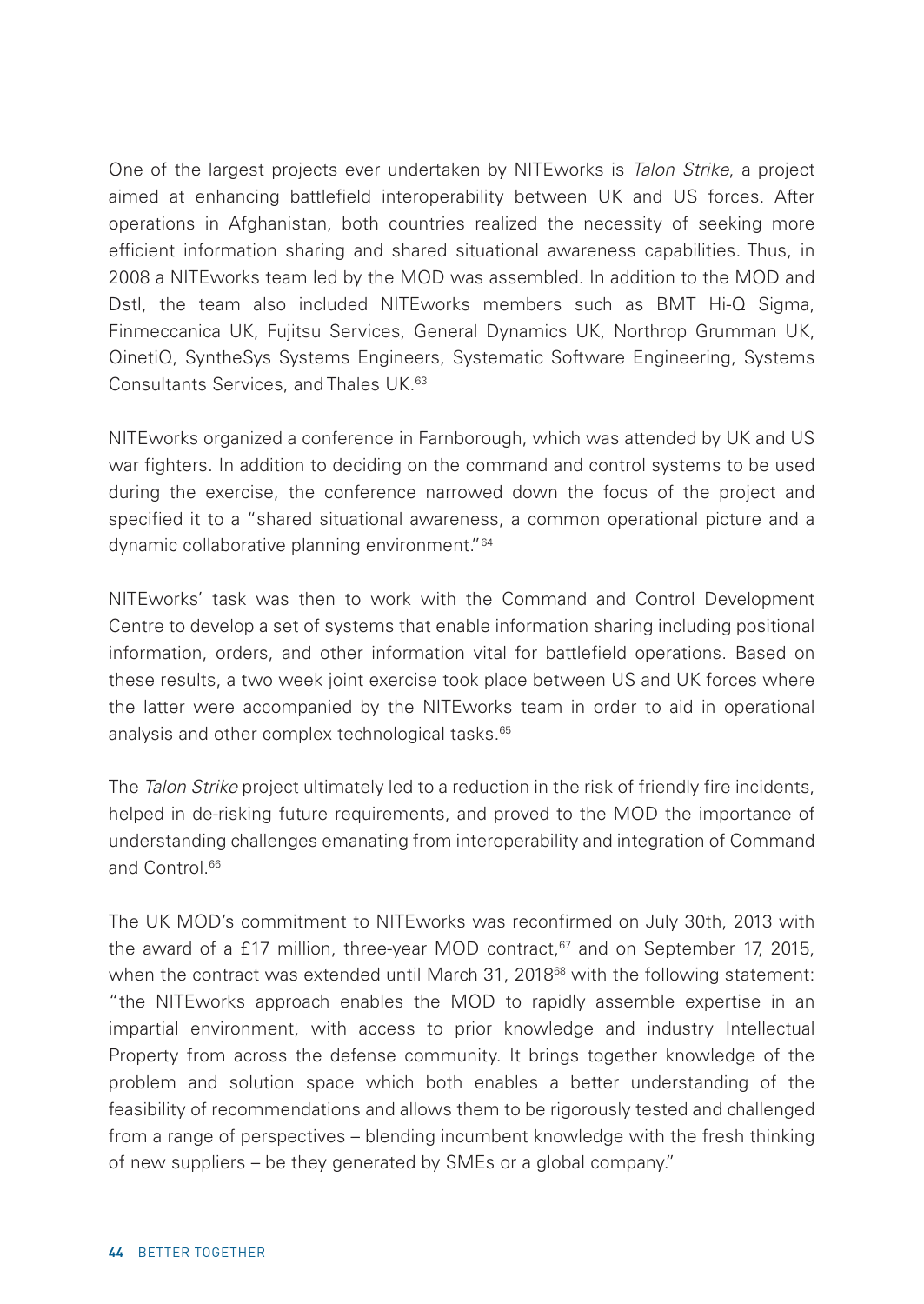# 2.5.2 RAPID PROTOTYPING, DEVELOPMENT AND EVALUATION PROGRAM (AUSTRALIA)

Similar to NITEworks, the Rapid Prototyping, Development and Evaluation Program (RPDE) is a partnership program between defense, industry, and academia, developed by the Australian MOD. It specifically deals with complex, high-risk capability problems that have a significant integration component. The solutions sought by RPDE are focused on accelerating the delivery of the Australian Defense Force's (ADF) war fighting capability through collaborating with defense industry and academia to support innovative solutions.

RPDE basically performs two types of activities; Quicklooks and Tasks. As a first step, a Quicklook is done by rapidly assembling a team through RPDE partners who submit a report on a certain defense capability issue usually within a three month timeframe with the aim of providing advice and guidance. Secondly, Tasks aims to deliver a prototyped solution in 12 to 18 months. These solutions could range from reports to proofs of concept or even physical prototypes.<sup>69</sup> [Figure](#page-46-0) 5 shows the lifecycle of RPDE tasks.



<span id="page-46-0"></span>FIGURE 5: LIFECYCLE OF RPDE TASKS. SOURCE: RPDE, 2013.70

Usually, RPDE Tasks finish at the Solution Development phase. However, in some cases RPDE can provide assistance in the implementation of the solution. As one example, an RPDE team was assembled to develop options for the provision of a digital hydrographic system. During the Solution development phase, the sponsor faced an urgent operational need to develop a Maritime Classified Geospatial Data Management System (MCGDMS). To deal with such an urgent need, the team developed a de-risking proof of concept and subsequently moved to the solution development phase in March 2013. Finally, in December 2014 the required outcome was delivered to the challenge sponsor.<sup>71</sup>

Another successful example was the development of a personnel-borne Improvised Explosive Device (IED) detection device. The Counter Improvised Explosive Device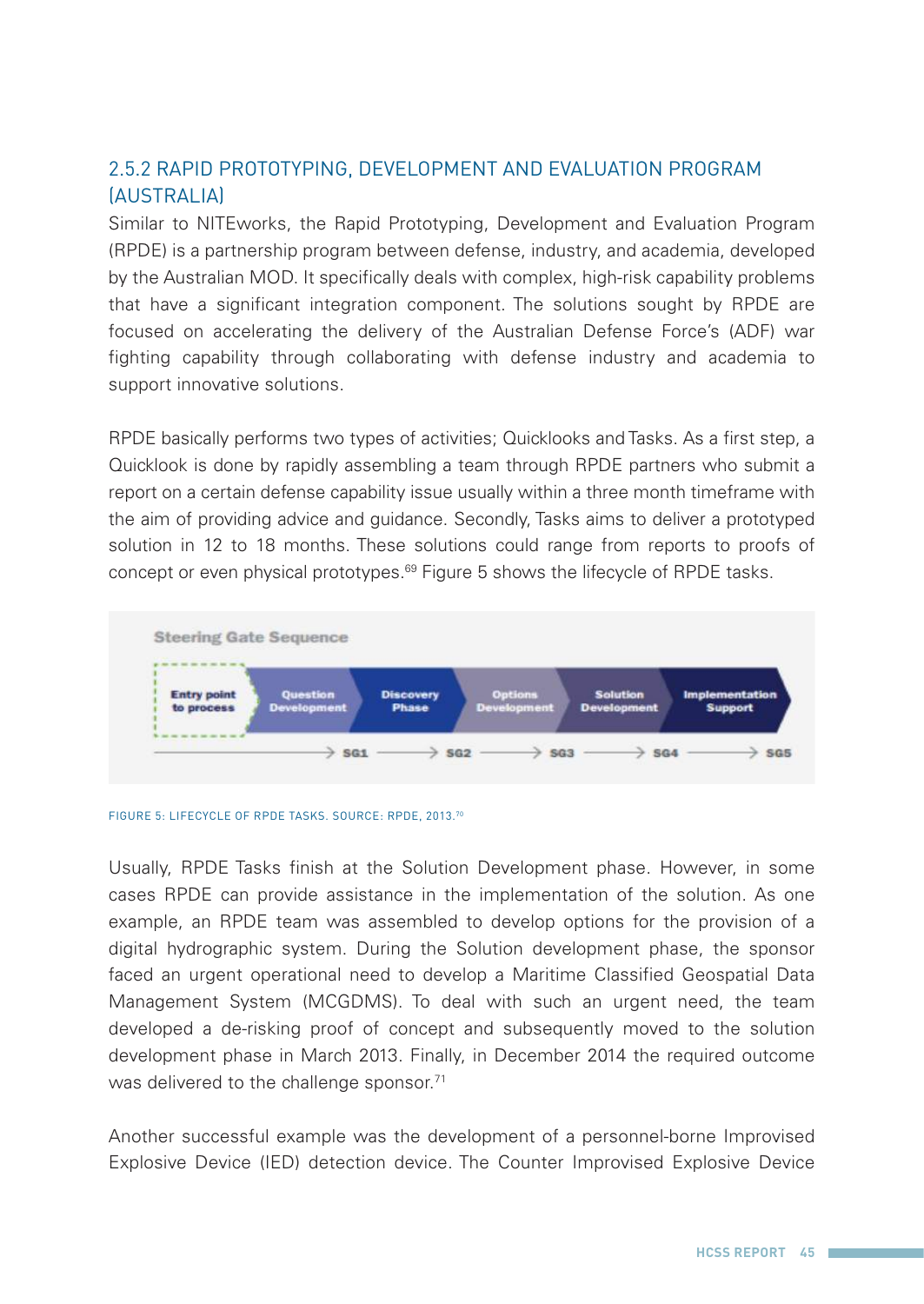Task Force (CIEDTF), who the sponsored this Task, was looking for a device that would be able to enhance ADF personal protection in combat zones by detecting whether an individual might be wearing an IED device. In 19 months' time, a successful solution was prototyped and developed. Starting with the Question development phase, the CIEDTF proposed the following problem question: "Can standoff IED detection technology be miniaturized and a concept demonstrator be developed to enhance personal force protection for soldiers from IEDs?" During the Discovery Phase, the task team analyzed worldwide technology related to IED detection capabilities and identified options that could be pursued based on several technological, size, and financial criteria. Subsequently, RPDE issued an Invitation to Register (ITR) to all RPDE participants. Shortlisted candidates were then asked to present their proposals. The proposal provided by Tactical Research Pty Ltd. was accepted, and upon authorization from the One-Star steering group, RPDE entered into a contract with the chosen organization. Through collaboration between RPDE and Tactical Research, a handheld IED detection system was developed and successfully tested in July 2014.72

#### 2.5.3 NASA (US)

Open innovation within NASA falls under the Open Government Initiative, which aims to create "a new level of openness and accountability in [NASA's] policies, technology, and overall culture."<sup>73</sup> The latest open government plan emphasizes the encouragement of collaboration and innovation both within the agency itself as well as externally by enabling citizen participation and encouraging partnerships that have economic opportunity potential.<sup>74</sup>

In 2005, NASA launched the Centennial challenge program seeking to offer prizes to individuals and small businesses that successfully solved NASA challenges. A year later, however, NASA faced far-reaching budget reductions. This effectively meant that several ongoing projects were either delayed or scrapped altogether.<sup>75</sup> R&D units inside NASA had to find new innovative and cost-effective practices to mitigate the negative effects of budget cuts. Several reports and strategies were published to that effect including the May 2007 strategy, $7^6$  the Augustine Committee report, $7^7$  and a 2009 benchmark study,78 all of which emphasized the importance of finding new ways to advance NASA's mission with the limited resources at hand. Historically, NASA relied on internal research and development. The new 2007 strategy, however, emphasized collaboration by developing strategic partnerships both internally with other US government agencies, as well as externally with international partners, academia, and commercial entities. The strategy also aimed to address traditional perceptions inside the organization that did not align with proposed strategic change,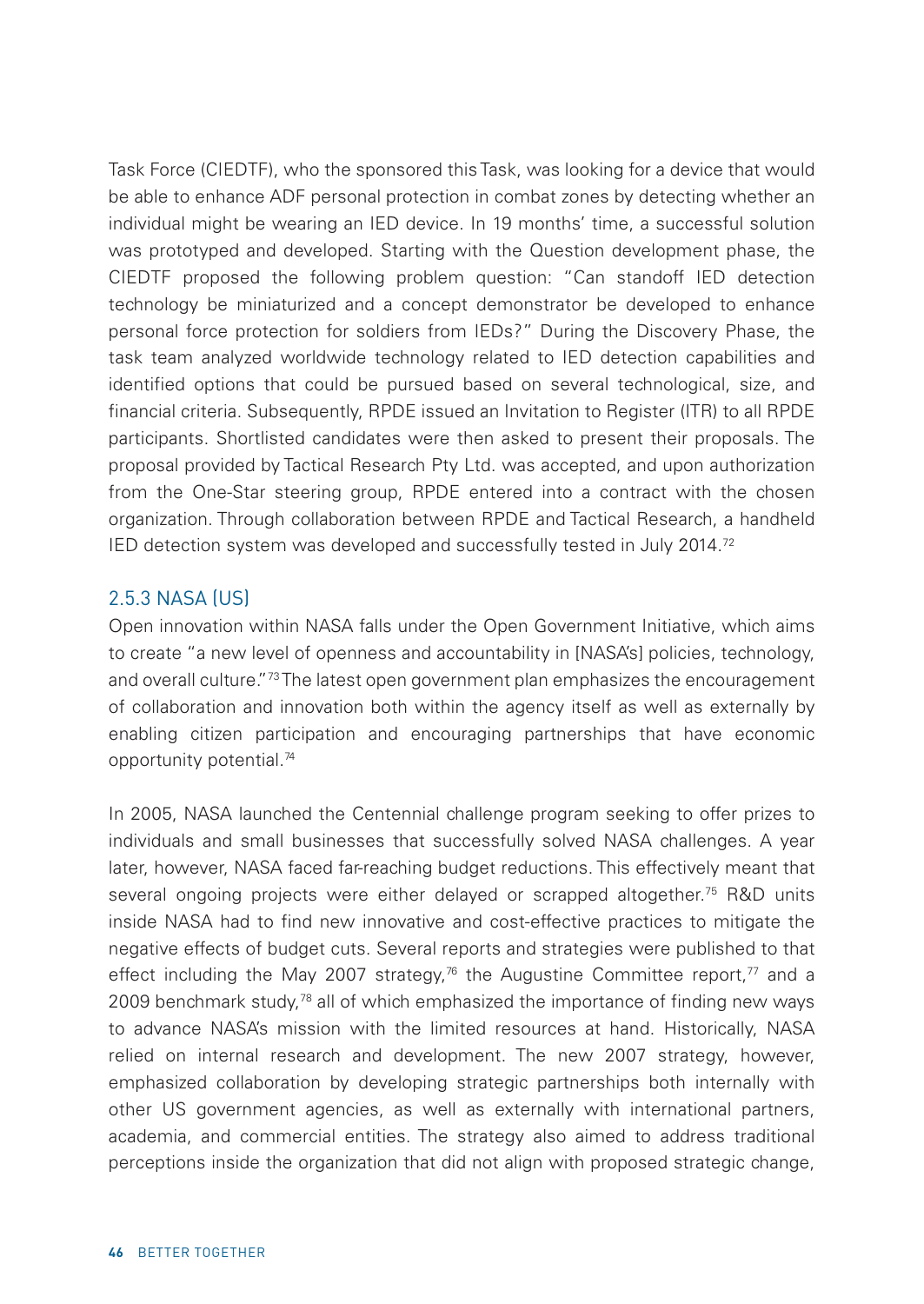such as risk aversion, civil servant superiority, or the perception that everything can be done by NASA itself.79

The outcome of these strategies was the awareness that a new open innovation model had to be introduced within NASA. The Space Life Science Directorate (SLSD) took the lead role and decided to tryout three open innovation platforms, namely InnoCentive, Yet2.com, and TopCoder. Workshops were then designed and given to SLSD members by the three organizations. From 2009 to 2010, 11 R&D units put forward 14 problems on the open innovation platforms. Seven challenges were run on InnoCentive six on yet2.com, and one on TopCoder. The results were beyond expectations as all seven InnoCentive challenges proved either solved or partially solved. Out of the six challenges run through Yet2.com, one provided a novel solution, while the others had either generated ideas that could be incorporated for further development or had helped identify partners with whom NASA could work on solutions. The result of the TopCoder challenge was incorporated into an existing NASA medical database.<sup>80</sup>

In one particular challenge posted on InnoCentive, NASA sought an algorithm that would solve a 30 year old problem concerning data-driven forecasting of solar events. The solution required was supposed to forecast solar events four to 24 hours in advance with a 50% accuracy and a two-sigma confidence interval. Bruce Cragin, a retired radio frequency engineer, was able to find an algorithm that exceeded NASA's expectations. His algorithm was able to predict solar events eight hours in advance with 85% accuracy and a three-sigma confidence interval.<sup>81</sup>

Following the success of the pilot program with the external innovation platforms, NASA decided to build a new internal open innovation platform in collaboration with InnoCentive. This platform, called NASA@work, was similar to InnoCentive but open only to NASA employees. The idea behind it was to capture the full innovation potential of NASA. For NASA, as a large organization with thousands of employees, this meant that a challenge faced by an individual employee in one field center could now be accessed and solved by anyone in the agency without resorting to InnoCentive public Challenges. At the same time this would foster collaboration within the organization, help in team-seeking, and make use of employee diversity.<sup>82</sup>

Through Yet2.com, another online open innovation platform that acts as a technology scout, NASA has been able to find future collaborators that are not immediately on its radar. After NASA posts its technological needs, Yet2.com looks into its worldwide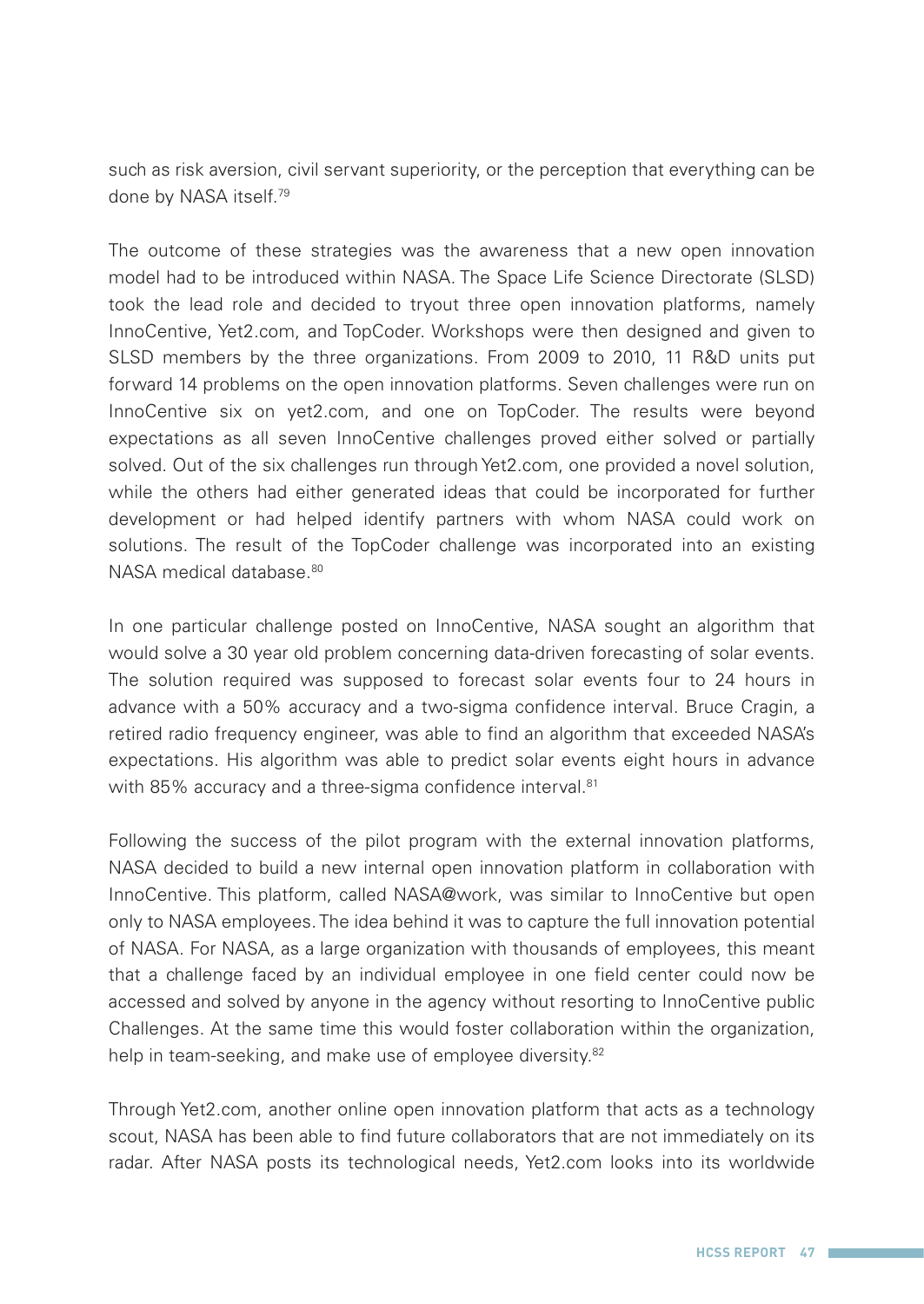network of specialists, runs competitions, and finds the most suitable partners from which NASA can subsequently choose who to collaborate with.

This means that NASA has adopted a flexible open innovation strategy. It moves between a closed participation platform such as NASA@work and an open one through InnoCentive and from an open platform – albeit more limited in scope – such as Yet2. com back to a closed one with its chosen collaborators, depending on the stage of the innovation process it finds itself in.

Still, NASA's adoption of open innovation was not without problems. In some cases, NASA's efforts at involving the public through different open innovation platforms found little success. Some Centennial challenges had to be closed without finding a clear winner. This was the case for the Strong Tether Challenge, which sought the development of components related to building a Space Elevator, yet ended up without declaring a winner.<sup>83</sup> The fact that the tether is made out of expensive carbonnanotube material complicated the task of even finding competitors to enter the challenge; something that was hard to change no matter how high the prize money was.84 The MoonROx Challenge suffered a similar fate in 2009 after no competitors even registered for the challenge due to its difficulty as well as the absence of any commercial potential. After seeking a way to produce breathable Oxygen from materials commonly found on the moon, the Challenge had to close and the prize of \$1 million went unclaimed.<sup>85</sup>

Furthermore, the space agency found that not everyone within the organization viewed the adoption of open innovation positively. Some R&D professionals feared that their identity was threatened by open innovation. They believed that looking for solutions externally meant that they are no longer valued within the organization. There were also those who showed acceptance of open innovation practices, yet were in fact against it. To satisfy their managers, they simply opted for open innovation in strategically unimportant challenges and kept the more important ones for internal consideration. Sometimes, they withheld valuable information gained through open innovation platforms. The traditional identity of a smart problem-solver was thus threatened with the advent of open innovation and the accompanying new identity of a solution seeker. This meant that the perception of NASA as a place that allows its engineers to access, plan, and solve a problem was shattered. In fact, some even saw the idea of looking for external challenge solvers as cheating. This kind of cultural resistance can indeed pose a risk to organizations that view open innovation as a strategic objective.<sup>86</sup> Looking back, Lifschitz-Assaf (2015) found that the external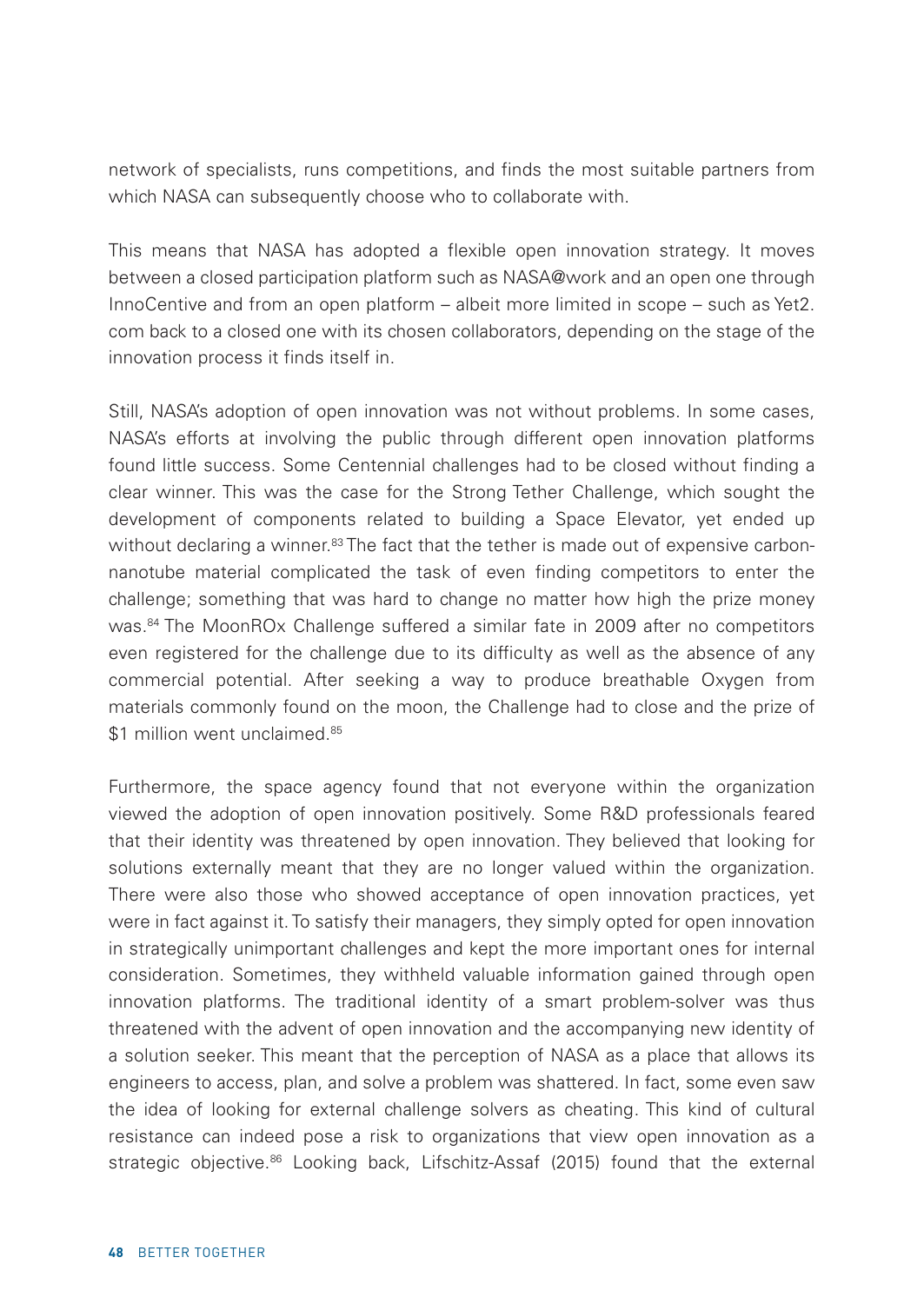experts and managers who introduced the concept of open innovation to NASA focused primarily on the time and cost efficiency of the model and overlooked the organizational aspects and the adverse effects on R&D professionals. This in turn exacerbated the perception of identity threat to the employees.

# **2.6 APPLICABILITY FOR NDOs**

Many of the advantages that have brought private companies to embrace the open innovation paradigm also hold for NDOs. Tapping into a (vastly) wider pool of experts than those within immediate reach is essential to maintain a technological edge in a world where ideas and solutions easily spread and western military superiority is no longer a given. Cost efficiency and better value for money are as important for military organizations as for private companies in light of budget constraints and scrutiny over the spending of taxpayers' money. Time efficiency, i.e. faster delivery of innovative solutions to particular problems, is also an issue in the military realm. This holds true in particular for actual missions confronted with an emergent challenge (such as the challenge of detecting improvised explosive devices posed in the Iraq and Afghanistan campaigns). Finally, the fact that embracing open innovation practices contributes to creating and stimulating a culture of innovation – as part of a more general culture of agility – probably also holds true for NDOs.

NDOs traditionally put a high premium on secrecy and have therefore tended to prefer closed modes of innovation. To some, the very notion of open innovation even contradicts the fundamental principles by which NDOs function. It is important to bear in mind, however, that secrecy is not a goal in and of itself. The real goal is to forge an attractive (security) value for money proposition that reliably safeguards the stakeholders' (countries' taxpayers) security at an affordable price. In this sense, NDOs do not differ all that dramatically from their public or private sector counterparts. Protecting one's crown jewels is vitally important to many private companies that may have billions of investments at stake. This is, for instance, the case in the pharmaceutical industry, which nevertheless is increasingly broadening its cooperation portfolio with elements of open innovation.

In this case study, we have particularly looked at InnoCentive as an example of an open innovation platform. The available evidence on InnoCentive illustrates both the first-order potential of such innovation malls and the risk mitigation strategies that both solution seekers and InnoCentive as an organization have resorted to in their interaction. The InnoCentive platform is developed in a way that allows the seeker company not only to post challenges anonymously but also to work with InnoCentive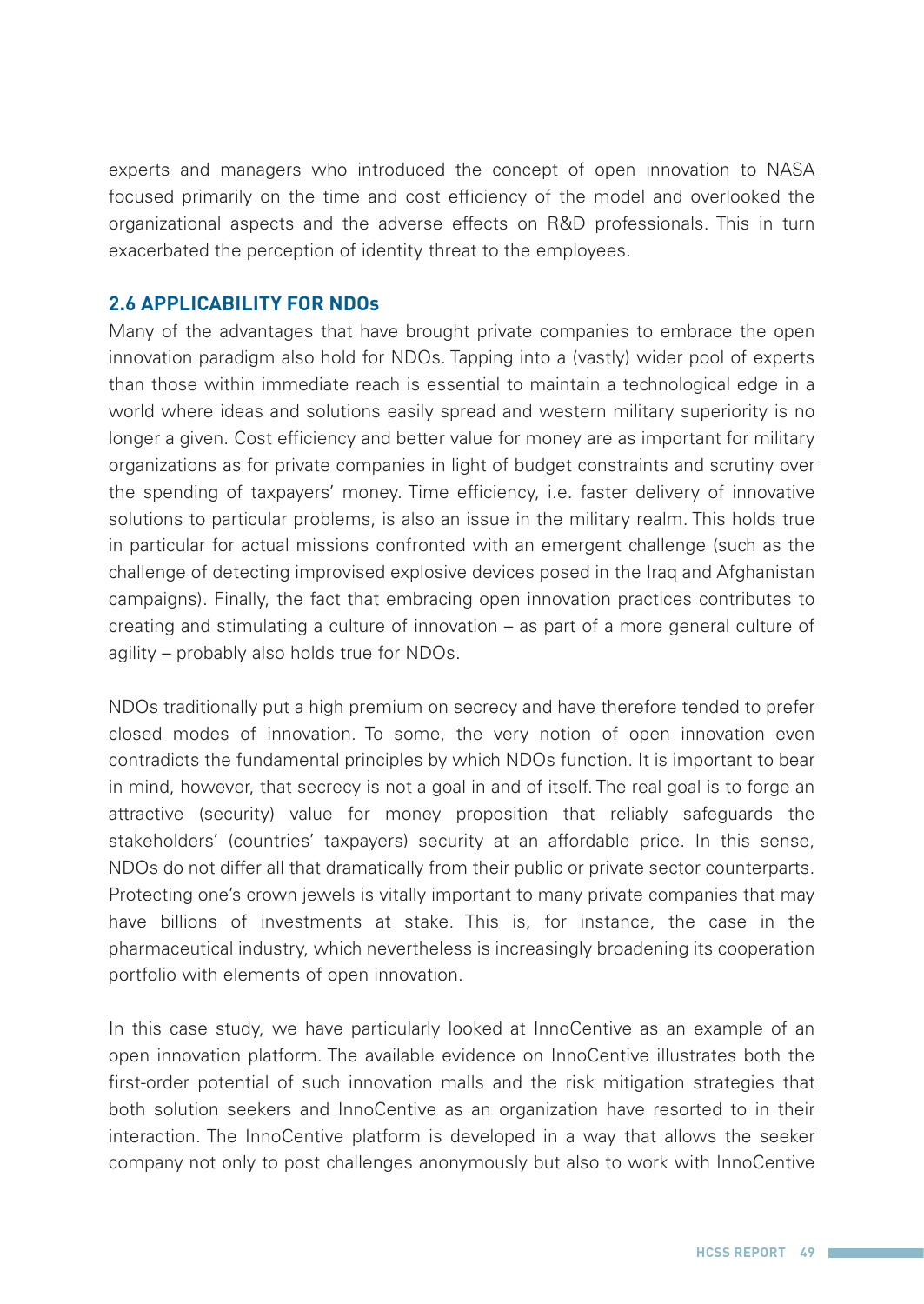in order to hide the true nature of the challenge and the industry involved, thus benefiting from open innovation while minimizing the risk of unwanted knowledge outflow.

In addition, there are ways to capture the value of open innovation without risking knowledge outflow, for example by investing in the InnoCentive@work or the IC IM platforms. In big organizations such as NDOs, the number of employees involved is often huge and they are most probably geographically spread out in different branches. The experience of NASA suggests that in such cases, an internal open innovation platform such as NASA@work captures the full potential of innovativeness inside an organization before an external challenge is required. In the case of NDOs, investing in such a platform could prove useful even if it is decided that internal challenges shall not be succeeded by external ones.

Although it is fruitful to mirror NDOs with the corporate world and their respective processes and value chains up to a point, a defense organization is not a business. *In ultimo*, the failure of NDOs to perform in the face of "competitors" may put vital national interests and even the very existence of the state in jeopardy. This is quite different from the workings in the commercial market place, in which the rise and fall of individual companies is part and parcel of a continuous process of creative destruction. Maintaining a competitive edge vis-à-vis (potential) adversaries, particularly for western NDOs that have technological superiority engrained in their modus operandi, is a far cry beyond achieving a temporarily "first market entry" advantage. MODs therefore strive to keep the exact specifications and even performance range of their core capabilities hidden (*"mil specs"*), both to deny possible opponents the same possibilities and to make it more difficult for them to design adequate counter-measures.

In addition, in particular for IT-heavy systems, information security is a crucial issue. $87$ Defense organizations need to be fully aware of liabilities and vulnerabilities in their systems. At the same time, this information must be kept secret from potential adversaries as much as possible.

Furthermore, the (existing) military capability portfolio of NDOs is to a large extent built around a limited number of main weapon platforms, such as frigates, tanks, or fighter jets. Such large platforms remain in service for decades without major changes to the platform itself (hull / frame / chassis). This is in contrast to many of the components, which are not only carried as components of the platform but also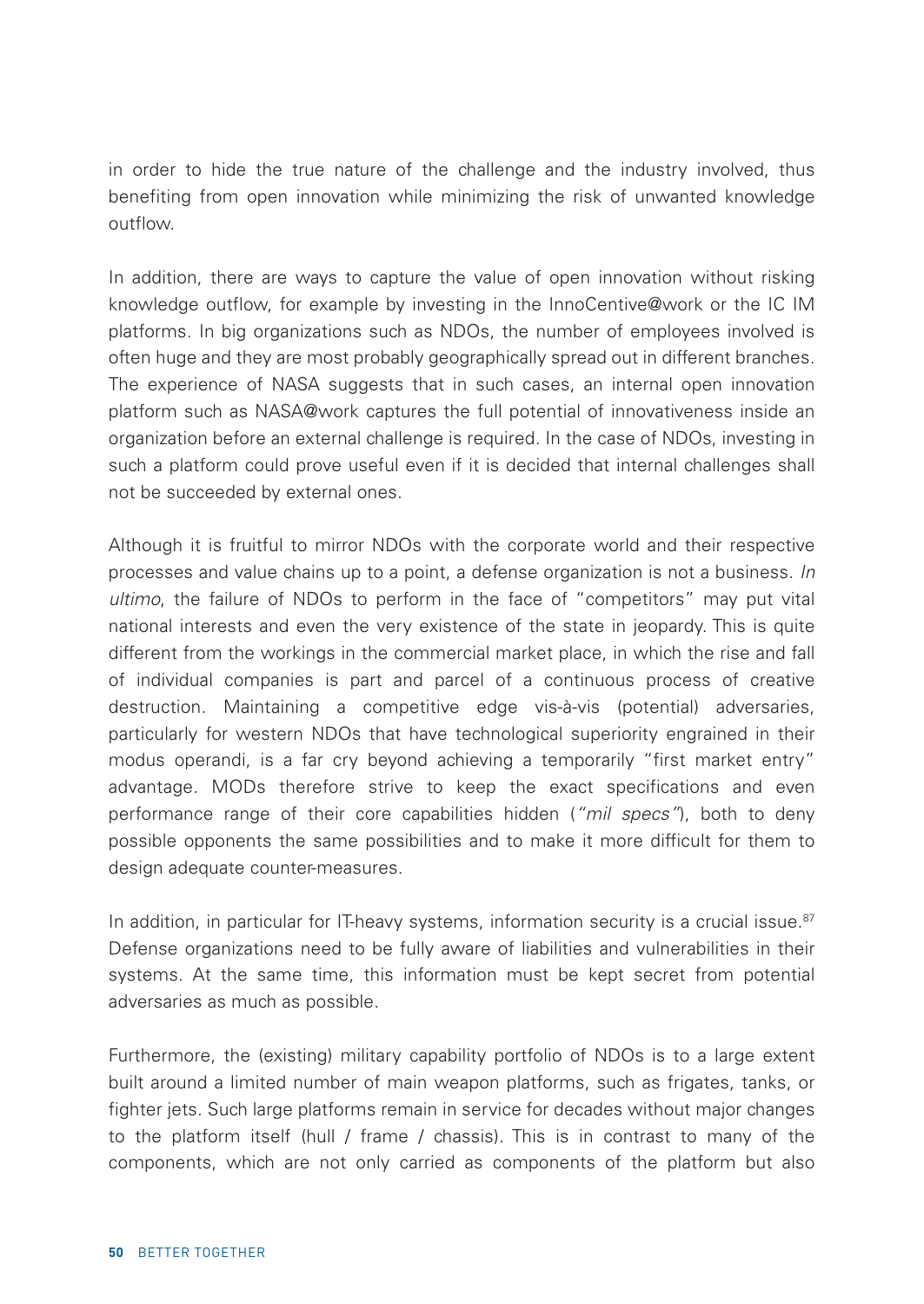increasingly derive their functionality from software. It becomes meaningful to look upon some, possibly many, of these modules as applications that adhere to the much faster pace of IT-innovation. One of the big challenges for NDOs is to combine these dynamics into system integration processes that harness fast innovation at the component level in continuous performance improvement while retaining the structural integrity at the systems or systems-level.<sup>88</sup> Typically, effective system integration requires close corporation between a NDO and a handful of corporate system integrators.

A critical factor for NDOs to be able to unleash open innovation's full potential is to simultaneously organize and promote a process of functional decomposition and functional integration. On the one hand, the functionality of defense systems and processes must be split into clearly distinct modules that have maximal internal consistency and minimal external coupling. The interfaces between these modules, describing their functional interaction, should be standardized and open. Such a decomposition renders it possible to distinguish between core mil spec modules and modules that may be developed and acquired on the open market; furthermore, this allows for describing the latter in terms of their external behavior rather than their internal workings. This is the basis for being able to use the kind of open innovation platforms that InnoCentive exemplifies.

On the other hand, individual modules must also be easily clustered into an integral capability. This system integration is a dynamic process: according to momentary needs, it should be possible to add or withdraw modules in a plug-and-play fashion to generate a custom-made capability best fit to perform the mission at hand. The way in which mobile device owners create their own unique functional environment through the Apple iStore and Google Play platforms gives a vivid image of how functional decomposition (myriads of apps) and integration (clustering apps on a single mobile device, with some apps working closely together with some other apps) can meet.<sup>89</sup>

Finally, there is the issue of cultural resistance to open innovation in general. Defense organizations are known for having a comparatively high degree of resistance to change. Small, relatively inexpensive pilot projects using platforms such as InnoCentive may serve as eye-openers and track record cases to promote open innovation. Again, NASA can serve as an example. To mitigate the problem of open innovation resistance, NASA established the Solution Mechanism Guide (SMG), an online tool developed through another open innovation challenge. SMG helps employees in selecting a project management approach that would work best given the resources and needs of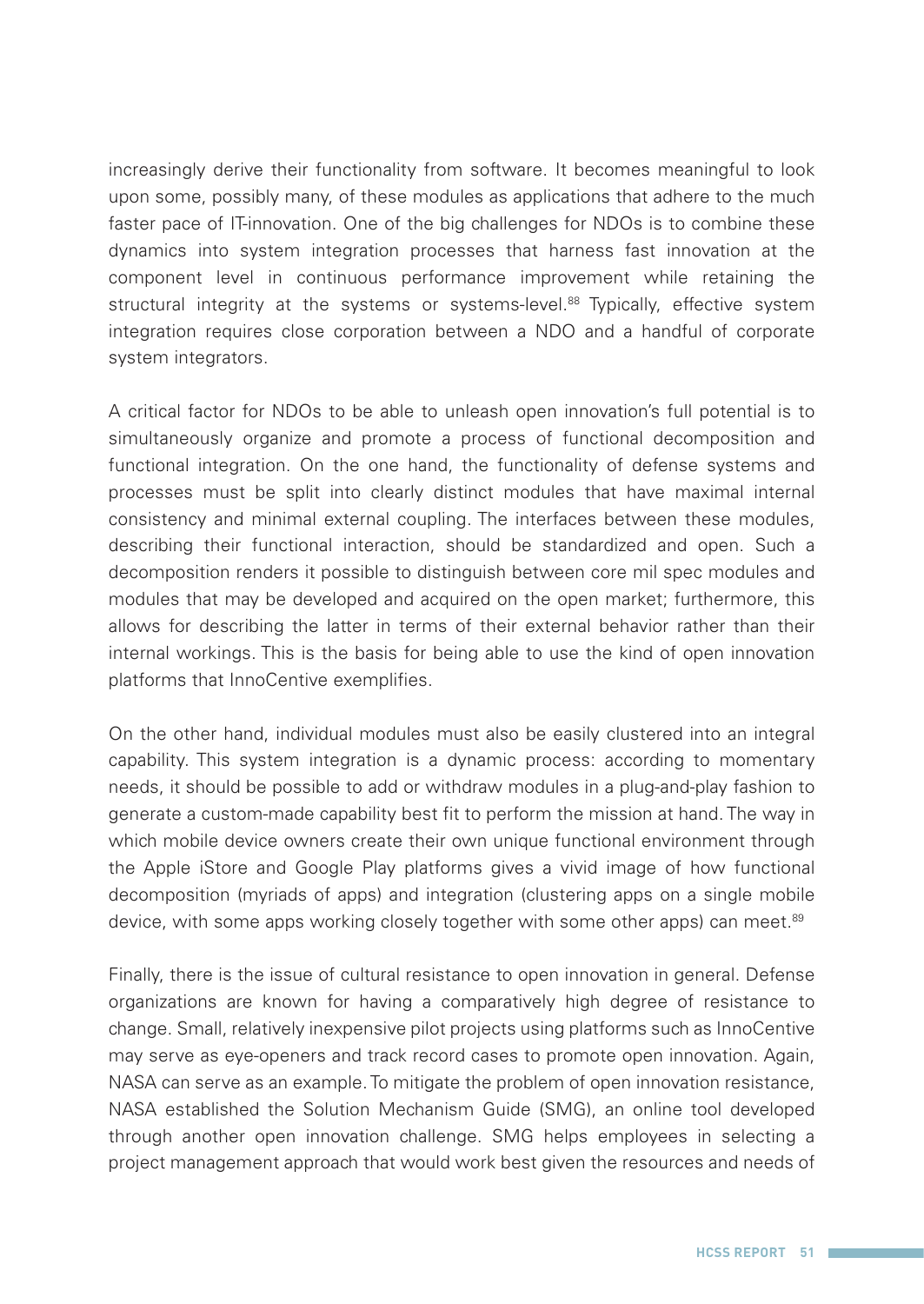this specific project.<sup>90</sup> It gives employees the opportunity to use both traditional as well as open innovation tools so that the most efficient mechanism will be recommended.

# **2.7 PRACTICAL EXAMPLES**

US security and defense organizations have been especially interested in pursuing partnerships with InnoCentive. Since InnoCentive started, US governmental agencies have signed a total of nine contracts with InnoCentive worth \$6.34 million.<sup>91</sup> with the Department of Defense being the most invested partner. Other NDO partners in the US include the Department of Interior and the Department of Homeland Security.<sup>92</sup> Even the Department of State has launched several Challenges using the InnoCentive website, most notably one relating to innovation in arms control.<sup>93</sup>

In 2013, the Defense Threat Reduction Agency and the US STRATCOM Center for Combating Weapons of Mass Destruction posted a challenge seeking an algorithm to analyze a sample of DNA in a rapid manner to help protect US personnel from bio threats. The winning team of three scientists from Germany and Singapore were able to find an algorithm that reduced this time from weeks to tens of minutes, thus enabling the treatment of personnel in the field.<sup>94</sup>

In addition, the Combating Terrorism Technical Support Office (CTTSO) has its own innovation pavilion on InnoCentive and has given awards to several challenge solvers. In one challenge, the CTTSO sought to address the ineffectiveness of screening out individuals predisposed to violence through a non-invasive method to predict violent behavior within society.95

Currently, the use of open innovation malls such as InnoCentive for NDOs seems to be limited to the sub-system level and non-mission critical components. (Better) use of open innovation platforms at this level could well be organized as an integral part of the supply chain of defense system integrators. As NDOs and system integrators gain experience in specifying functionality in a modular fashion, the use of open innovation platforms may multifold and possibly move up from the component level to the system and even system-of-systems level.

For more sensitive components, NASA's experience suggests that semi-open innovation mall mechanisms within a more controlled environment of trusted innovation partners is possible and potentially useful. An important lesson is that open innovation does not necessarily take place in a static form but could be dynamic,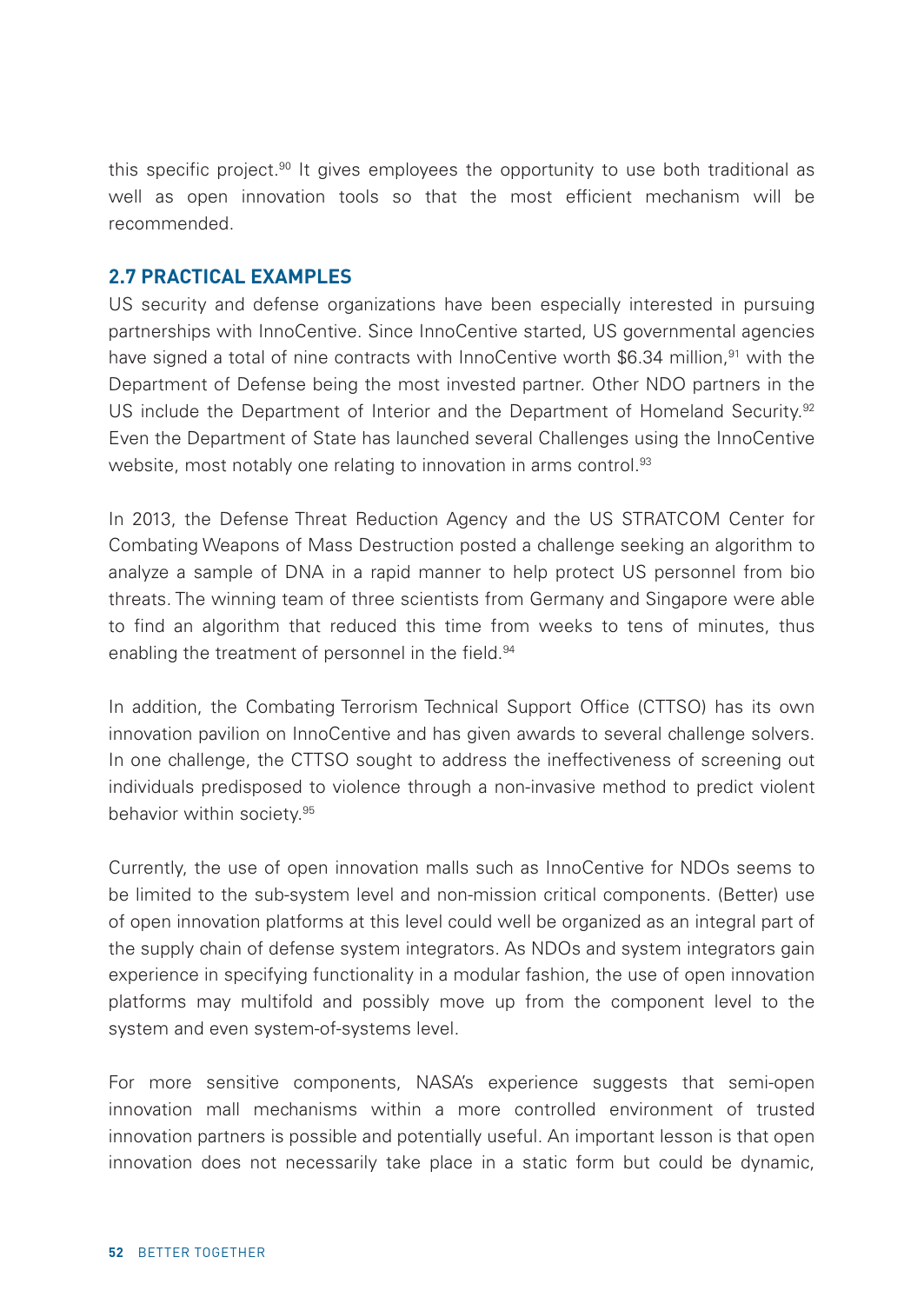moving between open and closed forms of cooperation. Companies that adopt dynamic open innovation have the ability to maneuver from open to closed forms and vice versa. Some developments in the InnoCentive case also point toward minimizing the risk of unwanted knowledge outflow while retaining the benefits from open innovation. The platform has developed mechanisms to allow the seeker company not only to post challenges anonymously but also to work with InnoCentive in order to hide the true nature of the challenge and the industry involved. An important lesson is that companies that adopt dynamic open innovation have the ability to maneuver from open to closed forms and vice versa. In particular, the closed-open-closed approach that NASA has tested – starting from a closed form of cooperation, followed by an open one, and then back to a closed form – might prove a valid template also for NDOs.

NDOs could also benefit from cooperation with InnoCentive in crisis situations and natural disasters. "Fast track innovation and procurement" processes may serve to fill an immediate operational gap or requirement in the context of ongoing missions. In many instances, an early response is paramount over secrecy, rendering innovation malls a possible instrument of choice. As an example, after the 2010 oil spill in the Gulf of Mexico, InnoCentive ran an emergency response challenge to assist British Petroleum (BP) in the remote sensing of oil and skimming technology. Although BP ultimately decided not to look into InnoCentive's proposals,<sup>96</sup> the ability of the InnoCentive community to address complex technical challenges in the event of natural disasters could potentially be of use to government agencies tasked to deal with their aftermath.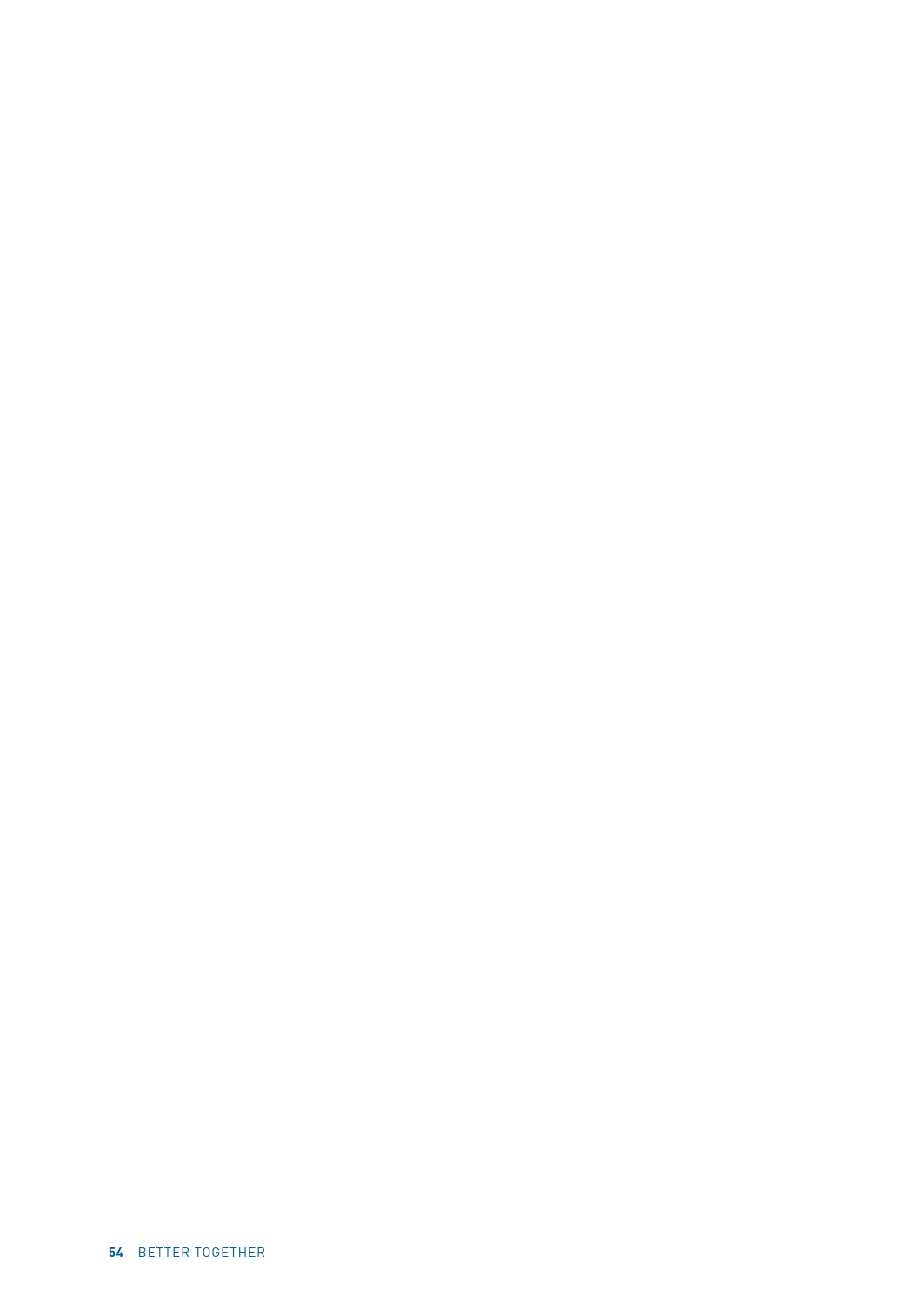# 3 CASE-STUDY 2 – THE HACKER COMMUNITY

| 3.1 WHITE AND BLACK HAT HACKERS          | 57 |
|------------------------------------------|----|
| 3.2 COOPERATION BETWEEN HACKERS          | 58 |
| 3.3 COOPERATION BETWEEN NDOs AND HACKERS | 61 |
| 3.4 BENEFITS OF COOPERATION              | 65 |
| 3.5 RISKS AND CHALLENGES                 | 66 |
| 3.6 MODELS OF COOPERATION                | 70 |
| 3.7 APPLICABILITY FOR NDOS               | 72 |
| 3.8 PRACTICAL FXAMPLES                   | 74 |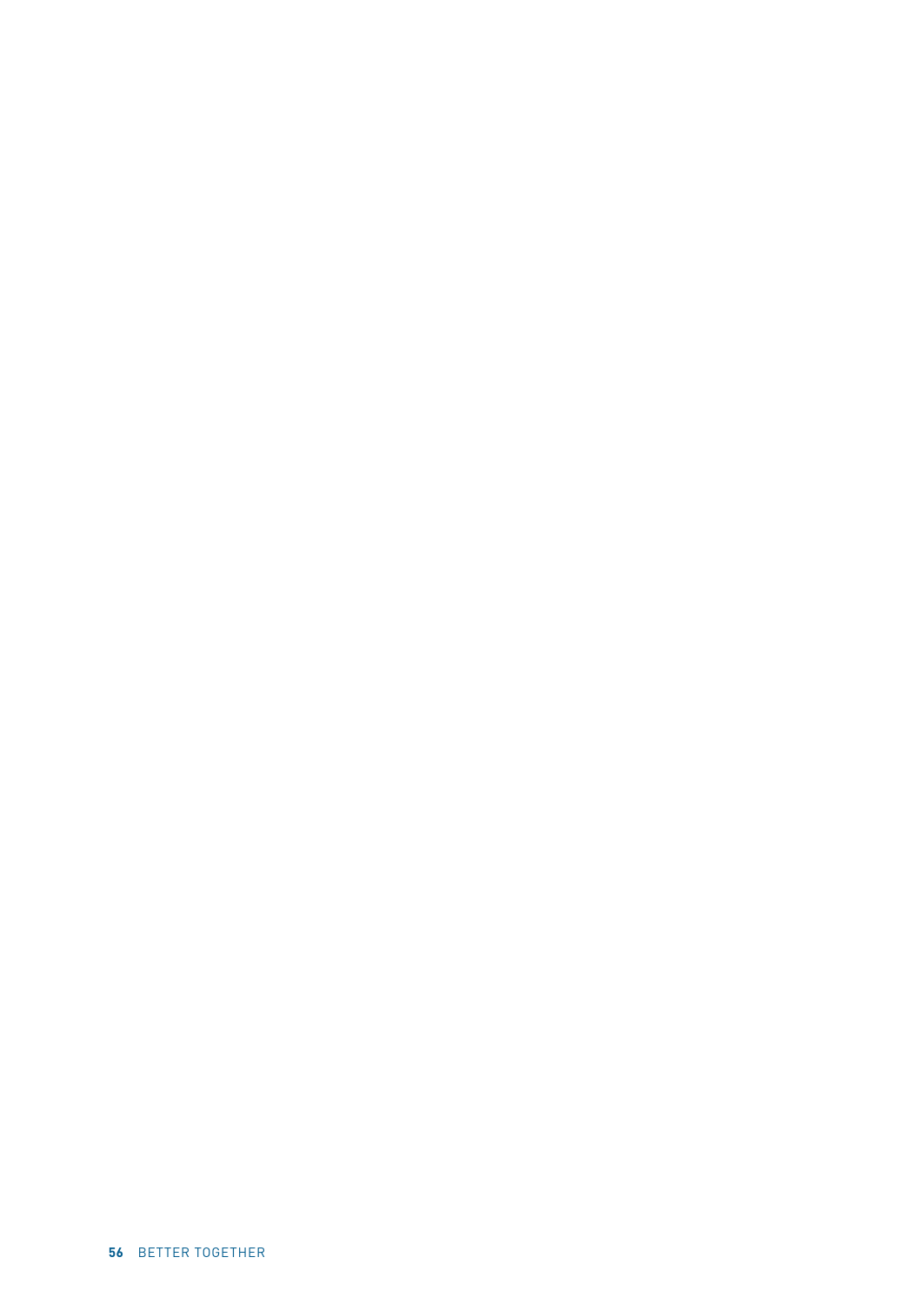# <span id="page-58-0"></span>3 CASE-STUDY 2 – THE HACKER COMMUNITY

#### <span id="page-58-1"></span>**3.1 WHITE AND BLACK HAT HACKERS**

The 2007 distributed denial-of-service (DDoS) attack against Estonia, the 2008 cyberattacks against Georgia in the run-up to the Russian invasion, and the use of the Stuxnet worm against Iranian nuclear facilities in 2010 are just a few examples of highimpact cyber-attacks where state support is strongly suspected. The Sony hack and WikiLeaks' NSA-spying revelations are other examples of high impact internet-related crimes that could be interpreted as acts of war in disguise. Despite the fact that these were criminal offenses, some of these actions, notably the Wikileaks revelations, have received some respect from the general public. Hackers are sometimes viewed as "online freedom fighters", exposing injustice and wrongdoing.97 Stories of hackers who get hired after a successful hack are plentiful.<sup>98</sup> Hacking is hot. More importantly from the point of view of this report, the use of hacker communities represents in many ways novel ways of cooperation that can prove to be successful for state actors.

A hacker can be defined as someone who seeks and exploits weaknesses in computer systems and networks. Some hackers are looking for vulnerabilities to help companies or governments, so called "white hat" hackers.99 Most hackers, however, use their skills for their own benefit (or just amusement) and no-one else's: so-called "black hat" hackers or, in short, black hats. A black hat hacker who finds a new security vulnerability may sell software exploiting it (an "exploit") to criminal organizations on the black market or use it to compromise computer systems. Black hat hacking occurs in varying degrees of severity: whereas some hackers might be motivated mainly by solving technical challenges or by political or social goals (i.e. "hacktivists") and only involved in relatively minor crimes, others perpetrate serious criminal activities, such as hacking banks to steal money or by paralyzing critical infrastructure. The divide between black and white hats is not always strict: there is also a group of "gray hat" hackers located somewhere between the two. Gray hats do not necessarily work for personal gain, but they might technically commit crimes or perform unethical activities as well.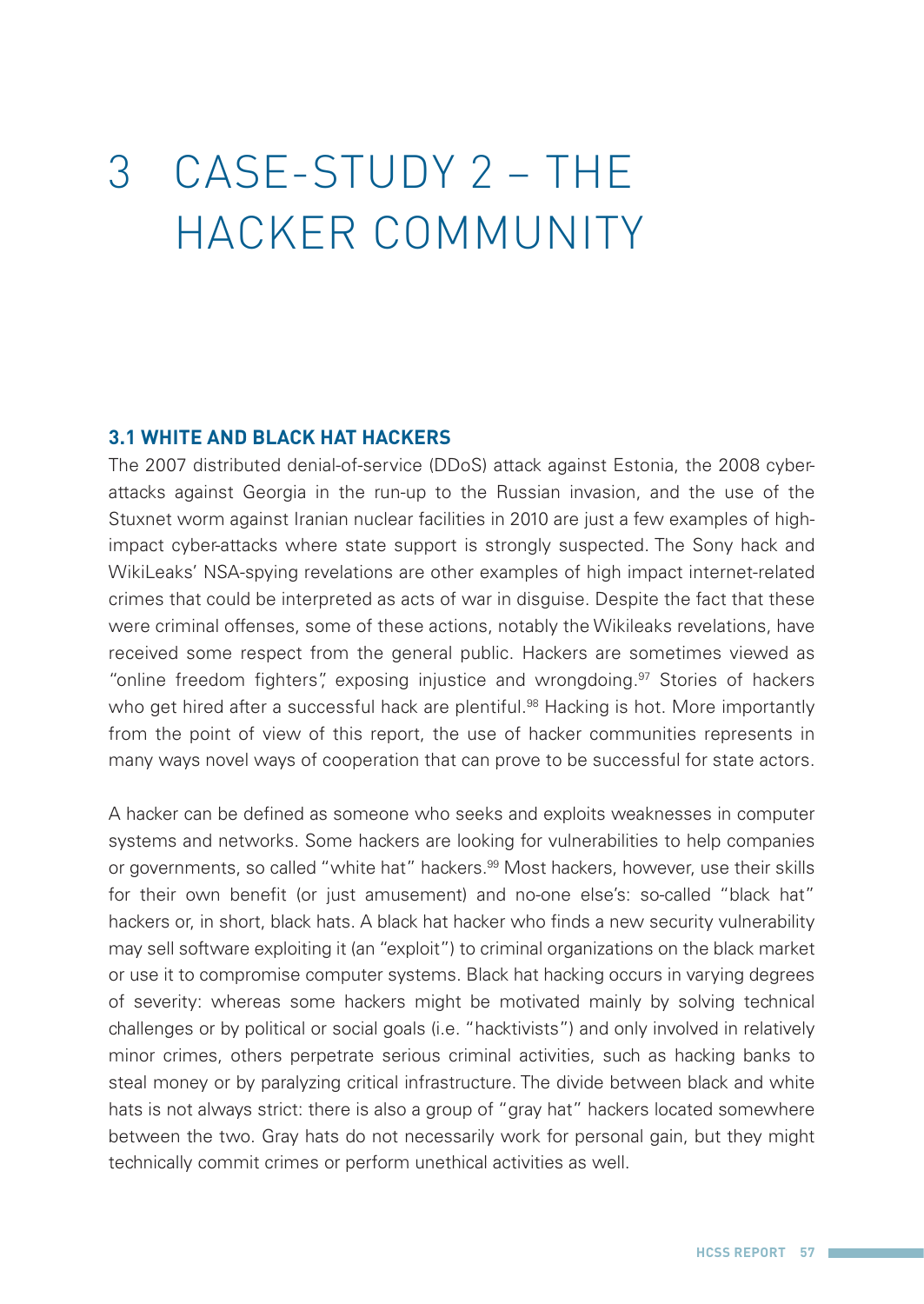<span id="page-59-0"></span>Whereas white hat hackers are usually employed by computer security companies,<sup>100</sup> black hat hackers will often go to great lengths to remain hidden. They form secret communities and shadow markets. Thus, two forms of cooperation with hackers can be distinguished. First, cooperation within the hacker community itself, or "horizontal cooperation" (see Section [3.1](#page-58-1)). And second, cooperation between NDOs on the one hand and hackers on the other, or "vertical cooperation" (see Section [3.2](#page-59-1)). For our purpose, the latter is obviously interesting. But this also applies for the former: knowledge of how hackers cooperate among themselves, how they establish trust, and why they act in the way they do could help NDOs in their own quest for more effective forms of cooperation with more diverse groups of partners.

#### <span id="page-59-1"></span>**3.2 COOPERATION BETWEEN HACKERS**

In Hollywood, hacking is often portrayed as the activity of a lone individual who attacks major companies from his/her home.<sup>101</sup> In reality, committing serious cybercrimes typically requires cooperation between numerous individuals who often do not know each other and have never met each other in person. This makes searching for potential partners and establishing cooperation in cyberspace a challenging task. Since anonymity is a central part of the online environment, it is difficult to determine who you can trust: putting your trust in the wrong person may lead to being exposed to the authorities.102

#### 3.2.1 INCENTIVES FOR HACKERS TO COOPERATE

Incentives to cooperate in cyberspace (versus operating alone) are essentially the same as in other fields of human activity. However, there are some peculiarities that are related to the specific features of the Internet and the illegal nature of, at least, a large part of such cooperation. First of all, working together can increase the benefits (and lower the costs) of a cyber-attack. In some cases, involving more people can increase the direct effect of the attack. This is especially true for DDoS attacks, where scale is essential for success. An example is the 2007 attack on Estonia, which paralyzed the country for three full weeks. Here, a group of Russian activists was furious with the Estonian decision to move a Soviet World War II memorial in Tallinn.<sup>103</sup> Such a large-scale attack is difficult to conduct for a single hacker.<sup>104</sup>

Another strong reason to cooperate is provided by the benefits of specialization. Participants in the underground cyber economy play different roles. Some provide tools for cyber-attacks (exploits, malware, botnets, etc.) or even provide cybercrime as a service. Others offer auxiliary and intermediary services. These include administrators of black markets and mules (who move money or illegal goods from one place to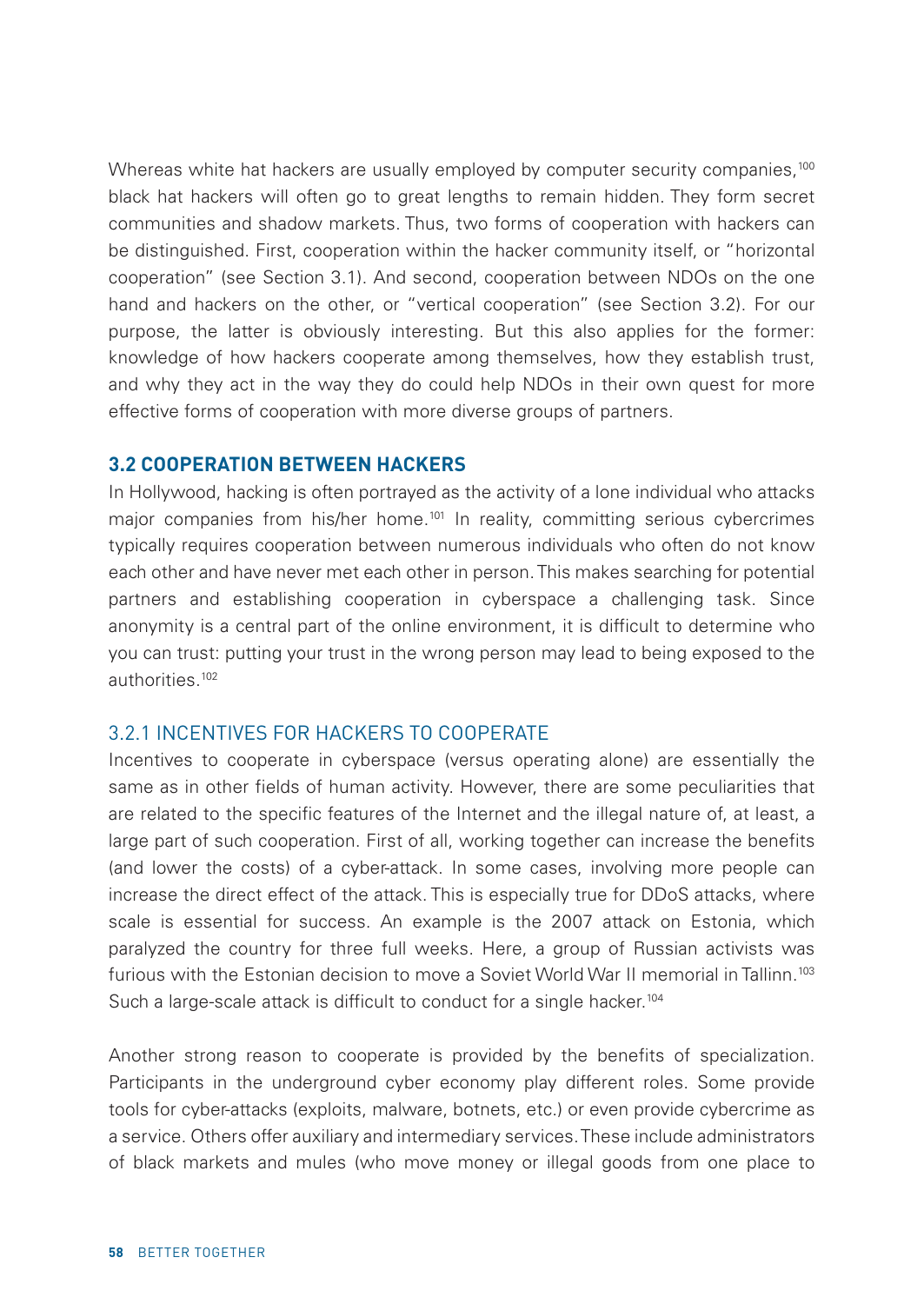another).105 Specialization and the existence of sophisticated black cyber markets lowered the technical barriers to commit cybercrime and as a result expanded the number of people and groups engaged in criminal cyber activity. The same factors also reduce the risk of the final beneficiaries of the crimes being caught because identifying them requires tracing the numerous steps that were involved in a cyber-attack. Easy availability of cybercrime-related tools and services enable a much higher sophistication and complexity of attacks, thus greatly increasing their rewards.

Finally, in case of hacktivism (e.g. Anonymous and some other groups), next to the obvious advantage of scale, hacking together might give the sense of a being part of a group with a mission, or a reassuring feeling of justification.106 An example is the recent hack on the Ashley Madison website, an online dating site that helps people to cheat on their partner. A group of hackers referring to themselves as 'The Impact Team' hacked the website, stating that the site should go offline or the data of all the customers would be made public. A few days later, when Ashley Madison refused, their data was indeed posted on the Dark Web: 36 million accounts, including names, heights, weights, genders, addresses, email addresses, GPS co-ordinates, credit card transaction details, and sexual preferences were made public. The hackers accused the users of "fraud, deceit and stupidity," telling those affected to "learn your lesson and make amends".<sup>107</sup>

# 3.2.2 ENSURING QUALITY AND TRUST

The success of the above attacks notwithstanding**,** it is difficult for hackers to trust each other completely due to the anonymous character of the online environment. Most hacking communities reside in what is often referred to as "The Deep Web", where hackers exchange knowledge, skills, and resources through forums and market, and use various tools to remain anonymous. There you can never be sure that the person you are talking to is not simultaneously working for the authorities or will hand you over to the authorities if sufficient proof of illegal activity is collected.108

The hacker community takes several steps to ensure a reasonable level of trust and quality of services offered on the black market. One particular system called the "escrow system" was set up in the early 2000s at the CarderPlanet black market. A third party officer was installed, who would mediate between the vendor and purchaser. The vendor, for instance, would offer stolen credit card details that the purchaser was interested in buying. The purchaser would then send the administrative officer a sum of digital money, after which the vendor would sell the stolen credit card details. The officer would then verify whether the stolen credit card worked, and, if so,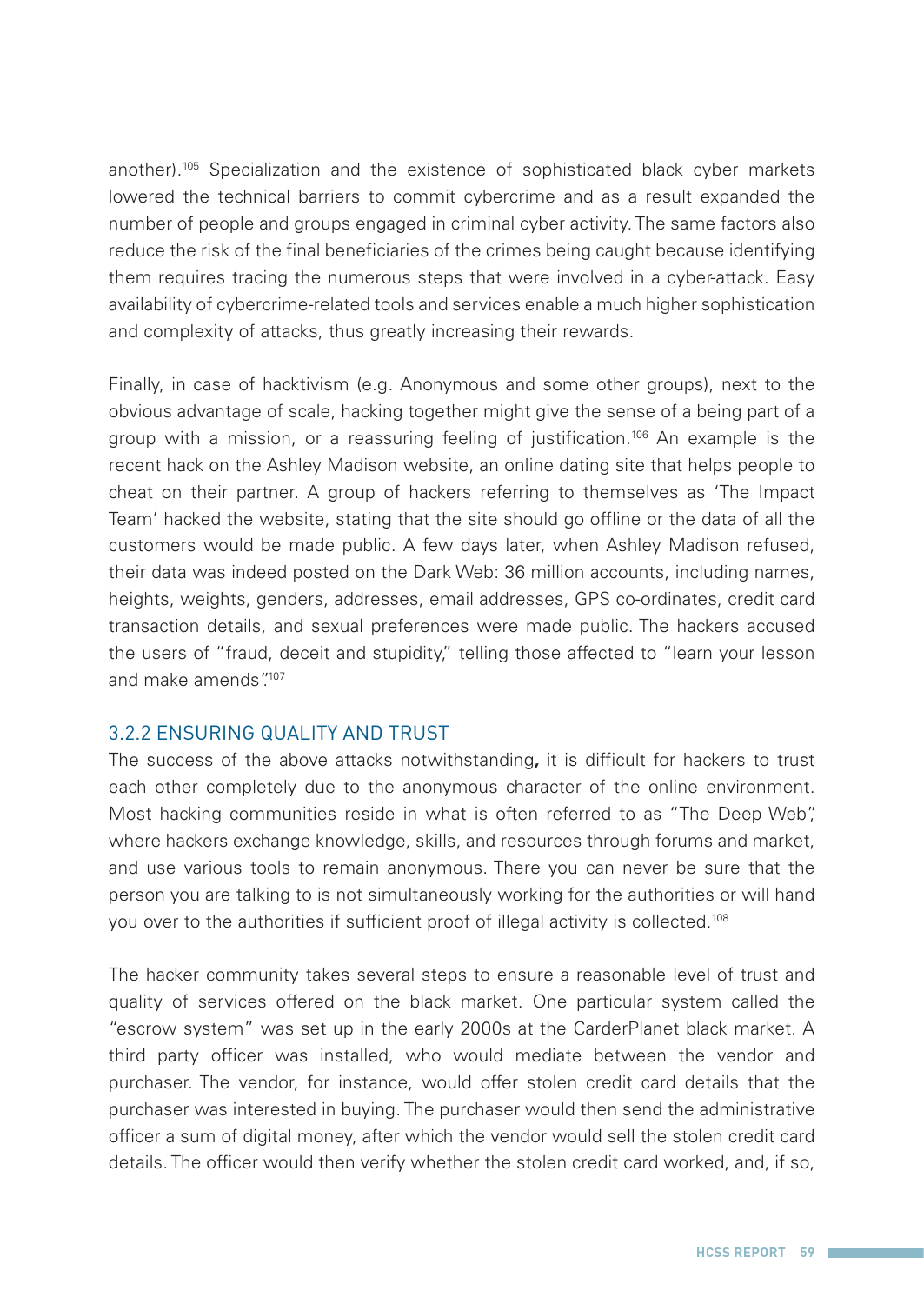would pass the money to the vendor and the credit card details to the purchaser. Through this practice cybercrime in the Dark Web was revolutionized.<sup>109</sup> Fifteen years later, the third-party system is still commonly used in black markets.<sup>110</sup>

Another way is to limit the access to online hacking forums. It is through these forums that hacker groups are usually founded. Most forums can only be entered after a hacker has proven his or her skills, or has been invited by another member – thus limiting the chance of spying by the authorities. Forums often sort their activities on specific topics and practices, such as social media hacking, data theft, malware, exploits, hit-and-run attacks, etc.111 Examples of hacking forums are EvilZone, HackHound, Bitshacking, Dark0de, and TheRealDeal.

Regular visitors who are active in a certain part of a forum are likely to get acquainted and slowly form a group. This group of friends then might expand by inviting other familiar hackers. Before starting an operation, the group will generally go underground, meeting up in private conversations and closed invite-only channels.112 This method makes sense, since writing a forum-wide message might compromise the hackers´ operation (spies could inform the target or the authorities, which could solve the security vulnerability, or the actor who posted the message could be arrested). To minimize this risk hackers first organize themselves in a kind of inner circle, looking around forums, checking out who has which skills and who is considered trustworthy, and then inviting those they deem valuable (and reliable) for the new group.

However, sometimes a group that is (still) active in an "open forum", can become a major movement, containing hidden subgroups. An example thereof is Anonymous, which was originally formed in the 4Chan forum where "trolling" activities took place.113 In 2008, the Anonymous movement started trolling actions against the Church of Scientology.114 Anonymous launched a DDoS attack on the Scientology websites, combined with real-life actions such as ordering unpaid pizza's and escorts to Scientology churches, faxing images of nude body parts, etc. A short video made by a small group of participants ignited a serious debate within the rank and file of Anonymous. The video declared war on the Church with the result that individuals were spurred into debate and then catapulted onto the streets. Soon, over 7000 people in 127 cities protested the Church of Scientology's human rights abuses and censorships. With this, Anonymous shifted from coordinated trolling to being a political activist group. Over the next two years many joined the Anonymous movement setting up (unrelated) activist subgroups. Participants came to identify themselves as bona fide activists, often performing actions themselves.<sup>115</sup>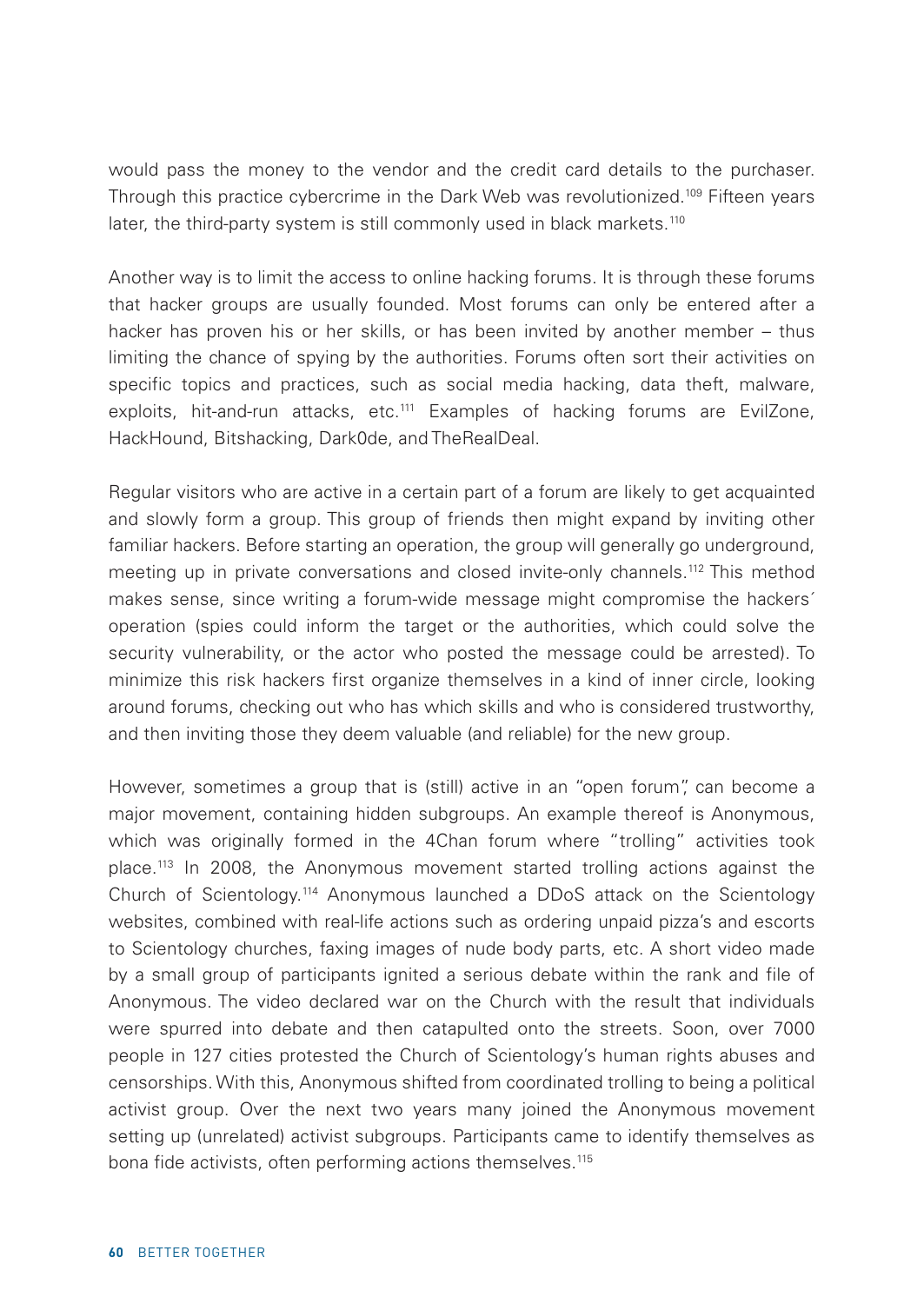<span id="page-62-0"></span>The mode of cooperation here is clear. Although Anonymous can be seen as representing a single movement, the structure of the organization is a constantly changing maze where multiple groups organize (and sometimes become quite powerful). Through private conversations and invite-only channels, the overall organization becomes highly complex and confusing. There is no central leadership. No single group or individual can claim legal ownership of the name Anonymous, as it is a classic anti-brand brand, assuming various configurations and meanings. Anonymous is composed of multiple competing groups. This structure makes shortterm power achievable for brief durations, but long-term dominance by any single group or person virtually impossible. The sociology of Anonymous is thus a constantly changing labyrinth.116

This fluid and opaque organizational structure of many hacking communities also affects the nature of potential cooperation between hackers and NDOs. This kind of vertical cooperation between NDOs and hackers is the focus of the next Section.

#### **3.3 COOPERATION BETWEEN NDOs AND HACKERS**

Society's dependence on the smooth functioning of information systems has increased steadily. Cybercrime acts as an uncomfortable disruptor of this reliance. When disruptions to the critical infrastructure caused by a cyber-attack become so severe that they threaten the functioning of the state or, the act may be seen to transcend from the realm of crime into the realm of acts of war. Safeguarding the critical (information) infrastructure then becomes a matter of (national) defense. In trying to prevent or deter  $-$  e.g. through the ability to retaliate  $-$  these disruptive cybercriminal activities, can NDOs establish cooperation with hackers?

Before elaborating on the possibilities and (potential) benefits and risks of such cooperation, let us first look at some examples of the teaming up of NDOs and hackers in what, depending on the perspective, could be classified as either cybercrime or offensive cyber (as a military act). In its cyber strategy, the Dutch NDO has expressed the requirement for an offensive cyber capability, if anything as a means to retaliate and therefore to deter. In the context of "hybrid" threats and an integrated – equally hybrid – counter strategy, these examples may offer some interesting insights into how NDOs may leverage hacker communities for state purposes.

It should be noted that information on cooperation between NDOs and hackers is limited and, in many cases, classified. This lack of reliable information makes a comprehensive analysis virtually impossible. Yet, research done by computer security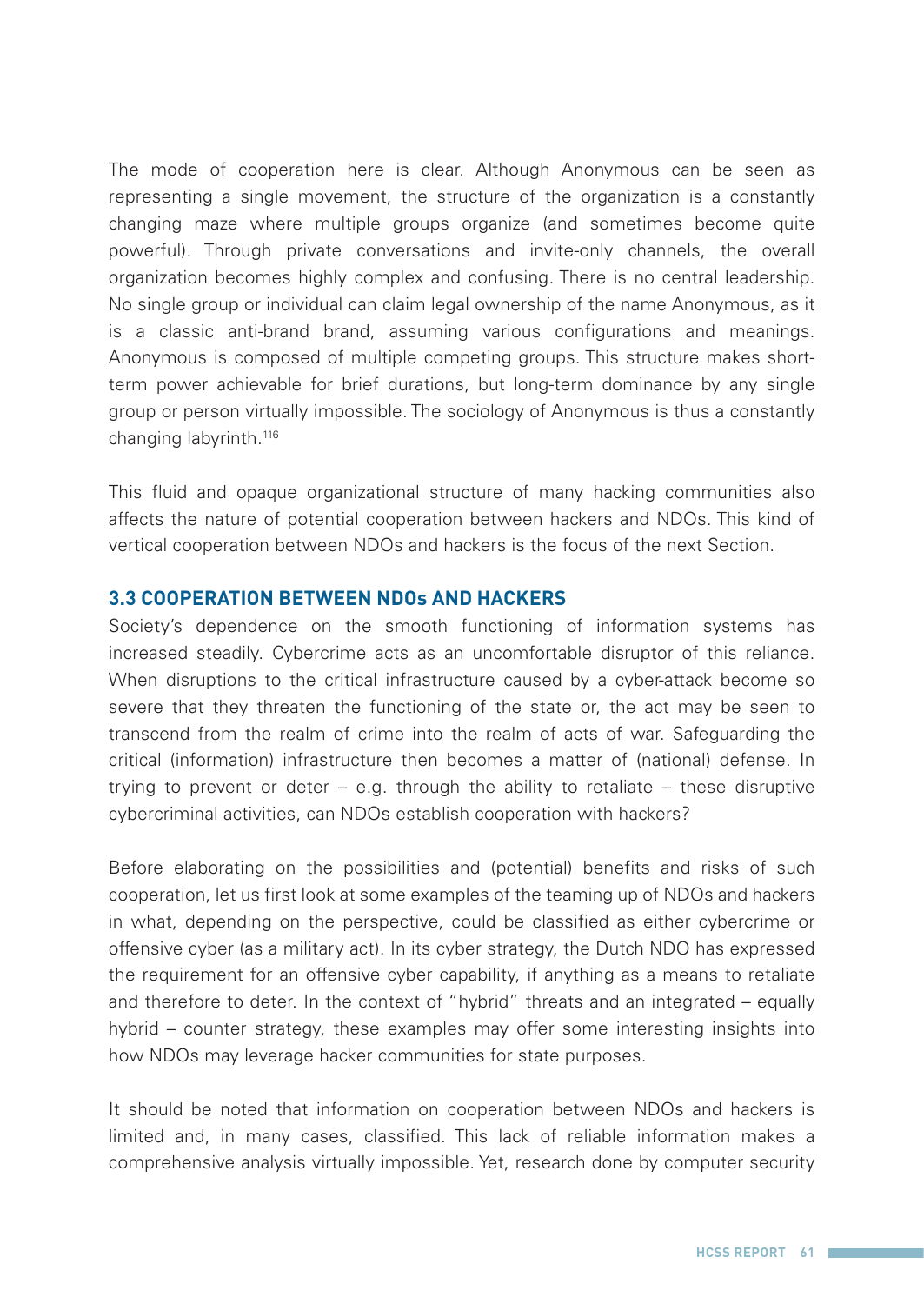firms, media organizations, and others provide many interesting details about recent high-profile cyber accidents, identifying a number of examples of recent cyber activities where cooperation between various NDOs and hackers is strongly suspected. These examples provide illustrations for a more general discussion of the benefits that NDOs can get by cooperating with hackers, as well as the challenges and risks that they are likely to encounter in the process of such cooperation.

#### 3.3.1 CYBER ATTACK ON GEORGIA

In 2008, shortly before Russia's armed intervention in the Georgian province of South Ossetia, Georgian state computer servers were targeted by a series of cyber-attacks. The attacks against Georgia's Internet infrastructure started nearly a month before the conventional war, with a coordinated major DDoS attack that overloaded and effectively shut down Georgian servers.<sup>117</sup> Although there is no conclusive evidence that the attackers were Russian or acting on state orders, strong suspicions have come up. First of all, security researchers found that the HTTP-based botnet used on the command-and-control server was a MachBot controller, which is a tool that is frequently used by Russian bot herders. Second, the domain involved with the command-and-control server had false registration information but did tie back to Russia because the redirection of Internet traffic went through Russian telecommunications firms.118 The software programs that controlled the attacks were located in hosting centers controlled by these firms. Some Russian-language websites, such as stopgeorgia.ru, also continued to operate and offer software for download used for DDoS attacks.119

However, even if Russian hackers were involved, this does not prove that the attack was also state sponsored. The attacks could be the result of Russia's IT-underground self-mobilization: hacktivists feeling obliged to send out a signal that they were actively participating in the political life and were monitoring events closely. Nationalistic articles in Russian newspapers could fuel tensions further and literally seek involvement of Russian hackers. This could ultimately become a self-fulfilling prophecy: by speculating about non-existent hacker discussions on coordinated attacks against a particular country, such discussions could actually start taking place.<sup>120</sup>

In the example of the cyber-attack against Georgia, it becomes clear that hackers can be an effective tool for instigating DDoS attacks. By mobilizing hackers and hacktivists, one can gain advantages in conventional warfare as DDoS attacks paralyze the opponents' country.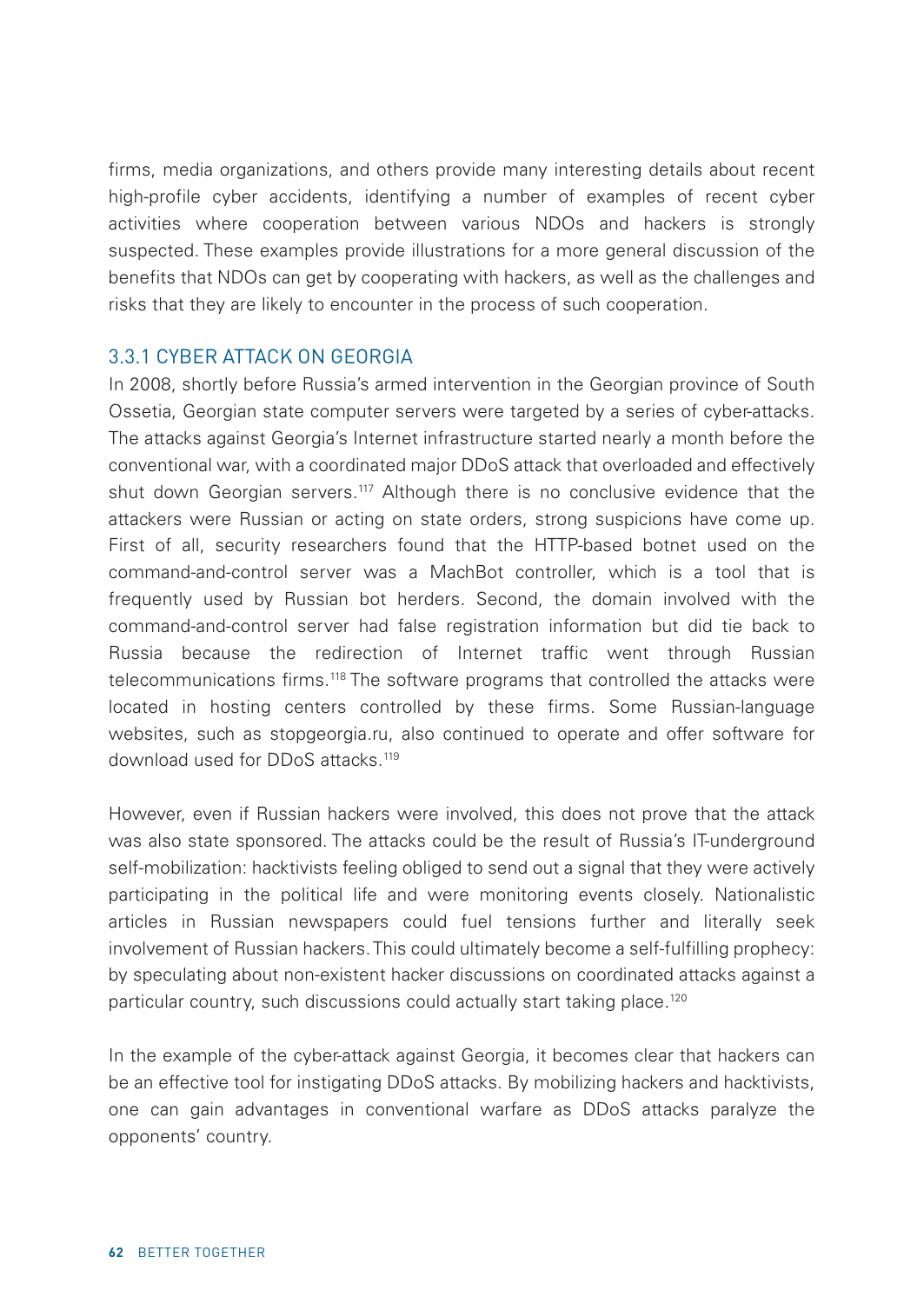#### 3.3.2 CHINA

In China, the People's Liberation Army (PLA) has also been connected to cyber-attacks on foreign countries. An example here is PLA Unit 61398, a group also known as Advanced Persistent Threat 1 (APT1), Byzantine Candor, or The Comment Group. This last name was derived from the group's trademark of infiltrating computers using hidden webpage computer code known as "comments"<sup>121</sup>

From 2010 until 2012, the group worked each day from nine to five Beijing time, transferring the crown jewels of US corporations' proprietary data out of their networks – and into computers in China.122 Although Google already reported a hack into their network back in 2010, the group only became publicly known in 2012 after hacking into the e-mails of the president of the European Union Council, Herman van Rompuy.123 The breach likely enabled the intruders to obtain an insider view into the financial crisis gripping Europe.

However, the hackers themselves were also being hacked. Working together in secret, 30 North American private security researchers (under the leadership of internet security firm Mandiant) exploited a hole in the hackers' security. The researchers created a digital diary, logging the intruders' every move as they crept into networks, shut off anti-virus systems, camouflaged themselves as system administrators, and covered their tracks, making them almost immune to detection by their victims.124 These minute-by-minute accounts showed a highly organized effort from a group with fixed routines and high success rates. Soon thereafter, the group was linked to the Chinese military, since many of the organizations targeted lost information that could help China in its attempts to become the world's largest economy. The targets included lawyers pursuing trade claims against the country's exporters and an energy company preparing to drill in waters China claims as its own.125

The Chinese government denied official involvement, stating that the activity was the work of rogues<sup>126</sup> and that the research would rely only on linking tracked IP-addresses.127 However, certain parts of the evidence cited by experts suggest that the hacking was in fact state-sponsored. Most convincing was the fact that none of the work was done in the weekend but coincided with Beijing standard working hours. This does not match with the idea of mere hobbyists or hacktivists. Also, the persistence of the attacks was typical for Chinese hackers and the information stolen was mostly about pricing, manufacturing, corporate acquisitions, and contract negotiations.128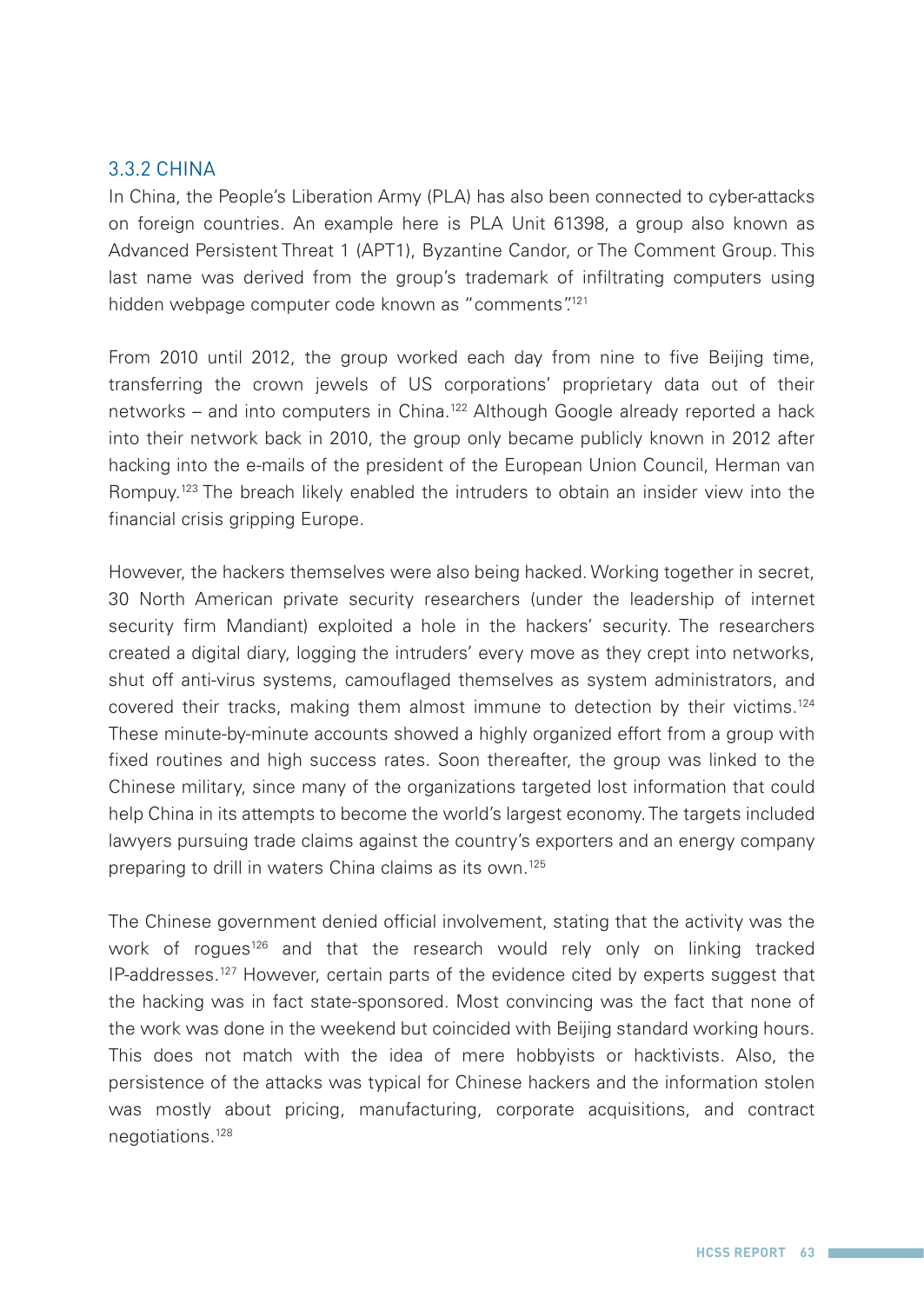In this example, another form of cooperation between NDOs and hackers is evident: using hackers through fixed employment. The benefit of this form of cooperation is that it ensures control over hackers' activities and significantly increases coordination of their actions (which in turn increases the success rate). At the same time, the NDOs ability to plausibly deny its involvement, although diminished, remains.

#### 3.3.3 STUXNET

In 2010, a computer worm known as "Stuxnet" targeted industrial and factory systems. Stuxnet was extraordinary – not only because it was, as Alan Bentley, senior international vice president at security firm Lumension has stated, "the most refined piece of malware ever discovered," but also because "mischief or financial reward was not its purpose – it was instead aimed at the heart of critical infrastructure." $129$  The Stuxnet worm became famous after it sabotaged the centrifuges used to enrich uranium gas in the Natanz uranium enrichment plant in Iran. Stuxnet was unlike anything ever seen before: it did not hijack computers or steal information from them, but instead destructed the equipment of the controlled computers by placing malicious files on one of the systems. Soon the worm became known as the world's first digital weapon.<sup>130</sup>

Naturally, the question of who was behind the Stuxnet attacks was quickly posed. Security experts who investigated the worm stated that it was almost certainly the work of a national government agency but also warned that it would be near-impossible to identify the culprit.131 However, strong suspicions have come up that the US and Israeli governments were involved, as they would have had much to gain from a slowdown of Iran's apparent progress towards building an atomic bomb without launching a traditional military attack.132 According to anonymous US officials speaking to the Washington Post, the worm was indeed developed in cooperation with the Israelis during the administration of George W. Bush. The aim was to sabotage Iran's nuclear program with what would seem to be a long series of unfortunate accidents. The malware was supposed to make the Iranians think that their engineers were incapable of running an enrichment facility.133 The cyber weapon in this case served clear political motives, namely preventing Iran from acquiring the ability to make nuclear weapons.

The examples described above show the difficulties in determining who was responsible for an attack and whether it was implicitly or explicitly state-backed. Cyberspace is essentially a borderless space where the physical location of an individual does not significantly affect his or her capacity to carry out a cyber-attack.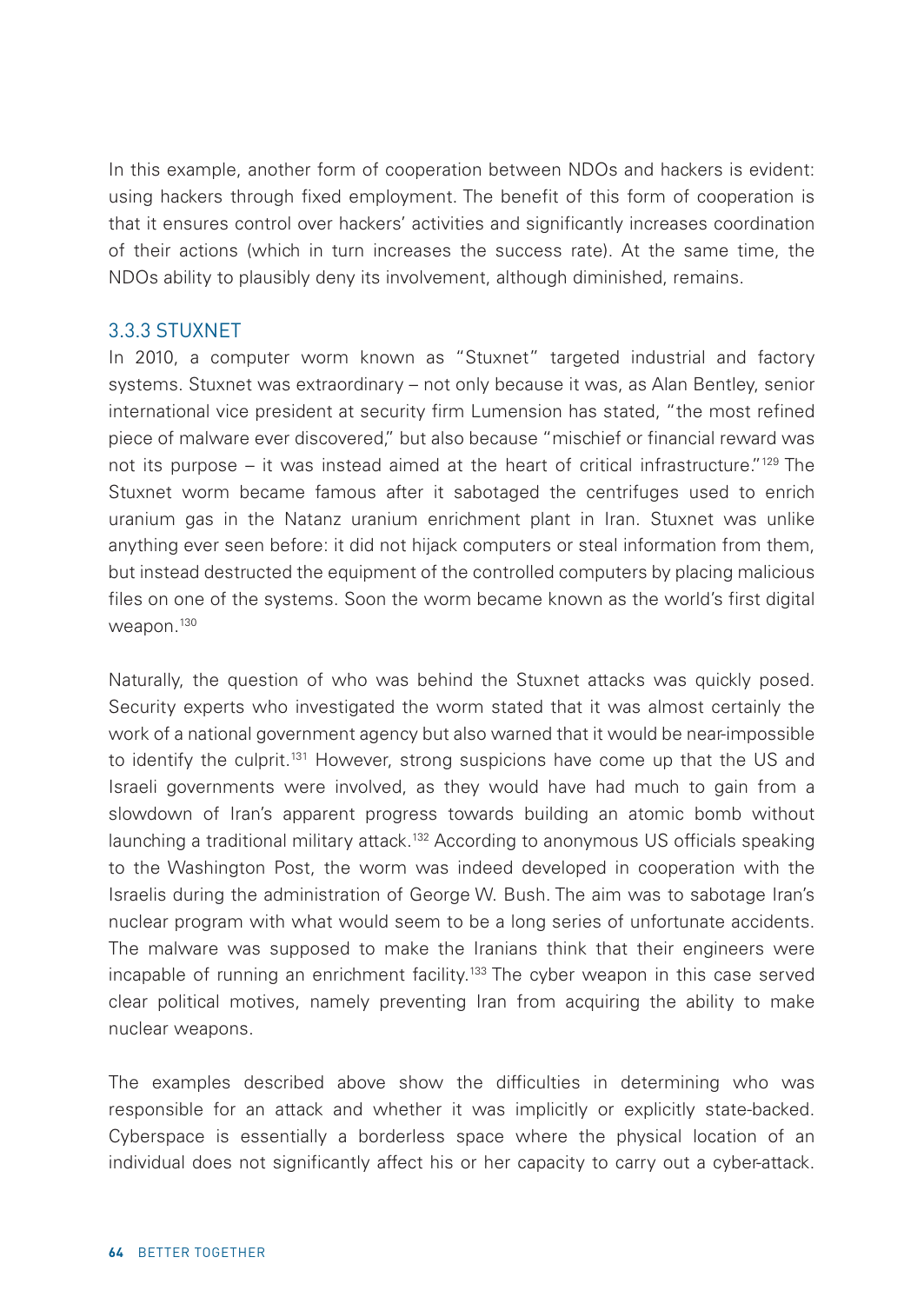<span id="page-66-0"></span>The internet provides numerous options to hide or to conceal its user's true identity. This makes attribution of a cyber-attack a difficult, and, in some cases, nearly impossible task. Uncertainty and plausible deniability regarding cyber activities make them well suitable for covert operations.

# **3.4 BENEFITS OF COOPERATION**

The examples described in the previous Sections all required at least some degree of either white hat or black hat hacker participation. Cooperation between NDOs and white hat hackers is not a new phenomenon. The Dutch NDO has since late 2013 been actively working on recruiting white hat hackers as so-called "cyber reservists". These hackers are requested to take part in basic military training a few times per year and accompany missions as a cyber security expert, when so required.134 On top of the reservists program, the Dutch MOD's Cyber Command has, in collaboration with IT security firm Fox-IT, jointly trained defense employees to become cyber security specialists. The first 14 graduates finished their education in May 2015 and were subsequently stationed with the Dutch Cyber Command, the Military Intelligence Service, the Defense Computer Emergency Response Team (DefCERT), and with the Royal Netherlands' Marechaussee.135

The novelty factor lies in cooperation with black hat hackers. But why would NDOs consider cooperating with black hat hackers in the first place? One reason could be a superior skillset. Compared to white hat hackers, black hat hackers tend to be more skilled, better trained, and more up to date with the latest security exploits and countermeasures. Black hat hackers will focus only on security penetration and will thus have more security knowledge than other IT professionals.<sup>136</sup> As a result, they are likely better placed to counter other black hat hackers. Therefore, hiring black hatters to test defenses of an organization against cyber-attacks is possibly an attractive idea. Their real world hacking experience is a distinct advantage for security penetration testing.137 Furthermore, black hat hackers are better equipped to act on the verge, and possibly over the edge, of legality compared to white hat hackers. However, at this stage Western MODs are not, at least not openly, willing to pursue this route.

As Brien Posey, a former gray hat and now white hat hacker and co-owner of a security research firm points out: "There are some things that you just can't learn from a book. (...) Every hack is different because every network is different. (...) Often hackers have to combine multiple techniques or apply techniques in a different way than normal to compensate for various network defenses. Only someone with plenty of real world hacking experience can efficiently go from using one technique to another as required by the present situation".<sup>138</sup>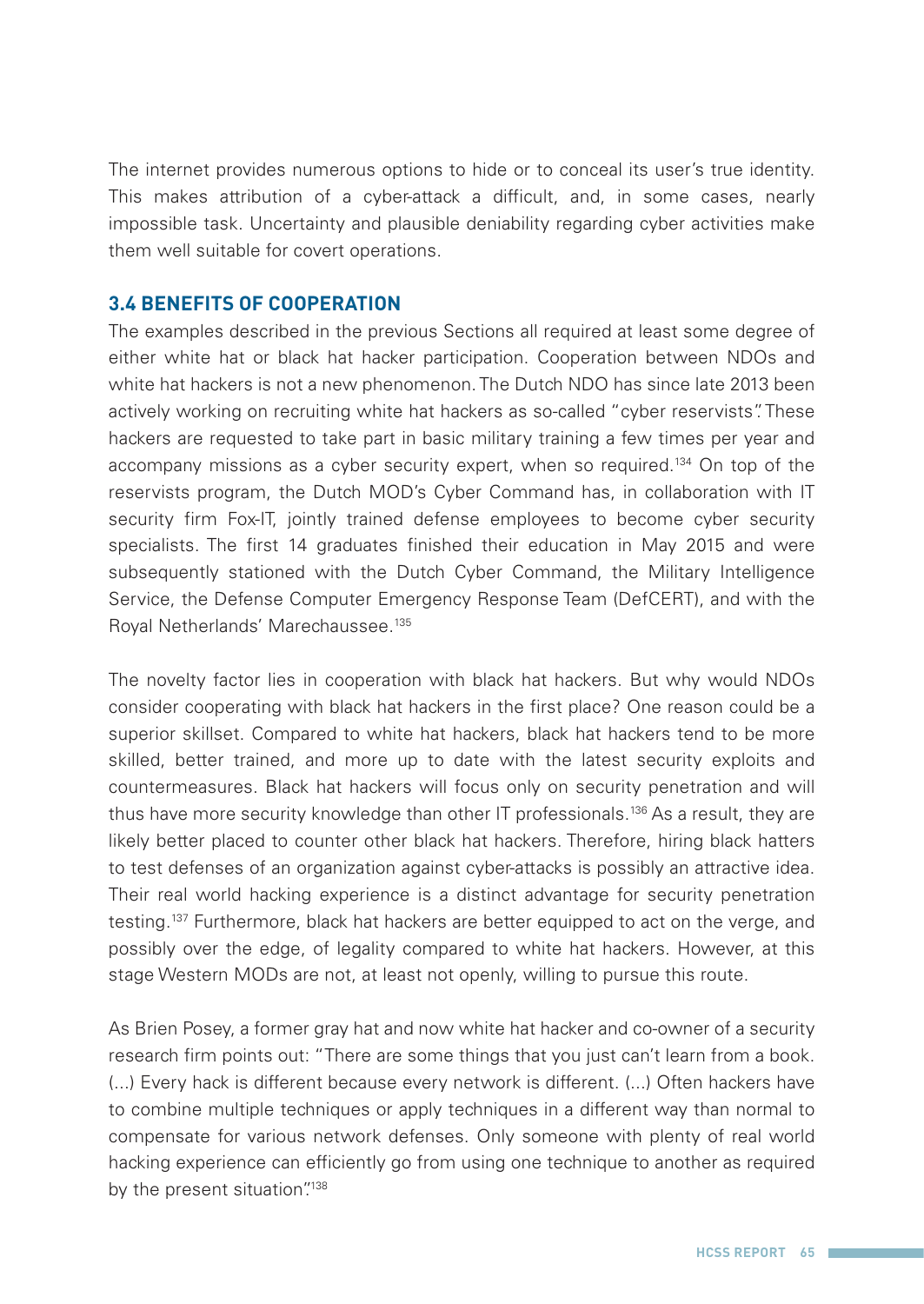#### <span id="page-67-0"></span>**3.5 RISKS AND CHALLENGES**

Successful cooperation between NDOs and hackers is hindered by significant barriers. First, hackers must be identified. Second, they must be convinced to cooperate with a NDO. Third, their work must be coordinated and monitored. Resolving all these problems successfully is not easy. Liberal democracies face additional legal, ethical, and other constraints and barriers in their dealing with hackers. Below we consider these issues in more detail.

#### 3.5.1 IDENTIFICATION

The first problem is to identify hackers with whom a NDO might be interested in cooperating with. As almost any sizeable organization knows, this is not a simple problem even when all conventional recruiting tools (job advertisements, job fairs, recruiting presentations, etc.) are available. These conventional tools can be used in identifying and attracting some hackers, in particular white and gray hats. Hackathons and hacker conferences offer one attractive option for such a recruiting effort. The US government has made notable efforts recruit hackers in this way. In 2011, the US government launched a massive recruiting effort to hire experienced computer employees, who can help defend the nation in cyberspace. To do so, officials from the Department of Defense, the Department of Homeland Security, and the National Security Agency mingled with the 10,000 visitors of DefCon, the world's largest hacker conference.<sup>139</sup> The recruitment effort has been called this generation's "Manhattan Project": the government has set up camps and held cyber competitions for teenagers and has offered scholarships, internships, and jobs in cybersecurity to young adults. With this, the severe shortage of cybersecurity experts working for the federal government should be eased.140 As the Netherlands also has a shortage of cybersecurity experts, the Dutch NDOs' efforts to recruit cyber reservists and actively train defense employees to become cyber security officials is a logical development.<sup>141</sup> These kinds of efforts are likely to have only limited success in identifying and recruiting skillful black hat hackers. These individuals have strong reasons to hide their real identities and use anonymity that the Deep Web can still provide. So what more can NDOs do to identify black hat hackers? They could choose to infiltrate a hacker community. To do so, a NDO would have to hire an identified hacker and place him or her as a mole in the community. Hiring this one hacker could lead to a snowball effect, as he or she will give away others, who are subsequently incentivized to rat out more hackers to avoid criminal charges. This in turn weakens the entire community structure: it will be difficult for individuals to find each other and forming groups will be particularly cumbersome as there is an increased likelihood that someone in the group is an informer.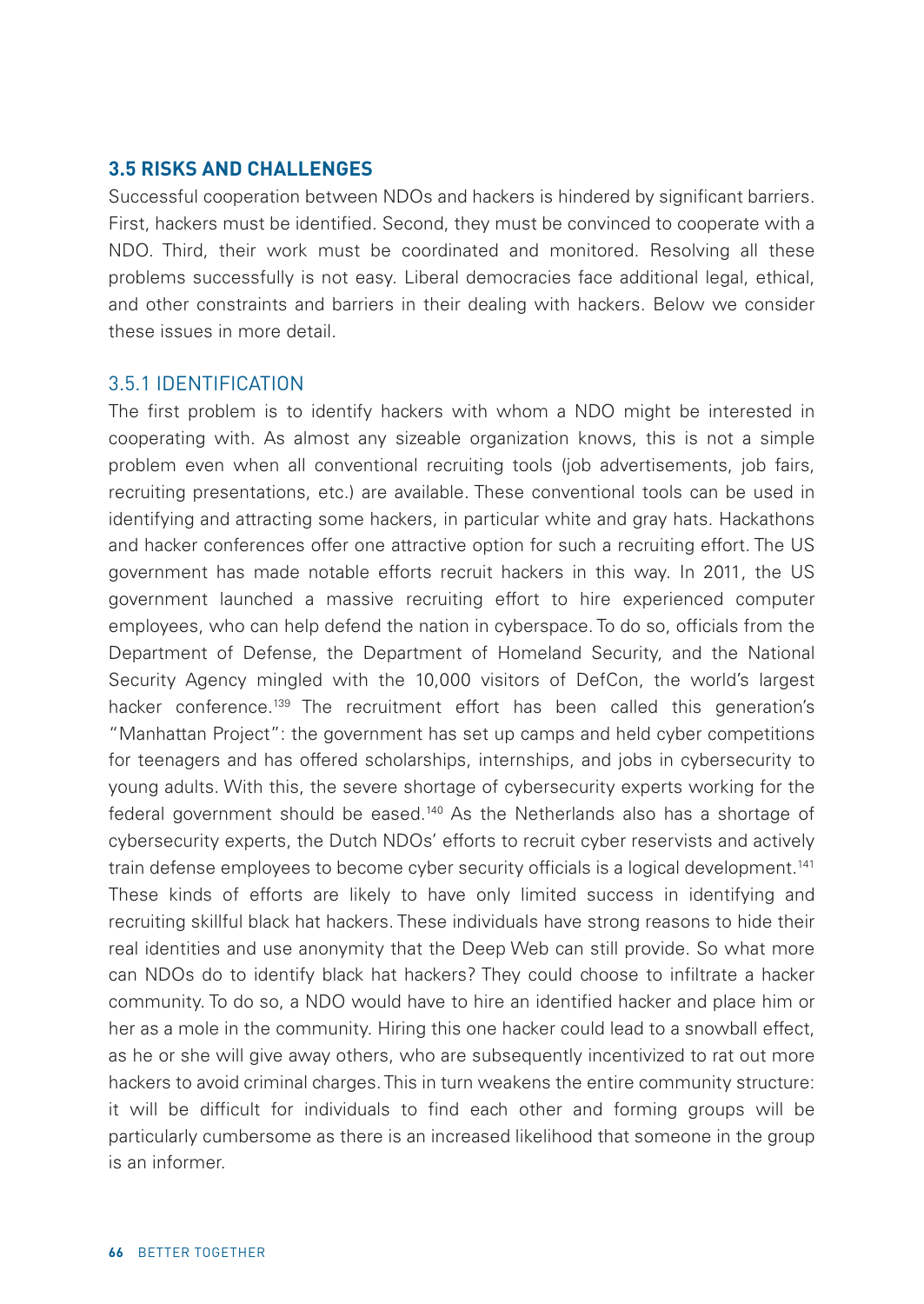Kevin Poulsen, senior editor at *Wired* magazine underlines this view by pointing to the hacker collective's classical vulnerability to infiltration and disruption: "[w]e have already begun to see Anonymous members attack each other and out each other's IP addresses. That's the first step towards being susceptible to the FBI."142 Conversely, hackers are increasingly aware of this tactic. Barrett Brown, who has acted as a spokesman for the otherwise secretive Anonymous says: "[t]he FBI are always there. They are always watching, always in the chatrooms. You don't know who is an informant and who isn't, and to that extent you are vulnerable."<sup>143</sup>

# 3.5.2 COOPERATION

After a NDO has identified individuals that it would want to involve in its activities, whether on a regular basis or in an on-call manner, its next step is to persuade those individuals to cooperate. According to Alexander Klimburg, author of "Mobilising Cyber Power", governments have three ways of ensuring a hackers cooperation: coercion, cooption, or convincing.

Coercion assumes involuntary cooperation via the use of negative incentives (sticks), such as pressure, intimidation and force – or threats to use these techniques. Coercion can be used to compel hackers to cooperate who have been caught by offering them reduced sentences or dropping criminal charges against them in exchange for cooperation. This kind of cooperation probably more often takes place as on-call engagements rather than as full time employment. An example here is the case of Hector Xavier Monsegur, or "Sabu" as this celebrated hacker was known online. Monsegur is one of the hacker world's most hated figures, as he turned from being the leading figure in the Anonymous and LulzSec collectives into what was (in effect) an undercover FBI agent. The skilled hacker was facing a maximum sentence of 26 years according to official guidelines but as a reward for having spent much of three years working as a federal informant, was eventually sentenced to time served (equivalent to the seven months he already spent in prison plus one year's supervised release).144

According to Eric Corley, a well-known hacker and publisher of the hacker quarterly 2600, Monsegur is not the only US-agent in the hacker community. In an article by the Guardian, he states that one in four US hackers is an FBI-informer, making the US hacker community thoroughly infiltrated. Cyber policing units have successfully forced online criminals to cooperate with investigations by threatening them with long prison sentences. "Owing to the harsh penalties involved and the relative inexperience with the law that many hackers have, they are rather susceptible to intimidation," says Corley.145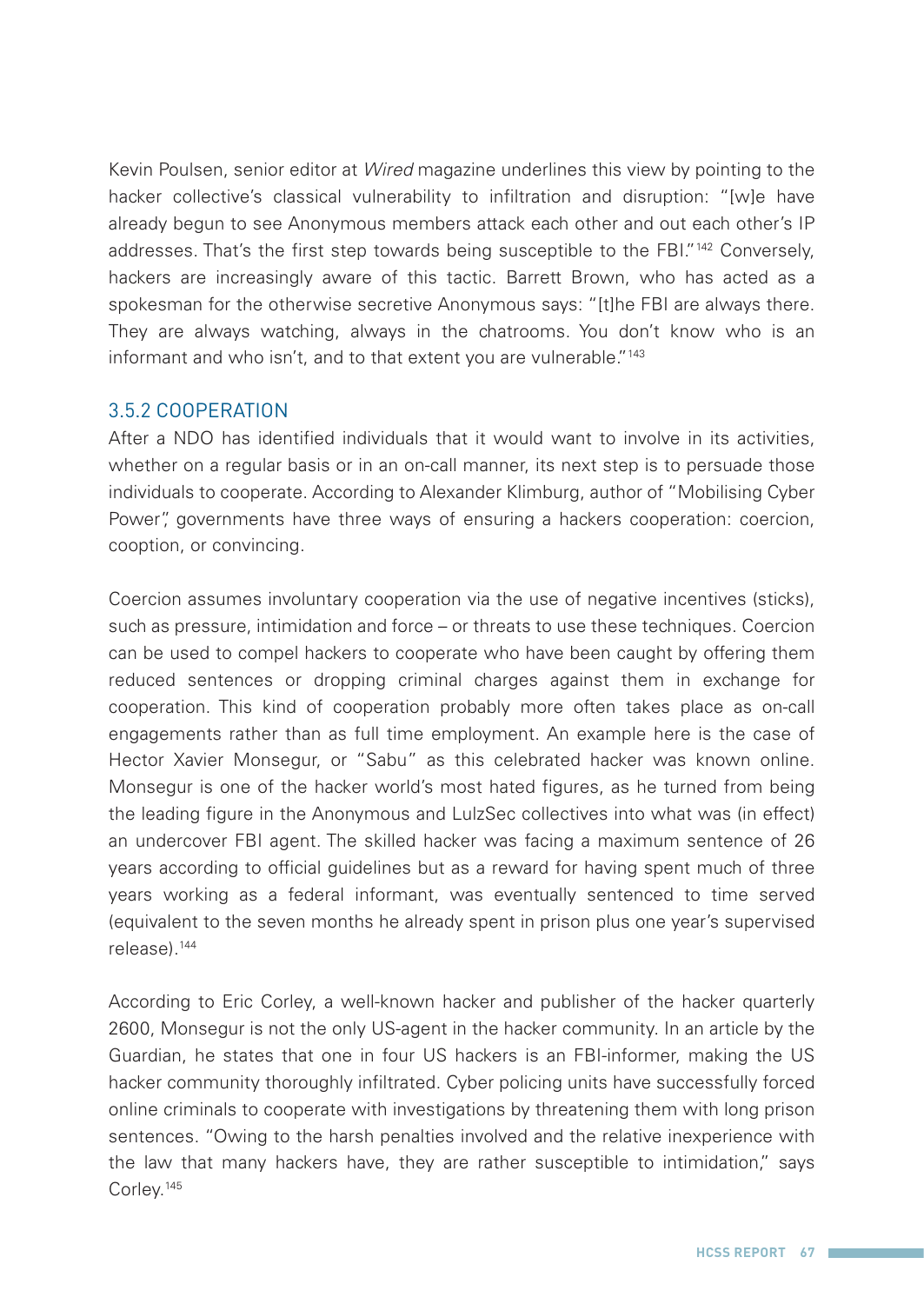Russia and China are also likely to use coercion to force cooperation from hackers, but information about such cases does not become public often. In one example from Russia, a suspected cybercriminal appeared in government advisory positions and worked closely with Russian security agencies.<sup>146</sup>

Cooption is another way to promote cooperation with hackers. Cooption is about implied rewards provided through political structures designed to support the political elite. Russia supposedly uses cooption in its cybersecurity strategy. An example here was the Putin-aligned youth group "Nashi", which was implicated in the 2007 cyberattacks that paralyzed Estonia.147 Another example is the ATP28 group, which was recently investigated by the cybersecurity company FireEye. According to their report, ATP28's work is sponsored by the Russian government. Not only has the group targeted inside information from governments, militaries, and security organizations that would benefit the Russian government, but the group has also used malware that is developed using Russian language settings during working hours consistent with the time zone of Russia's major cities, including Moscow and St. Petersburg.148

In China, cooption is also used by the Chinese government to induce cooperation from hackers. This is, first of all, done through a system called the "National Defense Reserve Forces" program. Through this system, each student enrolled in a technical study automatically becomes part of the Chinese Defense Organization. Furthermore, China's People's Liberation Army (PLA) organizes hacker competitions, through which they identify talented hackers – and subsequently keep them safely occupied. Though the official statement of the Chinese Government is that this cyberwarfare strategy is purely defensive, suspicions have risen that China is operating offensively as well. Governments, companies, and internet security experts around the world have blamed China for many of the past year's global hacking attacks.<sup>149</sup>

The result of China's policy is clear: the country has acquired a strong cyber force, which can – even though China denies it – be deployed both defensively and offensively. However, as Klimburg points out, the bulk of Chinese cyber activity seems to be directed at internal control, either directly (through propaganda, censorship, and collusion) or indirectly (through schemes designed to bind and coopt potentially dangerous individuals, particularly patriot hackers). As with traditional informer systems found in most authoritarian states, the real targets of this system are not the people being spied upon (or, in cyberspace, being attacked). The targets are rather the spies themselves, who are thus coopted by the state and become less likely to turn against the regime.<sup>150</sup>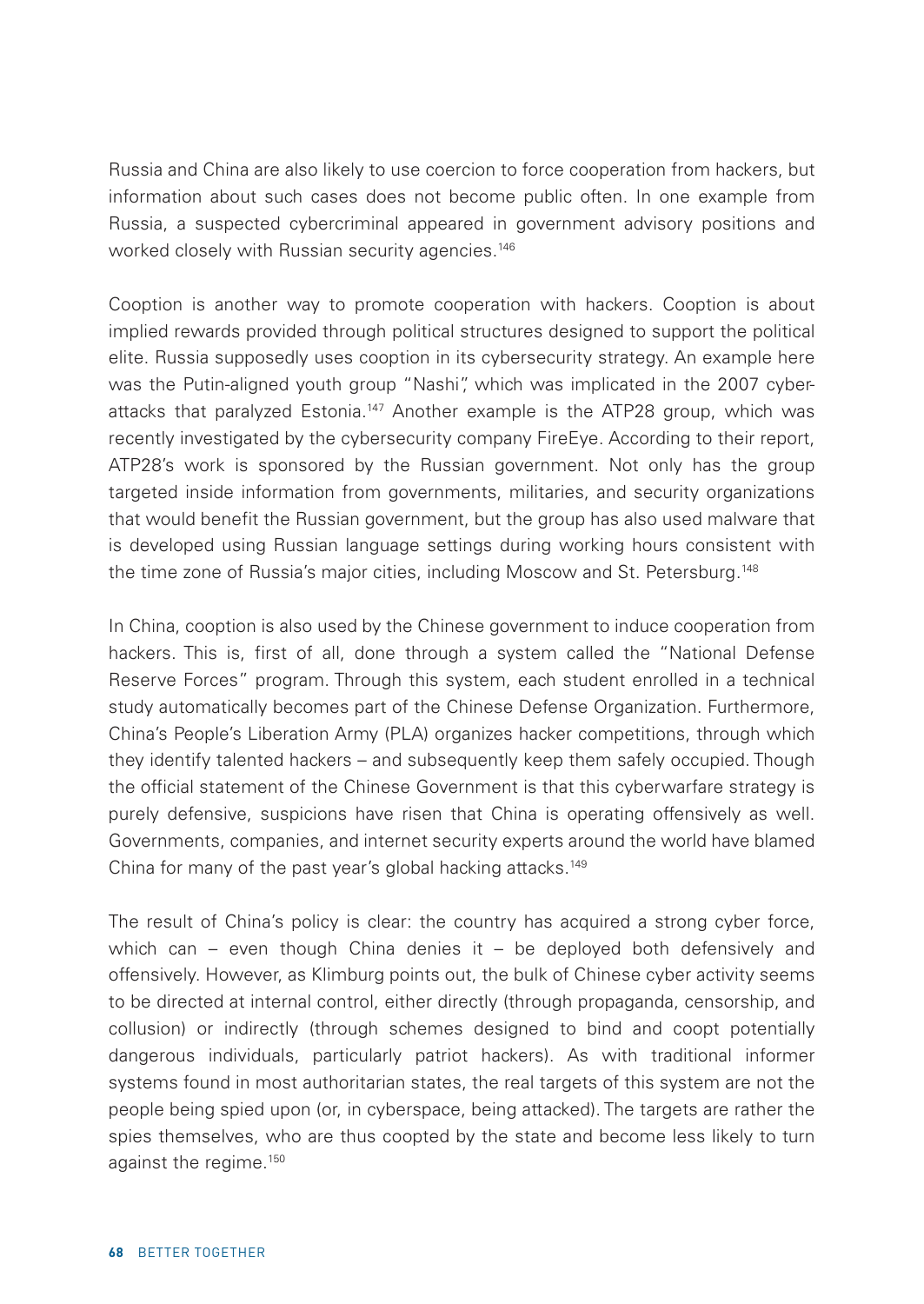Convincing is probably the preferred method for a NDO. This means that hackers will voluntarily engage in activities that a NDO would want them to do. In the case of the massive DDoS attacks on Estonia in 2007 and Georgia in 2008 there are reasonable grounds to believe that some participants were motivated by broader national interest (as they saw them) rather than by coercion or cooption. The problem with this particular way of working is that it is fluid and uncertain, and therefore hard to manage. It is difficult to be sure that it can be mobilized at a particular moment in time and at a desired scale.

# 3.5.3 COORDINATION

Finally, once hackers are identified and convinced, through one way or another, to cooperate, there is the challenge of coordinating and monitoring their cooperation. One particular problem in employing hackers within a NDO is the issue of trust. By definition, black and grey hat hackers would not pass a conventional background check. Can a black hat hacker actually be trusted? How can one be sure that a hacker is not selling a vulnerability he uncovered on the black market, or even worse, inserts a new vulnerability? In other words, how do you make sure that the hired hacker will not become a Trojan Horse? Related to this is the issue that hackers could turn out to be double agents. When the hired hacker finds a vulnerability in a system, he or she could first sell this knowledge on the black market, and only report the leak afterwards. That way, the hacker will receive money twice: once from the seller on the black market and once from the NDO who hired them. Also, in a broader sense, as the hacker will receive knowledge of the systems security, he or she could leak (classified) NDO documents.

In general, taking hackers into your organization is a risky business. Nevertheless, some companies have had successful experiences in hiring black hat hackers. For instance, in 2011 Facebook hired George Hotz, online known as "GeoHot". Hotz unlocked both Apple's iPhone and Sony's PlayStation game consoles and posted details of how to alter software on the devices. This way, crafty tech users could use them for unauthorized games and other applications. Sony, furious with this, publicly sued Hotz on eight claims, including violation of the Digital Millennium Copyright Act, computer fraud, and copyright infringement. After a nasty legal battle of three months, Sony and Hotz reached a settlement. As part of this settlement, Hotz agreed to wipe all PS3 hacking resources from the web. Only a few days after the settlement was made public, Hotz was employed by Facebook, where he was reported to be working on building an antihacker defense program.<sup>151</sup> In 2014, Hotz left Facebook to start working for Google, where he joined Google's vulnerability research team Project Zero.<sup>152</sup>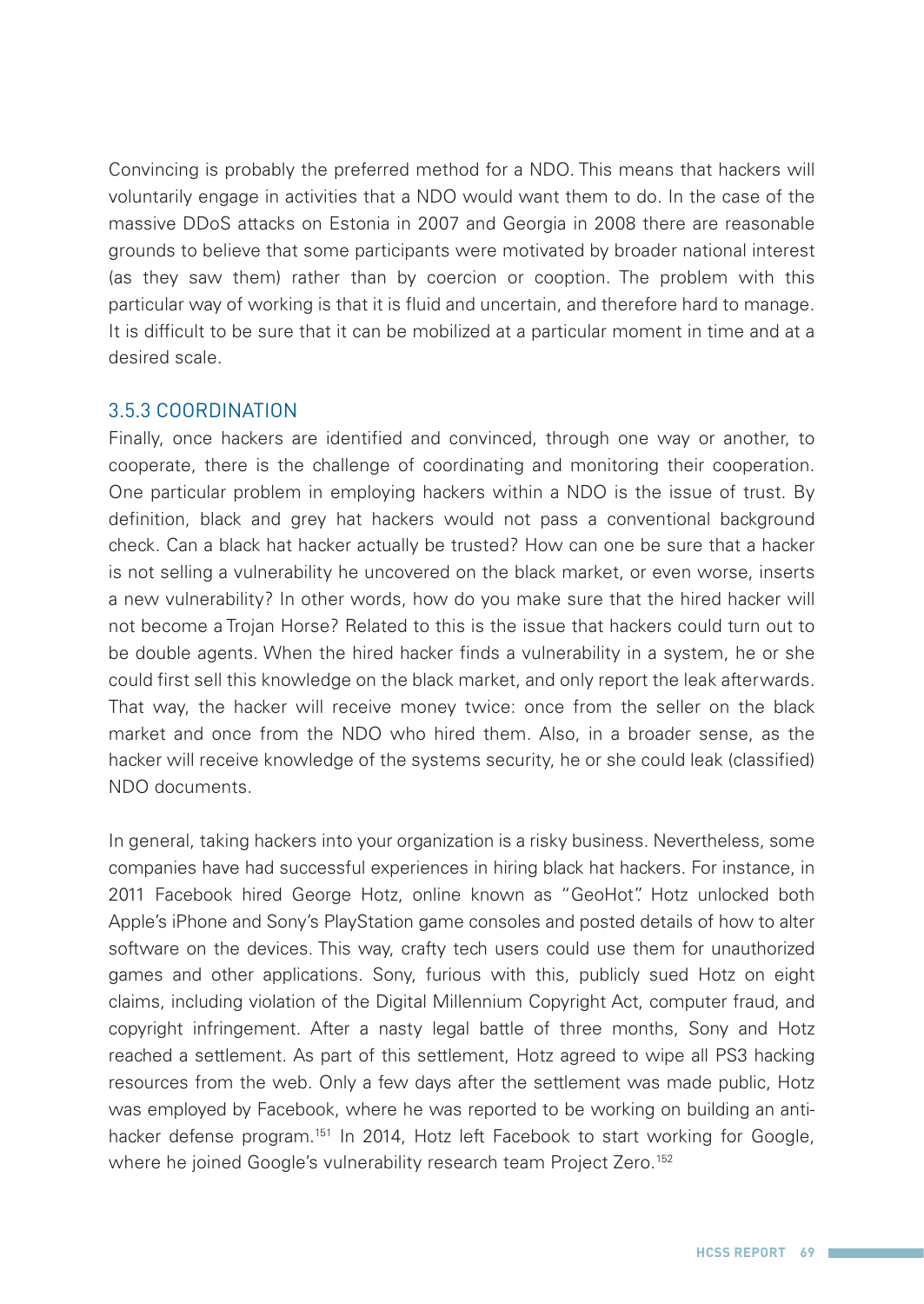<span id="page-71-0"></span>Another example is the case of Nicolas Allegra, pseudonym "Comex", who was hired by Apple in 2011 – only two months after creating the JailbreakMe hacking tools for iPhone and iPad. After one year, Allegra left Apple to start an internship at Google.153 Allegra was not the first hacker to be hired after successfully hacking iPhones and iPads. In 2009, then 21-year old Australian Ashley Towns created the first known iPhone worm, which set a photo of singer Rick Astley as a mobile wallpaper. Towns was quickly hired by Mogeneration, an iPhone app developer based in Sydney, Australia.154

A final example is Michael "Mikeyy" Mooney, who in 2009 (at the age of 17) coded a Twitter worm sending tweets from hundreds of accounts. In an interview with ABC News, Mikeyy said he received several job offers after the attack. The one he accepted was as a developer for Oregon-based web application developer exqSoft Solutions.<sup>155</sup>

In hiring hackers, NDOs should keep in mind that they are not your average employee. Hackers conform to a distinctive subculture, which could result in substantial cultural differences between them and the existing NDO culture. Limiting a hacker's freedom is a general no-go: as soon as a hacker feels restricted, he or she will probably walk away.156

Security clearance requirements are likely to be another barrier for hiring hackers. Weed smoking longhairs or hackers with a criminal record cannot possibly obtain the necessary clearances, which limits NDOs in hiring the best hackers out there. To employ truly talented hackers, NDOs will therefore have to broaden the scope of their hiring criteria and focus more precisely on an individual's hacker skills.<sup>157</sup>

#### **3.6 MODELS OF COOPERATION**

<span id="page-71-1"></span>The problem of how NDOs in liberal democracies could cooperate with hackers is a complex one and involves many legal, ethical, technical, societal, and management issues, which differ from country to country. There are many different ways of organizing and coordinating such cooperation. Applegate proposes four models for incorporating "patriotic hackers" and civilian technicians into militia-like structures and integrating these types of organizations into a state's cyber operations (see [Table](#page-71-1) 4).158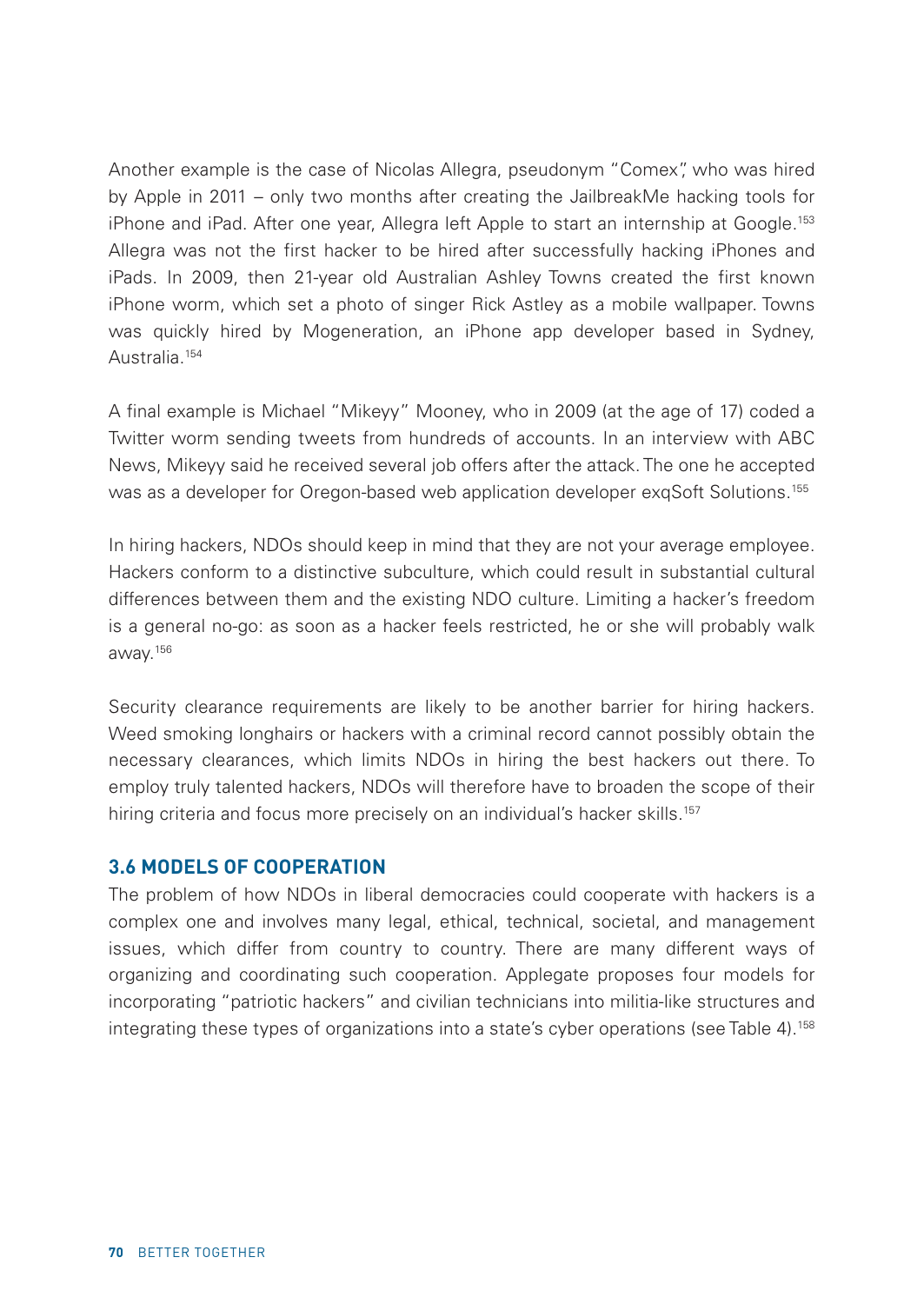| <b>MODEL</b>                                   | <b>LEGALLY PART OF</b><br><b>ND0?</b> | MEMBER[I] | <b>BENEFITS</b>                                                                                                                                                                           | <b>DRAWBACKS</b>                                                                                                                                                                      | <b>COST</b>         |
|------------------------------------------------|---------------------------------------|-----------|-------------------------------------------------------------------------------------------------------------------------------------------------------------------------------------------|---------------------------------------------------------------------------------------------------------------------------------------------------------------------------------------|---------------------|
| <b>FORUM</b>                                   | no                                    | P/A       | · Pool of skilled/diverse<br>technicians<br>. No requirements to military<br>standards                                                                                                    | • Limited to non-combative<br>activities<br>• Difficult to enforce ethical<br>constraints<br>· Little control                                                                         | $<\epsilon$         |
|                                                |                                       |           |                                                                                                                                                                                           | • Information leakage                                                                                                                                                                 |                     |
| PUBLIC /<br><b>PRIVATE</b><br><b>CELL</b>      | no (in most cases)                    | P         | · Higher security level                                                                                                                                                                   | • Traditional contracting<br>practices                                                                                                                                                | $\epsilon$          |
|                                                |                                       |           | • Difficult to infiltrate<br>• Flexible in duration<br>• Specific skillsets                                                                                                               | • Vetting required                                                                                                                                                                    |                     |
| <b>REGULAR</b><br><b>RESERVE</b>               | yes                                   | P         | • Well trained experts<br>• Formal induction into<br>military<br>• Fast mobilization                                                                                                      | • Active duty standards<br>• Little incentive for formal<br>induction<br>• Formal training requirements                                                                               | $f \in \mathcal{E}$ |
| <b>CYBER</b><br><b>READY</b><br><b>RESERVE</b> | yes                                   | ex-P      | • Highly qualified technical<br>professionals<br>• Quick mobilization<br>• Legal combatant status<br>· Traditional ethical, legal,<br>and operational constraints<br>• No formal training | • Difficulty of organizational<br>integration<br>• Little understanding of the<br>mission<br>• Difficult to match experts<br>and place<br>• Little skill validation or<br>maintenance | €€                  |

TABLE 4: FOUR MODELS FOR DEFENSE-HACKER COOPERATION. SOURCE: APPLEGATE, 2012. P= PROFESSIONAL. A= AMATEUR.<sup>159</sup>

The first of Applegate's models – the forum – uses formalized forums for limited cyber operations. The membership is primarily composed of security professionals, security researchers, and technicians. States could use these forums for open source research, code review, and as a recruiting pool for selected projects. While inexpensiveness and no requirements of military standards on appearance or physical fitness make this model lucrative, it is also difficult to enforce ethical constraints or control actions of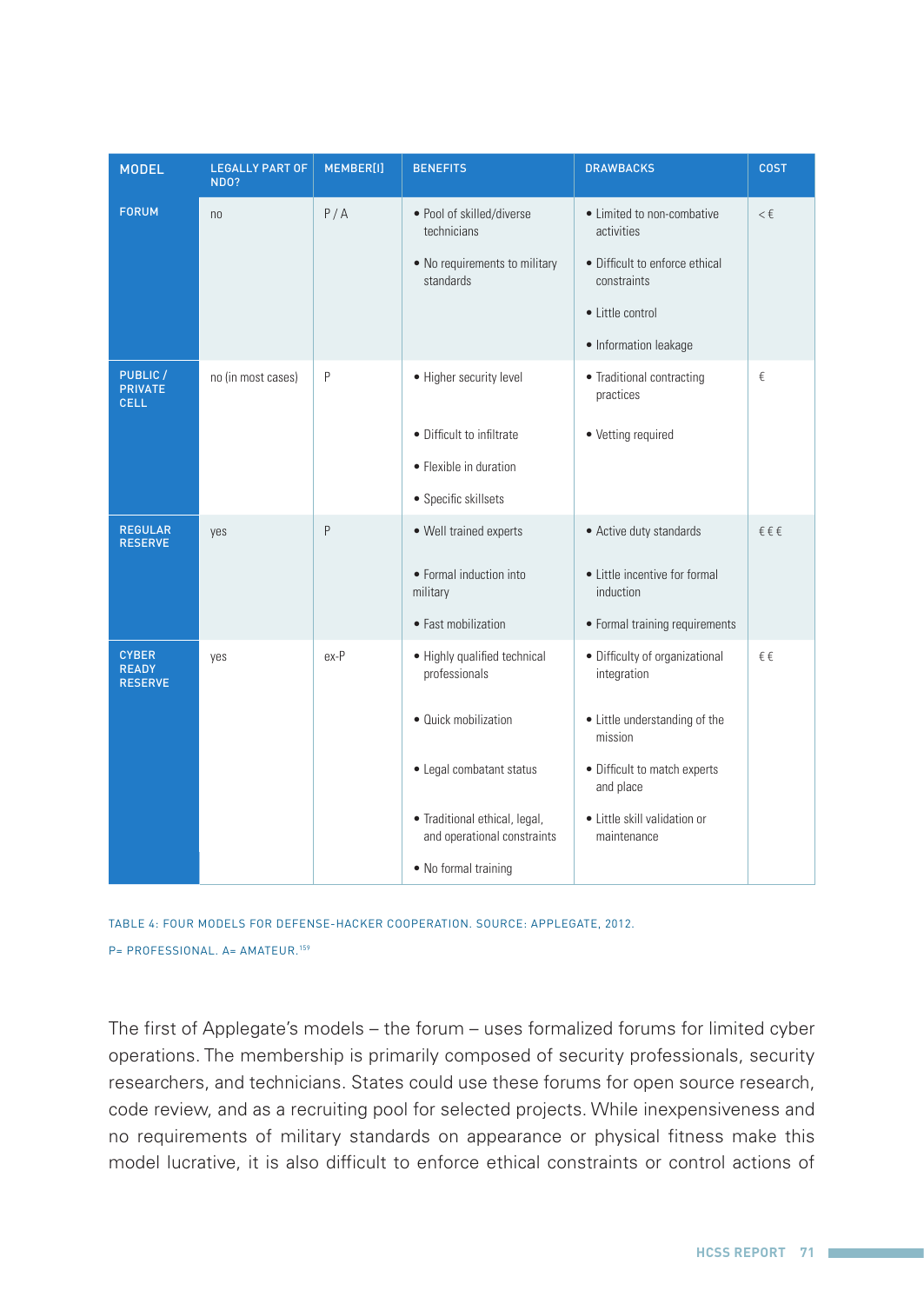individual forum members. More importantly, there is a risk of information leakage: it would be easy for a competitor state to infiltrate this type of organization.<sup>160</sup> An example of a forum model is the network of Warning, Advice and Reporting Points (WARPs) in the UK. A WARP is a forum of 20 to 100 members created to provide warnings about possible cyber incidents to its members – either local governments, legal organizations, or businesses. At the head of a WARP, there is an operator who distributes the information among the members.<sup>161</sup>

The public/private cell model puts together a small group of hackers who most likely know each other in a group or cell. This composition is more secure, more difficult to infiltrate and would also make use of members´ specific skill sets. On the other hand, traditional contracting practices would probably be required, and members' background would also need to be examined.<sup>162</sup> Two examples of hacker cells are "Team Evil" and "Team Hell", even though these are not known to have cooperated with defense.163 Team Evil, an anti-Israeli hacker group, was predominantly active in 2006 when it attacked over 8,000 websites of Israel and other countries, such as Saudi Arabia, China, and Indonesia. Team Hell is a secular Saudi hacker group which has shown aversion to the Israeli and Syrian regimes and al-Nusra, for instance.<sup>164</sup>

Applegate proposes two other models for cooperation between NDOs and civil technicians or ICT experts – the regular reserves model and the cyber ready reserves model. The former encompasses employing active duty military personnel in cyber operations and the latter recruits "cyber soldiers" – professional soldiers that have finished their military service obligation.165 These models essentially focus on building cyber security capabilities within NDOs through education and training. Neither model, however, directly touches upon the nature of the cooperation between the defense forces and hackers and as such are not discussed in more detail here.

#### **3.7 APPLICABILITY FOR NDOs**

It is evident that cyber space is becoming more and more important for NDOs. Both defensive and offensive cyber capabilities need to be strengthened. The use of skilled hackers might well form part of this capability build-up. Hackers have better knowledge and skills of how to gain entry into a system then classically educated and operating IT professionals, since they have real world hacking experience. On the downside, we see two principal disadvantages or risks in employing hackers as part of the cyber capabilities of NDOs: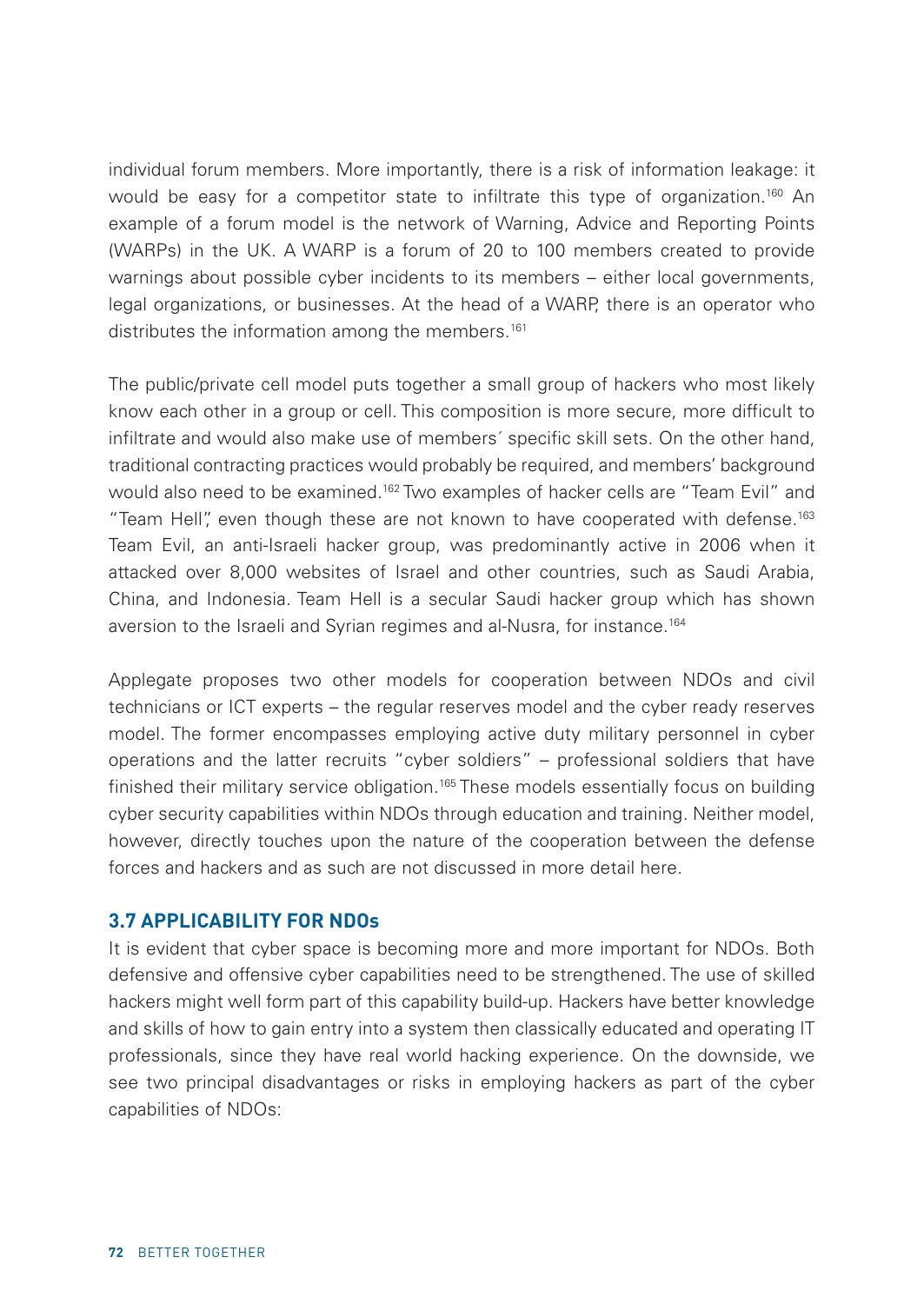- *• Trust*: it remains difficult to know whether a hacker is truly working for you. Because of their unique skills and the difficulty to monitor their work, hackers might become double agents, revealing critical vulnerabilities to criminal organizations or other countries.
- *• Culture*: there are fundamental differences between the hacker culture and the typical military culture that may create severe tensions.

In working with hackers, there is a crucial difference between so-called white hats and black hats. In many respects, employing or hiring white hat hackers seems not very different from engaging other types of specialists. There might be an issue of whether governments can afford to employ the capable ones, but that is no different than, say, for other scarce categories. This is a route already taken by the Dutch MOD. It is too early of a stage to assess whether it is a successful route, but it seems likely that any obstacles along the way would rather point toward other solutions to negotiate the route instead of choosing to abandon it altogether.

Engaging with black hat hackers is a completely different story. It would be a principled choice to engage with black hats at all, considering the political, judicial, and ethical liabilities. For manty western NDOs, the will and authorization to do so in a structural way seems unlikely. And even then, a host of practical questions and difficulties arise. These principal and practical issues must be set against the anticipated benefits. Reasons for using black hats may, for instance, be that they are better skilled, more versatile, and more up to date with the latest security exploits than white hats; have a much wider range of options beyond what government agencies may do; and that they are better placed to counter other black hats (it takes a thief to catch a thief). In our (limited) analysis, apart from some anecdotal snippets, we have not been able to come up with conclusive facts and figures to either substantiate or dismiss these propositions.

An intermediate solution would be to employ black hats turned white. However, it might be that many of the potential advantages of using black hat hackers quickly disappear once they are brought within the operational and legal framework associated with white hat hacker activities.

There is, however, another angle for taking a closer look at how hacker communities operate from a NDOs' perspective. The hacker community operates on, and often beyond, the brink of legality. In the twilight zone of the dark web, relationships are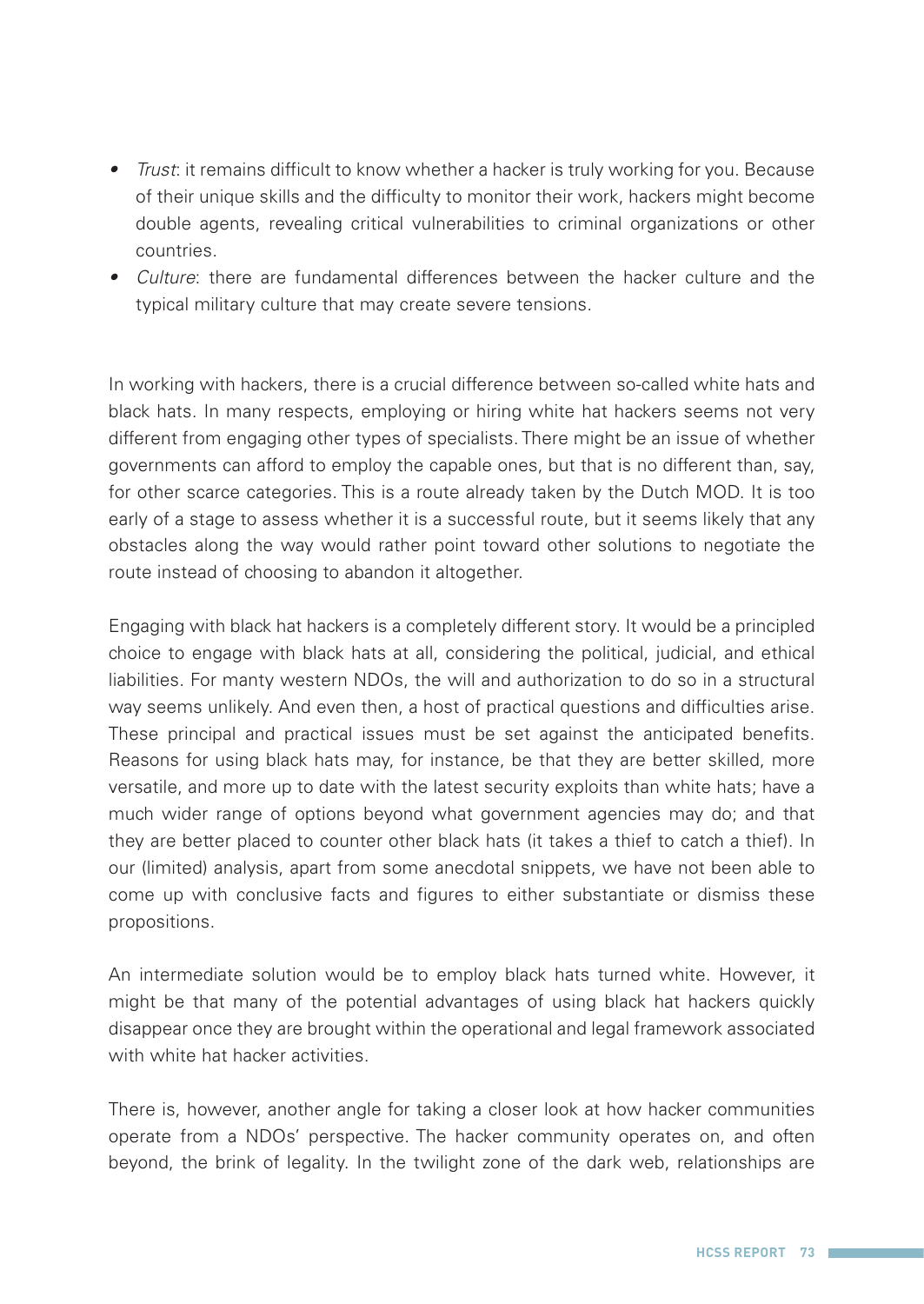forged. Because of their clandestine nature, these relationships are either very exclusive or fleeting, often lacking a basis of trust, and therefore as a rule uneasy, if occasionally very rewarding for the participants. In contrast, NDOs typically enter into long-term relationships with trusted partners, based on formal agreements and wellunderstood, stable mutual interests. However, there is a distinct trend for NDOs to engage not only in long-standing, high-trust partnerships, but also in more ad hoc, informal, and even implicit forms of cooperation with unfamiliar parties, and even with parties considered untrustworthy or outright hostile. The complexity of the security environment increasingly demands willy-nilly interactions with actors one would rather not engage with, but that within a given situation may be instrumental in achieving certain desired political or strategic effects. Some of these interactions may indeed resemble the way in which hackers engage one another. It is this realization that makes this case interesting: what may NDOs learn from methods the hacker community employs to create goal-oriented working relationships between agents that do not really know each other, do not trust each other (or even actively distrust one another), and might even have contradicting values and interests outside the scope of a limited and temporary alignment?

Within the scope of this study, we did not elaborate much on this particular angle. But it certainly seems an interesting notion to pursue further elsewhere.

#### **3.8 PRACTICAL EXAMPLES**

China and Russia can more readily coerce, coopt, and convince hackers than most Western democracies – although a large portion of their cyber activity is directed at internal control rather than on external use.

One of the more recent cases where Russia's offensive cyber power became apparent is in Ukraine. Ukraine has been faced with a separatist conflict in its east for two years now, during which the Russian government has been suspected of instigating numerous cyber-attacks. For instance, BlackEnergy, a Russian malware, was used in the summer of 2014 against the Ukrainian government by a hacker group called Quedagh.166 In October of that same year hackers, most probably Russian, attacked several computers of international organizations, companies (for example energy companies), and the Ukrainian government. The attacks are believed to be part of a years-long operation of Russian hackers due to the code language and the targets involved.167 In late February and early March 2014, telecommunication company Ukrtelecom came under attack. The vast majority of regional services provided in Crimea were soon out of order.168 The attack also influenced the mobile phones of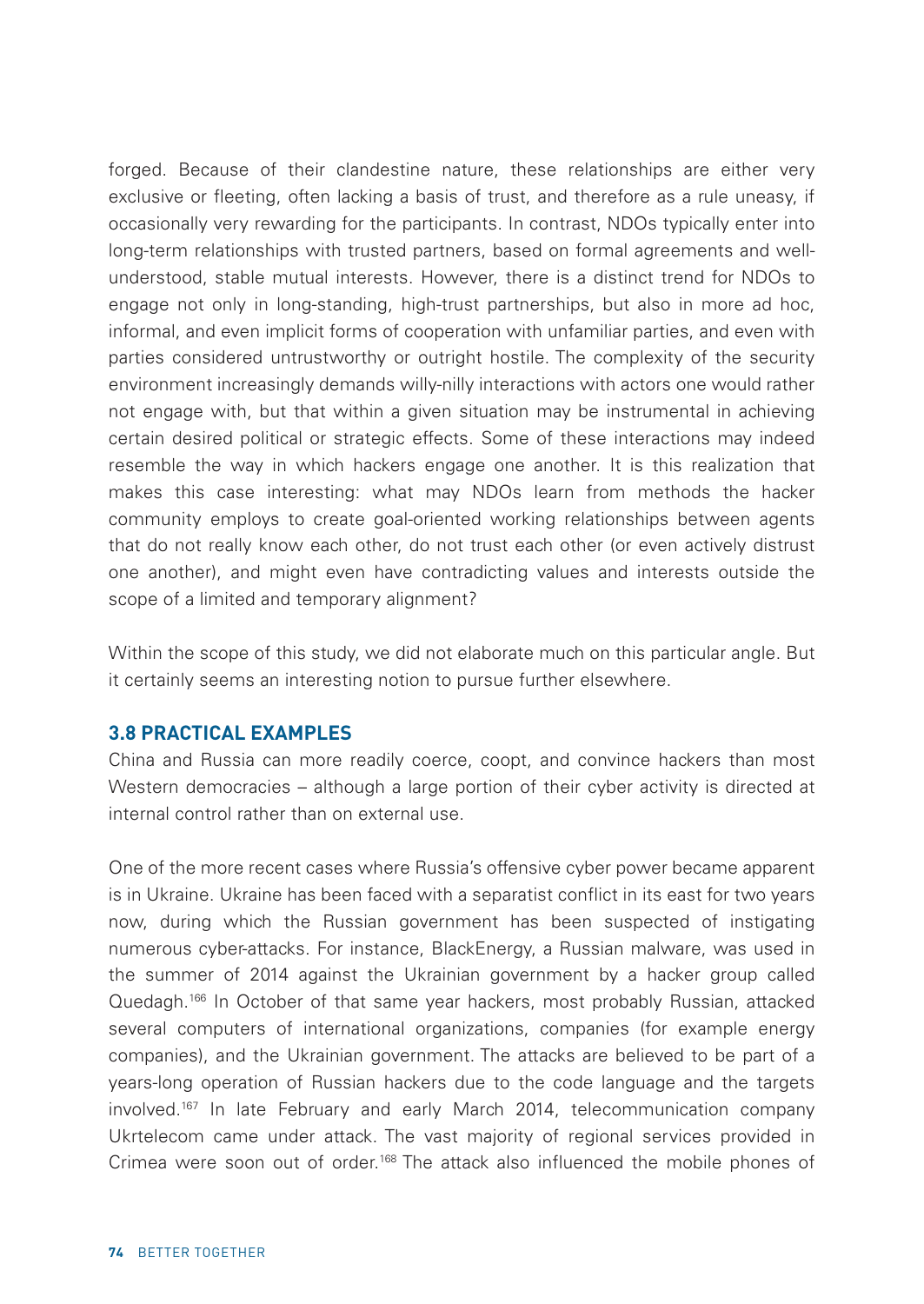Ukrainian politicians, which were blocked by malicious software.169 While it is not confirmed who was behind the attack, it is believed that the unknown hacker or group of hackers were affiliated with the Russian government, with the aim of isolating Crimea from Ukraine. It is suspected that the Russian vessels that arrived in Sevastopol contained jamming tools and hence were placed there in order to hinder radio transmission.<sup>170</sup> Around the same time, other Ukrainian actors faced cyberattacks, such as the UNIAN news agency and the journals Glavnoe and Gordon. The Ukrainian government, Verkhovna Rada, and the Ukrainian Security Service also faced DDoS attacks.171

China's use of offensive cyber capabilities is illustrated by the example of one man, Tan Dalin, which is described in a document posted by the Obama Administration.172 As a student, Dalin was invited to participate in a People's Liberation Army (PLA) sponsored hacking contest. When he won, he formed the group "Network Crack Program Hacker" (NCPH) and recruited other talented hackers from his school. He managed to find a funding source (unknown benefactor) and started attacking US sites. After an initial round of successful attacks, his funding was tripled. Throughout 2006, NCPH built sophisticated rootkits and launched a barrage of attacks against multiple US government agencies. By late July 2006, NCPH had created around 35 different attack variants for one MS Office vulnerability. During the testing phase, NCPH used Word document vulnerabilities. Later, they switched to Excel and PowerPoint vulnerabilities. The result of all of this activity is that the NCPH group siphoned thousands, if not millions, of unclassified US government documents back to China.173

What these groups consist of and how they work is mentioned in Kathrin Hille's work "Chinese Military Mobilises Cybermilitias": "[These groups comprise] 25-year-olds or 17-year-olds [who] have 40-year-old fathers who happen to be working within institutions. Very often the opportunistic exploitation of a particular low-tech approach is derived through that chain, completely informally, rather than through somebody sitting in committee and deciding let's build 500 botnets that we're going to use to attack the Tibetan community."174

It is not a given that Western NDOs can go down similar routes. The problem of how NDOs in liberal democracies should cooperate with hackers is a complex one and involves many legal, ethical, technical, societal and management issues, which differ from country to country. Applegate proposes four models for incorporating patriotic hackers and civilian technicians into militia-like structures and integrating these types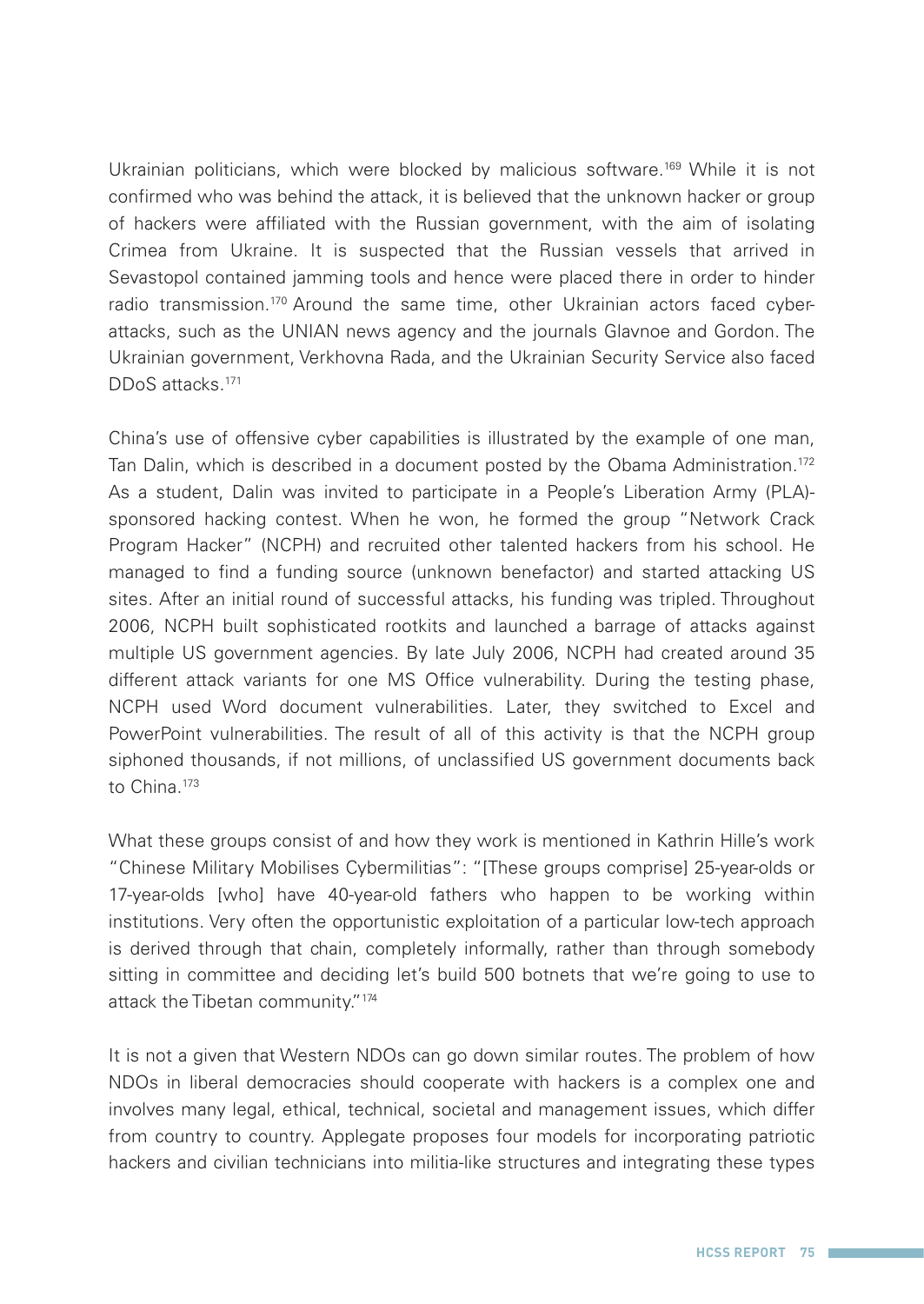of organizations into a state's cyber operations (see [Table 5\)](#page-71-0). Two of these four models are non-traditional in nature. The forum model uses formalized forums for limited cyber operations. The membership is primarily composed of security professionals, security researchers, and technicians. States could use these forums for open source research, code review, and as a recruiting pool for selected projects. While inexpensiveness and no requirements of military standards on appearance or physical fitness make this model lucrative, it is also difficult to enforce ethical constraints or control actions of individual forum members. More importantly, there is a risk of information leakage: it would be easy for a competitor state to infiltrate this type of organization.175 An example of a forum model is the network of Warning, Advice and Reporting Points (WARPs) in the UK. A WARP is a forum of 20 to 100 members created to provide warning about possible cyber incidents to its members – either local governments, legal organizations, or businesses. At the head of a WARP, there is an operator who distributes the information among the members.<sup>176</sup>

The second non-traditional model is the public/private cell model, which puts together a small group of hackers who most likely know each other in a group or cell. This composition is more secure, more difficult to infiltrate and would also make use of members´ specific skill sets. On the other hand, traditional contracting practices would probably be required, and members' background would also need to be examined.177 Two examples of hacker cells are Team Evil and Team Hell, even though these are not known to have cooperated with defense.<sup>178</sup> Team Evil, an anti-Israeli hacker group, was predominantly active in 2006 when it attacked over 8,000 websites of Israel and other countries, such as Saudi Arabia, China, and Indonesia. Team Hell is a secular Saudi hacker group which has shown aversion to the Israeli and Syrian regimes and al-Nusra, for instance.179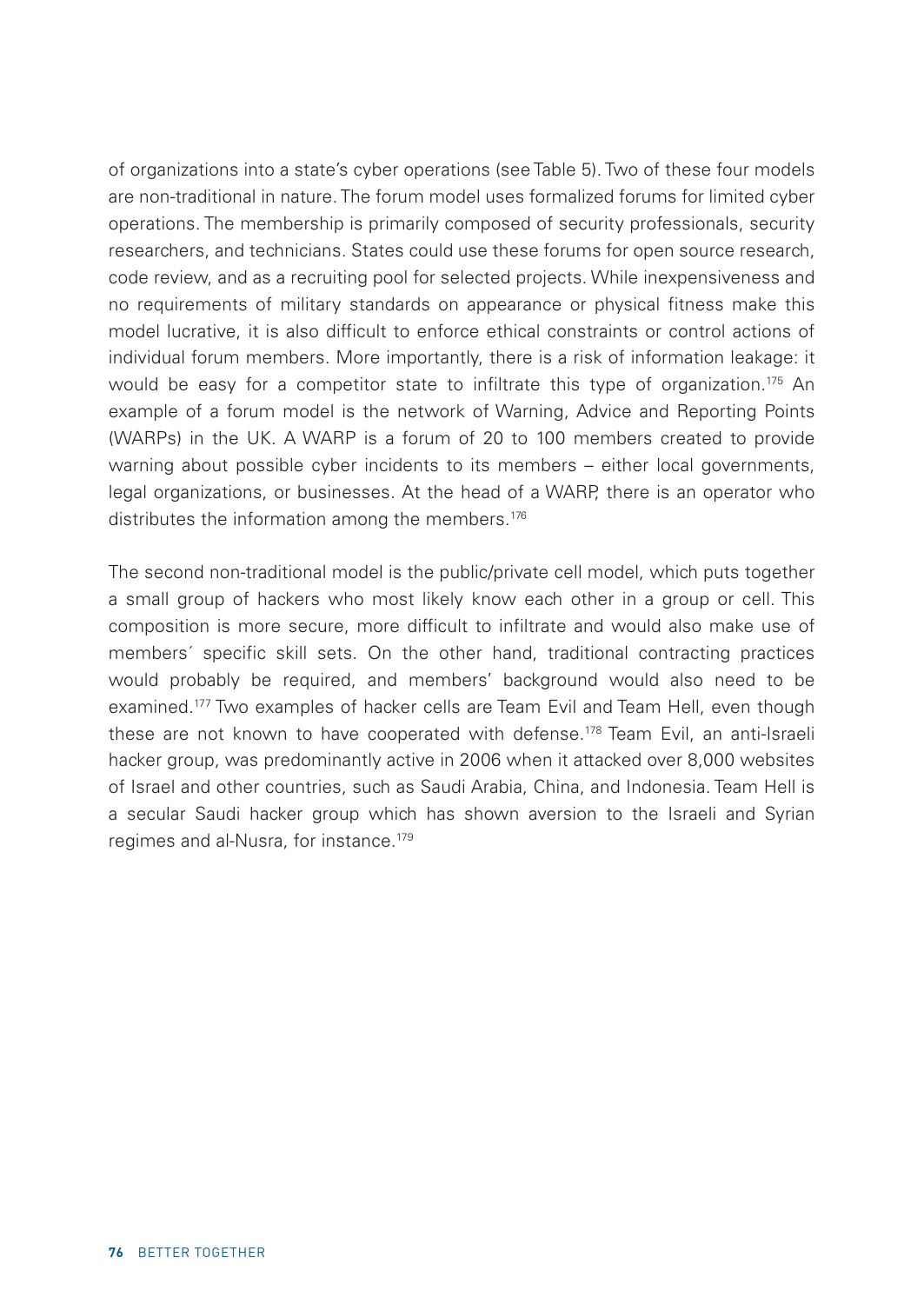# 4 CASE STUDY 3 – 'USHAHIDI, AN OPEN PLATFORM FOR SITUATION AWARENESS'

| 4.1 USHAHIDI HAITI PROJECT      | 80 |
|---------------------------------|----|
| 4.2 BENEFITS OF USING USHAHIDI  | 85 |
| 4.3 DRAWBACKS OF USING USHAHIDI | 88 |
| 4.4 IMPROVEMENTS                | 91 |
| 4.5 APPLICABILITY FOR NDOS      | 93 |
| 4.6 PRACTICAL EXAMPLES          | 96 |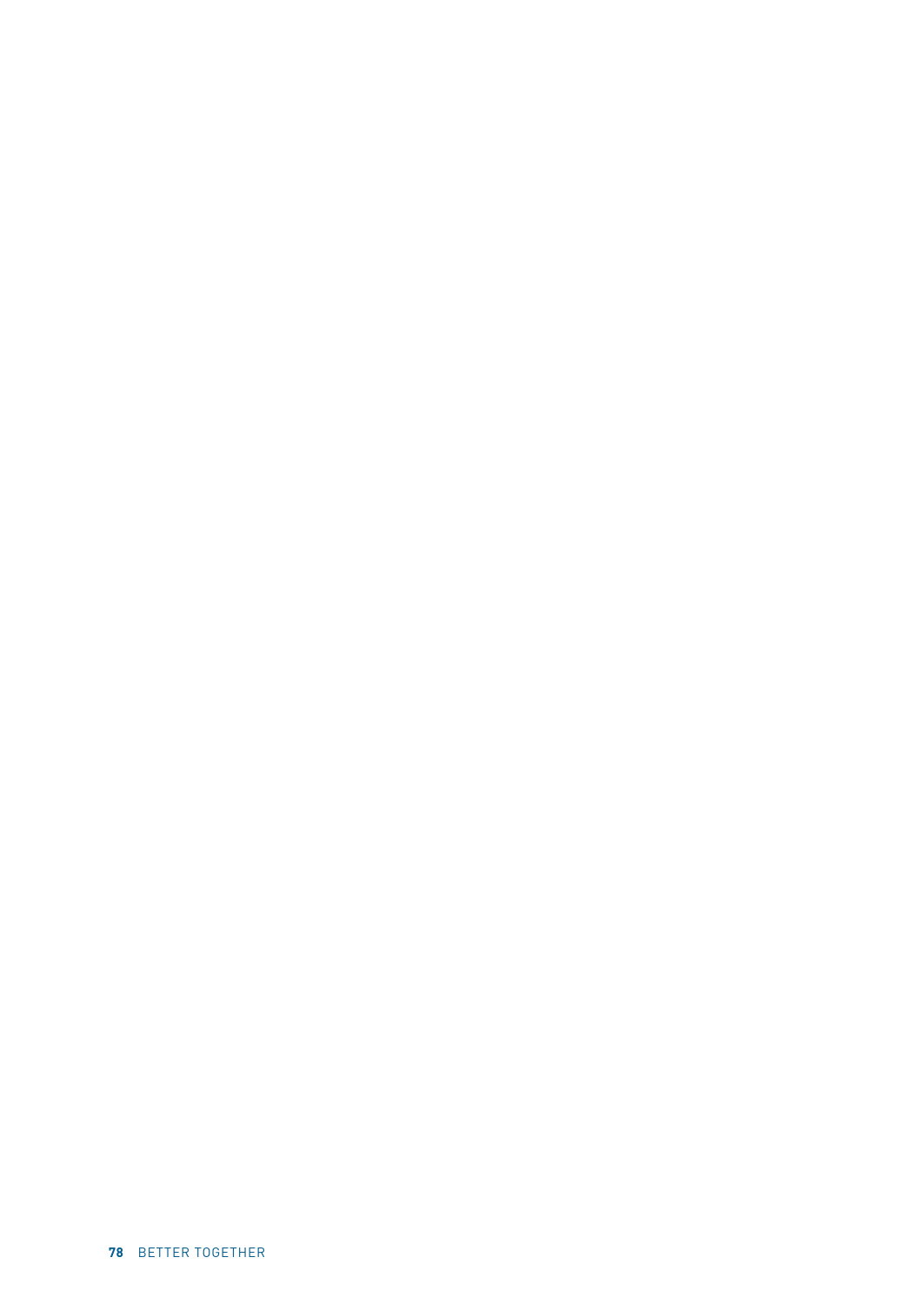### 4 CASE STUDY 3 – 'USHAHIDI, AN OPEN PLATFORM FOR SITUATION AWARENESS'

By their very nature, humanitarian relief operations (HROs) involve a wide range of actors who need to obtain and process large amounts of information in a short period of time and in a coordinated fashion. They then also need to make this information actionable and actioned. This makes HROs a worthwhile area to investigate new forms of cooperation. Since every single operation is in a way unique, there is not only the issue of cooperation but also the need for actors to be adaptable and to be able to reconfigure cooperation mechanisms as the needs and circumstances change. We submit that this, too, makes them interesting cases studies for NDOs who are grappling with new ways to cooperate with new partners.

Rapid advances in communications technology have enabled responders to global disasters to operate in much more effective ways. This is not only the case for small and nimble organizations, but also for larger, more traditional actors, such as government agencies. The need for better means to coordinate and monitor operations arose in particular in the wake of the 2004 Tsunami in East Asia. Since then, new platforms have been developed, some of which have proven quite successful and have been replicated elsewhere. One such example is Ushahidi.

Ushahidi is both a website and non-profit company that developed an open source crisis map out of the need to provide alternative information about incidents of violence in the post-electoral period in 2007 in Kenya. At the time, the Kenyan government established a ban on free media coverage and reserved the right to review all articles and reports that were broadcasted and published. As a result, there was a scarcity of reliable information. This prompted Ory Okolloh, a blogger and activist, to use her blog to collect information about eruptions of violence. As she received a vast amount of reports and realized that a blog alone is an inadequate tool, she decided to create a website where people could share information that was banned by the government. With the help of several developers, Ushahidi was up and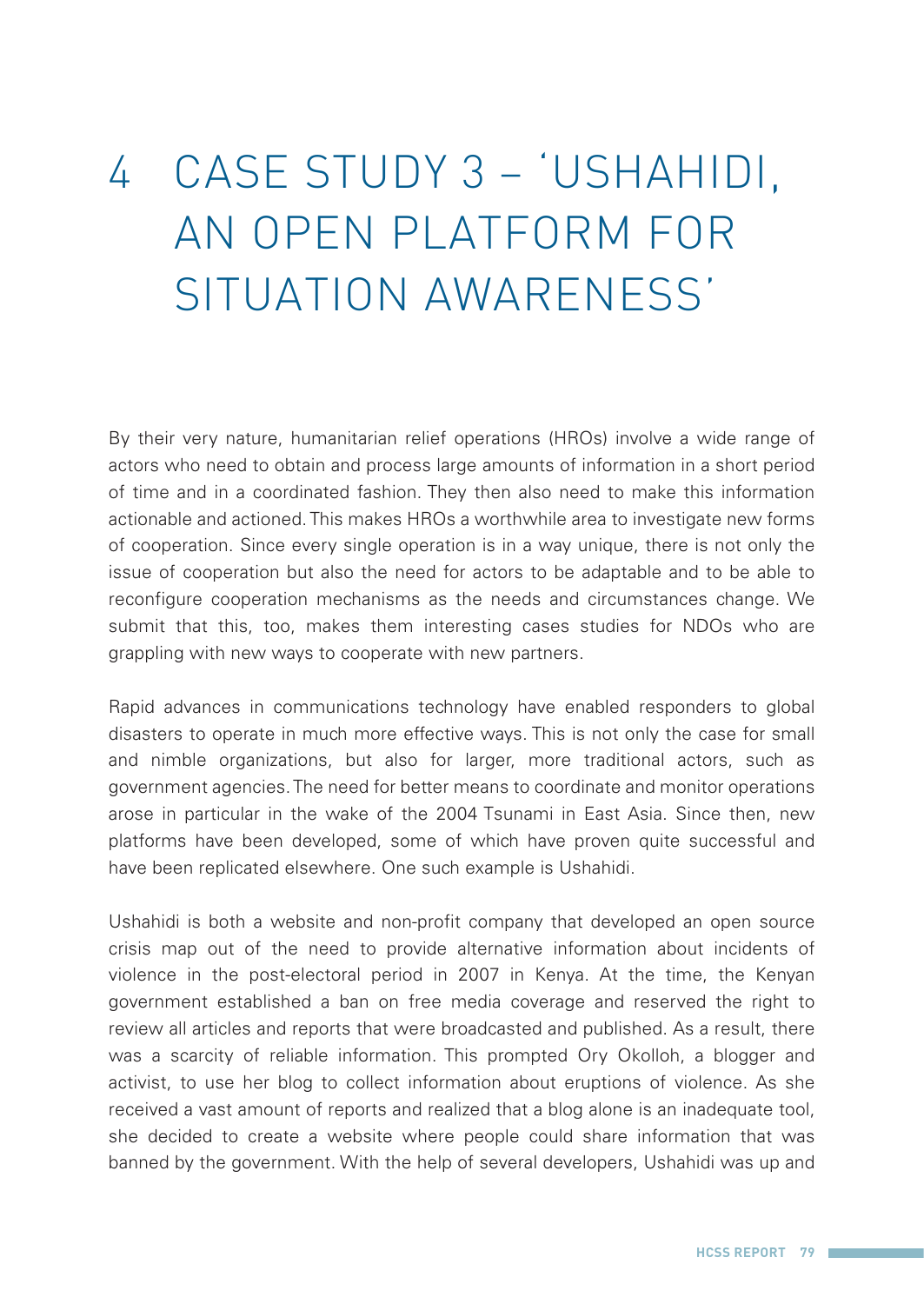<span id="page-81-0"></span>running the same week.180 It was an online map that showed instances of violence in Kenya. Moreover, as a truly open platform, Ushahidi enabled anyone who wished to share information to report and contribute to the map. Since then, Ushahidi has been deployed in a number of humanitarian crises, including the 2013 Japanese tsunami and the 2010 Haiti earthquake, and is also used for other purposes in Congo, Mexico, and the US.181 It has been used to support various humanitarian responders such as the US military, the United Nations, and a number of non-governmental organizations.182 Ushahidi's chief contribution to HROs is to make geospatial data available by consulting sources that the relief community had not exploited – ranging from digitized data to weather forecasts. For this process, geospatial technologies combining geographical data (such as GPS location) and spatial software (such as Google Earth) are required. Geospatial data, however, is not new to traditional humanitarian actors. And while geospatial technologies have high potential for crisis management, many countries or whole regions run into the difficulty of either not possessing the means of geospatial data collection or of the inability to establish proper geospatial services despite the data being available.<sup>183</sup> In such cases, Ushahidi or other crisis mapping platforms can fill the gap. These platforms use data available from local communities –through gathering text messages, online reports, or social media posts – and convert this raw data into a readily available crisis map constructed by a body of international volunteers.

#### **4.1 USHAHIDI HAITI PROJECT**

When Haiti was struck by an earthquake in 2010, the traditional humanitarian relief system was not functioning effectively. Humanitarian relief operations relied on the closed and rigorously structured network of relief workers and organizations. They heavily depended on the UN cluster in performing their duties. This was partly due to the belief among the organizations involved that experts with years of experience and the required skills could provide more accurate data of the situation on the ground and were thus more effective in providing disaster relief. In the wake of the Haitian earthquake, it became clear that this traditional approach fell short as a result of the inability to use new technological inventions and to explore new sources of information.184

In the past decades, the online environment has evolved to such an extent that an approach that does not respond and adapt to a changing social environment will have problems surviving. Making use of new technologies and opportunities, Ushahidi was a revolutionary and a paradigm-shifting development in the field of humanitarian aid.185 However, the revolutionary approach of Ushahidi was not determined only by new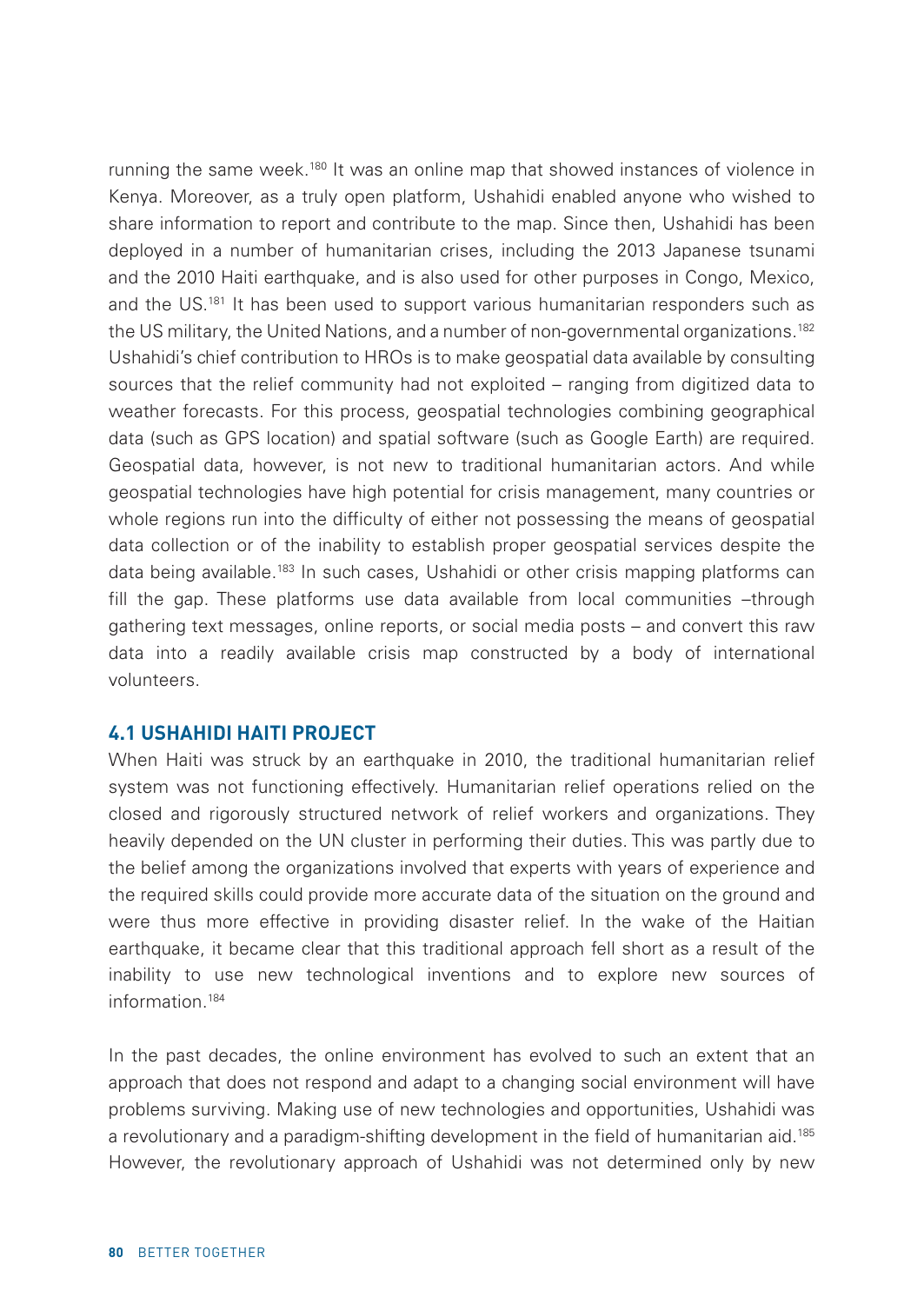technologies; the technology that was used, such as text messages or the internet, had been there for some time already. The difference is made by the involvement of local residents and by using their knowledge in operational decisions.<sup>186</sup> This can be seen as the primary lesson learned from responding to the Haiti earthquake.<sup>187</sup>

There were other, Haiti-specific reasons for the need to engage Ushahidi and likeminded platforms after the earthquake. First, relief workers in Haiti were occasionally kidnapped, which resulted in the deterioration of communication between local leaders and the relief community.188 Second, a proper backup of Haitian geodata did not exist, which proved to be an issue after the crisis and after the collapse of Haitian infrastructure. A freely available online map of Haiti was also not fully developed, and as a result it was a challenge and a task for international volunteers to help map the island's geography and infrastructure. Third, although the island asked for help from international volunteers – and indeed received help from various countries, foreign ministries, militaries, and (relief) organizations – local knowledge of the Haitian community stayed underexplored.189 At the time, the relief community did not sufficiently recognize the opportunity of using open source maps to respond to crises. due to the rather novel nature of the application.<sup>190</sup> The widespread use of mobile phones, which boomed after 2006 when Digicel was introduced to the Haitian telecommunication market, acted as a key-enabler of the use of this type of technology.191

<span id="page-82-0"></span>The open nature of Ushahidi is, according to David Kobia, a co-founder of Ushahidi, the main distinguishing characteristic of the new approach. He explains that the traditional approach uses a "one-to-many relation" with unidirectional flows of information. For instance, the Red Cross, an organization with many field presences, would be the source of information for stakeholders involved. Now Ushahidi collects data from numerous sources and establishes a relation where many (volunteers) help many (members of the affected community).192 Therefore the idea behind the initiative is that the potential of a dataset of many sources outweighs that of information coming from a single source of information. The Ushahidi Haiti project collected thousands of text messages sent to an emergency reporting system that were first translated and subsequently categorized and geotagged by a team of volunteers. The information was then sent to humanitarian responders. Through this crowdsourced initiative Ushahidi was able to provide near-live and dynamic maps with information such as food requests and affected locations, which in turn facilitated relief efforts (see [Figure](#page-82-0) 6).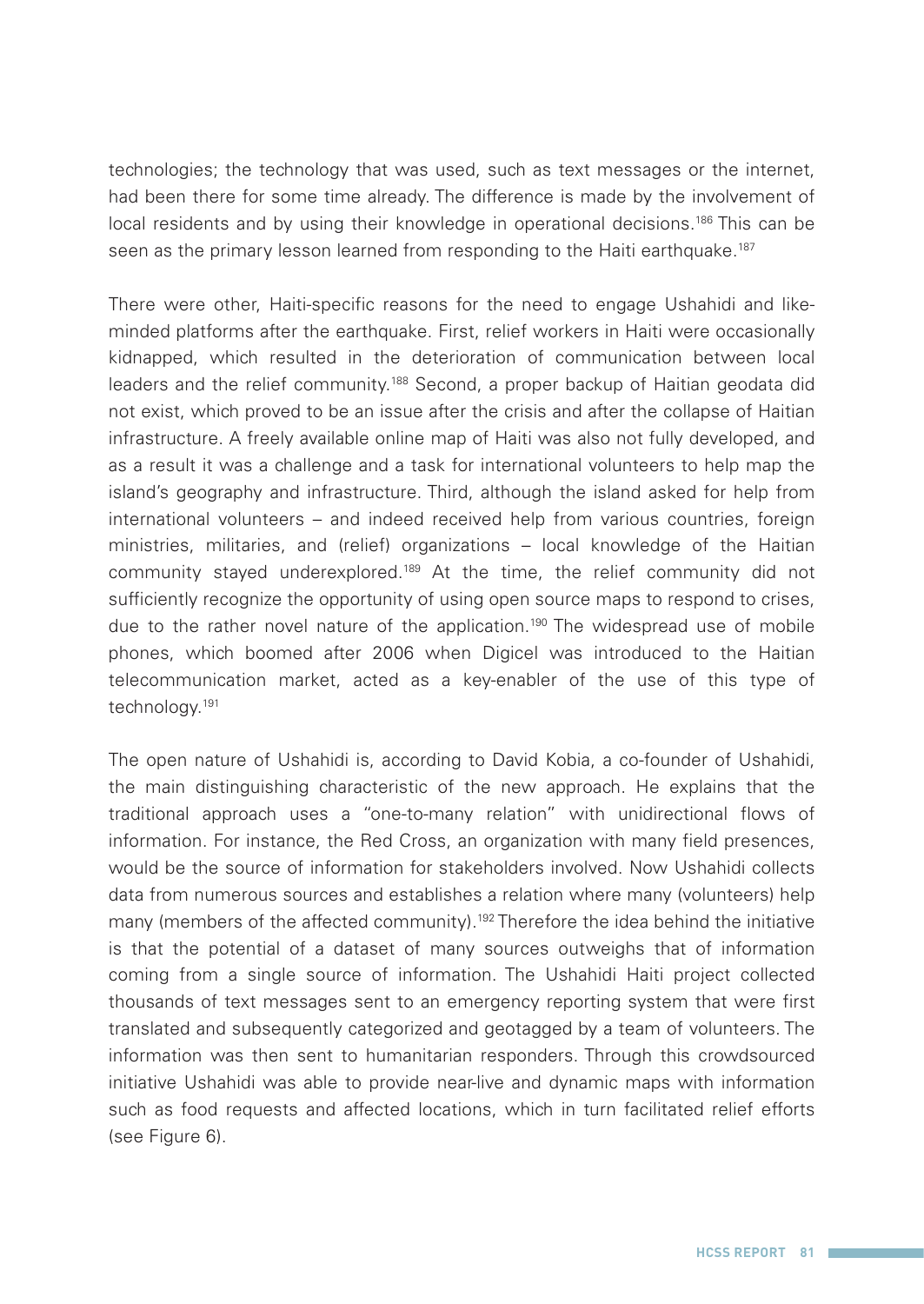

FIGURE 6: FOOD REQUESTS PUBLISHED ON USHAHIDI HAITI WEBSITE. SOURCE: GAO, BARBIER, AND GOOLSBY, 2011.<sup>193</sup>

[Figure](#page-82-0) 6 illustrates food requests on Ushahidi Haiti based on the number of reports mapped on Ushahidi's crisis map. Using these maps, relief organizations could coordinate resource distribution and make better decisions based on their analysis of crowdsourced data.194

Booker calls the strategy employed by Ushahidi a "wiki approach": it makes use of the internet's collaborative environment and creates a database of shared knowledge. He emphasizes the idea of a collective – actions are undertaken collectively and knowledge, too, is produced collectively. Ushahidi's wiki lies in the assembly of volunteers who not only come together as a joint force and perform a "collective action", but they are also involved in creating and developing the product itself, hence "peer production."195

An early Ushahidi Haiti version was up and running within an hour after the earthquake had struck through a joint effort of Patrick Meier, Ushahidi's core team member, and David Kobia, Ushahidi's tech development director. Meier, pursuing his doctorate at the Tufts University, convinced several students at Tufts to join the effort and this team later became the core of the whole project. At the same time, another initiative had come together to secure a free text messaging service. Individuals from FrontlineSMS:Medic, Digicel, and the US State Department got in touch through social media and email and managed to secure an already existing number, 4636, that previously collected information about the weather. The team got permission from the owners to use it for humanitarian purposes.196 Ushahidi was one of the initiatives that had access to the messages sent to the 4636 shortcode.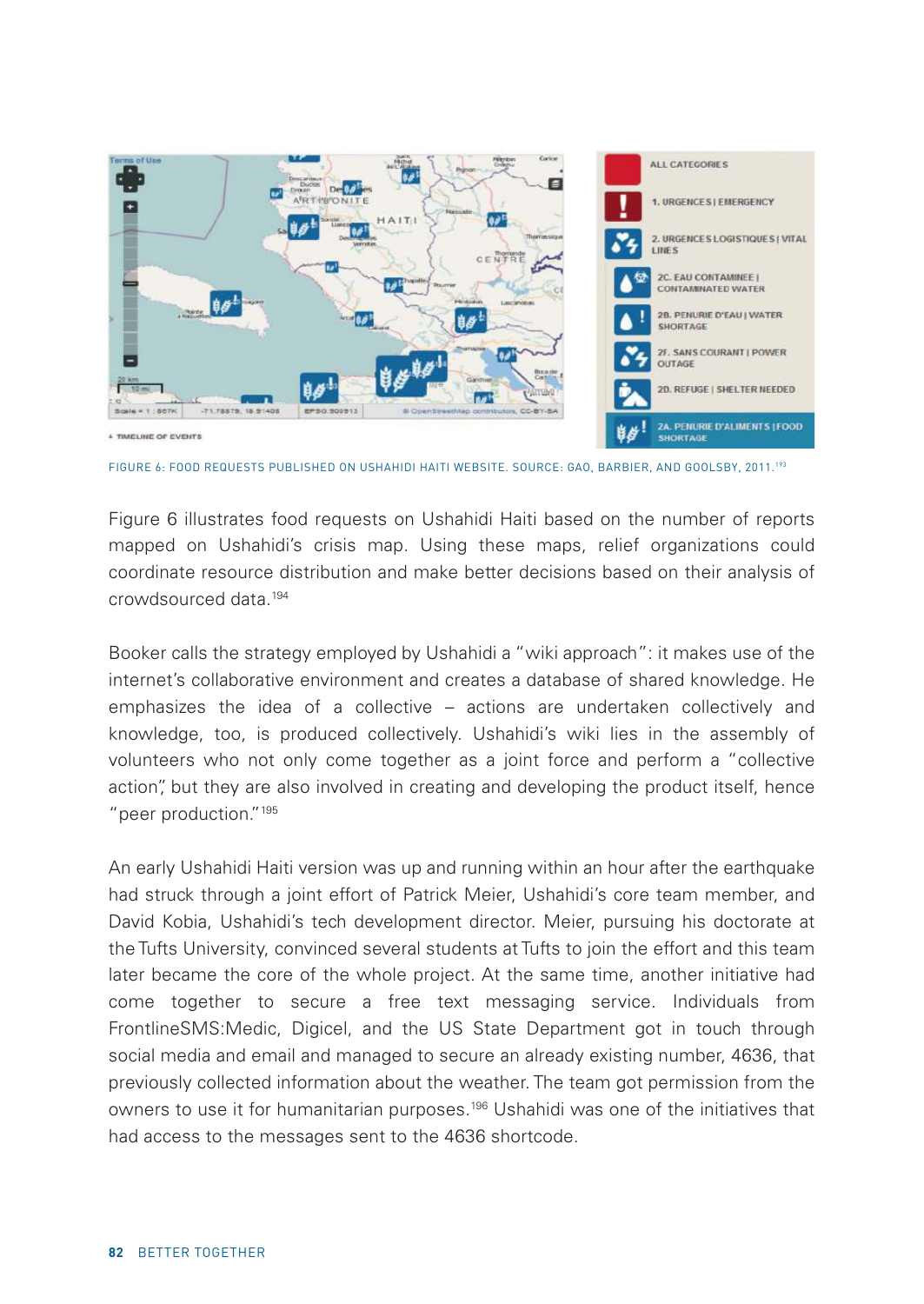Ushahidi Haiti was a truly cooperative and open initiative, both internally and externally. It relied on a body of volunteers who took care of the mapping, giving an equal chance to anyone with the basic skills and tools needed to perform the job. Many of these volunteers came from the Haitian diaspora<sup>197</sup> in the US, especially from Boston, where Ushahidi Haiti set up its headquarters.<sup>198</sup> When it comes to the external environment, the cooperative nature of Ushahidi Haiti was reflected in the very function of the whole project; it simply could not have been successful without cooperating with other partners. Despite the amount of work done by volunteers and the core team, the bulk of the essential tasks (e.g., translation, analysis, and tracking) were not provided by Ushahidi itself.

As a project that relied substantially on the work of volunteers, Ushahidi Haiti's internal structure was open to anyone. Any individual could join the project and contribute their skills and enthusiasm without having to sign a contract or otherwise commit themselves for a particular time period. They could, therefore, end their involvement in the project at any time. The open structure translates into a low systematic coordination of volunteers and is characteristic of open source platforms in general. This contrasts markedly with traditional crisis management systems which focus heavily on promoting standardized procedures and protocols that would effectively coordinate all efforts by governments, non-governmental organizations, and other relief workers.<sup>199</sup>

There was some effort to coordinate Ushahidi Haiti's volunteers, albeit small. As Ushahidi Haiti was a new platform and many of the recruited volunteers were unfamiliar with how it worked, it was difficult for some of those involved to contribute without proper instructions and support. Ushahidi thus served as an online support platform where its volunteers, the people involved in other initiatives, and the Haitian population could interact.200 Ushahidi Haiti's volunteers also served as an intermediary between the Haitians and the relief community at large. Gao et al. introduced the idea of a crowdsourcing platform as an "interagency map" (see [Figure](#page-84-0) 7), which connects



<span id="page-84-0"></span>relief organizations and the public through establishing relationships with both.

FIGURE 7: INTERAGENCY MAP. SOURCE: GAO, BARBIER, AND GOOLSBY, 2011.201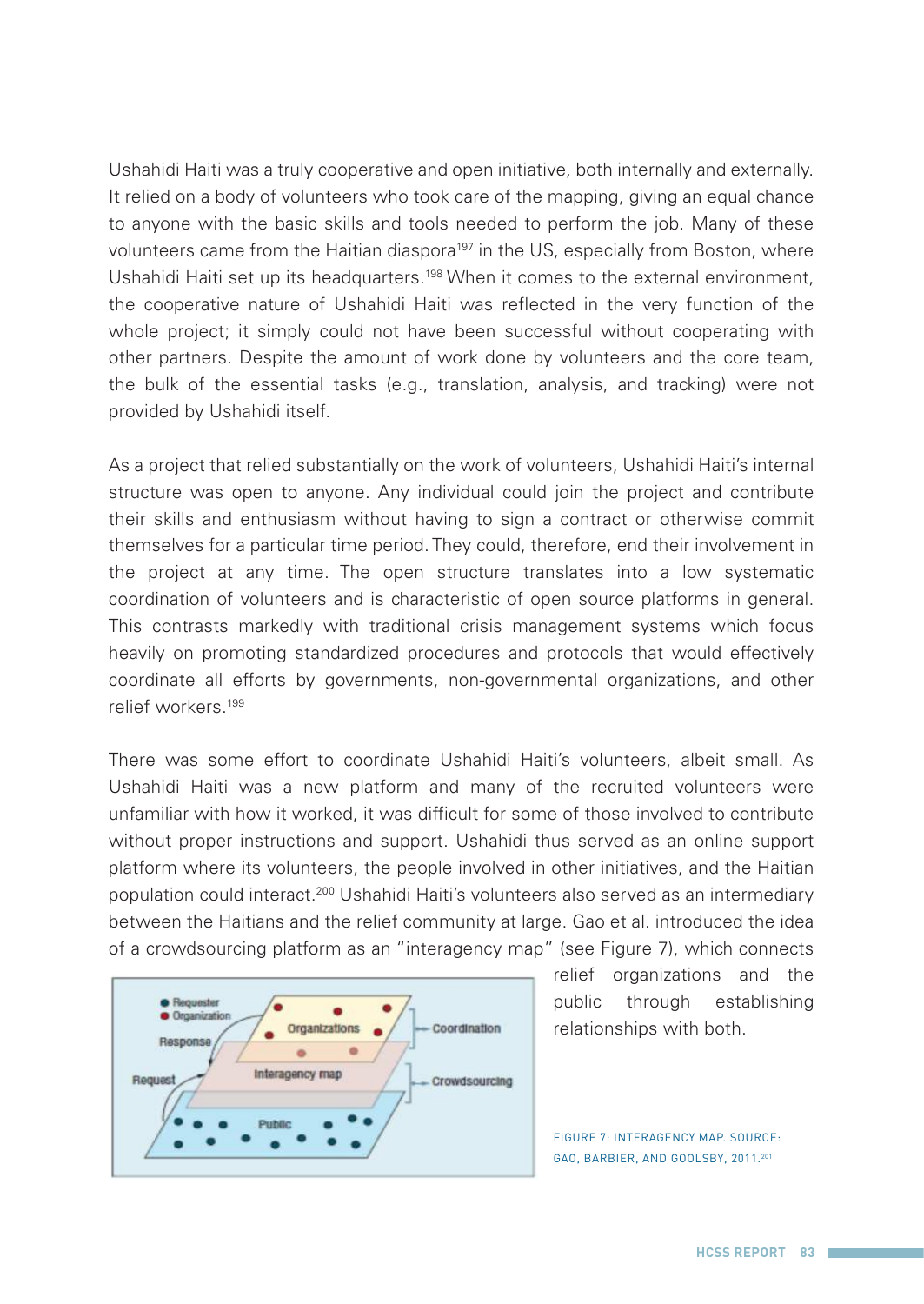The Haitians provided information by sending aid requests through messaging service or the internet. The data was then crowdsourced by volunteers of Ushahidi and other projects and provided to relief organizations who could then respond to specific requests. The interagency map also serves as a tool for the organizations to "collaborate, plan, and execute shared missions," based on the information provided.202

However, after the Haitian earthquake, there were numerous crowdsourcing initiatives that served as an interagency map. In such cases, coordination of these projects would be beneficial to the whole humanitarian operation. But beyond the exchange of information with other projects, there was little integration of Ushahidi with other crowdsourcing initiatives, also owing to some disagreements between these platforms.203 That said, the benefits of crowdsourcing in complex theaters that suffer from unrest as a result of (natural) disasters is increasingly recognized for use in different operational settings (see [Figure](#page-85-0) 8).

#### <span id="page-85-0"></span>GAMING AS A STRATEGY DEVELOPMENT TOOL

The benefits of crowdsourcing in coming to grips with zones that experience high levels of turmoil, whether as a result of disasters or conflict has also been recognized in an initiative of the US Navy called the *Massive Multiplayer Online Wargame Leveraging the Internet.* This is an online game that analyzes the moves of players. The information this game yields serves as a tool to explore possible warfare scenarios and new strategies and has been used for instance against piracy in Somalia.

#### FIGURE 8: GAMING AS A STRATEGY DEVELOPMENT TOOL. SOURCE: ABOUT MMOWGLI, 2015.204

Another issue was that the government was unable to provide adequate coordination of all relief efforts. Jan Voordouw, Haiti-based coordinator for Cordaid, explains that in the wake of a crisis, coordination should normally be provided by the local government. However, in the case of Haiti, the government was "hard hit and could not do much."<sup>205</sup> A lack of accountability on the part of Ushahidi towards the government was the result. Nevertheless, Ushahidi Haiti did try to establish partnerships with the government. While the government was interested in closer cooperation, it cited structural problems that would stand in the way of new cooperation – chief among them being the lack of "a building or offices to set this up."<sup>206</sup> Despite this failure, Ushahidi still intended to hand over administration of the project to Haitians as soon as possible. An Ushahidi Field Representative was sent to Haiti for this specific purpose.207 In November 2010, the coordination of Ushahidi Haiti was fully transferred to a Haitian software company called Solutions. The reconstruction mapping tool later started functioning under the label "Noula".<sup>208</sup>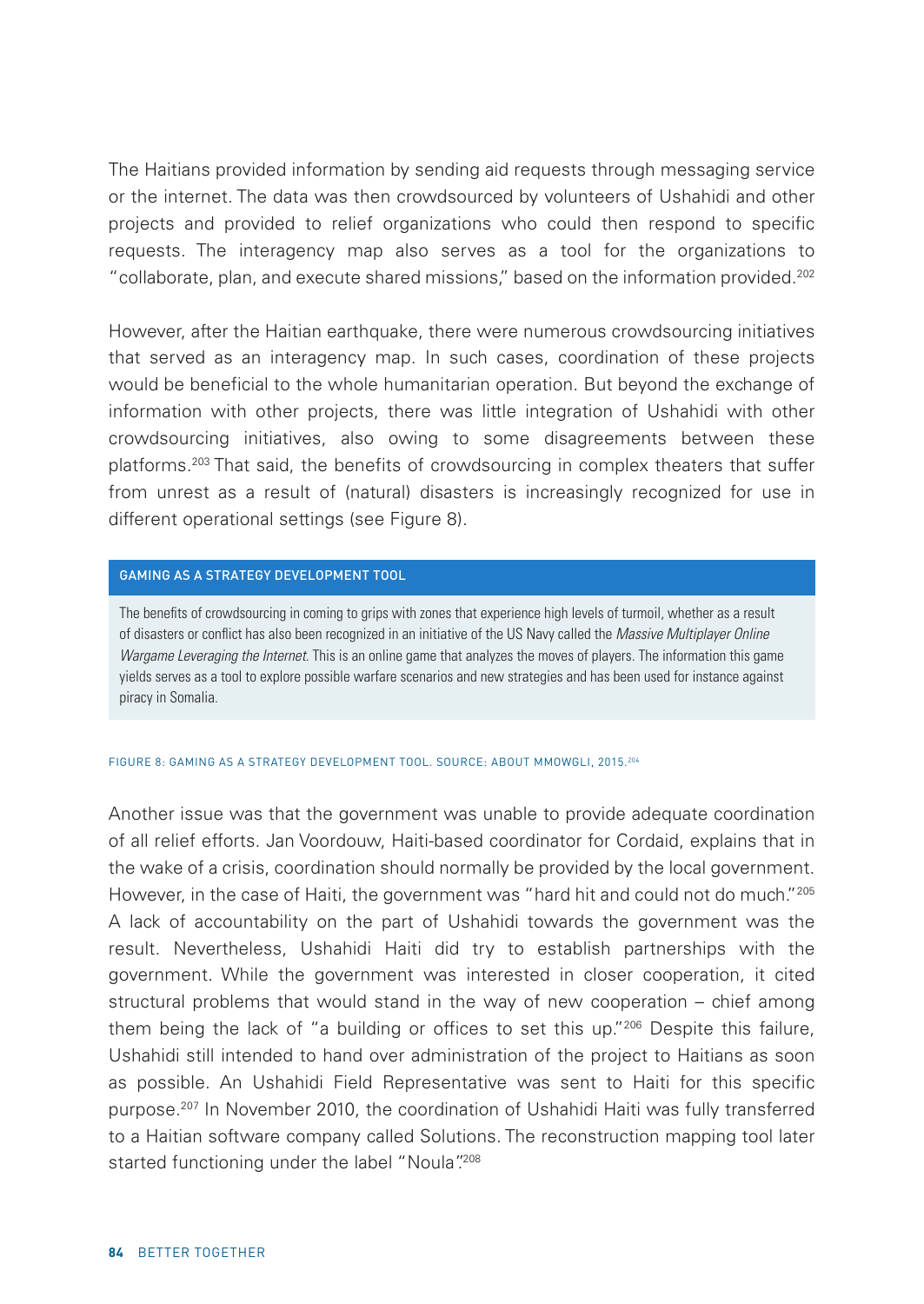#### <span id="page-86-0"></span>**4.2 BENEFITS OF USING USHAHIDI**

Despite the absence of extensive quality assurance measures during the Ushahidi Haiti deployment and the resultant risk of errors, some sources claim that Ushahidi Haiti had a tremendous impact on the outcome of the relief operation.<sup>209</sup> Fast mobilization is one of the most frequently cited advantages of initiatives that involve local communities and international volunteers in HROs.210 Ushahidi Haiti was set up a mere two hours after the earthquake struck and helped the relief community move into action swiftly.<sup>211</sup> It could become fully operational quickly given that the most important source of labor – the volunteers – was readily available. Traditional relief organizations that rely on verified official sources of information risk "running miles behind" since "the info is already available to the public [through crowdsourcing initiatives]."<sup>212</sup>

Additionally, in the first phases of the project, Ushahidi Haiti hardly required any financial support for its initiative. The web platform was taken care of by the software company Ushahidi, and the volunteers initially operated out of the apartment of one of the participants in Boston and only later moved into a place that was donated to the team.213 Volunteers worked for free and, given that many of them were strongly motivated to contribute to the effort, there was no need for an extensive and costly media campaign to recruit people. As other actors realized the potential of the campaign, financial donations began to pour into the Ushahidi Haiti project. In total, around \$97,000 was provided to Ushahidi. The majority share of this sum was invested into the actual operation in order to improve output and help ongoing efforts.214

Low operating costs are one of Ushahidi's strongest assets. Some financial resources are needed to employ staff, yet these are provided by the company itself and by means of donations. The relief organization, or any other cooperating partner who wishes to maintain this cooperation in the future, does not have to spend too much time or financial resources on the platform itself. Volunteers stop cooperating as soon as a particular operation is completed and new volunteers are recruited when a situation worsens in a particular area of the world. Ushahidi is therefore selfperpetuating; the basic motivation of volunteers to help the affected community will drive human willingness to help crowdsource the data. In the end, the volunteer, located far away from the disaster area, has oftentimes no alternative other than helping through a computer and the internet.

Another advantage of cooperating through a platform such as Ushahidi are the low entry barriers. First, any individual can choose to join the volunteer community and contribute to making a crisis map. Volunteers were recruited from all over the world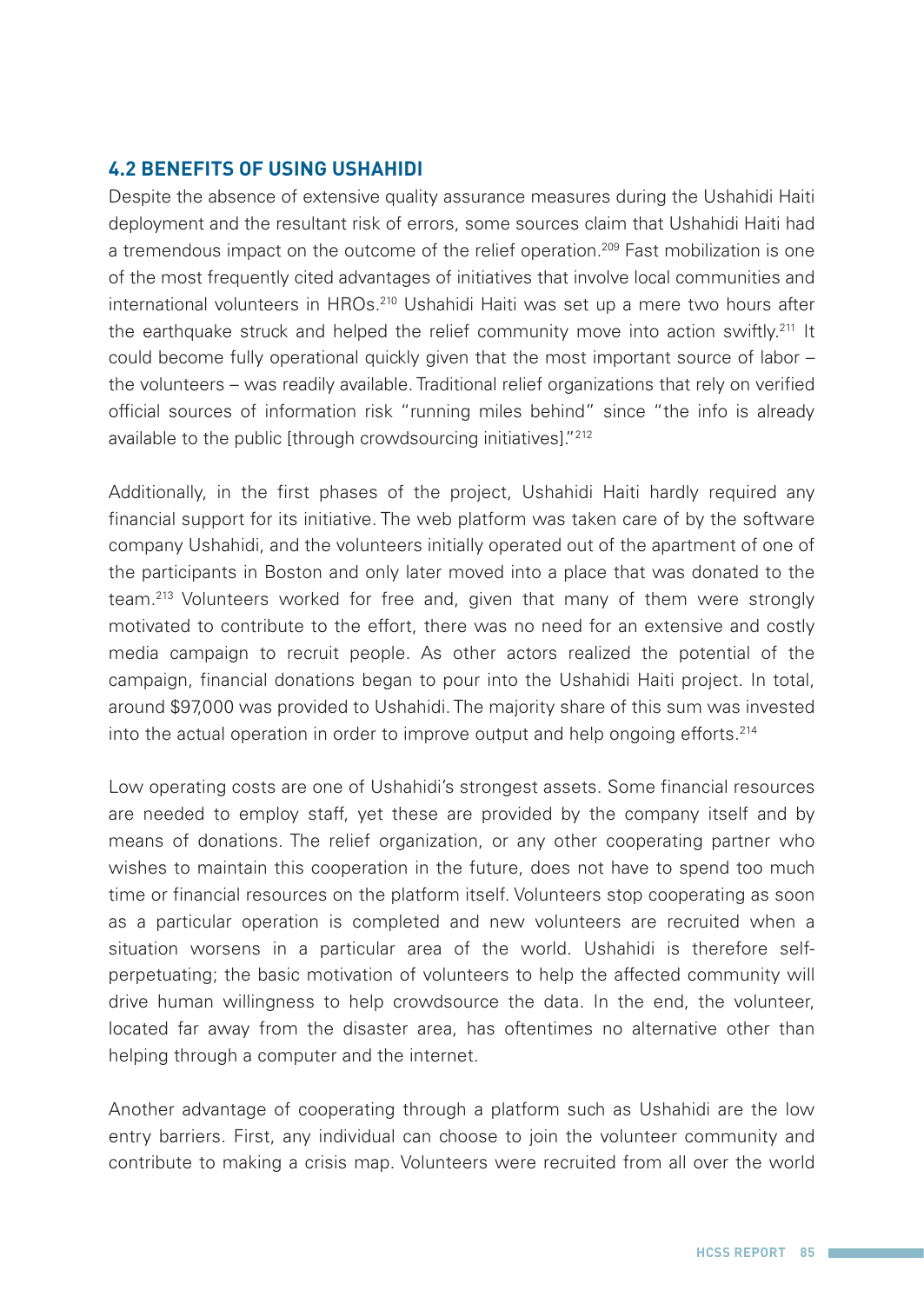and the type of cooperation that is established between the "mapper" and the platform is truly open in nature; anyone can join irrespective of his or her level of knowledge. And second, due to the fact that the final product is a freely available map, any relief organization or worker can easily use it or start a new collaboration initiative. Ushahidi's impact is ultimately evaluated according to the number and importance of relief actors that decided to use the platform.

The reason why this initiative managed to recruit so many volunteers was the feeling of helplessness that many individuals experienced. Especially for those who had an attachment to the Haitian community, it was painful to watch the island suffer from the comfort of one's own house. This desperate feeling was overcome by creating a real-time map of events.215 Volunteers could quickly see the effects of their work, and even though they were not materially incentivized a word of gratitude served as a more than sufficient reward. Also the fact that internet and basic hardware are abundantly available in many places of the world made the volunteers eager to contribute. It also required little effort to join the initiative as the only sacrifice from their side was time.

The map of Haiti that the volunteer community developed in the course of a couple of weeks is of remarkable quality. The effort was successful to such a point that Craig Fugate, a member of the FEMA Task Force, tweeted that "[t]he crisis map of Haiti represents the most comprehensive and up-to-date map available to the humanitarian community."216 The main difference between this map and the maps that were available to the relief community from other sources was that the crisis map contained data about actionable reports – a map that had not been developed prior to this disaster.217 [Figure](#page-87-0) 9 provides a comparison of how the OpenStreetMap of Haiti looked before the earthquake and after the volunteer initiatives were concluded.

<span id="page-87-0"></span>

FIGURE 9: A MAP OF HAITI BEFORE AND AFTER THE 2010 EARTHQUAKE. SOURCE: OPEN KNOWLEDGE BLOG, 2010.218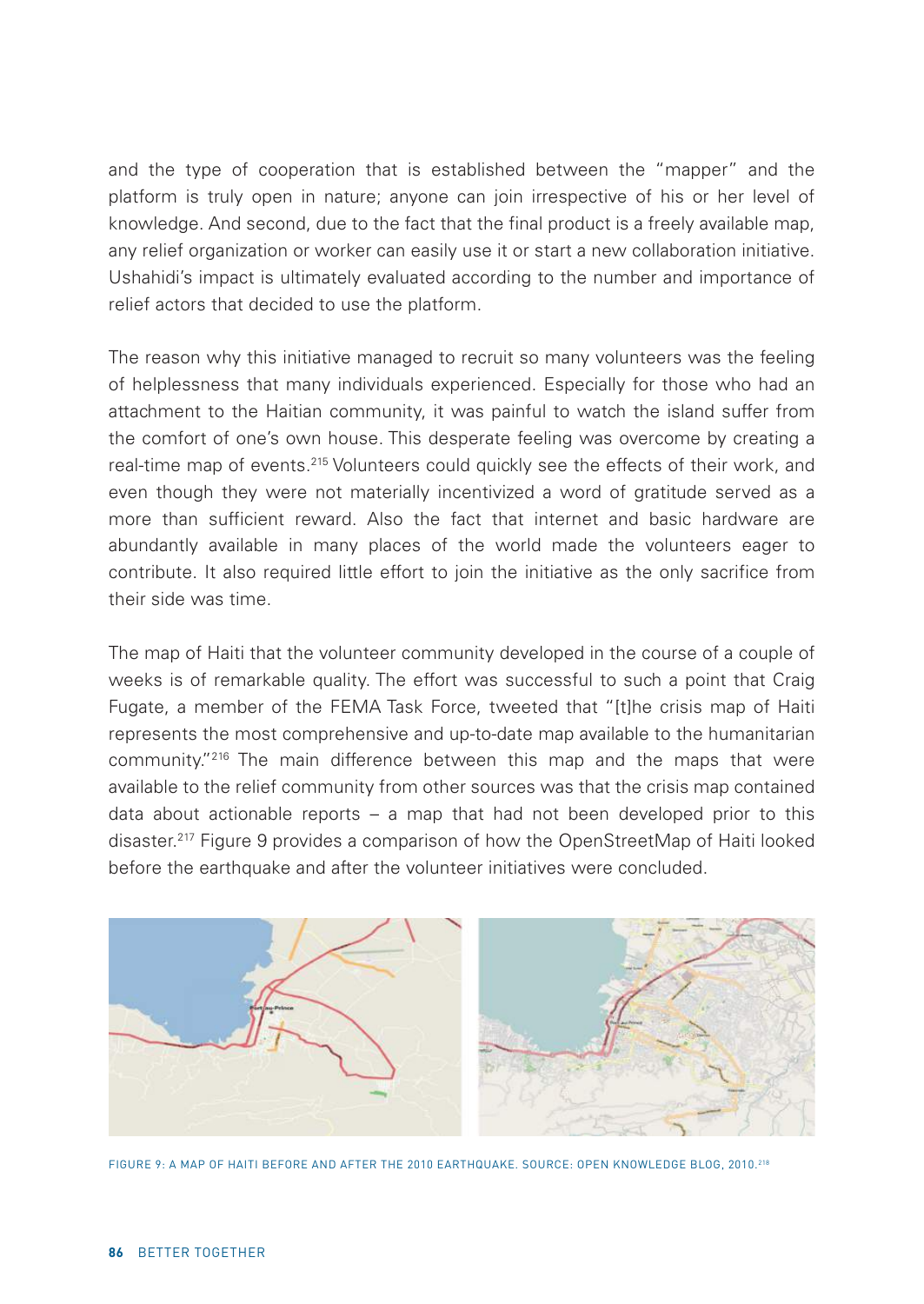The combination of a live crisis map and the generation of a new knowledge base that could be built quickly and at a low cost makes Ushahidi a very promising new platform. Among the organizations and entities that made significant use of the Ushahidi Haiti data were the US Marine Corps, numerous other US governmental bodies (US Department of State, the US Coast Guard, the Office of US Foreign Disaster Assistance and the Federal Emergency Management Agency), non-profit organizations such as NYC Medics, the UN World Food Program and American, and Canadian citizens engaged in relief operations.<sup>219</sup> The US Marine Corps used the geodata for the identification of centers of gravity where marines should consequently be sent to (see [Figure 10](#page-88-0) on how the US Department of Defense uses big data in ensuring a more effective on-the-ground operation).<sup>220</sup>

#### <span id="page-88-0"></span>PREDICTING THE FUTURE WITH CROWDSOURCING

The fact that involving large numbers can make a difference in producing more precise input for policy-making or onthe-ground operations, in particular in combination with other data sources, is seen in the US Department of Defense's *Intelligence Advanced Research Projects Activity (IARPA).* It has been established for the purpose of collecting big data and proved relevant in responding to epidemics, the Arab Spring, or the Islamic State.<sup>[i]</sup> But IARPA also announced a competition whose winning project, *Aggregative Contingent Estimation System* (ACES), asks the public about intelligence strategies and produces more accurate forecasts.<sup>[ii]</sup> Should the number of predictors increase in the future, ACES would be apt at developing strategies of advanced analytics of big data that has been directly crowdsourced from the broad public.

#### FIGURE 10: PREDICTING THE FUTURE WITH CROWDSOURCING. SOURCE: CORRIN, 2015; PARSONS, 2011.

The importance of Ushahidi Haiti for the relief operation is perhaps best illustrated through personal testimonies of relief workers directly involved. Clark Craig, a former JAG attorney in the US Marine Corps, has expressed his gratitude for the project in these words:

*"I cannot overemphasize what the work of the Ushahidi-Haiti has provided. It is saving lives every day. [...] I say with confidence that there are hundreds of these kinds of [success] stories. The Marine Corps is using your project every second of the day to get aid and assistance to the people that need it most. [...] Keep up the good work! You are making the biggest difference of anything I have seen out there in the open source world."*

Hillary Clinton stated that with the help of "interactive maps, [...], a seven-year-old girl and two women were pulled from the rubble of a collapsed supermarket by an American search-and-rescue team after they sent a text message calling for help."<sup>221</sup>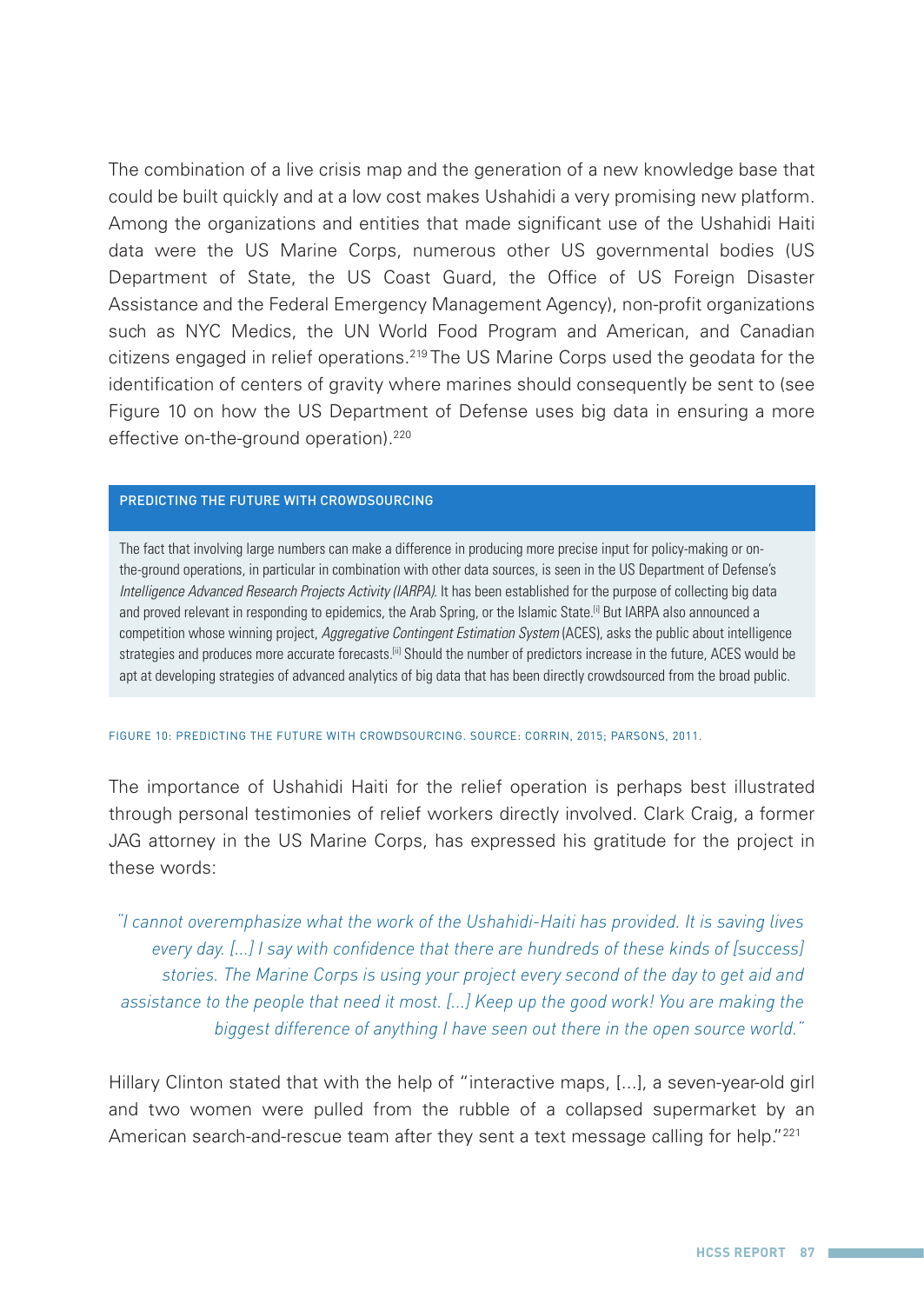#### <span id="page-89-0"></span>**4.3 DRAWBACKS OF USING USHAHIDI**

Despite all the benefits of using Ushahidi Haiti, a conclusive judgement on the success of the project proves hard to make. There were a number of issues that stood in the way of a more effective cooperation between the relief community on the one hand and Ushahidi Haiti on the other. These concerns included issues of coordination, data, technology, accuracy and credibility, exposure, and privacy.<sup>222</sup>

Coordination can be a challenge when it comes to open and informal types of cooperation. Volunteers operate in a largely uncoordinated manner and crowdsourcing initiatives lack an overarching authority to steer individual actions. When a report is posted on the Ushahidi website, any relief organization has access to it. However, to decide which organization should take action is more difficult. There are no formal mechanisms for dividing the work among organizations, causing situations wherein more than one actor responds to a concrete report.<sup>223</sup> This also means that it is difficult to evaluate the impact of a project as there is no proper way of providing feedback or testifying whether help was provided or not. Finally, because the eventual map blends together all the info provided by all the different organizations, the contribution of each to the map is hard to establish – and thus so is the value of their real contribution.<sup>224</sup>

Rather than coping with a lack of information during a humanitarian crisis, crowdsourced initiatives such as Ushahidi tended to be faced with an information overload.225 Some stakeholders felt that the data analysis skills of volunteers might be insufficient to process and categorize all reports that were available and therefore only contribute to a more chaotic database. Specifically, stakeholders felt Ushahidi Haiti provided insufficient coverage on security and logistics. For instance, many reports contained a lack of detail to allow them to be considered actionable and were eventually not used. Out of the estimated 40,000 to 60,000 reports, only 3,584 were put on the crisis map<sup>226</sup>; only fifty-four of these were categorized as pertaining to security threats.

In terms of accuracy and credibility, concerns about the accuracy of crowdsourced information existed well before Ushahidi's inception. Ory Okolloh, Ushahidi's co-founder, was aware of the fact that there would be instances where reports would be found to be incorrect or contain duplications, but she argued that having access to at least some – admittedly not 100% correct – information is better than having no access at all. David Kobia, another one of Ushahidi's co-founders, expressed his belief that whereas sometimes a greater accuracy of data is required, there are many other circumstances where an accumulation of more data is in fact preferred over absolute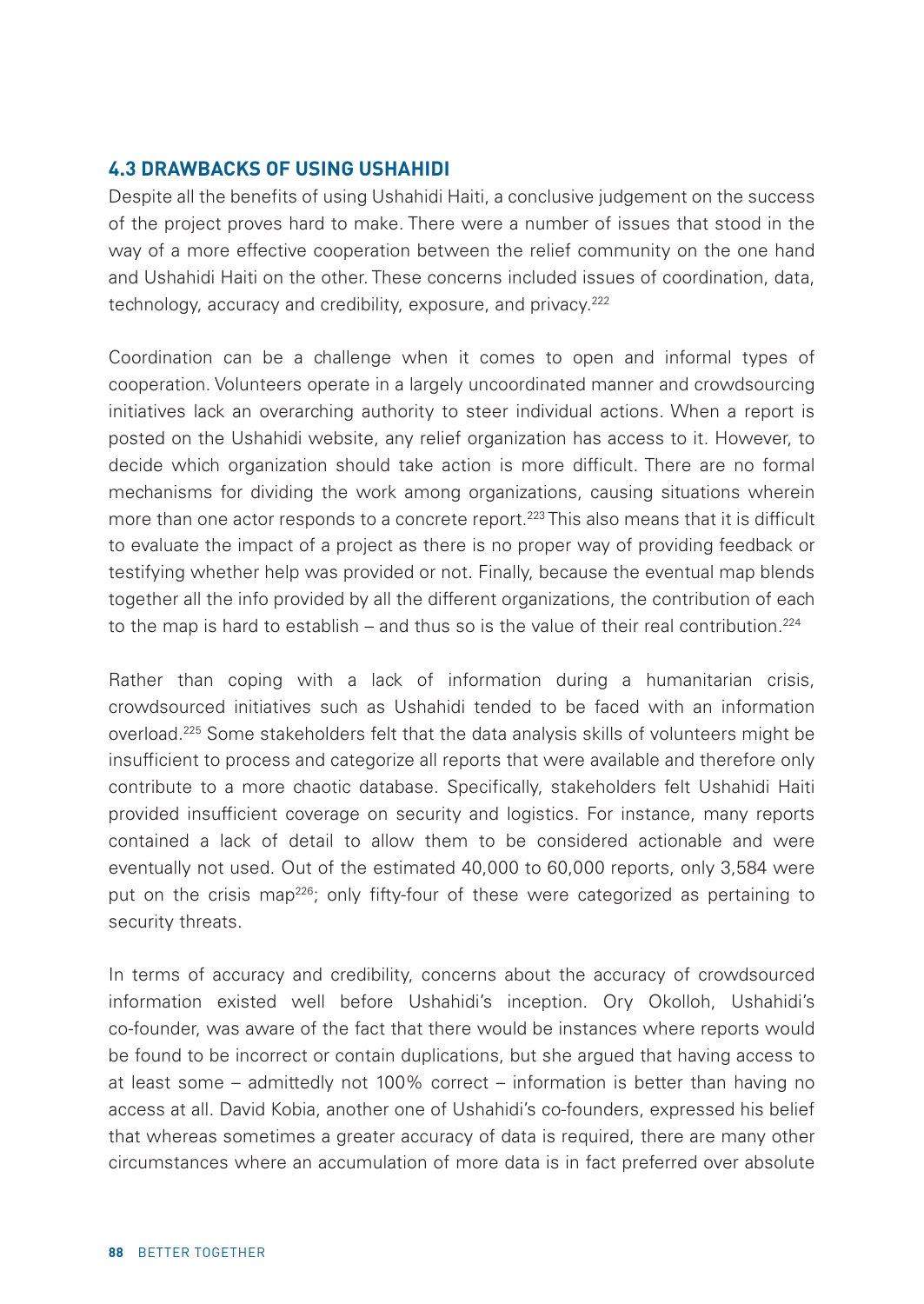precision. He gives an example of the UN, which also realized that achieving perfect data accuracy is an unattainable goal. Data precision according to Kobia is that "the crowd validates itself and says what did or did not happen."227

Back in 2007, the first Ushahidi reports had to be checked manually and could only be marked as verified when the source was proven to be reliable.<sup>228</sup> The Haitian earthquake, however, represented a disaster where people were in need of immediate help and where people's lives were directly threatened. This may have been one of the reasons why the Ushahidi Haiti team decided not to employ extensive quality controls at this stage. However, inadvertently this led to higher instances of data inaccuracy, in particular the occurrence of duplicate reports and those whose categorization contained errors.229 However, according to the US Coast Guard, the part of the dataset that was processed correctly provided geographic coordinates that were accurate up to 5 decimal points.230 That said, the impossibility of verifying the quality of the information during the Haiti deployment was a primary concern among many organizations and stakeholders in considering the use of crowdsourced data.231

Ushahidi relies on volunteers who are oftentimes inexperienced and therefore prone to making mistakes. Volunteers sometimes struggled with the categorization of reports that did not fit in a specific category but were nonetheless urgent. In those cases, volunteers would intentionally wrongly categorize these reports only to make sure that they would be recognized and deemed actionable. This kind of data manipulation has been cited as a concern by some members of the relief community. Ushahidi Haiti also struggled with double reporting. More than a hundred reports were identified as duplicates.<sup>232</sup>

Also, the medium itself may have an influence on the way information is received and treated. A study by Schultz, Utz, and Goritz shows that social media is viewed as a credible source (especially in the context of a humanitarian crisis) due to its agile and responsive nature.<sup>233</sup> However, despite the amount of information available, there is often insufficient detail provided by those who report on the issue at hand. Many messages and reports received by Ushahidi were incomplete or indecipherable.234 There is the additional risk that reports can be fake or that people from the community have manipulated the information that is inserted into the map.<sup>235</sup>

As a result, the relief community is reluctant to use user-accumulated data. Generally speaking, the relief community relies on "standard procedures using structured indicator data" and "long-standing protocols." Unless the data has been organized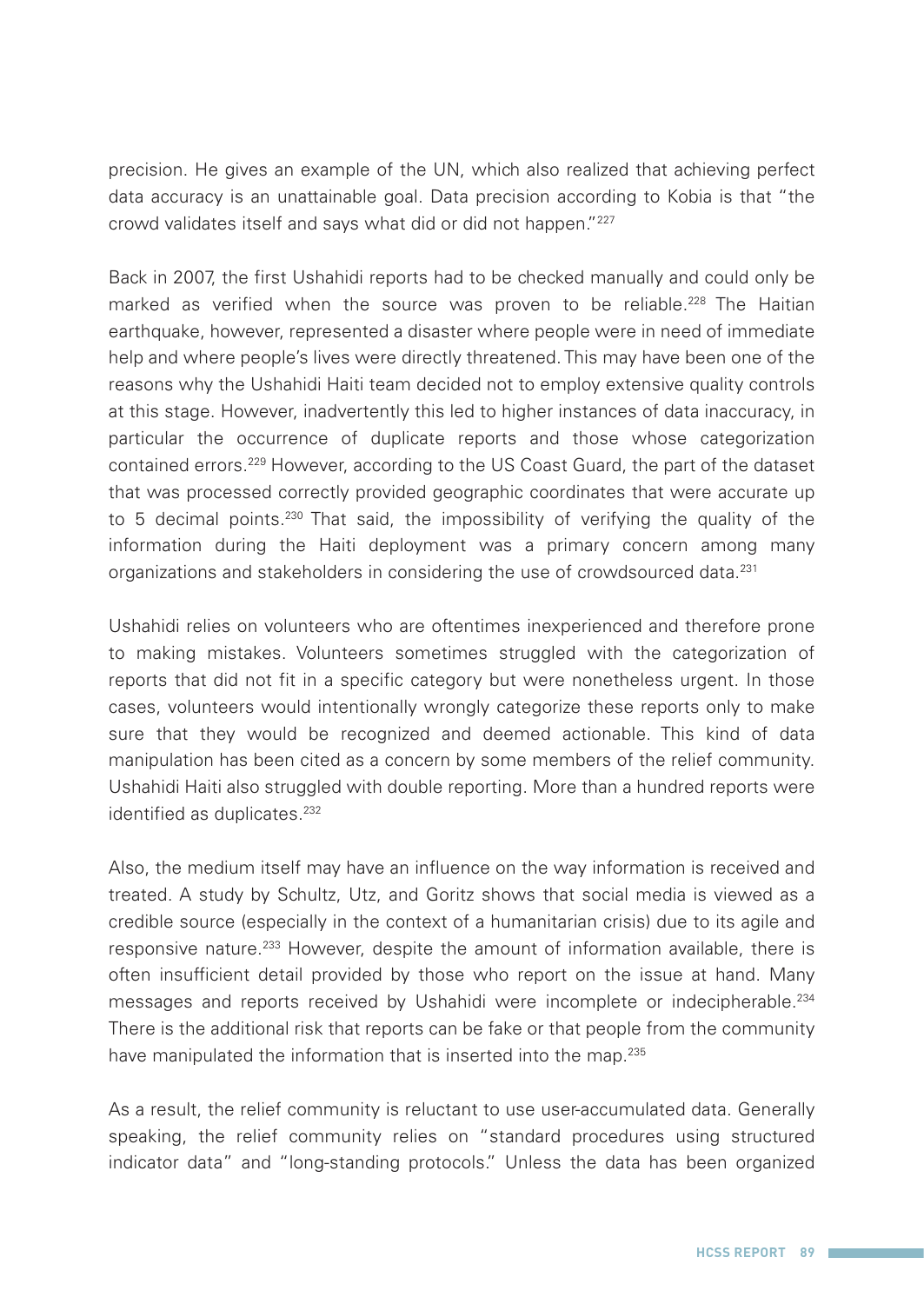through the United Nations system, relief workers simply do not have time to consider unverified sources of information in their response to disasters.236 This translates into strict expectations about the data received in terms of the format and time needed for processing. These expectations are perhaps impossible to meet by the volunteer community. This discrepancy between open source output and the relief community's norms and standards often means that organizations simply choose to "stay in [their] comfort zone," as stated by an American official.<sup>237</sup>

These shortcomings notwithstanding, crowdsourcing initiatives are increasingly recognized as possessing value and organizations such as the US Joint Chiefs of Staff, the Clinton Foundation, UNDP, and the UN Interagency Standing Committee are looking into ways to incorporate "crowd wisdom" into their operations.<sup>238</sup>

Online platforms such as Ushahidi inevitably raise privacy and security concerns. Volunteers, in processing the data, also gain access to sensitive information. Moreover, reports are freely accessible on the internet, and this became a point of disagreement between Ushahidi Haiti and other volunteer initiatives, such as Mission 4636. While the latter decided to protect the senders, Ushahidi Haiti was initially publishing reports online that included the names of the authors.<sup>239</sup> It soon became clear that this practice exposed vulnerable groups and individuals, thus compromising their privacy and safety.<sup>240</sup>

What is more, Ushahidi Haiti was one of the 50 websites monitored by the US Department of Homeland Security in order to gain material about potentially threatening persons.241 What this essentially means is that Ushahidi Haiti was, instead of connecting the affected community with the relief workers on the ground, also inadvertently providing information to an American intelligence body. Some people who sent a message to the shortcode were at times not provided the aid they requested, yet were still scanned by the Department for intelligence information.242 This issue can also endanger relief workers.<sup>243</sup> But it also raised questions among Haitians about involvement with crowdsourcing initiatives and whether this could compromise their own safety and security. Aashika Damodar, the co-founder of an alternative text messaging service Ayiti SMS SOS, said that when people do not feel safe, they will have concerns when considering whether to report or not.<sup>244</sup>

Crowdsourcing was also used by the UNDP in Latin America, Kenya, Sudan, and Kyrgyzstan. The way the public was engaged ranged from reporting security threats to providing opinions and perceptions of the current security situation.245 While the UNDP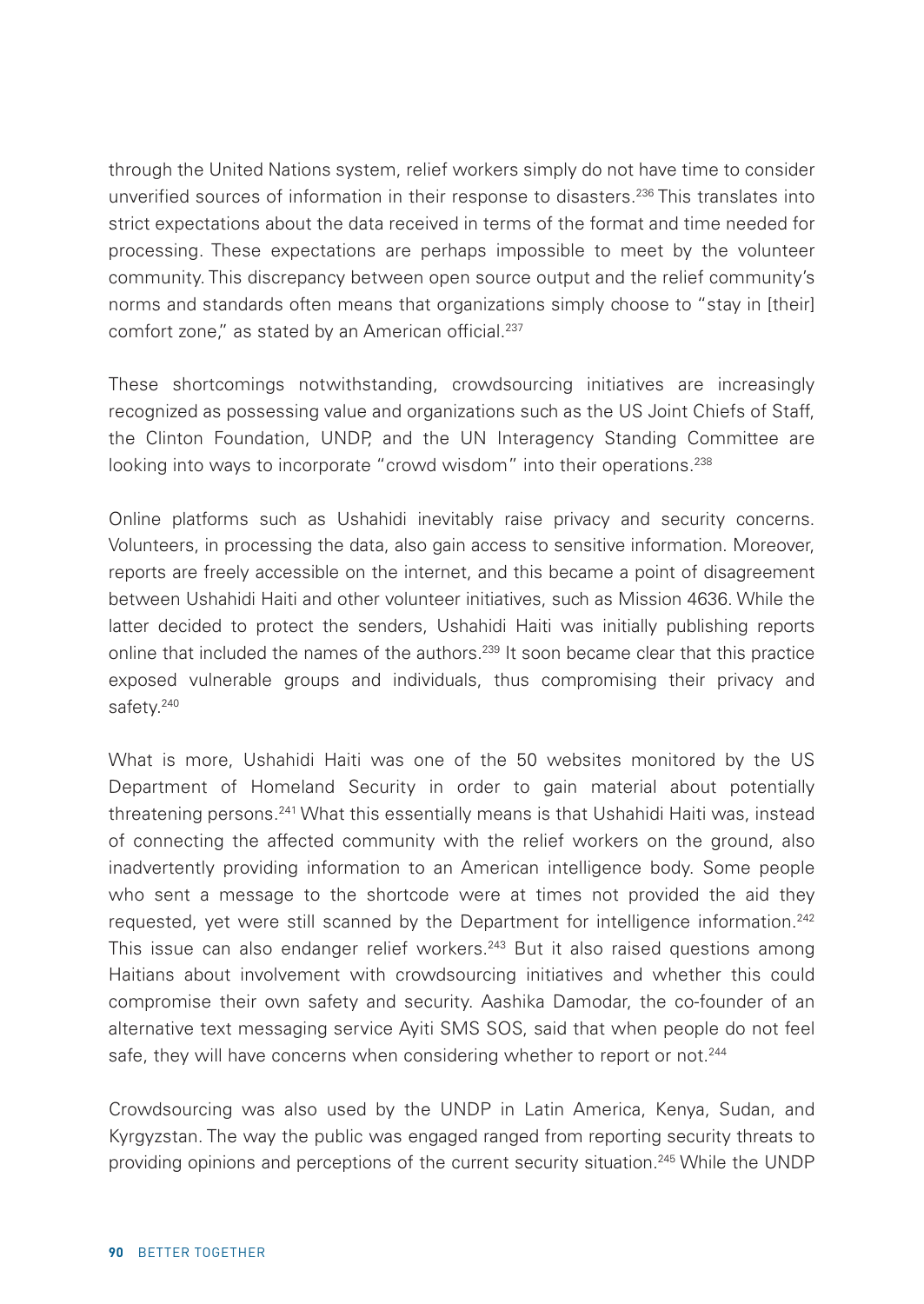<span id="page-92-0"></span>deployments were similar to Ushahidi in the limitations that they faced, there are some differences, notably with respect to privacy concerns. In Kenya, only the crowdsourced information was made freely available to the responders, while public access to information was restricted. Even though this would partly mitigate the privacy issues outlined above, it was identified as a limitation in the UNDP report.246 Similarly to Ushahidi, in Latin America, citizens' concerns about privacy were one of the reasons for the unwillingness to report; crowdsourcing initiatives would likely have been more successful had there been a greater trust in the legal authorities.<sup>247</sup> The UNDP report states that "[p]rivacy should remain the number one concern when developing Big Data for development and [...] conflict prevention"<sup>248</sup> and that the development of "privacypreserving data analysis" would benefit future crowdsourcing missions.249

#### **4.4 IMPROVEMENTS**

Ushahidi is a work in progress and each new deployment produces numerous lessons (to be) learned. It can be said that with Ushahidi, "innovation has happened basically in the midst of disasters, with time constraints, minimal resources and in the shadow of the more traditional roles of relief agencies and geographic professionals."250 During the project in Haiti, many things changed over the course of the initiative. Many improvements were made, such as in the publication of sensitive reports. When it had become clear that vulnerable groups and persons were exposed, Ushahidi Haiti recognized the mistake and stopped publishing full reports online. The nature of Ushahidi is to be fully transparent, open, and participatory, and this was the driver behind the decision to publish messages online. However, compromising the protection of senders was identified as a gravely negative byproduct of the open policies and eliminated from the project. While Ushahidi was open to criticism and changed the previous behavior, unveiling too much private and sensitive information remains an issue of concern.251

The lack of accuracy has been quoted many times as a problem. The overall low percentage of verified reports is a discouraging element for new actors to cooperate with Ushahidi in the future. However, there are instruments that can ameliorate the overall trustworthiness. Especially when monitoring post-electoral situations, Ushahidi is employing a tactic of building a network of "trusted reporters" – people whose contribution is considered reliable. Hence when building a map, reports from this network do not need to be checked before entering the database, while other, unverified reports are pending approval.<sup>252</sup> Furthermore, the plugin "SwiftRiver" was developed to filter the large amounts of data and ensure their accuracy. However, the Ushahidi team decided to stop developing this plugin as of January 5, 2015.<sup>253</sup>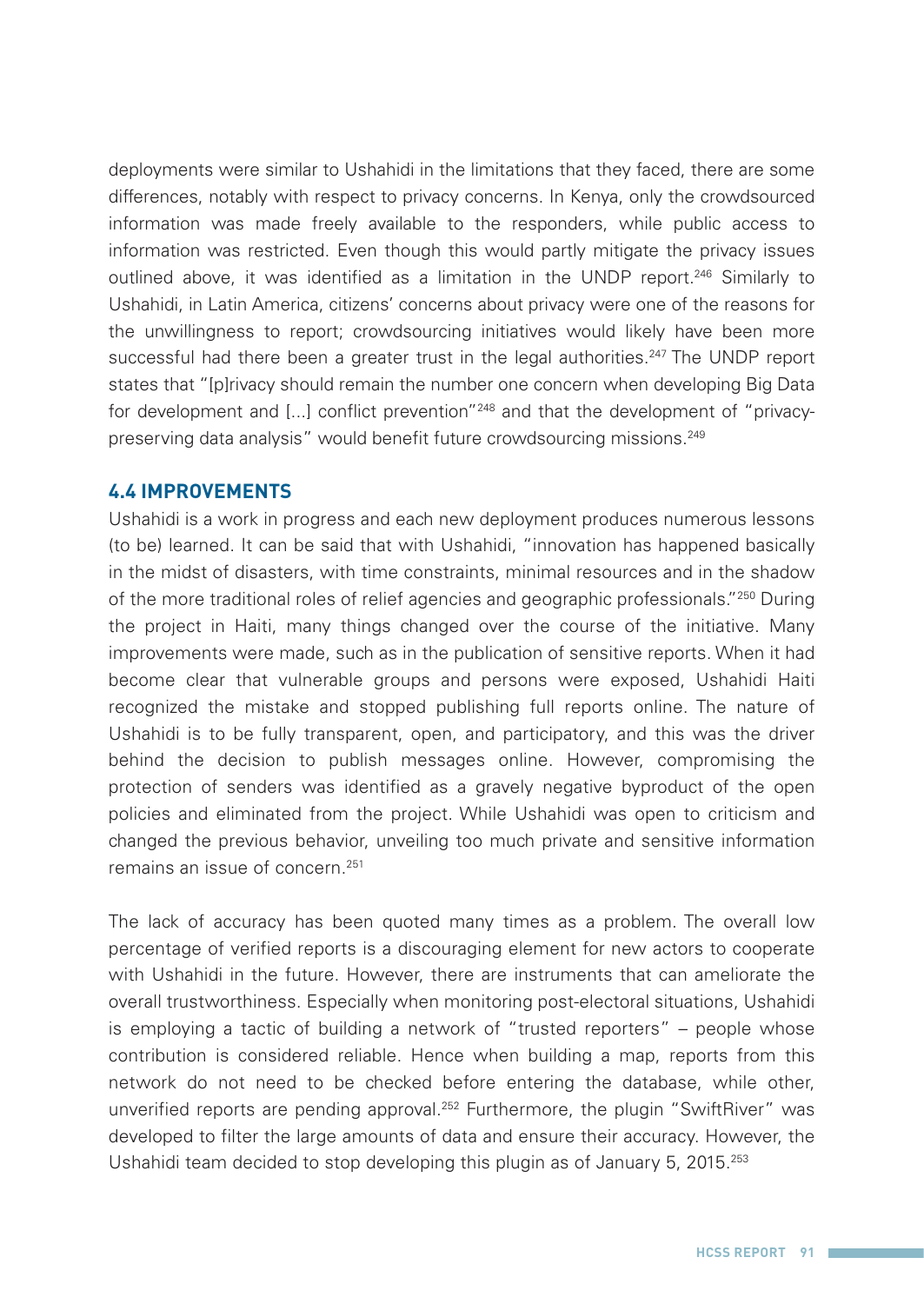The new version of Ushahidi, V3, also features more comprehensive quality assurance measures. Ushahidi introduces "modular quality assurance", which focuses on individual parts of the website – the patterns – rather than on the website as a whole. Ensuring that the pattern is correct would also contribute to the quality of Ushahidi websites.<sup>254</sup> However, the developers are aware of the potential errors in any open source tool and are constantly asking for feedback and support with ensuring the accuracy of Ushahidi's reporting.255 The website even has a group called "SWAT" that was specifically created to recruit skilled developers and other volunteers who believe they have the eye to spot and fix the bugs in Ushahidi's reporting system.256

As stated above, the category "security" was underrepresented in the Ushahidi Haiti project. Ushahidi realized that the category itself must have been underreported to a certain degree. An explanation could be that people who are in an immediate life threat do not have the time or tools to send a report.257 Ushahidi's field representatives were sent to Haiti to find solutions in cooperation with the local and international relief workers. The impersonality and scarcity of rich reports have been resolved through the establishment of call centers as a part of another crisis mapping initiative in Haiti, Noula. This is, however, not applicable only to Haiti. The talks between Ushahidi and the relief community have been useful in bringing the two sides together and brought a framework of how the cooperation could move forward in the future crises. This could have contributed to an institutionalization of the way Ushahidi can be used in crisis management.258

A new feature of Ushahidi, which was not present during the Haiti deployment, is a function that enables relief workers to get alerts through their preferred channel (either SMS or email). These alerts can be based on the category of the reports or on geography. This function will contribute to matching the reports with the responders in a more efficient and effective way and will enhance the overall impact of Ushahidi in future deployments.259

Categorization of reports is one of the most important features of Ushahidi's maps and even though categorization did occur during the Haitian earthquake, this process was rather arbitrary. It would undoubtedly contribute to the overall quality of Ushahidi's maps if flagging and labeling the reports according to their urgency and nature would be determined by a more sophisticated way than the mere judgement of a volunteer. Triaging these reports with an algorithm or in another automated way could eradicate errors and speed up the process.<sup>260</sup>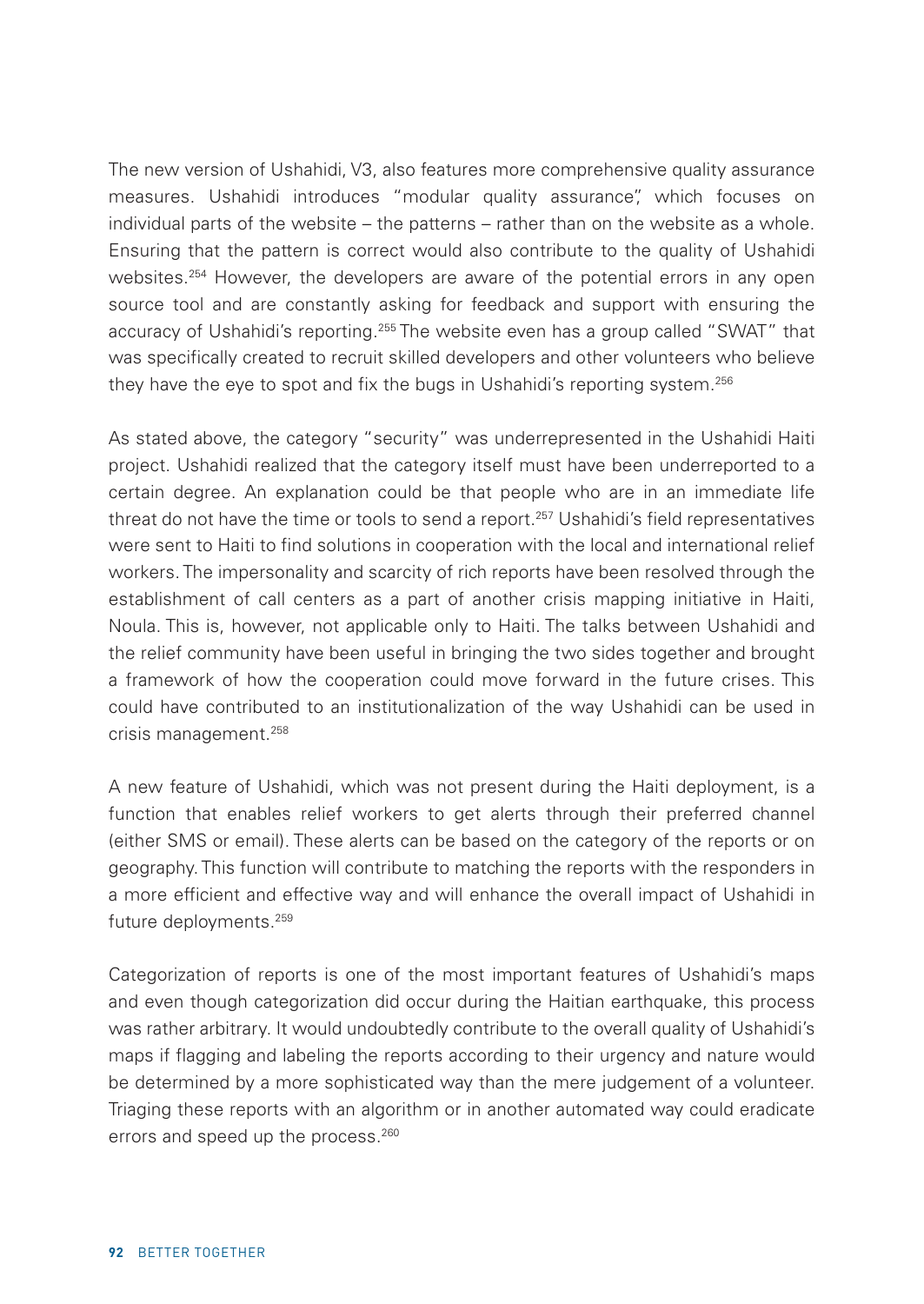<span id="page-94-0"></span>Perhaps most importantly, the Ushahidi blog reveals that, "The unprecedented response of online volunteers during the 2010 Earthquake in Haiti introduced new processes, tools, and actors to the humanitarian landscape but also brought new challenges: chiefly among them being coordination of information and efforts."261 In other words, Ushahidi realized that the best way to help might be not to contribute to the number of already existing volunteer efforts but to support those who are trying to organize and coordinate these projects. This is the reason why Ushahidi did not actively involve its platform in the Nepal 2015 earthquake. Instead, Ushahidi initiated partnerships with colleagues from the crisis mapping community and decided to support their efforts, calling on their own volunteers to do the same. What has been done since the Haitian earthquake in this matter is the establishment of the Digital Humanitarian Network to serve as a bridge between the two sides: traditional relief organizations and new volunteer platforms. This network has already published two documents that aim to ameliorate the coordination of efforts: *Guidance for Collaborating with Volunteer & Technical Communities* and *Guidance for Collaborating with Formal Humanitarian Organizations*. 262

#### **4.5 APPLICABILITY FOR NDOs**

The importance of situational awareness for NDOs is a given that requires no elaboration. To create and maintain situational awareness, NDOs invest heavily in advanced sensor and information systems (including humans-in-the-loop). There are, however, many situations in which these systems are not or may not be deployed. Furthermore, advanced as these systems may be, in many scenarios they are insufficient for gathering all relevant information. That is where the idea kicks in of using people already on the ground to provide and augment the information available through one's own channels: people that know the local situation and generate real-time information. People that not only see but also can give context to what they see, thereby contributing to situational understanding on top of situational awareness. With ubiquitous communication means – mobile devices with GSM or internet connectivity – available, reaching out to reporters on the ground is increasingly feasible. Modern geospatial and data processing tooling facilitate better combination, visualization, and correlation of the data so obtained, allowing for easy quality enhancing feedback loops.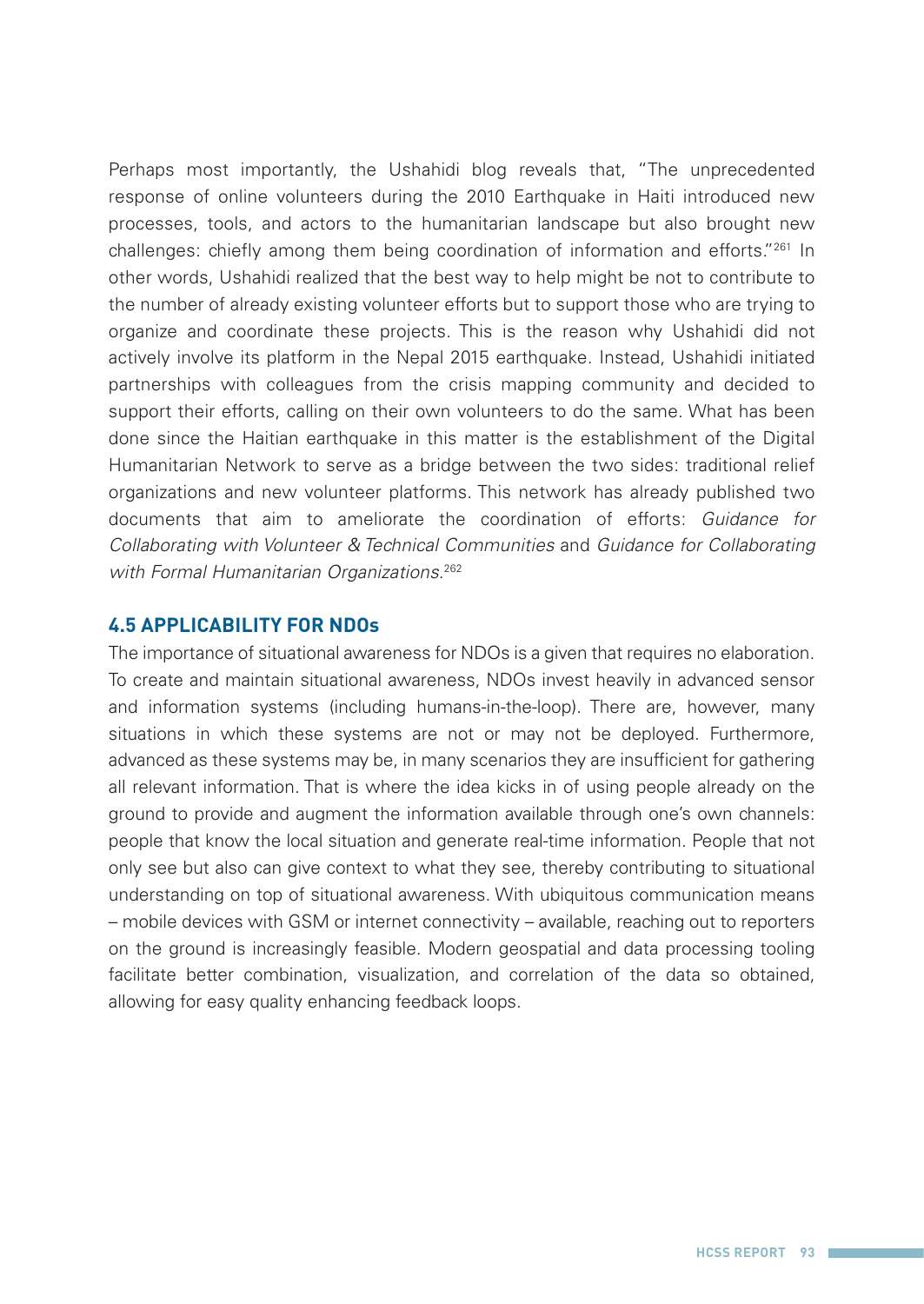An open, on-line crisis situation map that is generated or augmented by continuous input from volunteers on the ground offers the following advantages for a military crisis response task force:

- By using the local community as a source of information the map is *more comprehensive and up-to-date* than anything the military can generate on their own;
- *• Fast mobilization*: volunteers are ready to help as soon as possible (when sufficiently motivated);
- There are *little to no entry barriers*. Anybody can choose to join the volunteer community and any relief organization or worker can easily use it or start a form of collaboration;
- Volunteers need no extrinsic incentives and *little or no financial support*. There are also *low maintenance costs*: volunteers stop cooperating as soon as a particular operation is completed, and new volunteers are only recruited when needed.

Ushahidi Haiti is a case in point. Its aim was to create a crisis map that could help relief workers in their rescue operations. While the impact of the map is difficult to determine, a comprehensive map of the island was certainly created. Platforms such as Ushahidi carry a high potential when it comes to monitoring security situations. Above all, an online platform adds a source of relevant information above and beyond what NDOs already have access to. They address time and resource constraints as a basis for action-oriented decision making. Furthermore, it is a source that can be mobilized quickly and generates (near) real-time reporting. In some cases, it offers a way to circumvent government censorship and propaganda. And all of this against very limited costs.

The Ushahidi example shows that life-saving information-gathering operations based on crowdsourcing can be set up and operational within hours after disaster has struck. Related to this is that the resources needed to set up these operations may not be available immediately, or even at all. The fact that Ushahidi relies on volunteers drastically reduces the costs involved. Finally, Ushahidi has already demonstrated that it can be a useful monitoring tool for security purposes over the course of the 2007/2008 post-electoral violence episode in Kenya. In such circumstances, local knowledge can be helpful, especially when censorship and propaganda are imposed on independent sources of information.263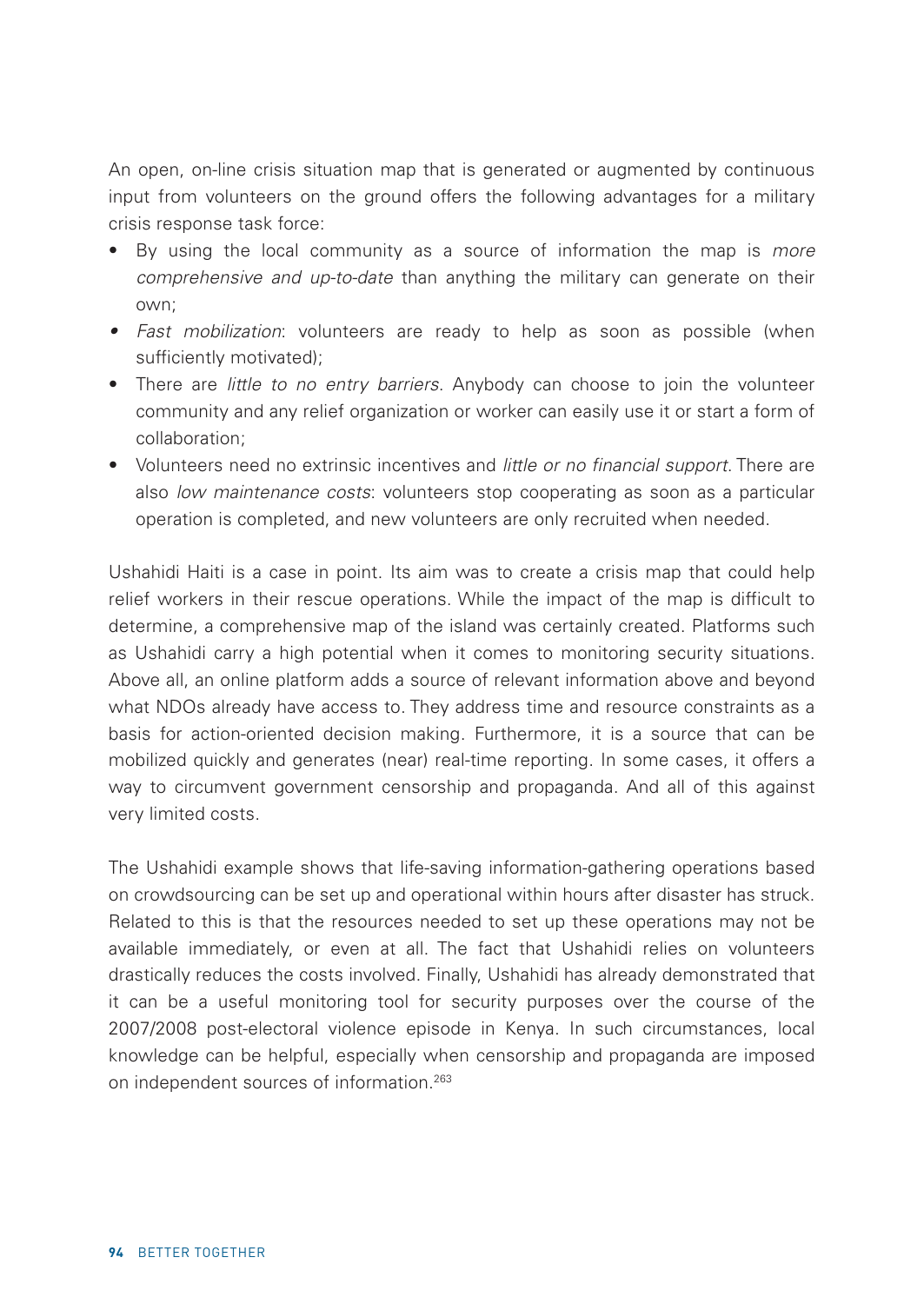The potential and actual disadvantages to the use of platforms such as Ushahidi to create online crisis situation maps are:

- *• Coordination is difficult*, in particular when many parties such as individual citizens, government agencies, local NGO's, and the relief community – are required to generate a comprehensive map;
- Both *information overload and/or insufficient coverage* may arise from too much or too little reporting;
- Human errors, a lack of actionable reports, double reporting, or a lack of verification possibilities etc. may lead to a map / database of *questionable quality*. Gross inaccuracies inadvertently give rise to trust issues and people feeling disinclined to use the platform – a vicious circle that is difficult to stop;
- *• Insufficient technological equipment* such as web browsers, internet connection of the relief community – may lead to underdeveloped or underused maps;
- *• Resistance and lack of exposure*: the entry barriers for joining the platform might be high for the traditional relief community. If insufficiently known or accepted, resources must be invested in promoting the platform;
- Information is processed by volunteers and reports can be freely accessed through the internet. This raises *issues of security and privacy*.

Many of these limited factors can be successfully addressed or mitigated. Our example case, Ushahidi, is a work in progress platform and each new deployment produces new lessons learned. The Ushahidi blog states that "[t]he unprecedented response of online volunteers during the 2010 Earthquake in Haiti introduced new processes, tools, and actors to the humanitarian landscape but also brought new challenges: chief among them being the coordination of information and [ongoing] efforts."264 In other words, Ushahidi realized that the best way to help might be not to contribute to the number of already existing volunteer efforts, but to support those who are trying to organize and coordinate these projects. This is the reason why Ushahidi did not actively involve its platform in the Nepal 2015 earthquake. Instead, Ushahidi initiated partnerships with colleagues from the crisis mapping community and decided to support their efforts, calling on their own volunteers to do the same. What has been done since the Haitian earthquake in this fashion is the establishment of the Digital Humanitarian Network to bridge the gaps between traditional relief organizations on the one hand, and new volunteer platforms on the other. This network has already published two documents that aim to ameliorate the coordination of efforts: *Guidance for Collaborating with Volunteer & Technical Communities* and *Guidance for Collaborating with Formal Humanitarian Organizations*. 265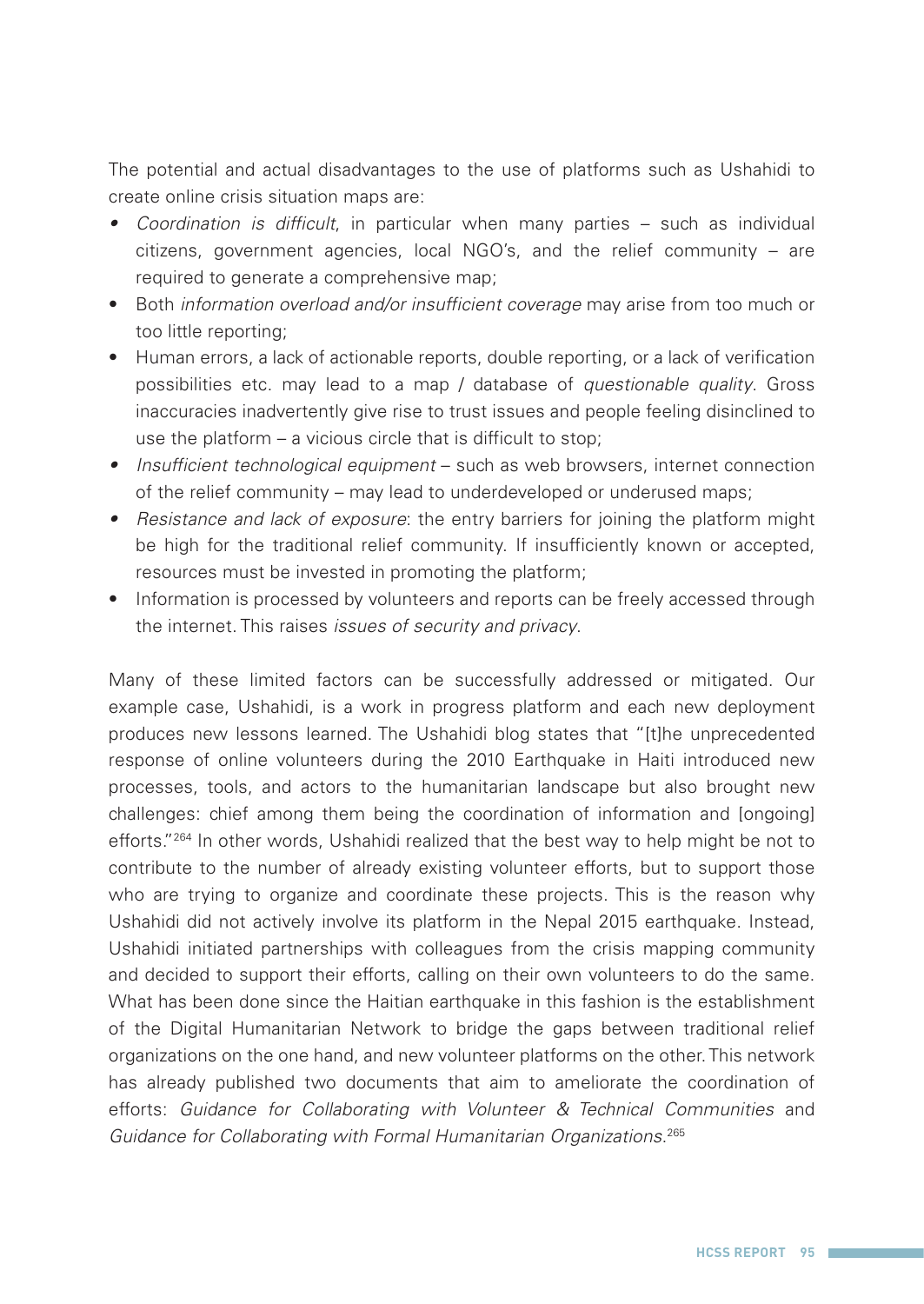#### <span id="page-97-0"></span>**4.6 PRACTICAL EXAMPLES**

Ushahidi Haiti inspired a variety of organizations to make use of the digital environment in crisis management and disaster response. The US Department of State was actively involved in the Haitian relief operation and cooperated with the Ushahidi Haiti project. In doing so the Department recognized that the use of online technologies had a positive impact on the outcome of the relief operations and decided to implement these in their future humanitarian efforts. "TechCamps" were established around the world to connect NGOs and experts in the field of technology in order to find creative solutions to humanitarian problems. According to the director of the US State Department's eDiplomacy, the TechCamps are "a way to identify the next Ushahidi or FrontlineSMS and help them scale quickly."<sup>266</sup> This represents a shift from a more closed view on resolving humanitarian issues to involving the community at large. USAID has also welcomed the initiative and its Chief Innovation Officer expressed his belief that through "mashing up local insights and tech tools," the new project will "save lives, create stable and open governments, and greater prosperity for all".267

The Ushahidi platform has been successfully used in various countries and operations after the earthquake.<sup>268</sup> Ushahidi has learned from its past deployments and aspires to respond to the changing environment and constantly improve itself. The platform undoubtedly has many shortcomings, and a NDO wishing to cooperate with and use Ushahidi must be aware of all its (potential) benefits and risks. However, it cannot be denied that Ushahidi provides an excellent opportunity for true innovative partnerships. Ushahidi and similar platforms thus deserve a place in the field of defense and security.

The applicability for NDOs is obvious when it comes to missions that have clear popular support in the area of operations, as in the case of (military support to) humanitarian relief operations. One can also envisage the use of this mechanism in scenarios other than a clear and present emergency situation. An example could be to augment situational awareness about potential hotspots where a security risk might develop into an actual security threat or conflict. Possibly the lack of an intrinsic sense of urgency requires the establishment of an incentive structure to motivate possible contributors.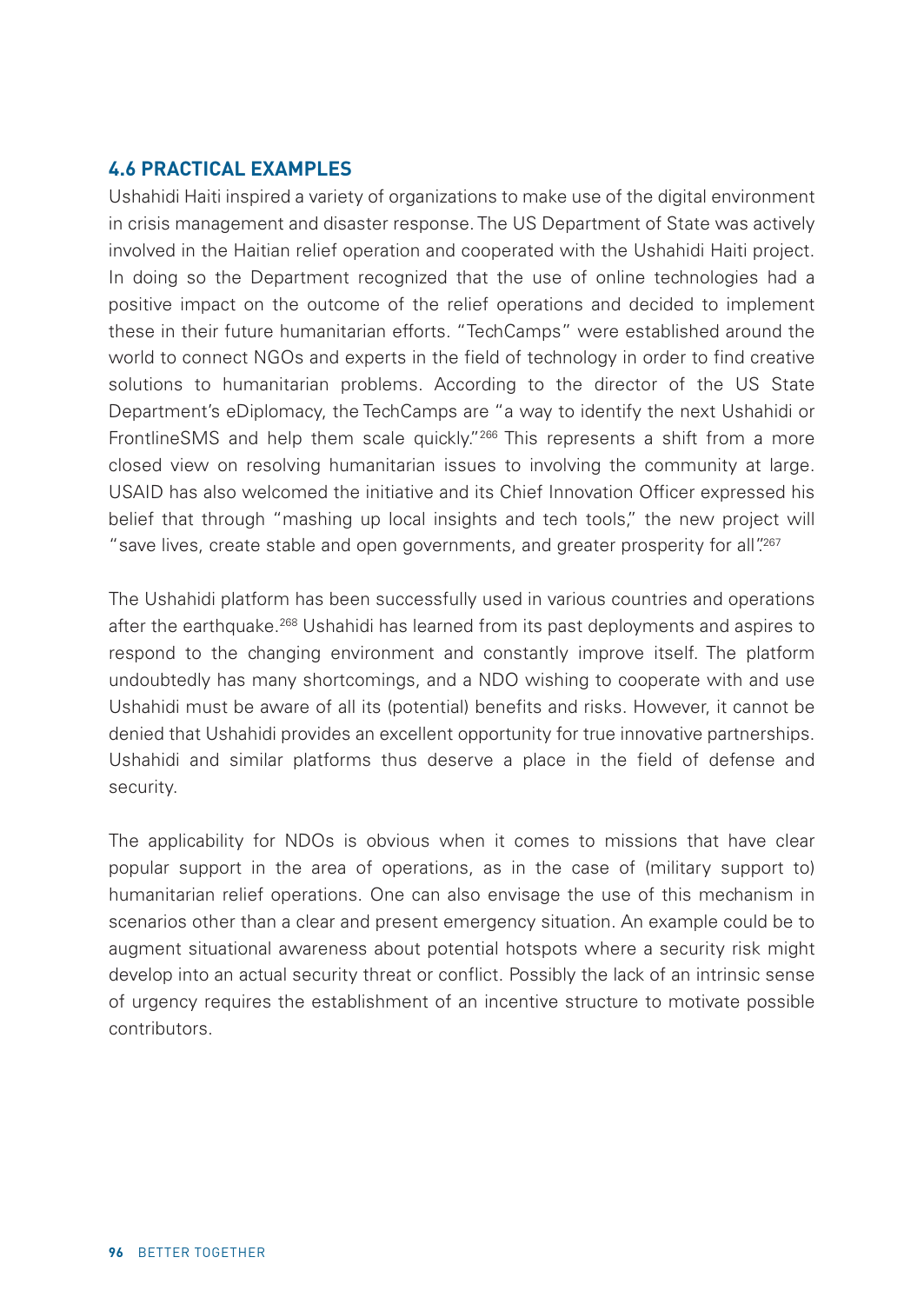## 5 SO WHAT FOR DEFENSE?

| 5.1 COOPERABILITY IS BECOMING THE KEY SOURCE |      |
|----------------------------------------------|------|
| OF COMPETITIVE ADVANTAGE                     | 100  |
| 5.2 MONITOR AND EXPERIMENT WITH NEW FORMS    |      |
| OF COOPERATION TECHNOLOGIES                  | 1N1  |
| 5.3 SEE COOPERATION AS A PORTFOLIO CHOICE    | 102. |
| 5.4 LESSONS FROM THE CASES                   | 1በ2. |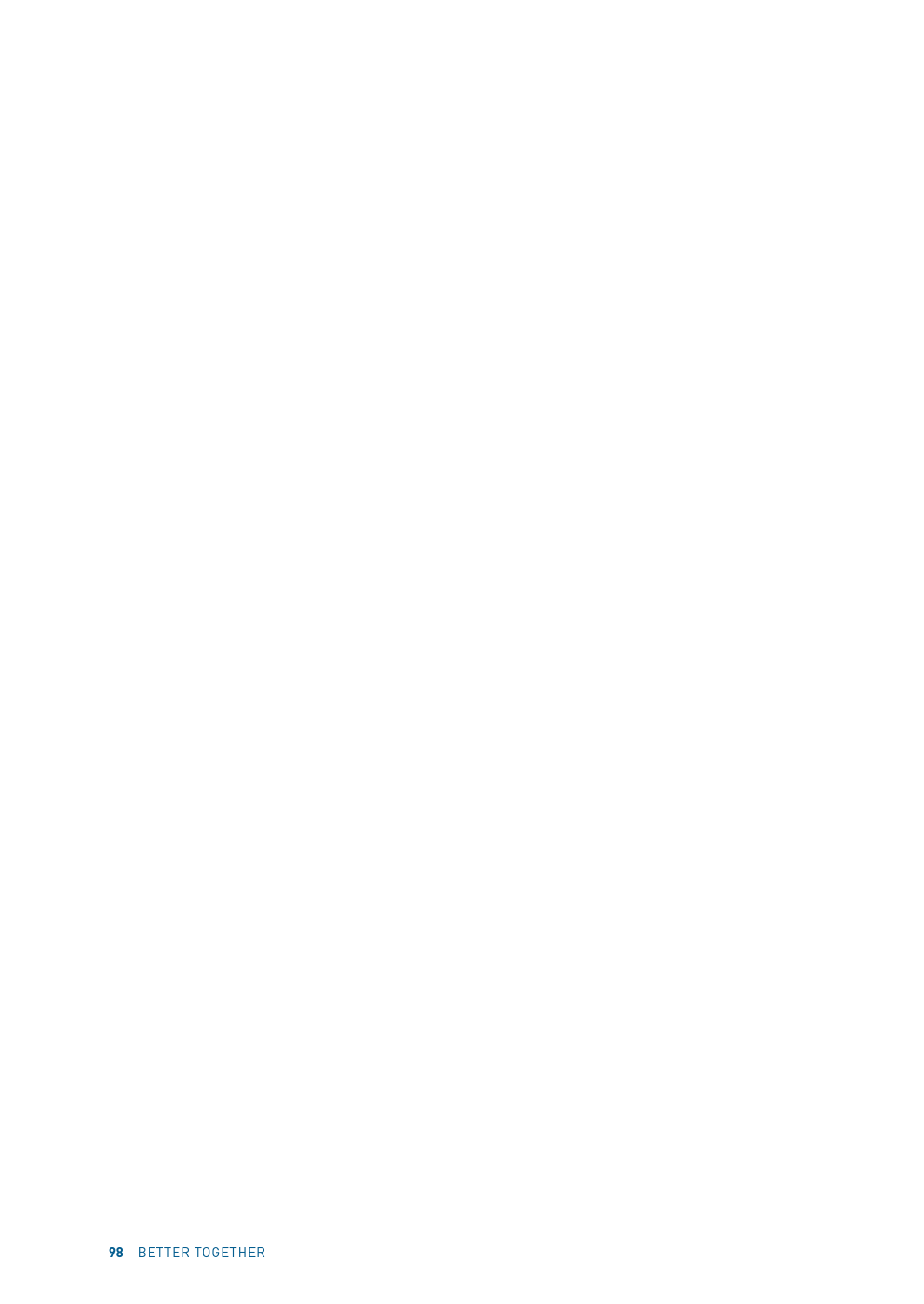### 5 SO WHAT FOR DEFENSE?

In this age of deep uncertainty and exponential technological change nobody can 'go at it alone'. NDOs should think strategically about their portfolio of partners. As we stated in the Introduction, although the Dutch defense organization already has a quite broad cooperation portfolio, it also tends to be somewhat lopsided. Historic and current cooperation choices exhibit a preference for long-term, formalized, closed cooperation setups with mostly like-sized, like-minded, and likewise organizations. These traditional kinds of cooperation clearly remain important. At the same time, the realization emerges that NDOs can gain a lot by also exploring *other* forms of cooperation – with unfamiliar partners and in more open and more loosely coupled ways, facilitated by new technological developments. In the words of CDS General Tom Middendorp: "I think it's of vital importance that we come to realize that we are all actors in a defensive ecosystem...Take Google or Apple for example with their mobile 'app' stores. They provide a free and open platform, that all sorts of 'ecosystem partners' can hitch a ride on. Both 'planned' and 'unplanned', while in the meantime allowing Google and Apple to benefit from the ideas, creativity, capabilities and actions of others. I wonder whether that is something that our defense organizations might learn from."

We fully concur with the CDS. For NDOs, the importance of 'with whom?'-decisions will only to increase. It is our sincere belief that the ability of NDOs to cooperate with a wide range of different partners, including ones that may differ dramatically from the defense organization itself, should be expanded. Moreover, this expanded ability to cooperate should be considered a key 'capability'. Such a capability has to be mainstreamed throughout the entire organization and cannot just be relegated to any one part of the organization or to an overriding 'cooperation department'. Doing so represents a number of great challenges. But its potential benefits are also outsized: we can think of no single force multiplier, both in terms of 'sensors' or in terms of 'effectors', that comes even close to this capability.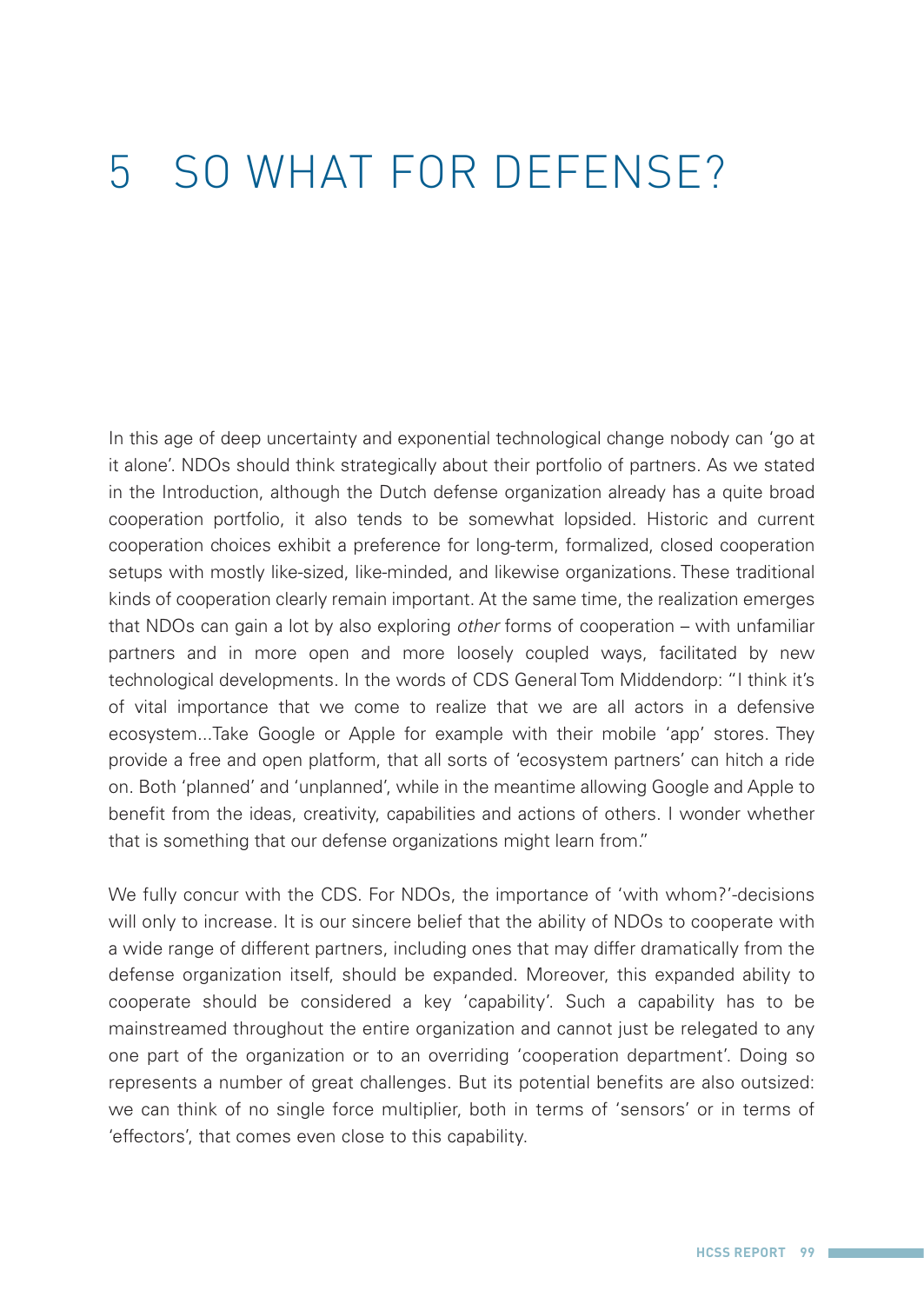<span id="page-101-0"></span>Below, we list three broad policy recommendations for NDOs to take advantage of the rapidly expanding range of ecosystem partners and cooperation forms that can be explored and exploited. In the final section of this Chapter, we then look at the three cases elaborated in this report, and draw some lessons at the more detailed and practical level of those particular cases. At this point, it is only fair to add that the Dutch defense organization already has taken steps along the route proposed below. To that extent, the recommendations serve as an encouragement to further implement the vision of CDS Middendorp of a defense organization fully and consciously embedded in true defense and security ecosystems, able to both strengthen and draw strength from those ecosystems.

#### **5.1 COOPERABILITY IS BECOMING THE KEY SOURCE OF COMPETITIVE ADVANTAGE**

The Westphalian and industrial age mindset has accustomed our NDOs to think of themselves first and foremost as "prime defenders" of our national sovereignty, analogous to the "first responders" in homeland security. In the heyday of the industrial age, this thinking was quite unequivocal. Today, the ethos, mindset and capability choices of NDOs are still very much influenced by it. In this frame of mind, NDOs see it as their responsibility to be able to do as much as possible on their own. Cooperation represents a residual activity, that is called upon when the own resources prove to be insufficient (as often is the case for small to medium-sized NDOs).

After WW2, this primary defender assumption was mutualized much in the way that insurance policies work: within broader and, still in the spirit of the industrial age, formalized alliances. Just as in the case of insurance policies, the policy holder was covered by the collective; in this case through the mutual assistance clauses Article V of the Brussels Treaty, Article V of the Washington Treaty and Art 42.7 of the TEU. Equally, just as insurance companies are worried that policy holders will take advantage of the coverage that they enjoy by behaving irresponsibly ("moral hazard", the equivalent of which is "free-riding" within NATO), so too did NATO try to develop equivalents for things such as policy premiums and deductibles – e.g. through the various capability targets of the NATO Defense Planning Process. The relative discipline that insurance companies, and the re-insurance companies behind them, were able to instill in the average private insurance policy holder has, unfortunately, not fully taken root in the broader "defense risk market". What we have seen in that market has been an increasingly reluctant but in many ways still indispensable public re-insurer in the form of the US.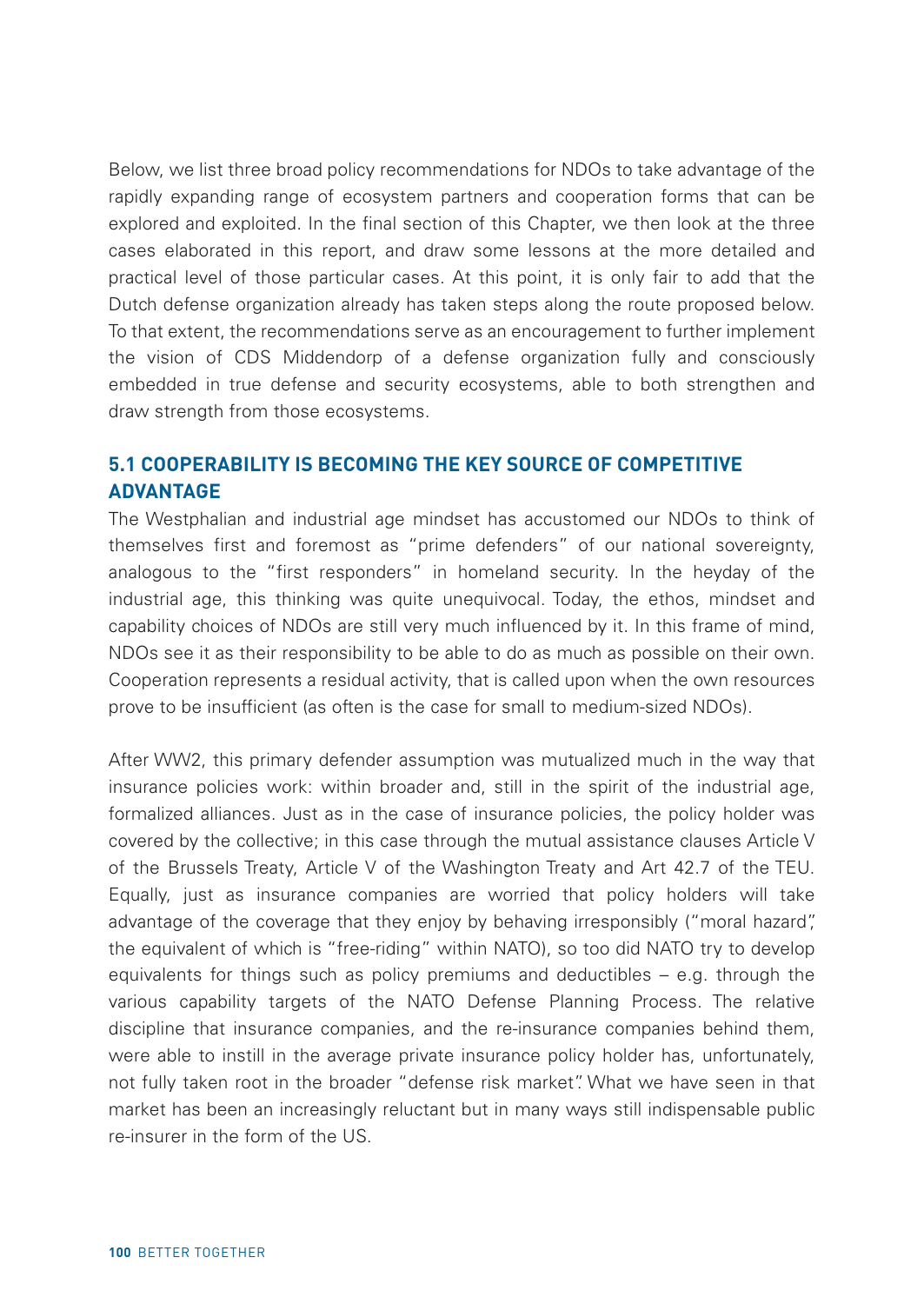<span id="page-102-0"></span>In the transition to a new information age, however, it seems likely that NDOs will have to graduate to a different frame of mind. They may want to position themselves more as custodians of a broader ecosystem of a variety of actors that all contribute in their own way to promoting security and/or countering insecurity. Clearly "security" has become a complex concept, linking internal and external threats, geopolitics and geo-economics, state and non-state actors; the boundaries between organized crime, terrorism, espionage, and armed conflict have faded; and hybrid threats lead to a continuum between war and peace. (Only) a diverse and resilient ecosystem approach may mobilize enough variety, agility and mass to deal with the challenges at hand. Pursuing and fostering cooperation then becomes not a residual activity, but a core competence at the heart of the defense and security effort. As in business ecosystems, modern information technology, both physical and social, can be used to facilitate and stimulate cooperation with ecosystem partners. This means that strategic "cooperability" – the ability to interface effectively with very diverse partners from the broader defense and security ecosystem – may become even more important than operational interoperability.269

#### **5.2 MONITOR AND EXPERIMENT WITH NEW FORMS OF COOPERATION TECHNOLOGIES**

The main implication we draw from this broader trend is that our NDOs would be well advised to closely monitor and experiment with new cooperation partners and cooperation forms. The cases presented here are early examples of the breadth and depth of the new cooperation space that NDOs can explore and exploit. It is hard to deny that they are quite different from what NDOs are accustomed to. NDOs have a long track record of "technology watch". Most of that effort goes into monitoring the physical technologies that the hard sciences keep developing. The social technologies that humans develop and use to create (also new forms of) value are, in our opinion, at least as important as the physical ones that many organizations invest so much time and energy in.

An important corollary of this is the need to perform operational experiments with possible innovative portfolio options – in this case with new forms of cooperation. This allows for a better assessment of the relative merits. NDOs must find ways to run relatively low-cost experiments that, when deemed successful, can be scaled up. The Concept Development & Experimentation (CD&E) paradigm that has been introduced in many NDOs lends itself well to this approach. Some of the caveats that we mentioned in our case studies – as well as the remedies against them that have emerged in these new forms of cooperation – may present some useful lessons that can be heeded in setting up and rolling out such experiments.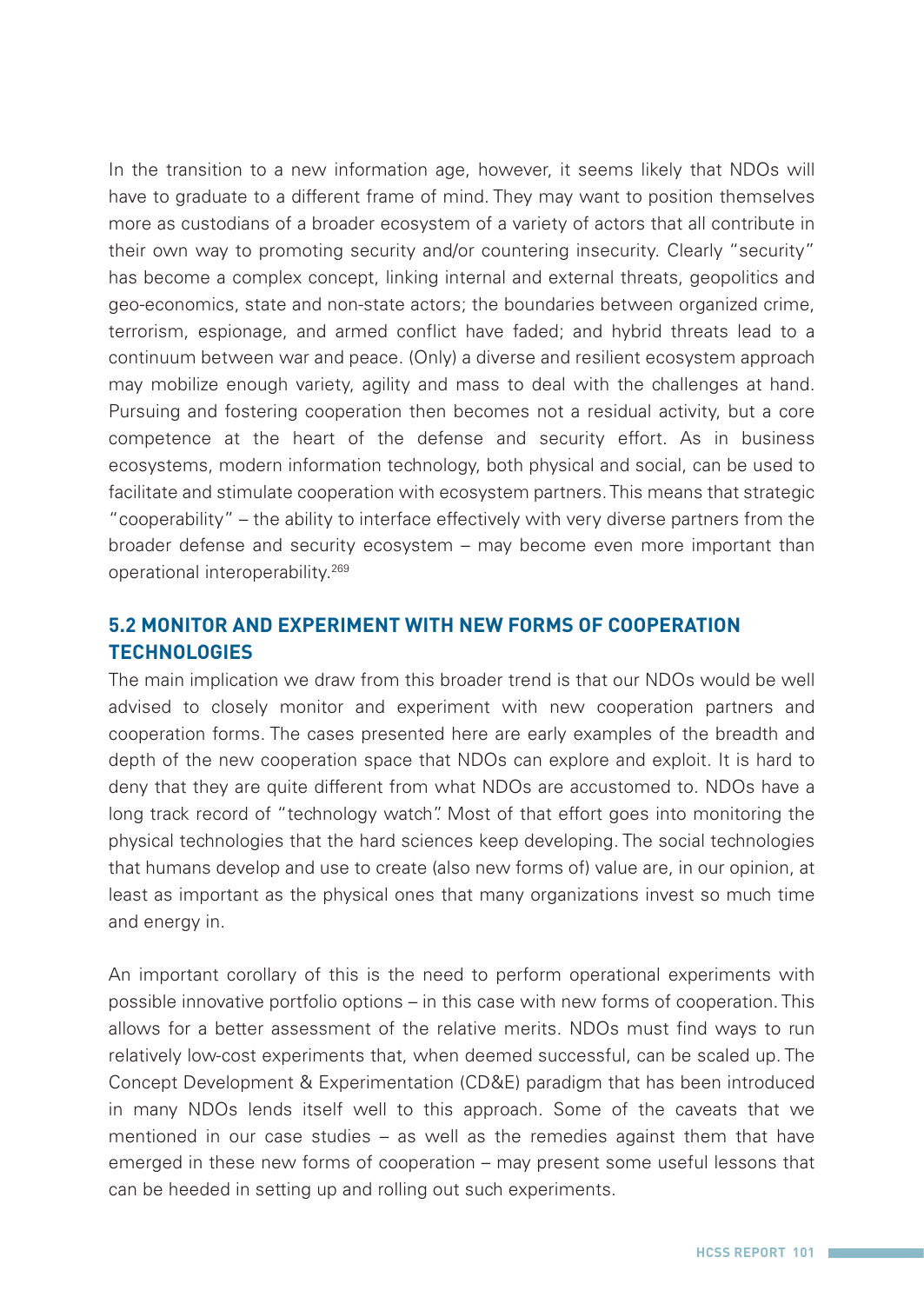#### <span id="page-103-0"></span>**5.3 SEE COOPERATION AS A PORTFOLIO CHOICE**

Cooperation in defense and security is often viewed as a policy or even a political choice. When NDOs think of partners they think primarily of other NDOs. A decision to enter into an alliance with such partners is seen as primarily a political one. Geographical propinquity; political, socio-economic, cultural, or ideological proximity; historical linkages and cooperative experiences; even the personal chemistry between key political and/or military leaders may be sufficient grounds to make a strategic cooperation choice. It is decidedly not our intention to downplay the importance of these political motivations, let alone the imperative that such choices should be made by politically legitimate leaders. Every single one of these motivations represents much deeper ligaments that still offer unique sources of orientation and/or navigation guidance. The many linkages we currently have continue to be of unique value and there is no real reason to assume that this value will diminish in the foreseeable future.

What we do argue, however, is that what is – and should remain – a political choice should increasingly be informed by a more pragmatic, dispassionate, rigorous, a-/prepolitical analytical stage. Partnership choices are in essence a portfolio choice. It is not just a matter of whether we want to work together with country A or B or with organization X or Y. It is a sound risk and uncertainty mitigation strategy to diversify the portfolio of partners. Rather than putting all eggs in one basket, it is always preferable to diversify those eggs over a few baskets. The key analytical question then becomes how to determine which baskets to choose. In a period of exponential and epochal change, this portfolio choice requires more premeditation than ever before. We should not lose sight of the fact that our NDOs have de facto already made such portfolio choices. There are excellent reasons, for instance, for the NDO to prioritize bilateral cooperation with countries such as Belgium or Germany and to foster the transatlantic bond. But we submit that, as we look towards the future, there are valid reasons to augment the basket of government-to-government relationships with closer, maybe even organic, affiliations with companies such as Google, IBM, or Microsoft; and with at least mutual, if partly implicit, $270$  understanding and alignment of efforts with a host of NGOs.

#### **5.4 LESSONS FROM THE CASES**

**Open Innovation**. Innovation is crucial in order to stay competitive in today's global marketplace. Increasingly this requires companies and organizations to look beyond their usual methods, suppliers, and partners and tap into the full innovative power of all agents of change present in the entire ecosystem. This also goes for NDOs, which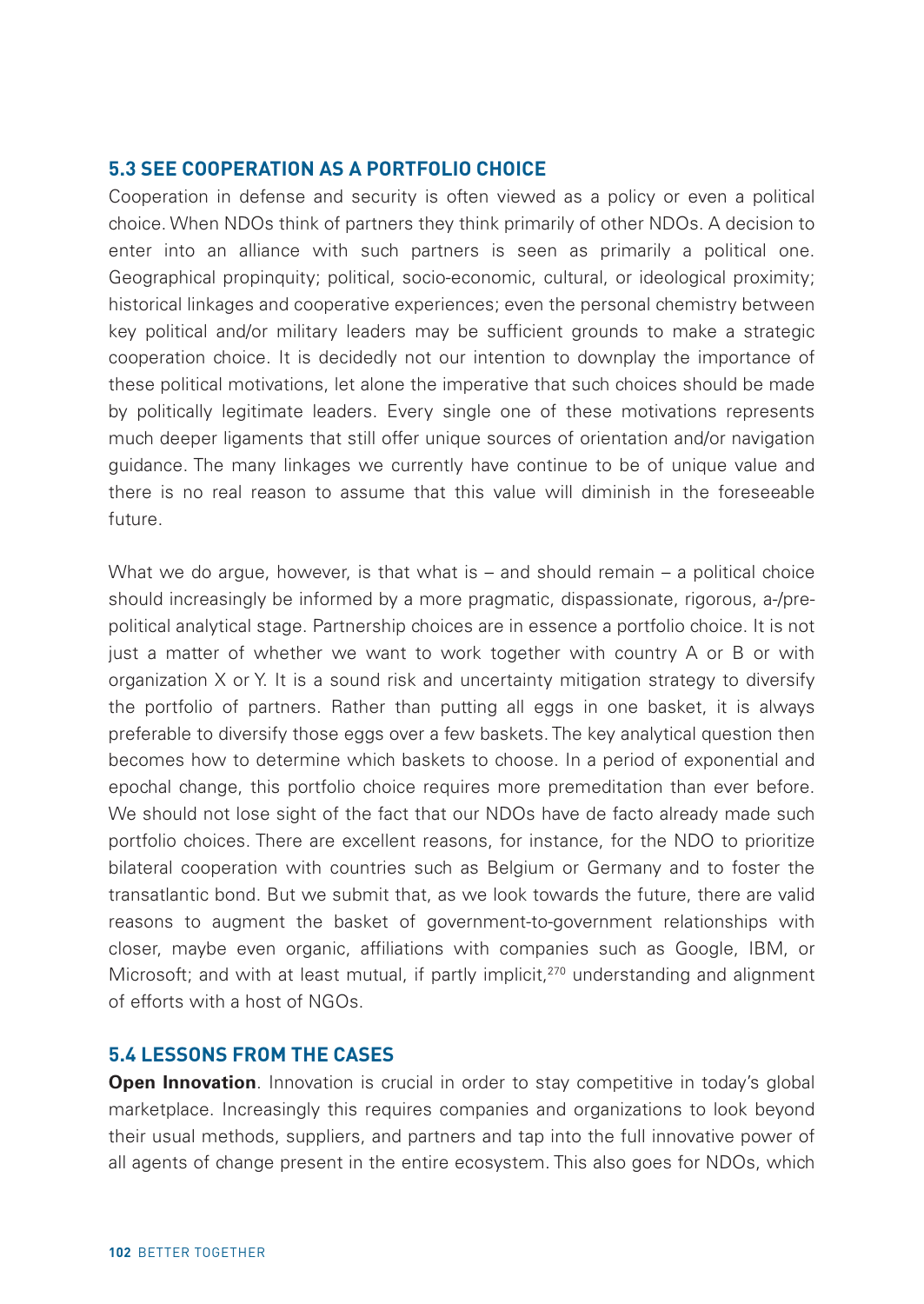can no longer solely rely on trusted partners to harness the accelerating pace of technological – in a broad sense – developments. The InnoCentive case has shown how innovation platforms can potentially be a cost-effective tool for broadening the solution space, engaging with smart people with whom the organization would otherwise have never interacted with in the first place.

The open nature of platforms such as InnoCentive poses the risk of knowledge outflow. This is a sensitive issue not only for NDOs, but also for many companies that do not want tailor-made solutions to become available to competitors. To mitigate this risk, organizations can switch between open and more closed forms of cooperation depending on the sensitivity of the issue. NASA developed such an internal open innovation platform in collaboration with InnoCentive. NASA@work allows NASA's challenge seekers to post challenges that would only be available to NASA employees across its ten field centers without the risk of knowledge leakage.

Perhaps one of the most important lessons from using open innovation is that it is indeed a practice that does not necessarily take place in a static form of open participation but instead frequently moves between open and closed forms of cooperation. In this way, companies and organizations in the field of defense and security are better able to control the knowledge flow, while still reaping the benefits of open participation as much as possible. With cost-effectiveness increasingly being the overriding adagio in the defense industry, platforms such as InnoCentive can be beneficial in the sense that that a much larger spectrum of possible solutions can be scanned, potentially at a lower cost than in the case of traditional R&D, and with acceptable risks to knowledge outflow.

**Tapping the hacker community**. The past decade has seen a veritable rise in the number of cyber-attacks perpetrated by individual hackers, or by hacker groups that operate as a larger community. These acts could form part of a systematic campaign to destabilize a country, explicitly or implicitly state-backed. NDOs that wish to guard themselves against cyber-attacks have employed white hat hackers to test defenses and go after possible cyber-attack perpetrators. Cooperation between NDOs and white hat hackers is not a new phenomenon. The novelty would lie in employing black hat hackers. One reason to employ black hats could be their superior skillset compared to white hats. Since black hats focus exclusively on security penetration they should therefore better placed for the development of offensive cyber capabilities than white hat hackers.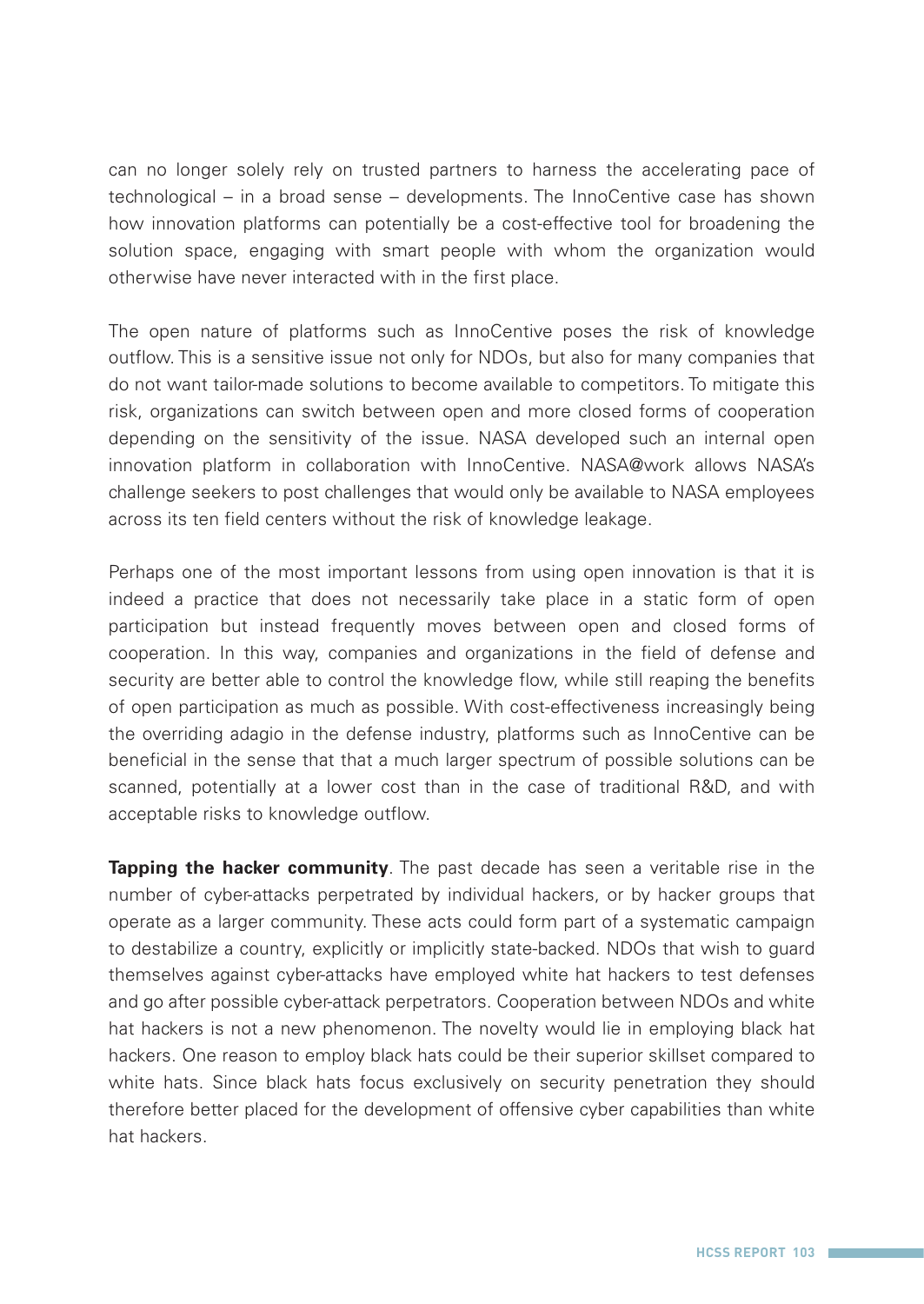The fundamental problem in recruiting black hat hackers is trust and loyalty. Resorting to strategies of coercion or cooption will do little to change this situation, although black hats could be used for targeted assignments in exchange for clear benefits, such as a reduced prison sentence or charges dropped. There are numerous examples whereby the FBI has successfully forced online criminals to cooperate in this manner. However, for offensive cyber capabilities, the preferred way or working with black hats is through the application of "soft power". This means convincing hackers to voluntarily engage in activities the NDO would want them to do. There are reasons to believe that participants in the DDoS attacks on Estonia in 2007 and Georgia in 2008 were motivated by broader national interest, rather than by coercion or cooption. The problem, however, is that this particular way of working does not assure the desired capability at a particular moment in time, at a desired scale, and with a guarantee of success.

Training and employing a force of white hats is a relatively secure option and a process through which a NDO would be able to exercise a significant degree of control. However, when it comes to offensive capabilities, these white hat hackers often are less skilled than their black hat counterparts and risk being outgunned. Compensating for this skill gap by working with black hat hackers – however limited in scale and scope – is likely to remain a highly uneasy partnership in the foreseeable future.

There is another angle for taking a closer look at how hacker communities operate from a NDOs' perspective. The success of cyber-attacks performed by hacker groups critically depends on cooperation between numerous individuals who often do not know each other and have never met in person. Such cooperation in the blind typically only works well in a high trust environment, precisely the kind of element that the hacker community generally lacks. Since anonymity is a central part of the online environment, it is difficult to determine who you can trust. In expanding their cooperation portfolio, NDOs are also bound to enter some low trust environments NDOs will engage not only in long-standing, high-trust partnerships, but also in more ad hoc, informal, and implicit forms of cooperation with unfamiliar parties, and even with parties considered untrustworthy or outright hostile. Hacker communities have found various ways around this problem, including the use of intermediaries and using hacker forums with invite-only channels. It would be interesting to see whether these kind of mechanisms could also be fruitfully applied in other low-trust cooperation forms NDOs might need to embark on.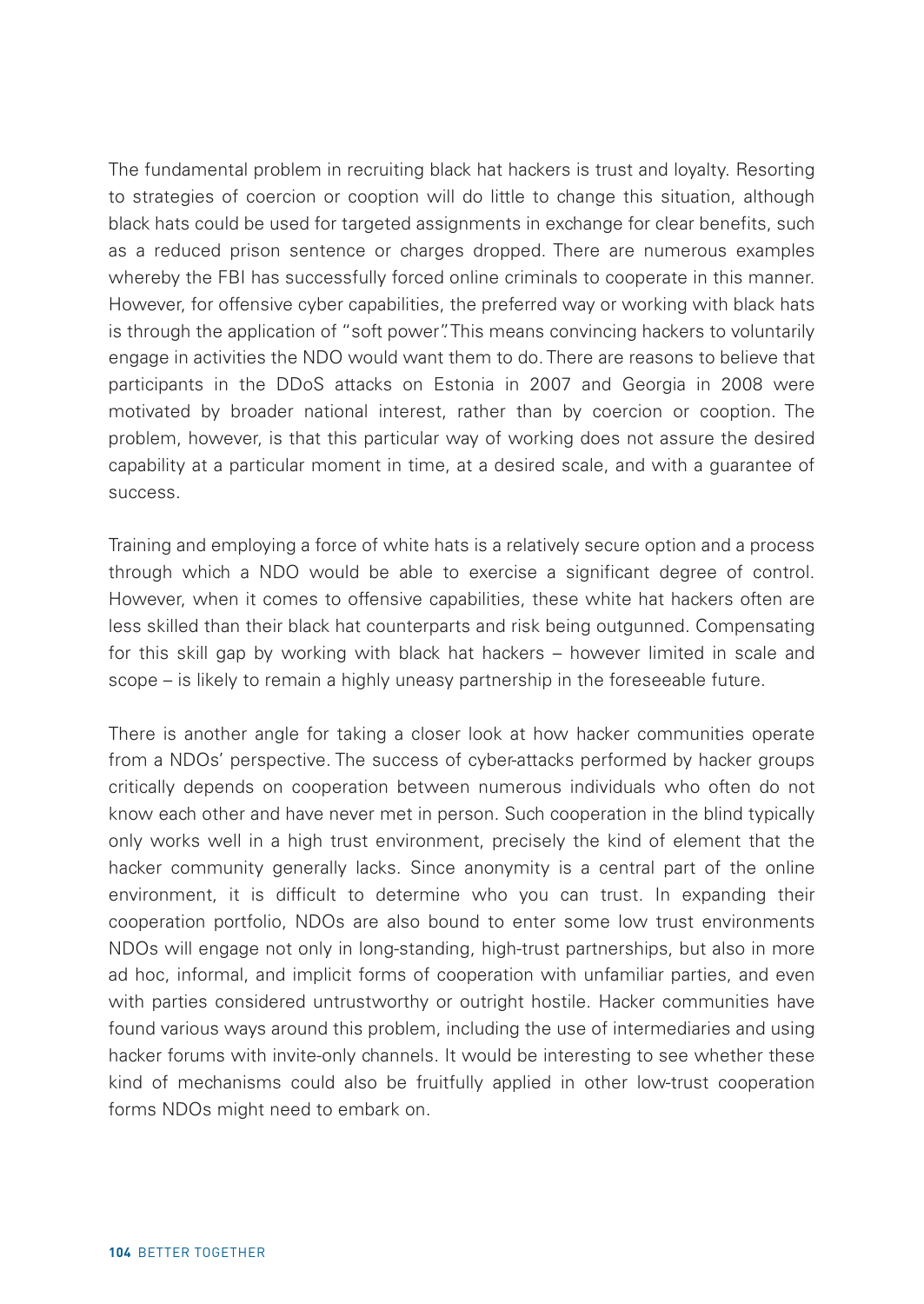**Online platforms for building situation awareness / understanding**. If anything, the Ushahidi case shows that when the need is high, ingenuity can lead to surprising new forms of cooperation. Before the earthquake in Haiti, Ushahidi had not been used in a humanitarian relief context, but proved to be highly useful for several reasons: it was a means that was quick to mobilize and furthermore helped to mobilize various constituencies, from volunteers to humanitarian relief organizations (HROs) to government organizations; it provided an adaptable platform; it was cheap; and it helped parties on the ground to get access to large amounts of information processed by way of crowdsourcing that would otherwise not be available. Specifically, it helped HROs get a better picture of the disaster area in a fraction of the time it would have taken had this been done by on-the-ground surveyors and helped them to better coordinate and allocate their resources to those areas and people that were most in need.

Given the makeshift way this new form of cooperation came about, various shortcomings also emerged. First, while crowdsourcing is a great asset in itself, there is also the drawback that interpretation of data was left in the hands of nonprofessionals. Thus, the accuracy of the information that was eventually reported left something to be desired. Another point is that privacy issues emerged, specifically in that information that was collected could be accessed by US intelligence agencies. Third, coordination between the different actors and platforms remained an issue throughout, in particular given the informal nature of the Ushahidi platform. Subsequently, however, Ushahidi showed its adaptability by implementing various changes that responded to the perceived shortcomings.

In all, the Ushahidi case demonstrates that in view of the big data revolution and the way in which people are interconnected these days. NDOs cannot ignore these developments in planning and undertaking humanitarian relief and peace support of operations, and possibly also operations beyond those. The challenge will be finding a way to coordinate the various platforms and actors that will likely be involved so as to improve the quality of actionable information produced. At the same time, the informal and nimble nature of platforms such as Ushahidi also have a virtue in themselves, meaning that too much coordination could stifle its comparative advantages in terms of obtaining vital information in a timely manner.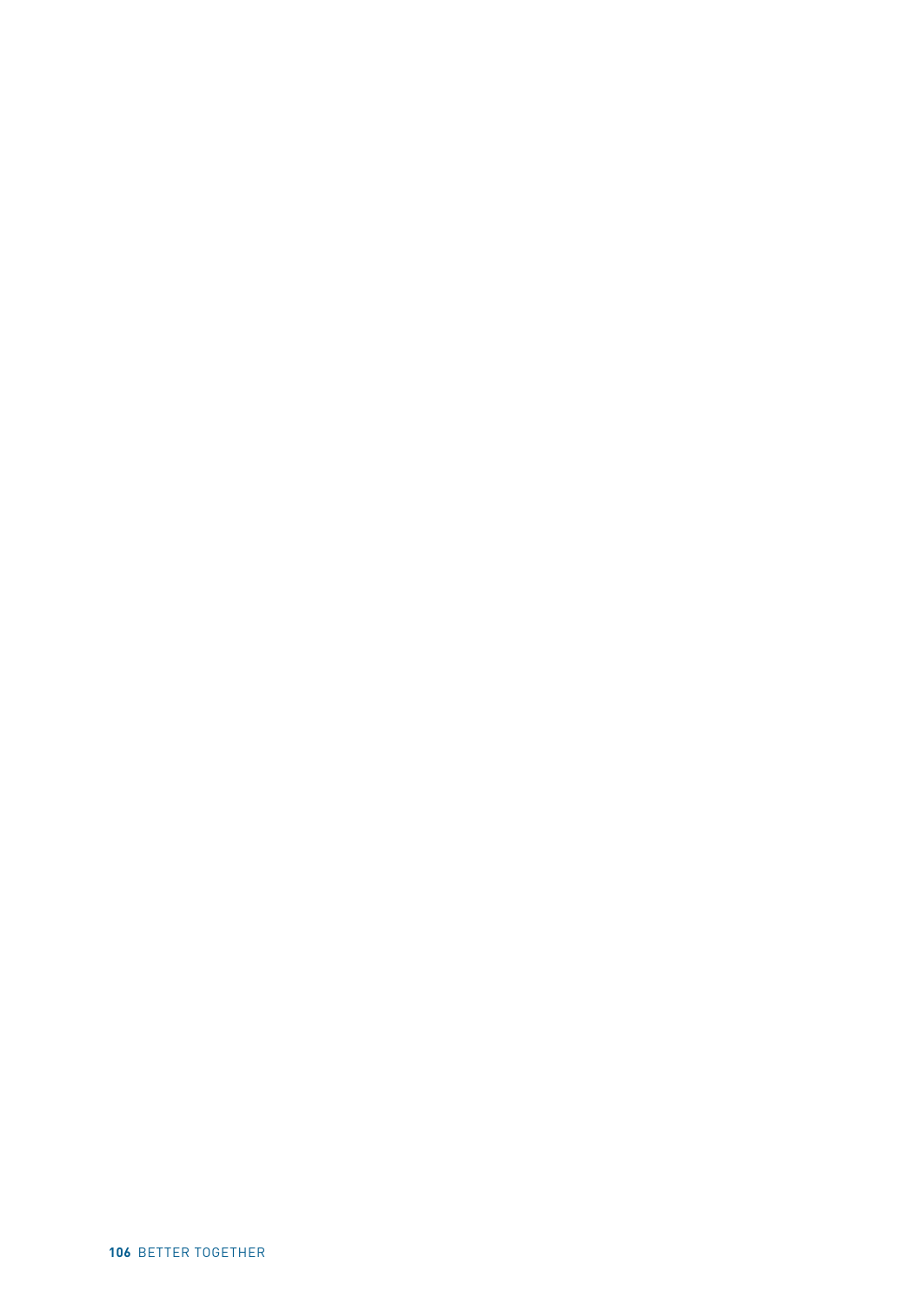# 6 FINAL **OBSERVATIONS**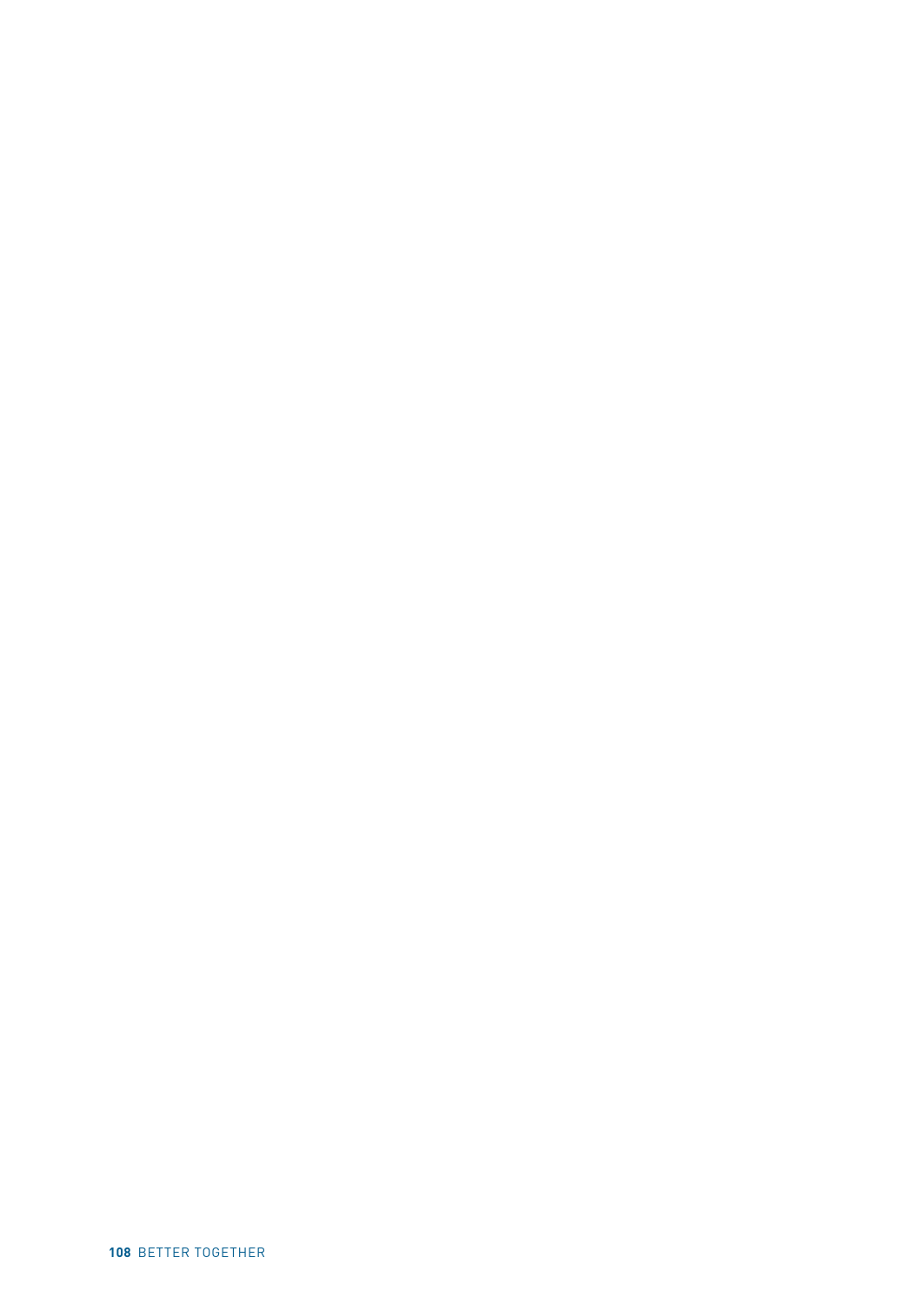### 6 FINAL OBSERVATIONS

In an ever more connected and complex world, fostering a more diversified portfolio of cooperation partners and cooperation forms has become a strategic imperative for NDOs. The scope of these modern cooperation networks transcends far beyond the traditional alliances with likewise organizations.

Richard Nelson, an eminent professor of economics at Columbia University in New York, differentiates between what he calls "physical" – e.g. steel, energy, etc. – and "social" technologies – e.g. institutions, forms of cooperation, etc. Most major societal advances result from the evolutionary interplay between physical and social technologies.271 One of Nelson's important insights is that our societies' "ability to develop effective social technologies is more limited and more prone to frustration that [their] ability to advance physical technologies."<sup>272</sup> It took many decades before the physical technological breakthroughs that irrupted into our societies and gave rise to the industrial revolution engendered new social technologies such as factories, private firms, the concept of 'division of labor' etc. Early steam engines were already pumping water out of coal mines and coking coals were already being used to melt iron in the early 18th century – but the consolidation of these efforts into 'factories' only started happening in the second half of that century.<sup>273</sup> The emergence of the modern firm – often in close cooperation with that other major emerging social technology, the modern state – also occurred in this very same period. Great Britain was the first country to stumble upon the right balance between physical and social technologies in this case. It was able to parlay this ingenuity into global dominance for over a century. A similar trend could also be observed in the military realm, where those nations that were able to decipher the new social technological codes that were embedded in industrial-age physical technological breakthroughs gained an enormous operational and strategic advantage over those that were not.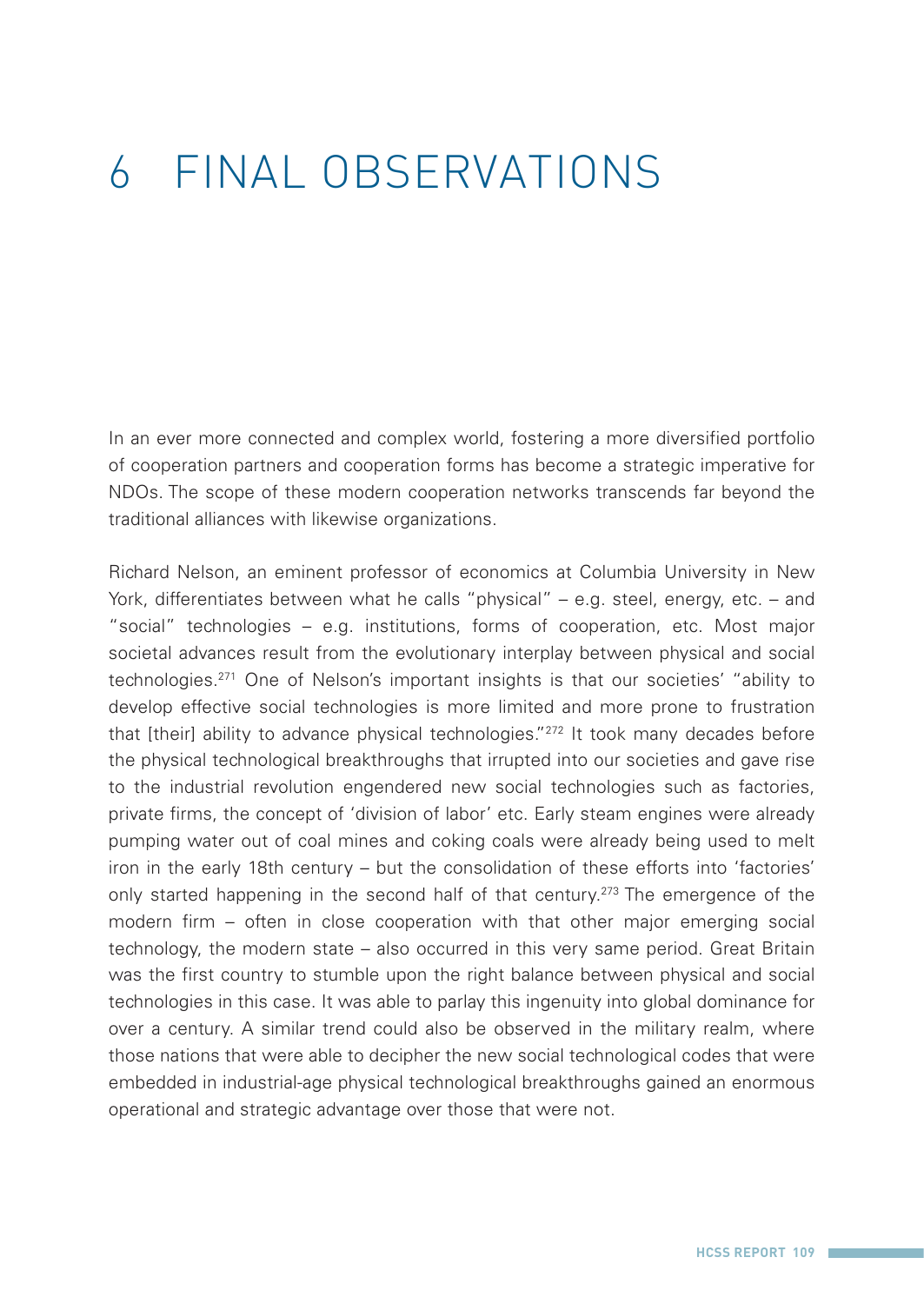As was the case with the transition from the agricultural to the industrial age, physical technologies seem to once again run ahead of social technologies. The, so far still mostly physical, ICT revolution brings dramatic change to many areas of public and private life. Snowballing nano-, bio-, info-, and cogno- revolutions<sup>274</sup> may very well soon start accelerating the pace and scope of this change even more. Changes in these physical technologies are occurring much more quickly than in any previous age, and there are good reasons to believe that they are likely to accelerate even more – especially if they start building on each other.<sup>275</sup> It is important to point out that the information-heavy nature of these ongoing revolutions differs quite markedly from the information-light nature of the physical technologies that engendered the industrial revolution.276

The industrial age ended up being very different from any of the previous ages. The machines, capital investments, training requirements, even the mindset of the industrial age all required mass. Every sphere of public and private activity witnessed a sizeable expansion in scope. The mostly small pre- and proto-industrial economic agents mushroomed into factories. Many smaller pre-Westphalian geopolitical entities matured into nation-states. Also in the defense world, the scope of military units, organizations, operations, etc. witnessed major increases in size. The massive NDOs as we witness them today came into being.

It remains as of yet unclear to what extent mass will prevail in the post-industrial age. We currently still see massive post-industrial behemoths such as Google, Apple, or Microsoft taking advantage of their economies of scale and scope to creep into the top-50 of the largest companies.277 Are they the heirs of an industrial revolution based on mass that will be able to leverage their first-mover advantages into new, dominant (but probably still differently so) global behemoths? Or will the future be dominated by the new types of more distributed, peer-to-peer organizational forms based on different business models that we have described in this report – such as open source software in areas such as web servers (Apache), operating systems (Linux), etc.; such as peer-to-peer sharing initiatives such as Airbnb, Uber, Kiva etc.; or maybe even new manufacturing initiatives such as 3D fablabs and Etsy?

Irrespective of which type of organizational principle will end up generating most value, it seems virtually inconceivable that all of these new physical technological breakthroughs will not lead to dramatic new forms of social technologies – of which some of the examples we sketched here may be early precursors. It may be useful to emphasize that the participants in some of these new forms of cooperation are not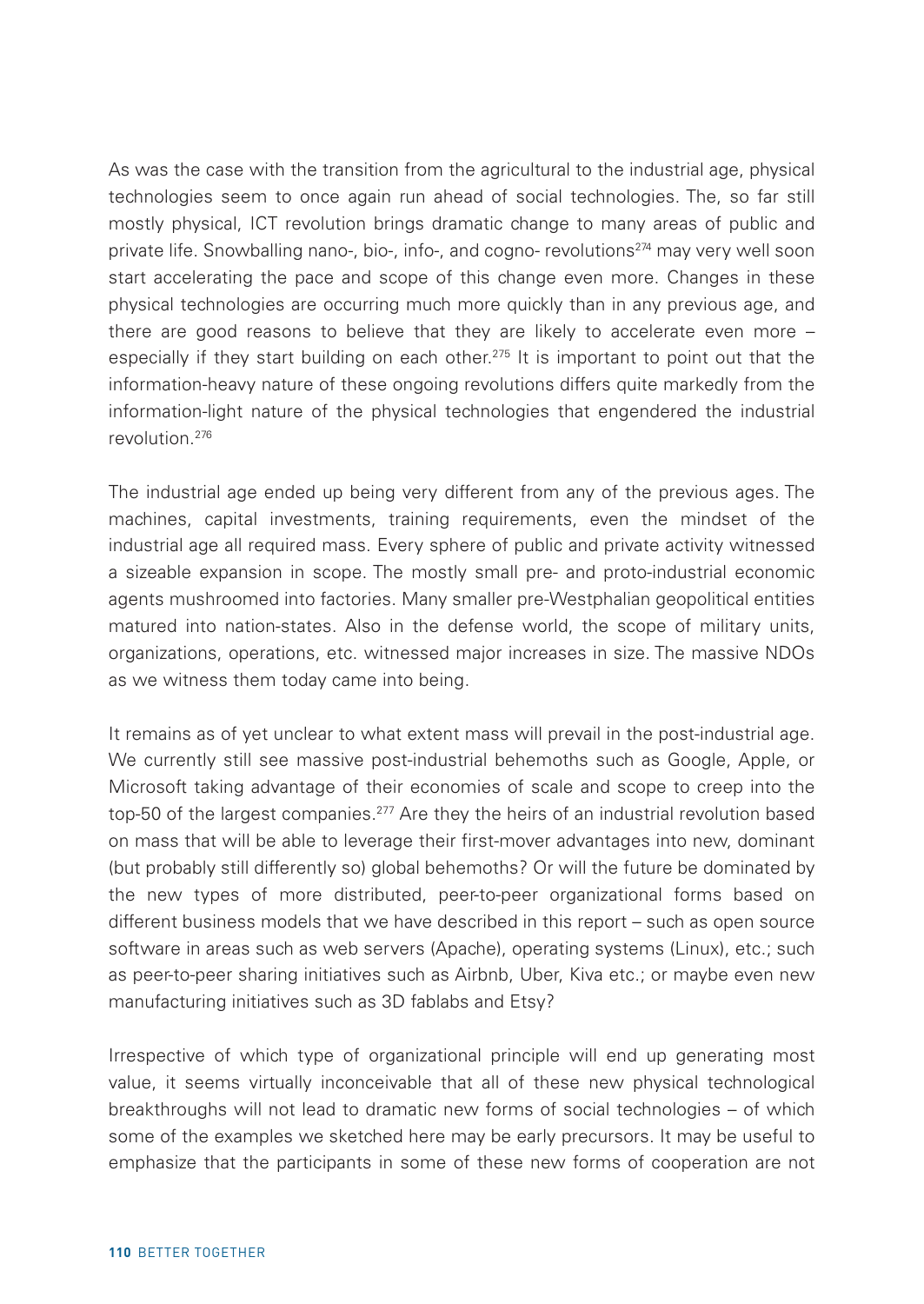just some bit-players in marginal sectors. The pharmaceutical sector, such as the defense sector, is a massive capital-intensive industry with an extremely globalized and sophisticated value chain in which R&D plays a critical role. The fact that it has opened itself (selectively) to new forms of cooperation is quite telling. NDOs would therefore be well advised to open up their organization and be prepared – and more so, actively search – for unexpected new ways and partners for working better together.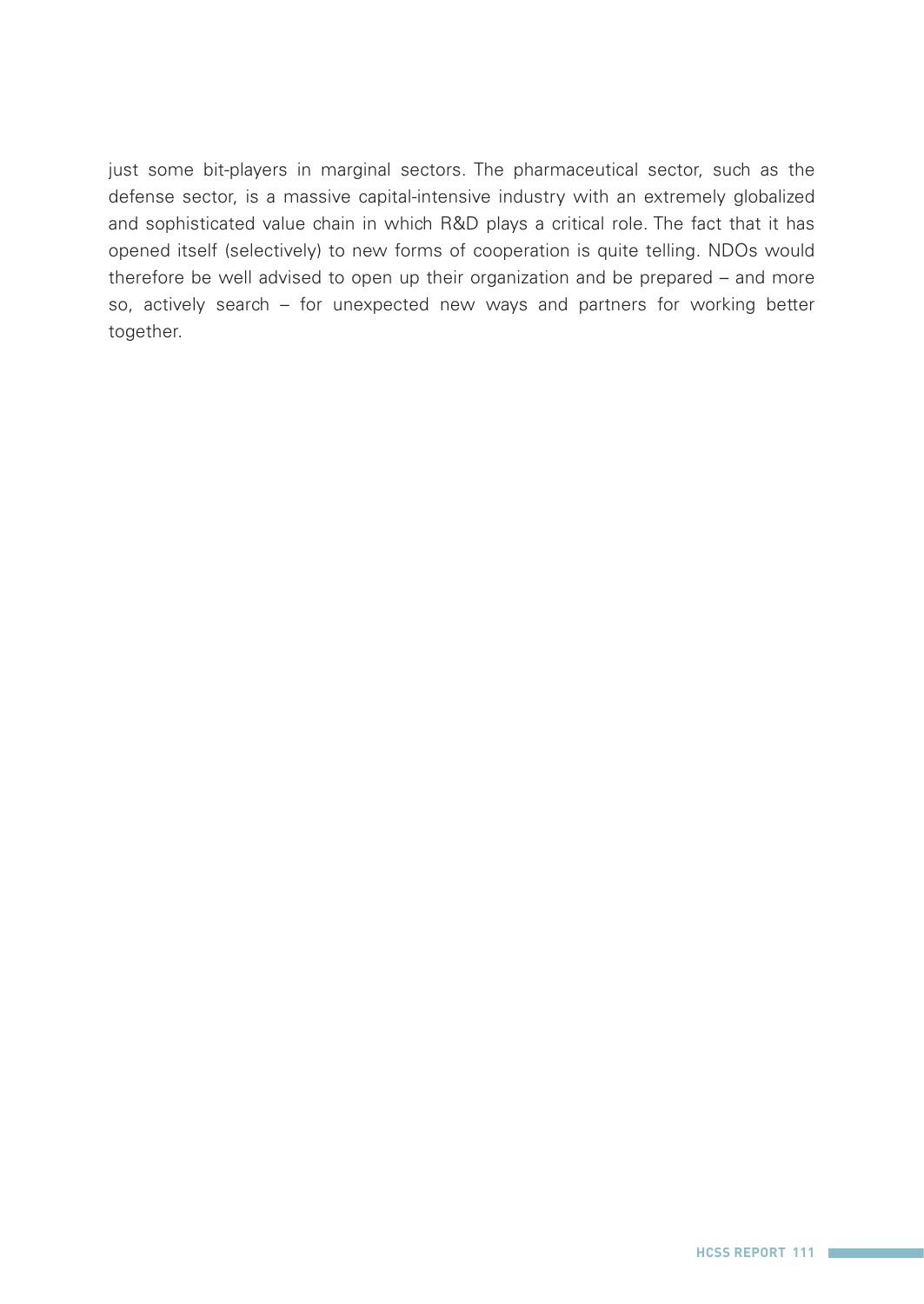BETTER TOGETHER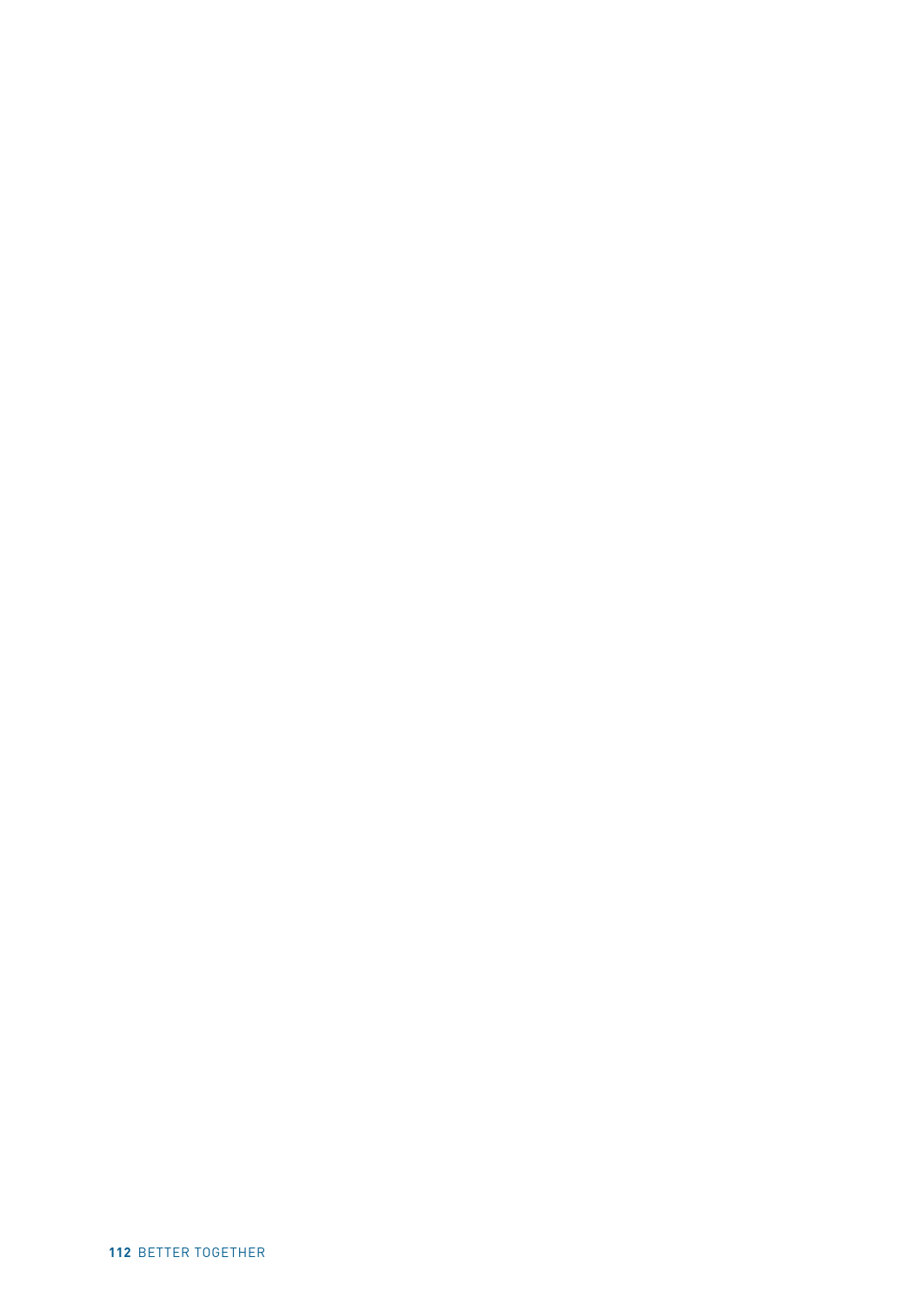# ANNEX A: A FIRST DRAFT TAXONOMY OF COOPERATION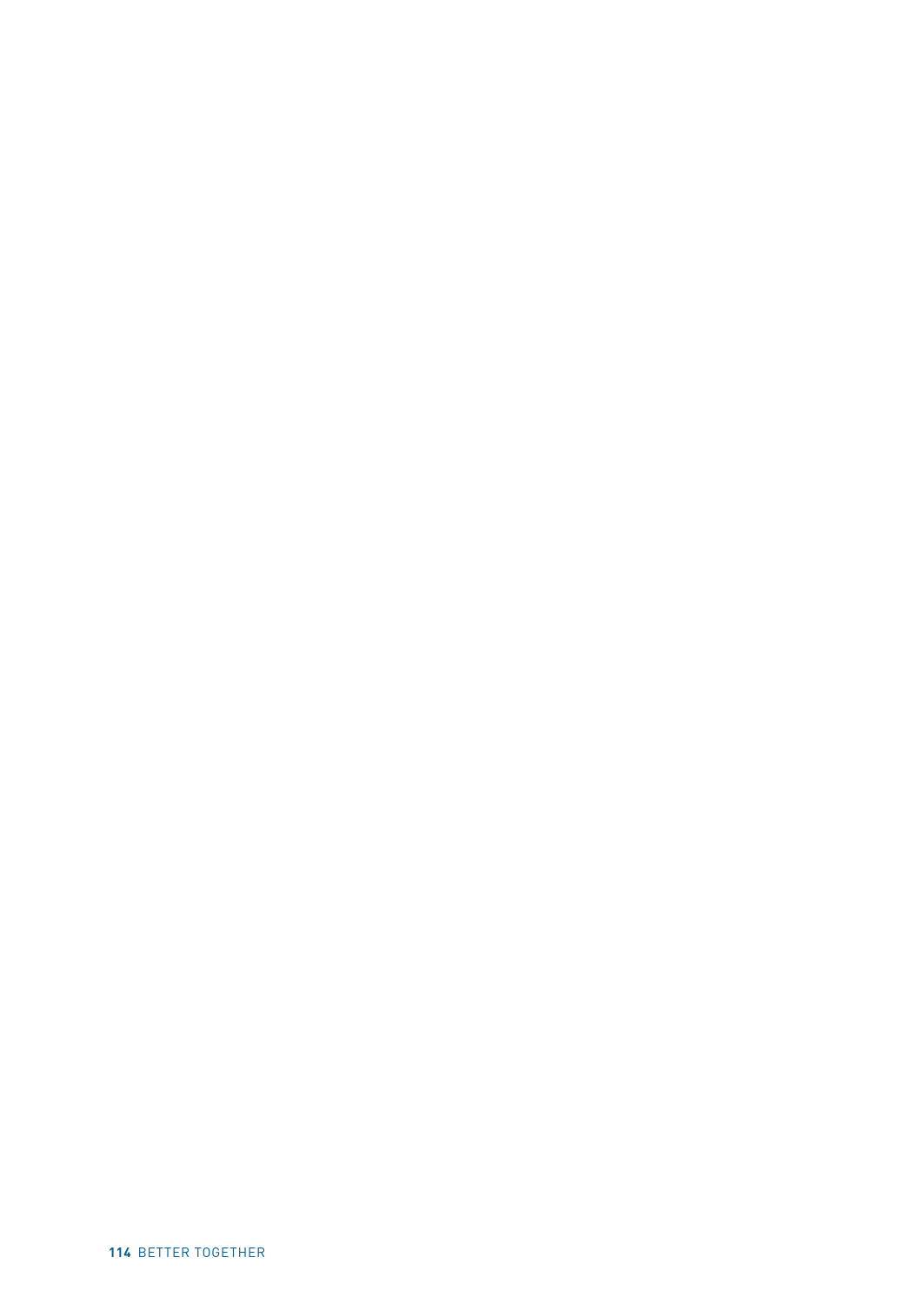## ANNEX A: A FIRST DRAFT TAXONOMY OF COOPERATION

Cooperation is an important topic of inquiry in many different academic disciplines. Biological lifeforms cooperate. Economic agents cooperate. Political movements and parties cooperate. States cooperate. Defense organizations cooperate. It seems that that in all of these diverse forms of cooperation we find back the entities that cooperate (who?), the purpose of their cooperation (why?), the nature of their cooperation (what?), the interfaces between them (how/through what?), and the broader system within which they cooperate (where?). Of course, the labels that are given to these elements differ from discipline to discipline. 'The who', for instance, goes by different names in different fields:

- 'agents' in economics, computer science and game theory/public choice;
- 'actors' or 'organizations' in polisci;
- 'humans' or 'groups' in anthropology, psychology and sociology;
- 'parties' in legal sciences.
- 'nodes' in network and related sciences, 'components',
- 'elements' in many natural sciences

All of these different labels refer to the same category of (deliberate or undeliberate) 'agency' which represents the active units that engage in cooperation.

For each of these broad categories, we have identified a number of 'parameters' along which types of cooperation may vary. These in essence represent a number of different 'dimensions' of the 'cooperation space'. Some of these parameters have been elaborated in terms of description, a way of operationalizing it, our assessment of where NDOs typically stand along that operationalization, and our assessment of what we see happening in the world in the non-defense sector.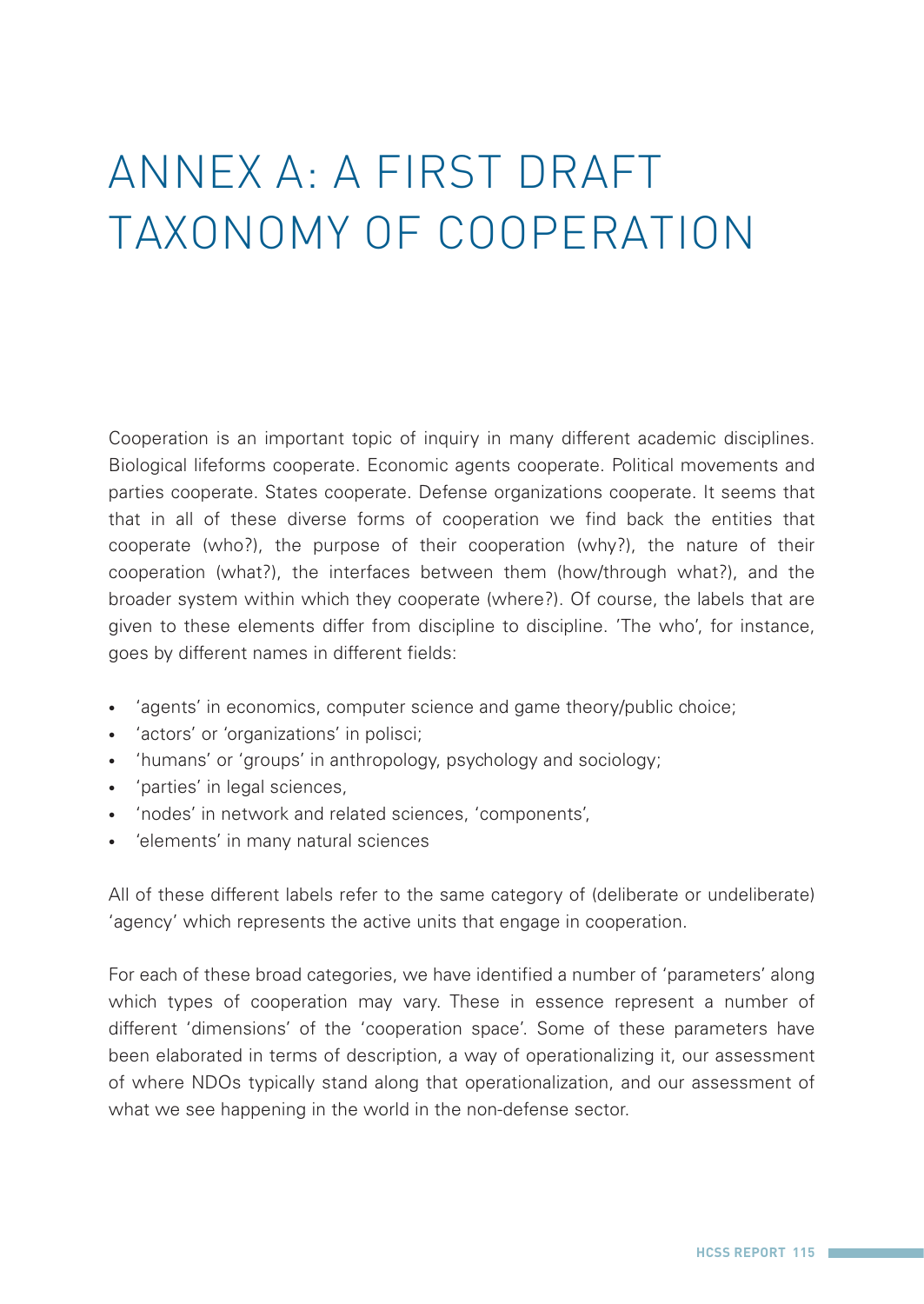The listing below is nothing but a try-out, an incomplete first exercise. We do not intend or pretend to be exhaustive. But we also do not want to limit ourselves to a few high-level abstract parameters that may still hide some meaningful difference that may matter to DSOs. We want them to be 'discrete' enough to allow us to select a few where we really observe new forms of cooperation appear and thrive 'in the wild' – where applicable and interesting also within, still but predominantly outside of the defense realm.

#### (NATURE OF THE) INTERACTORS – THE WHO?

**Size**: in most systems, some elements tend to be bigger, like-sized or smaller *Operationalization:* big<->big ; big->small ; small -> big ; small <-> small *Defense now:* since DSOs tend to be big, their current forms of interaction tend to skew towards the left side of this spectrum. Examples of big-big include: with other defense organizations; with other government departments; with big defense companies. Examples of big-small include: with smaller contractors on specific issues (catering, nice capabilities); with smaller force providers (e.g. Afghan warlord forces).

*Trend in the wild:* much more diversity (main driver: lower transaction costs) – e.g. 'swarms' of small ones that interact with the big ones as (near)-peers

- **• Number of decision makers**: all members of an organization may be involved in interaction decisions. Alternatively, only some members fulfil this role
- **• Scope**: some organizations tend to have a very broad scope (e.g. in the business world big conglomerates (keiretsu, chaebols; in networks free-scale networks; etc.), others very narrow (niche companies,

*Operationalization:* broad<-> broad ; broad ->narrow ; narrow -> broad ; narrow <- >narrow

*Defense now:* leaning towards the right: defense is fairly delineated in what it thinks it should or should not do, and there aren't many really 'broad' cooperation partners (the UN would be the one broad example that springs to mind)

*Trend 'in the wild':* again more diversity (main driver: lower transaction costs) e.g. Google constantly scanning (globally!) smaller nice players and sometimes buying them out, sometimes just working with them

- **• Homo-heterogeneity**: whether the interactors are homogeneous by nature or heterogeneous
- **• Structure**: hierarchical or not?; stovepiped or not?
- **Nature**: cohesive or not? status-quo or not?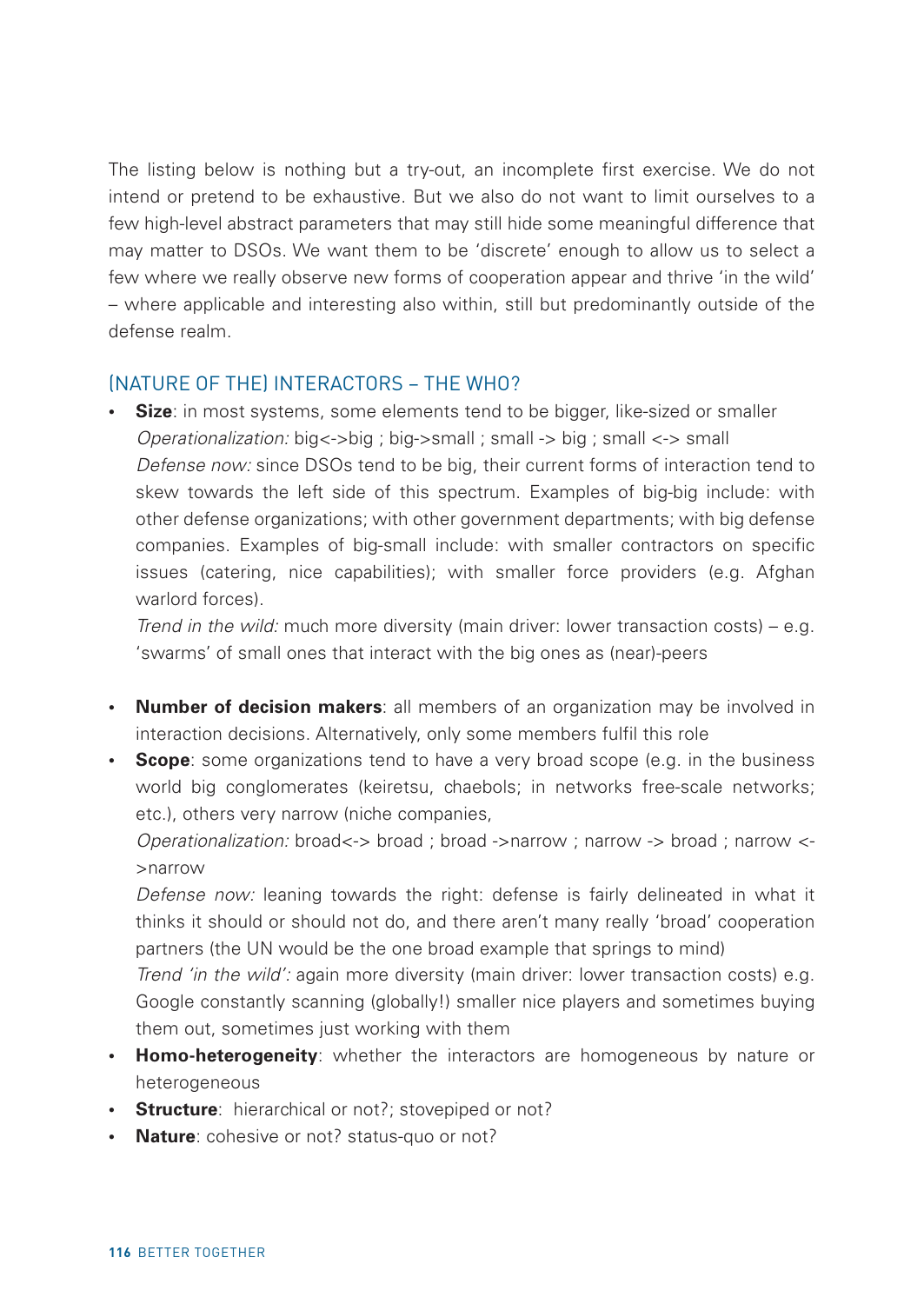#### (PURPOSE OF THE) INTERACTION – THE WHY?

**• Aim**: Why do agents cooperate?

*Operationalization:* For operational effectiveness, for efficiency gains, for 'what-if' scenarios [for evolutionary biology the aim is ultimately an increase in inclusive fitness]

**• Equity (cui bono?)**: are benefits (and/or costs) of cooperation fairly distributed or not

*Operationalization:* ? (e.g. in ecology – mutualism, commensalism, amensalism and parasitism)

#### (NATURE OF THE) INTERACTION – THE WHAT?

- **• Purposive or non-purposive**: do they purposefully want to cooperate with others or do they just end up cooperating de facto
- **• Coalitional size** *Operationalization:* dyadic/2, mini-lateral, medi-lateral, maxi-lateral
- **• Freedom of choice**

*Operationalization:* voluntary or non-voluntary (coerced) or unintentional

- **• Symmetrical or not**: Does one need the interaction a lot more than the other one?
- **• Hierarchical or not:** is there a 'stronger'/more powerful one and a weaker/less powerful one
- **• Partner choice** *Operationalization:* inside-out ('we' choose), outside-in (they choose us) or mutual.
- **• Temporal** *Operationalization:* acc-incidental/ad-hoc, or structural/long-term
- **• Adaptivity**
	- *Operationalization:* Rigid (fixed) or adaptive (flexible)
- **• Substantive:** what is the interaction all about?

*Operationalization:* value-based (Weber – gemeinschaft vs gesellschaft; e.g Karl Deutsch' security community); purpose-based (do they share similar or identical objectives/purposes)?; incentives-based (do they share some – maybe transient) incentives; purely instrumental (just about sharing resources)

**• Trustworthiness and trust**: evaluation of actions in relation to prior stated intentions.

*Operationalization:* evaluation of self by the other interactant(s) and potential interactants (= trustworthiness), and vice versa (= trust) based on history and current behaviour. Reputation. Distinguishing honest from deceptive signals.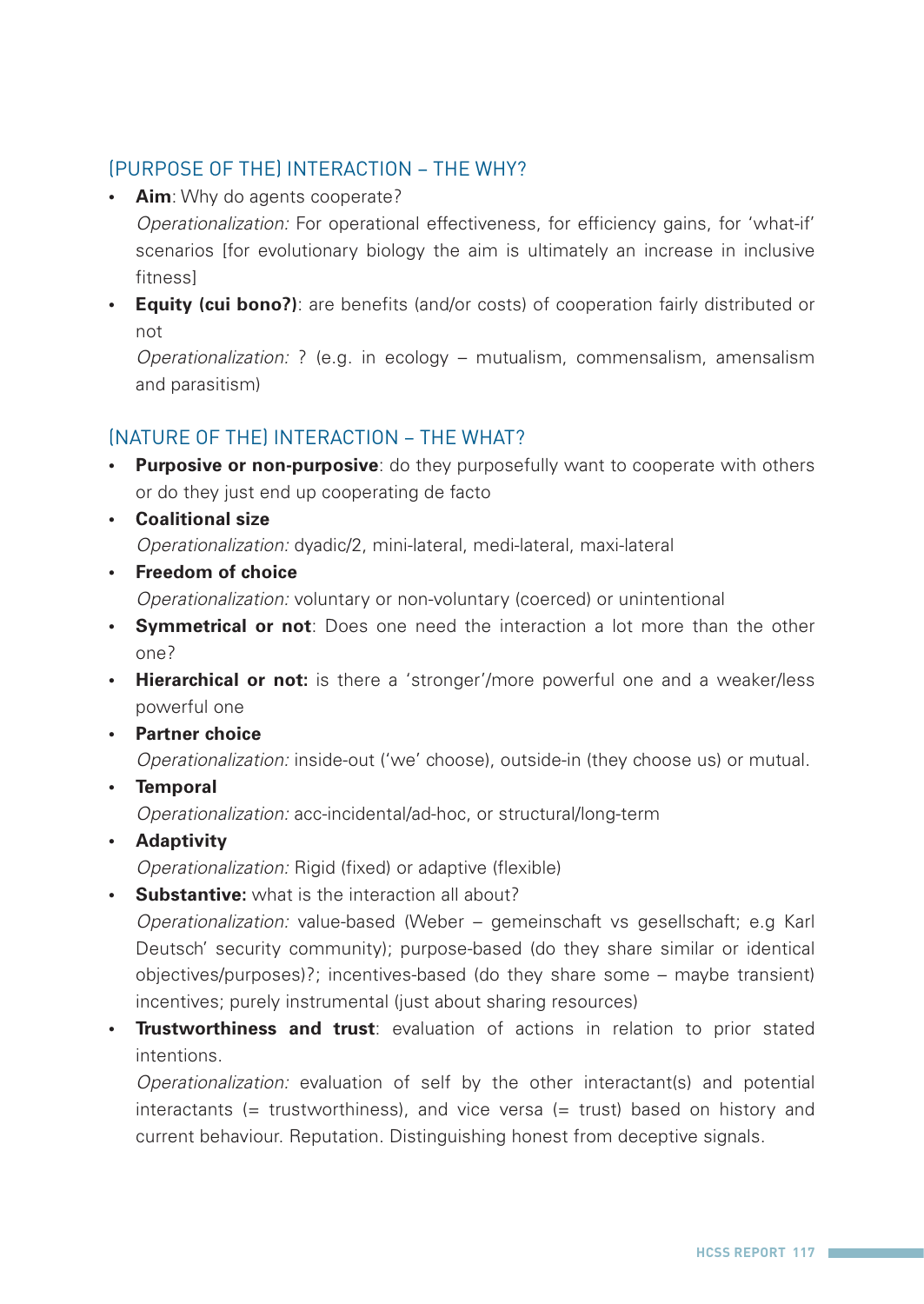#### (Nature of the) Interface – the how / through what?

- **Information exchange and decision making:** is decision making preceded by information exchange and/or discussion? Are decisions made alternately by each side (or sequentially by all sides if more than two), simultaneously or something more complex where there are more than two parties? How are decisions made within a group or organization? How are negotiations between groups managed?
- **• Formal/informal**
- **• High-cost/low cost:** costs to all parties and symmetry/asymmetry of these costs
- **• Types of cost:** the nature of costs to the parties involved. We can distinguish between 'interaction costs' (intrinsic to the interaction and unavoidable to a variable degree) and 'outcome costs' (which depend on the outcome of the interaction) *Operationalization:* Interaction costs: Cognitive (for the individual) and 'informational requirement' (for the organization) costs of the interaction. Outcome costs: money, time, energy, sharing of previously private information, loss of reputation.
- **• Loose or tight:** the term 'loose coupling' comes originally from the IT sector, from whence it expanded into many other disciplines<sup>278</sup>.
- **• Enforceable or not**

#### (Nature of the) Interaction Context/Environment – where?

#### **• One- or two-way**

*Operationalization:* one-way (the environment influences the interaction or the outcome of the interaction influences the environment) or two-way. The (social) environment includes other potential interactants in the environment

- **• Stable vs dynamic/turbulent**
- **• Rules/norms/standards-based or not**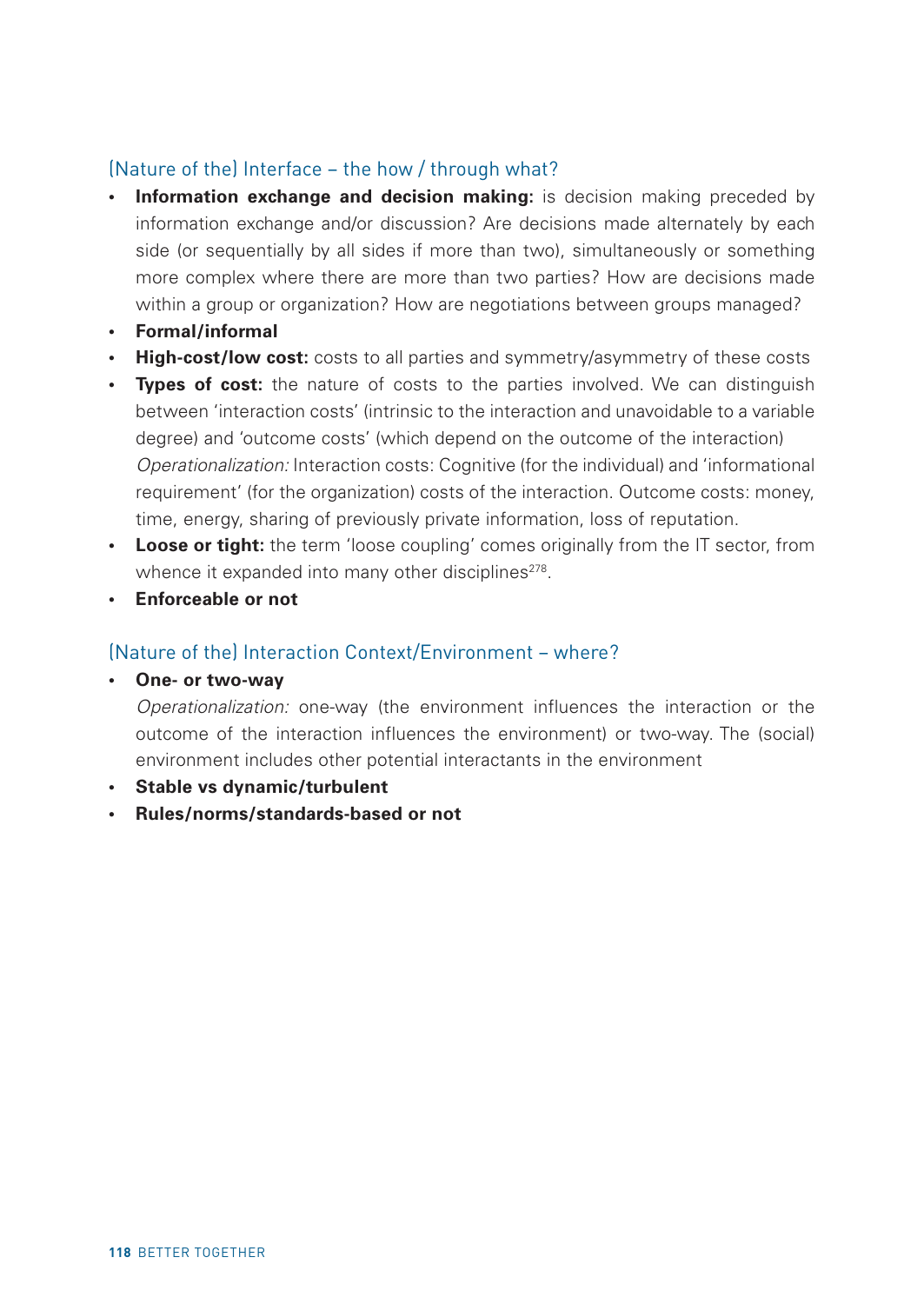## BIBLIOGRAPHY

- 
- 
- -
- -
	-
-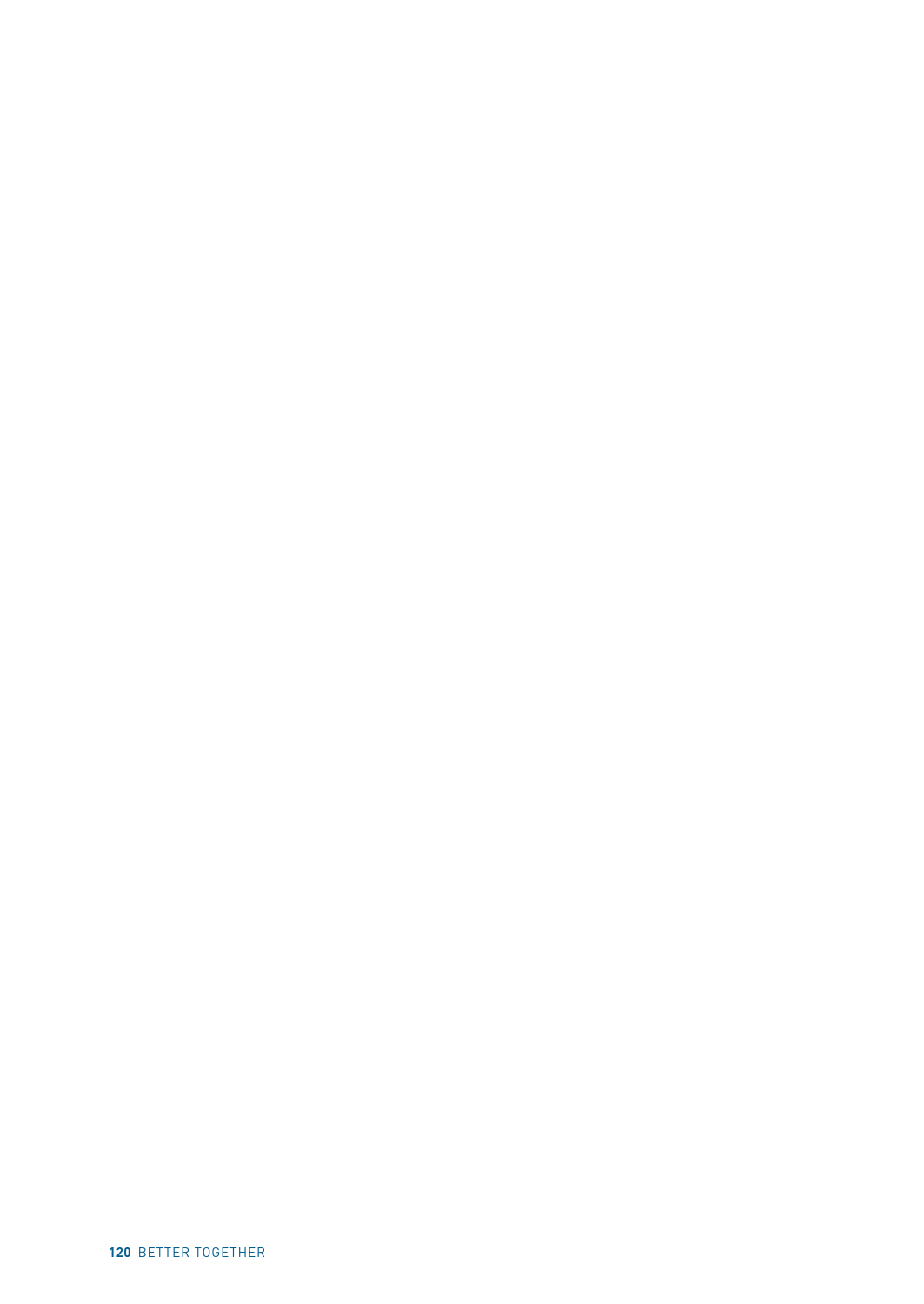### BIBLIOGRAPHY

- "\$1 Million Prize Awarded for New Algorithm for Rapid Characterization of Pathogens." *InnoCentive*, March 12, 2013. http://www.innocentive.com/1-million-prize-awarded-new-algorithm-rapid-characterization-pathogens.
- "About MMOWGLI." *MMOWGLI Portal*. Accessed October 7, 2015. https://portal.mmowgli.nps.edu/game-wiki/-/ wiki/10773/About+MMOWGLI.
- "About Open Innovation." *EIDON Lab*, October 10, 2011. http://www.eidon-lab.eu/index/index.php?option=com\_content&view=article&id=66&lang=en.
- Allen, Nick. "Hit Men, Drugs and the Fall of Ross Ulbricht, the Silk Road 'Mastermind.'" *The Telegraph*, October 4, 2013. http://www.telegraph.co.uk/news/worldnews/northamerica/usa/10356444/Hit-men-drugs-and-the-fallof-Ross-Ulbricht-the-Silk-Road-mastermind.html.
- "APT28: A Window Into Russia's Cyber Espionage Operations?" Milpitas, CA: FireEye, October 2014. https://www2. fireeye.com/rs/fireye/images/rpt-apt28.pdf.
- Baregheh, Anahita, Jennifer Rowley, and Sally Sambrook. "Towards a Multidisciplinary Definition of Innovation." *Management Decision* 47, no. 8 (September 4, 2009): 1323–39. doi:10.1108/00251740910984578.
- Barton, Bob, and Dick Whittington. "Meeting Capability Goals through Effective Modelling and Experimentation of C4ISTAR Options." presented at the ICCRTS 16, June 2011. http://www.dodccrp.org/events/16th\_iccrts\_2011/ presentations/007.pdf.
- Basilaia, Mikheil. "Volunteers and Cyber Security Options for Georgia." Tallinn University of Technology, 2012. http://csbd.gov.ge/doc/Volunteers%20and%20Cyber%20Security%20-%20Options%20for%20Georgia.%20 Mikheil%20Basilaia.pdf.
- Beinhocker, Eric. *The Origin of Wealth: Evolution, Complexity, and the Radical Remaking of Economics*. Boston Mass.: Harvard Business School Press, 2006.
- Bishop, Michelle. "The Total Economic Impact Of InnoCentive Challenges: Single Company Case Study." Forrester Comsulting, January 5, 2009. https://www.innocentive.com/files/node/casestudy/total-economic-impacttm-innocentive-challenges-sca-case-study.pdf.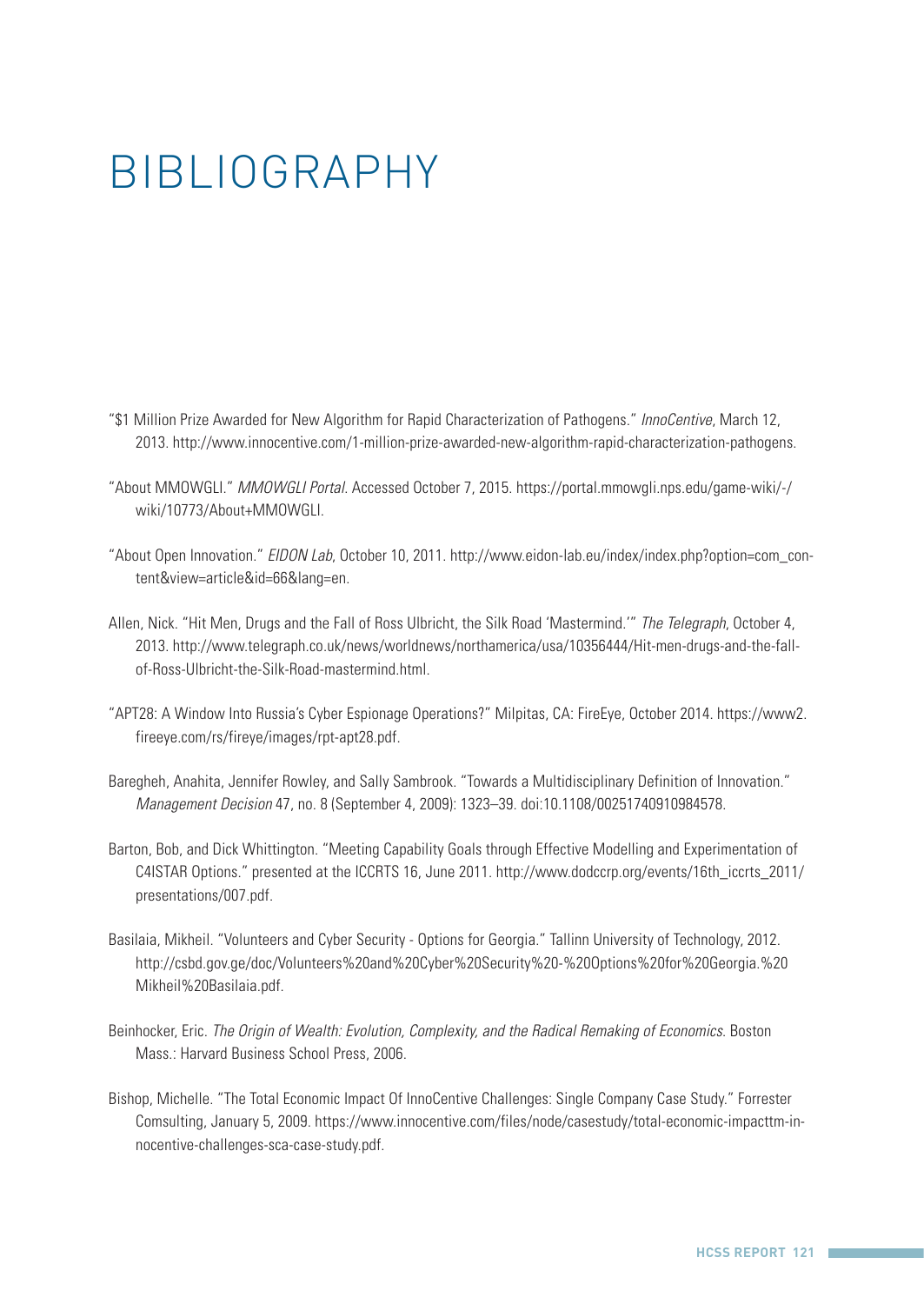- *BlackEnergy & Quedagh: The Convergence of Crimeware and APT Attacks*. F-Secure, 2014. https://www.f-secure. com/documents/996508/1030745/blackenergy\_whitepaper.pdf.
- Blackford, Mansel G. *The Rise of Modern Business: Great Britain, the United States, Germany, Japan, and China*. UNC Press Books, 2012.
- Bodeen, Christopher. "Chinese Hackers Take Weekends Off." *The Huffington Post*. February 25, 2013. http://www. huffingtonpost.com/2013/02/25/chinese-hackers\_n\_2756914.html.
- Booker, Dawn S. "Wiki Approaches to Wicked Problems: Considering African Traditions in Innovative Collaborative Approaches." *Development in Practice* 24, no. 5–6 (August 18, 2014): 672–85. doi:10.1080/09614524.2014.9347 86.
- Bourgon, Jocelyne. *A New Synthesis of Public Administration Serving in the 21st Century*. Montreal: McGill-Queen's University Press, 2011. http://site.ebrary.com/id/10577863.
- Boyd, E. B. "State Department Is Trying To Make A Thousand Ushahidis Bloom." *Fast Company*. Accessed September 15, 2015. http://www.fastcompany.com/1751308/state-department-trying-make-thousand-ushahidis-bloom.
- "British Defence-Acquisition Reform The RUSI Journal Volume 159, Issue 1." Accessed January 24, 2016. http:// www.tandfonline.com/doi/abs/10.1080/03071847.2014.895256#.VqVFKlltAhM.
- Brown, Jessie-May, and Pincher Martin. "Talon Strike Securing a Clear View of the Battlefield." *Royal United Services Institute*, 2011.
- Carr, Jeffrey. *Inside Cyber Warfare*. Sebastopol, CA: O'Reilly Media, Inc., 2010.
- "Challenge Specific Agreement." *InnoCentive*. Accessed October 2, 2015. https://www.innocentive.com/ar/contract/ printUnsigned/36.
- Charlie, Osborne, and Zero Day. "Google Recruits Top PS3 Hacker for Project Zero." *ZDNet*, July 2014. http://www. zdnet.com/article/google-recruits-top-ps3-hacker-for-project-zero/.

Chesbrough, Henry W. "The Era of Open Innovation." *MIT Sloan Management Review*, Spring 2003.

- "China Says U.S. Hacking Accusations Lack Technical Proof." *Reuters*, February 20, 2013. http://www.reuters.com/ article/2013/02/20/us-china-hacking-idUSBRE91I06120130220.
- "China Takes Lead On The 2015 Global 2000." *Forbes*. Accessed October 26, 2015. http://www.forbes.com/global2000/list/.
- Clayton, Mark. "Stealing US Business Secrets: Experts ID Two Huge Cyber 'Gangs' in China." *Christian Science Monitor*, September 14, 2012. http://www.csmonitor.com/USA/2012/0914/Stealing-US-business-secrets-Experts-ID-two-huge-cyber-gangs-in-China.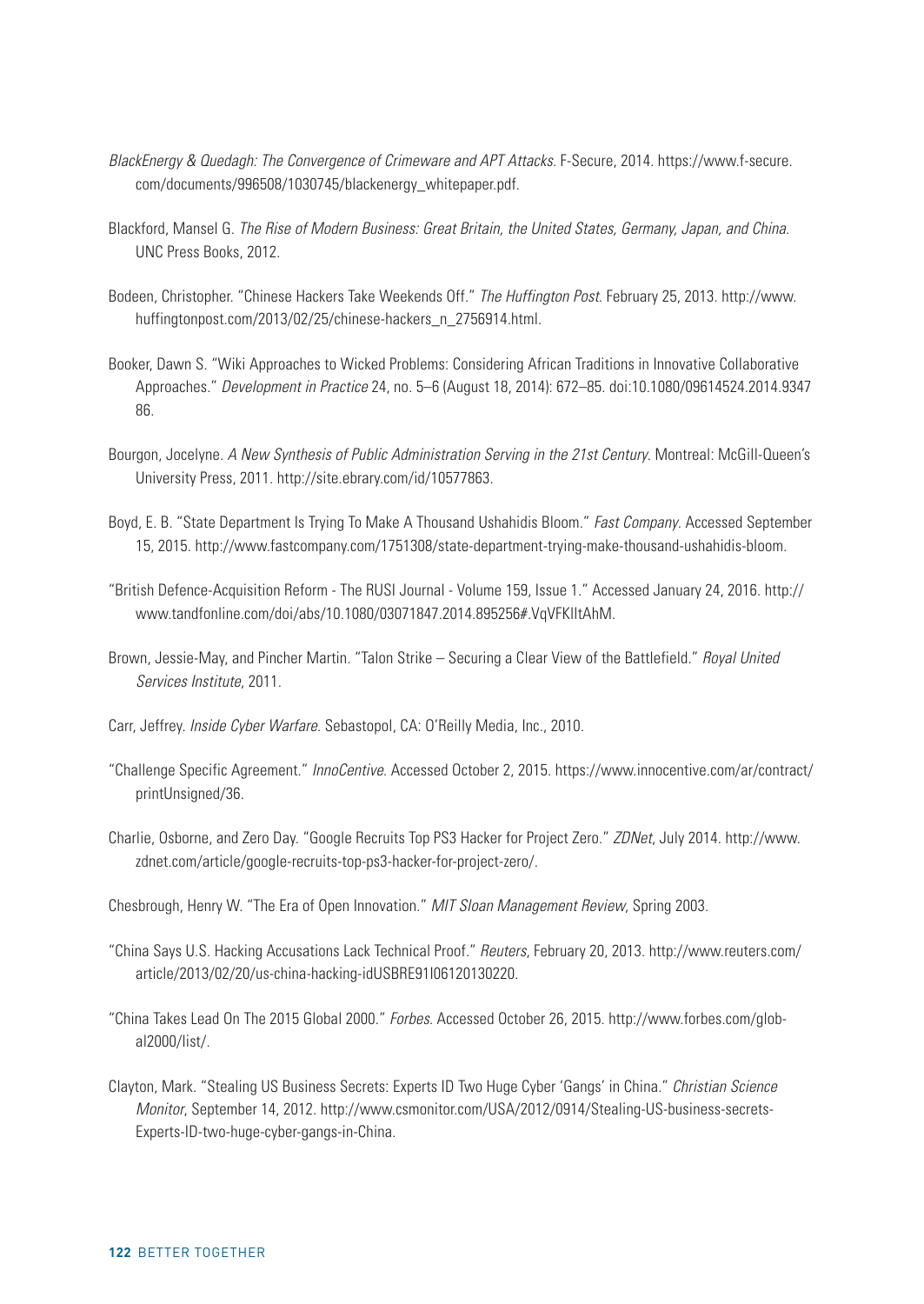- Coleman, E. Gabriella. *Hacker, Hoaxer, Whistleblower, Spy: The Many Faces of Anonymous*. London ; New York: Verso, 2014.
- Conger, Cristen. "Could a Single Hacker Crash a Country's Network? Estonia's Hack Attack." *HowStuffWorks*. Accessed September 9, 2015. http://computer.howstuffworks.com/hacker-crash-country-network.htm.
- "Crimea The Russian Cyber Strategy to Hit Ukraine." *InfoSec Institute*, March 11, 2014. http://resources.infosecinstitute.com/crimea-russian-cyber-strategy-hit-ukraine/.
- "CTTSO Challenge: Pre-Event Insider Attack Recognition." *InnoCentive*, 2014. https://www.innocentive.com/ar/ challenge/9933546.
- Curtis, Devon. *Politics and Humanitarian Aid: Debates, Dilemmas and Dissension*. London: Humanitarian Policy Group / Overseas Development Institute, 2001.
- Danchev, Dancho. "Georgia President's Web Site under DDoS Attack from Russian Hackers." *ZDNet*, July 22, 2008. http://www.zdnet.com/article/georgia-presidents-web-site-under-ddos-attack-from-russian-hackers/.
- Davies, Andrew, Peter Jennings, and Mark Thomson. "One Defence: One Direction? The First Principles Review of Defence." Special Report. Barton ACT, Australia: Australian Strategic Policy Institute, 2015.
- Davis, Jeffrey R., Elizabeth E. Richard, and Kathryn E. Keeton. "Open Innovation at NASA: A New Business Model for Advancing Human Health and Performance Innovations." *Research-Technology Management* 58, no. 3 (May 1, 2015): 52–58. doi:10.5437/08956308X5803325.
- "Defence Industrial Strategy." UK Ministry of Defence, December 2005.
- "Defensie en Thales onderhouden samen luchtruimverdedigings-systemen." *Defensie*, April 22, 2015. https://www. defensie.nl/actueel/nieuws/2015/04/22/defensie-en-thales-onderhouden-samen-luchtruimverdediging.
- "Defensie Zoekt 150 'Cyber-Reservisten.'" *NU*, November 2, 2013. http://www.nu.nl/internet/3618029/defensie-zoekt-150-cyber-reservisten.html.
- Department of Defence, Australia. *First Principles Review: Creating One Defence*. Canberra, Australian Capital Territory: Department of Defence, 2015. http://apo.org.au/research/first-principles-review-creating-one-defence.
- Department Of State. The Office of Website Management, Bureau of Public Affairs. "Morocco." Report. Department Of State. The Office of Website Management, Bureau of Public Affairs., June 8, 2012. Moroccol. http://www. state.gov/e/eb/rls/othr/ics/2012/191203.htm.
- De Spiegeleire, Stephan. "Ten Trends in Capability Planning for Defence and Security." *The RUSI Journal* 156, no. 5 (October 1, 2011): 20–28. doi:10.1080/03071847.2011.626270.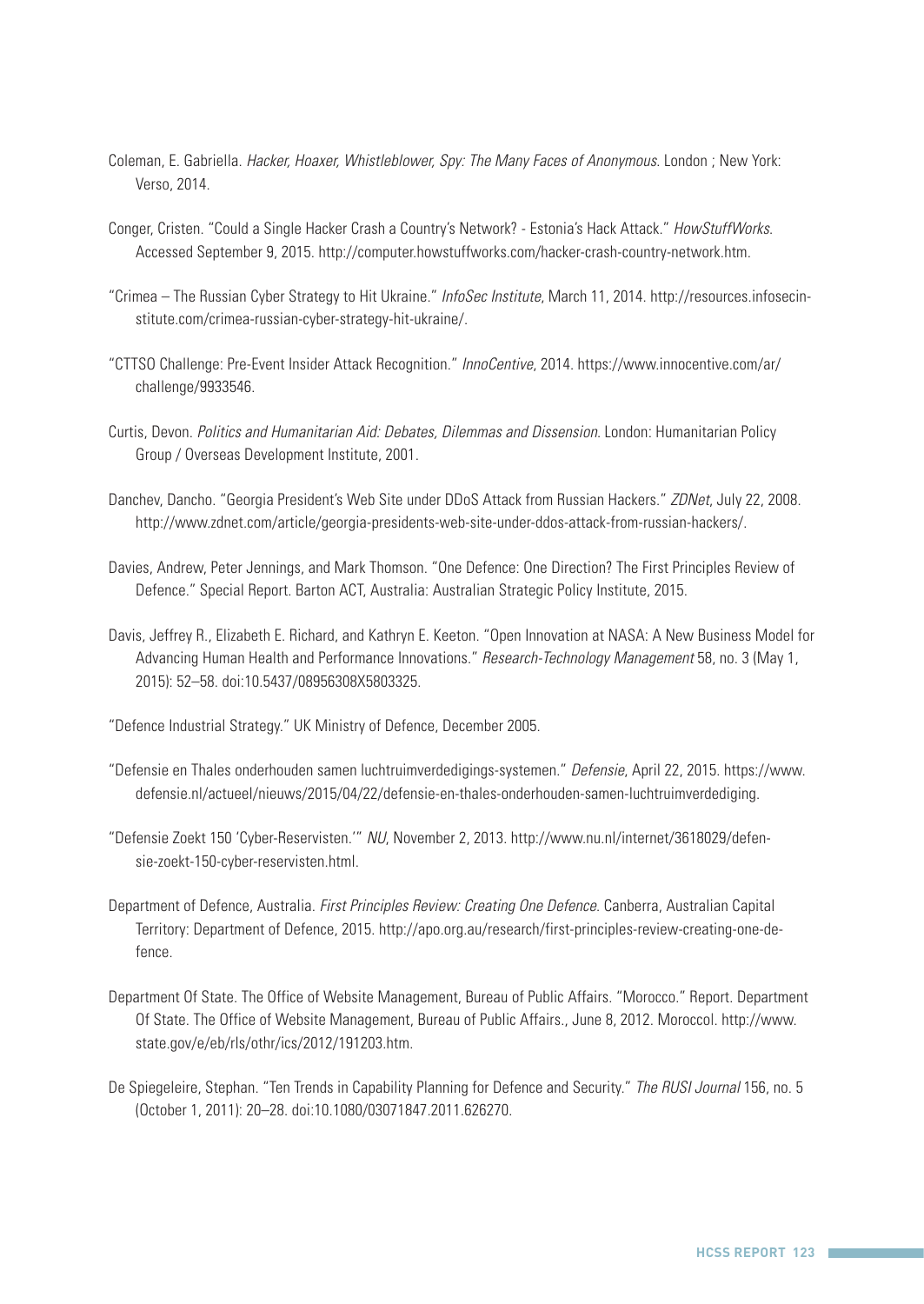———. "Towards a Taxonomy of Cooperation," 2015. https://docs.google.com/ document/d/1XUt3dPpX2UAuPlJsa1MtfdIXEykW15cpwYqC\_Xzf9zM/edit?usp=drive\_web&usp=embed\_facebook.

- de Spiegeleire, Stephan, and Eline Chivot. "Assessing Assertions of Assertiveness: The Chinese and Russian Cases - Reports." *HCSS Centre for Strategic Studies*, June 3, 2014. http://www.hcss.nl/reports/assessing-assertions-of-assertiveness-the-chinese-and-russian-cases/145/.
- De Spiegeleire, Stephan, IBM INstitute for Business Value, Alan Baldwin, Frans Picavet, and John Reiners. "Commentary." In *Bridging the Collaboration Gap: Results from a Global Defense Survey on Collaboration During Coalition Operations*. Somers, NY: IBM, 2009. https://www.ibm.com/smarterplanet/global/files/us\_\_en\_us\_\_ government\_\_gbe03231usen.pdf.
- de Spiegeleire, Stephan, and Tim Sweijs. "Missile Defense An Interactive Policy Analysis." *HCSS Centre for Strategic Studies*, July 11, 2011. http://www.hcss.nl/news/missile-threats-against-the-netherlands/309/.
- "Diaspora Engagement in Humanitarian Response Paper." International Organization for Migration, May 2015. http://unobserver.iom.int/sites/default/files/FINAL%20Paper%20-%20Diaspora%20and%20Humanitarian%20 Response%20-%20May%202015.pdf.
- "Equipping the Army for the Future." *MooD Smarter Decisions*. Accessed January 28, 2016. http://www.moodinternational.com/casestudies\_niteworks.html.
- Finkle, Jim. "Russian Hackers Target NATO, Ukraine and Others: iSight." *Reuters*, October 14, 2014. http://www. reuters.com/article/2014/10/14/us-russia-hackers-idUSKCN0I308F20141014.

"Fortune 500 - Fortune." Accessed October 26, 2015. http://fortune.com/fortune500/.

Franklin, Thomas. "Home Phe Monitor Research Challenge Advancing the Treatment for PKU." 2013. http://npkua. org/Portals/0/PDFs/2014Conference/Home%20Phe%20Monitor%20Dr%20Tom%20Franklin.pdf.

"Frequently Asked Questions." *InnoCentive*, 2015. http://www.innocentive.com/faq/Solver.

- "Frequently Asked Questions." *InnoCentive*, 2015. http://www.innocentive.com/faq/Solver.
- Gaglioti, Frank. "Cuts to NASA Budget Gut Space Research World Socialist Web Site." *World Socialist Web Site*, May 20, 2006. https://www.wsws.org/en/articles/2006/05/nasa-m20.html.
- Gansler, Jacques S., and William Lucyshyn. "Reforming Acquisition: This Time Must Be Different." In *Proceedings of the Twelfth Annual Acquisition Research Symposium*. College Park, MD: Maryland Univ College Park Center for Public Policy and Private Enterprise, 2015.
- Gao, Huiji, Geoffrey Barbier, and Rebecca Goolsby. "Harnessing the Crowdsourcing Power of Social Media for Disaster Relief." *IEEE Intelligent Systems* 26, no. 3 (2011): 10–14.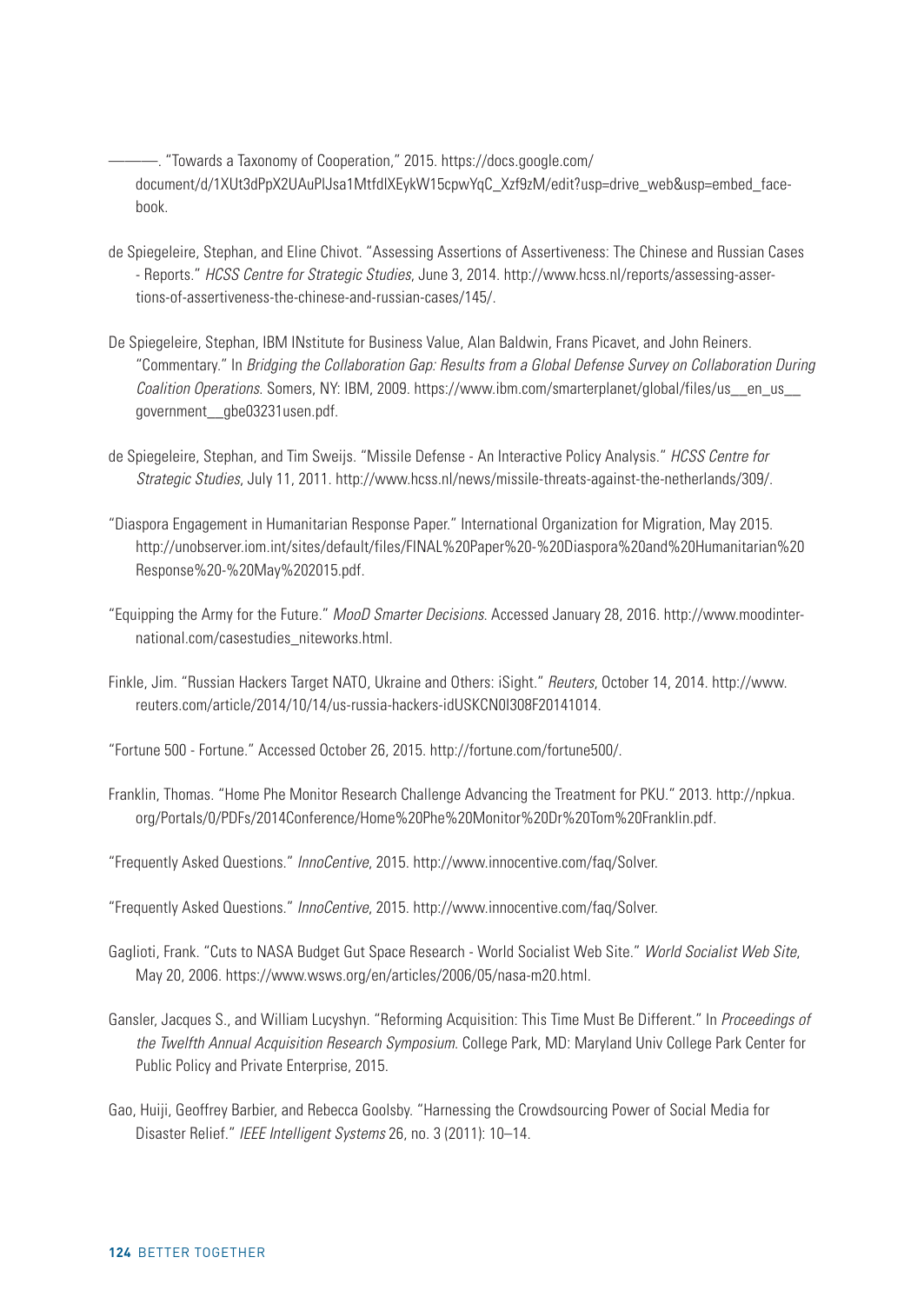- Gerard, Jason R. "Defense Acquisition Reform: A Half-Century and Still Counting." Army Command and General Staff College, 2014.
- Gharajedaghi, Jamshid. *Systems Thinking: Managing Chaos and Complexity: A Platform for Designing Business Architecture*. Amsterdam; Boston: Morgan Kaufmann/Elsevier, 2011.
- Gigler, Björn-Sören, and Savita Bailur. *Closing the Feedback Loop: Can Technology Bridge the Accountability Gap?* World Bank Publications, 2014. http://public.eblib.com/choice/publicfullrecord.aspx?p=1711528.
- Gilbert, David. "Ashley Madison Hack: Who Are Impact Team, Why Did They Leak Website Data and Will They Be Caught?" *International Business Times*, August 2015. http://www.ibtimes.co.uk/ashley-madison-hack-who-areimpact-team-why-did-they-leak-website-data-will-they-be-caught-1516328.
- Giridharadas, Anand. "Ushahidi Africa's Gift to Silicon Valley: How to Track a Crisis." *The New York Times*, March 13, 2010, sec. Week in Review. http://www.nytimes.com/2010/03/14/weekinreview/14giridharadas.html.
- "GitHub · Build Software Better, Together." Accessed August 27, 2015. https://github.com/.
- Gleick, James. *The Information: A History, a Theory, a Flood*. HarperCollins UK, 2011.
- Goldstein, Joshua, and Juliana Rotich. "Digitally Networked Technology in Kenya's 2007–2008 Post-Election Crisis." Berkman Center Research Publication. Internet & Democracy Case Study Series, 2008. http://unpan1.un.org/ intradoc/groups/public/documents/un-dpadm/unpan042523.pdf.
- Gray, Bernard. "Review of Acquisition for the Secretary of State for Defence: An Independent Report by Bernard Gray." Ministry of Defence of the UK, 2009.
- Greenberg, Andy. "iPhone Super-Hacker Comex, Let Go From Apple, Goes To Work For Google." Forbes.com. *Forbes*, April 2013. http://www.forbes.com/sites/andygreenberg/2013/04/24/iphone-super-hacker-comex-let-go-fromapple-goes-to-work-for-google/.
- Grevil, Frank S. "Gauging Sympathy for Snowden." *Consortiumnews*, July 3, 2013. https://consortiumnews. com/2013/07/03/gauging-sympathy-for-snowden/.
- "Hackers Join In the Struggle for Crimea." *The Interpreter*, March 7, 2014. http://www.interpretermag.com/hackersjoin-in-the-struggle-for-crimea/.
- "Hacking Communities in the Deep Web." *InfoSec Institute*. Accessed July 22, 2015. http://resources.infosecinstitute.com/hacking-communities-in-the-deep-web/.
- Halliday, Josh. "Stuxnet Worm Is the 'Work of a National Government Agency." *The Guardian*, September 24, 2010, sec. Technology. http://www.theguardian.com/technology/2010/sep/24/stuxnet-worm-national-agency.
- Hauser, Kathryn. "Companies Hiring 'White Hat' Hackers To Expose Weaknesses." *CBS Boston*. Accessed September 9, 2015. http://boston.cbslocal.com/2014/10/20/companies-hiring-white-hat-hackers-to-expose-weaknesses/.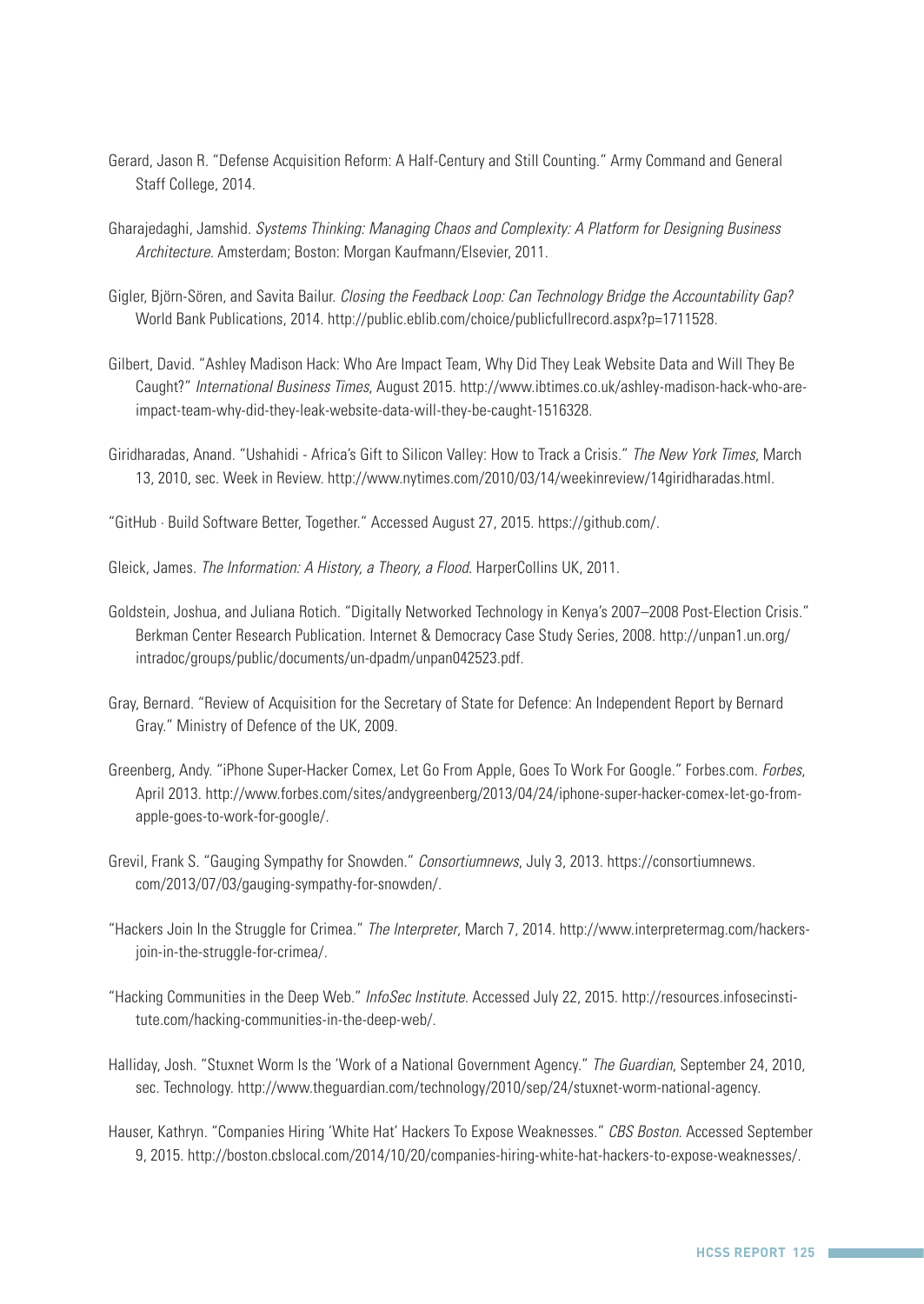Headington, Yvonne. "A Lite On Niteworks." *BATTLESPACE News*, October 2013.

- Heene, Aimé. *Bruggen Naar Het Onvoorspelbare: Theoretische Verkenningen En Een Stappenplan Voor Strategisch Leiderschap*. Tielt: Lannoo, 2015. http://www.literatuurplein.nl/boekdetail.jsp?boekId=1073588.
- Heinzelman, Jessica, and Carol Waters. "Crowdsourcing Crisis Information in Disaster-Affected Haiti." Washington, DC: United States Institute of Peace, 2010. http://dspace.africaportal.org/jspui/bitstream/123456789/29753/1/ Crowdsourcing%20Crisis%20Information%20in%20Disaster%20-%20Affected%20Haiti.pdf.
- Hille, Kathrin. "Chinese Military Mobilises Cybermilitias." *Financial Times*, October 12, 2011. http://www.ft.com/ intl/cms/s/0/33dc83e4-c800-11e0-9501-00144feabdc0.html#axzz3hkIhyqAp.

"I Am the Cavalry." *I Am the Cavalry*. Accessed September 10, 2015. https://www.iamthecavalry.org/.

- InnoCentive. "InnoCentive Investigation of the Challenge Driven Innovation Platform at NASA." Public Report. Waltham, MA: InnoCentive, October 25, 2010. http://www.nasa.gov/pdf/572344main\_InnoCentive\_NASA\_ PublicReport\_2011-0422.pdf.
- "InnoCentive Challenge & Solver Statistics." *InnoCentive*, 2016. http://www.innocentive.com/about-innocentive/ facts-stats.
- "InnoCentive Idea Management." *InnoCentive*, 2015. http://www.innocentive.com/innovation-solutions/innocentive-idea-management.
- "Innocentive Inc. in Andover, MA Contracting Profile." *InsideGov*, 2015. http://government-contractors.insidegov. com/l/476/Innocentive-Inc-in-Andover-MA.

"Interface with RPDE Edition 3." RPDE, 2015.

"Interface with RPDE Edition 4." RPDE, 2015.

- Joiner, Keith. "Implementing the Defence First Principles Review." Strategic Insights. Barton ACT, Australia: Australian Strategic Policy Institute, 2015. https://www.aspi.org.au/publications/implementing-the-defence-first-principles-review-two-key-opportunities-to-achieve-best-practice-in-capability-development/SI102\_ best\_practice\_capability\_development.pdf.
- Kausal, Tony, Stefan Markowski, and Defense Systems Management College, eds. *A Comparison of the Defense Acquisition Systems of France, United Kingdom, Germany and the United States*. Fort Belvoir, Va: Defense Systems Management College, 1999.
- Keeton, Kathryn E., Elizabeth E. Richard, and C. J. Callini. "Collaboration Strategies within NASA: How to Accelerate Innovation." Galveston, TX, 2014. http://www.hou.usra.edu/meetings/hrp2014/pdf/3117.pdf.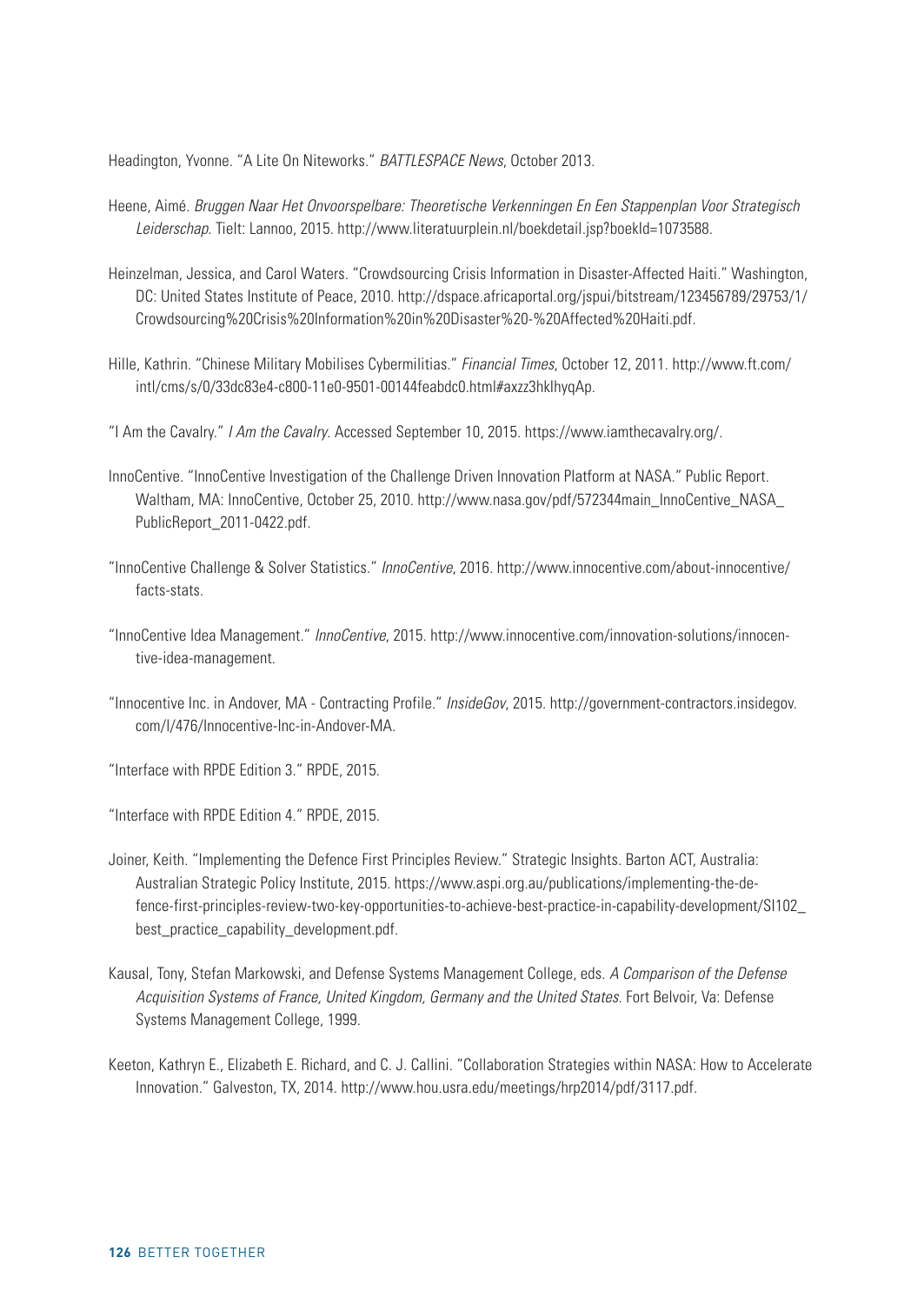- Keeton, Kathryn E., Elizabeth E. Richard, and Jeffrey R. Davis. "Solution Mechanism Guide: Implementing Innovation Within a Research & Development Organization." *Aviation, Space, and Environmental Medicine* 85, no. 10 (October 1, 2014): 1061–62. doi:10.3357/ASEM.4050.2014.
- "Klaar voor digitale strijd." Nieuwsbericht. *Defensie*, May 1, 2015. https://www.defensie.nl/actueel/nieuws/2015/05/01/klaar-voor-digitale-strijd.
- Klimburg, Alexander. "Mobilising Cyber Power." *Survival* 53, no. 1 (February 2011): 41–60. doi:10.1080/00396338.20 11.555595.
- Kurzweil, Ray. "The Singularity Is Near," 1999.
- Lakhani, Karim R. "InnoCentive.com (A)," June 10, 2008. http://www.hbs.edu/faculty/Pages/item.aspx?num=36046.
- Lakhani, Karin R., and Jill Panetta. "The Principles of Distributed Innovation." *Innovations* 2, no. 3 (Summer 2007): 97–112.
- Landes, David S., Joel Mokyr, and William J. Baumol, eds. *The Invention of Enterprise: Entrepreneurship from Ancient Mesopotamia to Modern Times*. Princeton, N.J.: Princeton University Press, 2012.
- Lee, Joel. "5 Of The World's Most Famous Hackers & What Happened To Them." *MakeUseOf*, June 1, 2012. http:// www.makeuseof.com/tag/5-of-the-worlds-most-famous-hackers-what-happened-to-them/.
- Leson, Heather. "Deployments of the Week." *Ushahidi Wiki*, 2015. https://wiki.ushahidi.com/display/WIKI/ Deployments+of+the+Week.
- Levental, Simcha. "A New Geospatial Services Framework: How Disaster Preparedness Efforts Should Integrate Neogeography." *Journal of Map & Geography Libraries* 8, no. 2 (May 2012): 134–62. doi:10.1080/15420353.201 2.670084.
- Lifshitz-Assaf, Hila. "From Problem Solvers to Solution Seekers: Dismantling Knowledge Boundaries at NASA." SSRN Scholarly Paper. Social Science Research Network, April 1, 2015. http://papers.ssrn.com/ abstract=2431717.
	- ———. "From Problem Solvers to Solution Seekers: The Permeation of Knowledge Boundaries at NASA." SSRN Scholarly Paper. Rochester, NY: Social Science Research Network, January 4, 2015. http://papers.ssrn.com/ abstract=2431717.
- Lin, Albert. "Hacker/Prirate Interaction in the Computer Underground." MIT, 1995. http://groups.csail.mit.edu/mac/ classes/6.805/student-papers/fall95-papers/lin-pirate.html.
- Lucas S. Osborn. "Regulating Three-Dimensional Printing: The Converging Worlds of Bits and Atoms." Accessed August 27, 2015. http://scholarship.law.campbell.edu/cgi/viewcontent.cgi?article=1096&context=fac\_sw.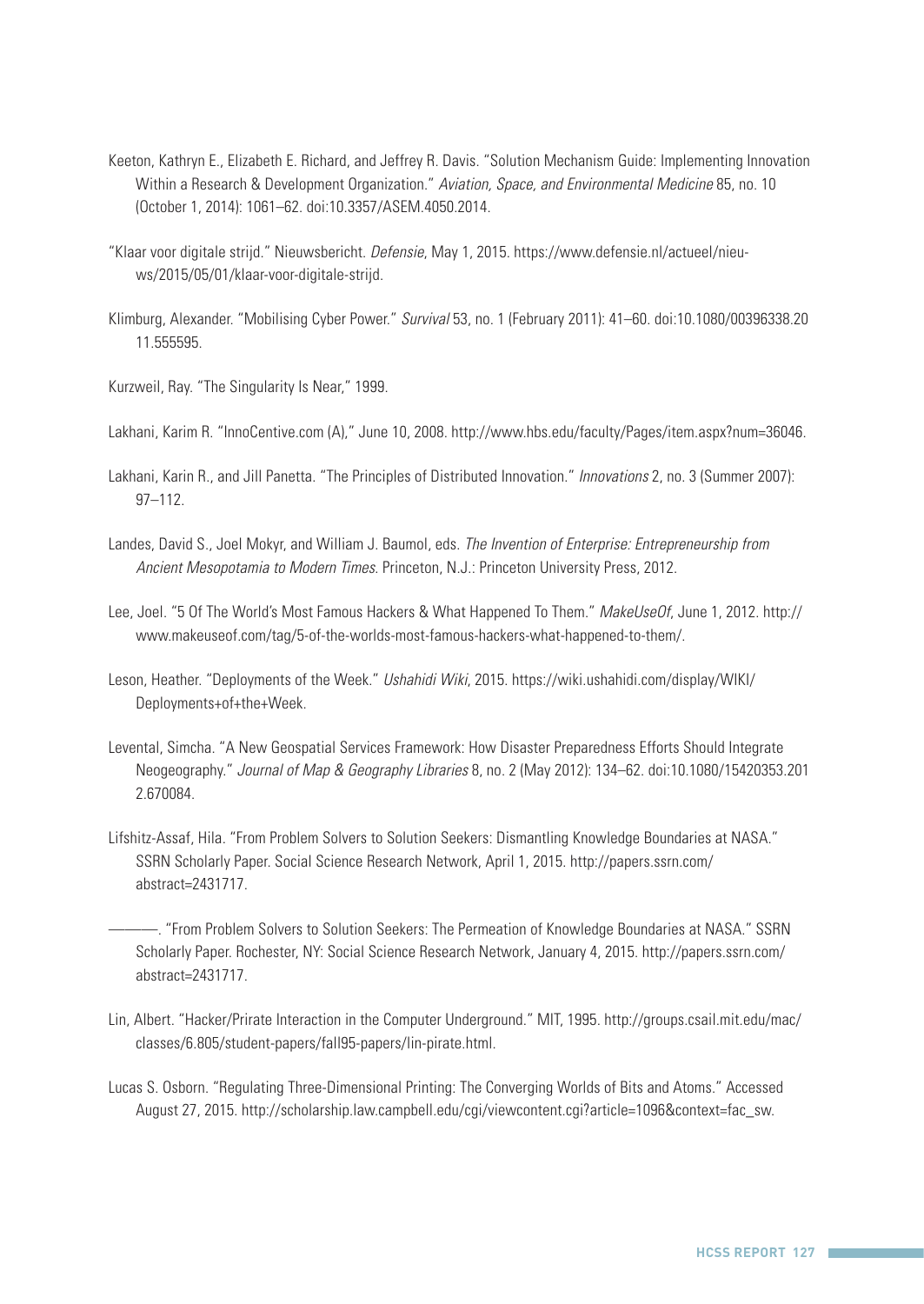- Mancini, Francesco, ed. "Big Data for Conflict Prevention: New Oil and Old Fires." In *New Technology and the Prevention of Violence and Conflict*, 4–27. New York, NY: United Nations Development Programme; United States Agency for International Development; International Peace Institute, 2013.
- ———. , ed. "Early Warning and the Role of New Technologies in Kenya." In *New Technology and the Prevention of Violence and Conflict*, 42–55. New York, NY: United Nations Development Programme; United States Agency for International Development; International Peace Institute, 2013.
- ———. , ed. "New Technologies and Conflict Prevention in Sudan and South Sudan." In *New Technology and the Prevention of Violence and Conflict*, 71–86. New York, NY: United Nations Development Programme; United States Agency for International Development; International Peace Institute, 2013.
- ———. , ed. "Using Information and Communication Technologies for Violence Prevention in Latin America." In *New Technology and the Prevention of Violence and Conflict*, 28–41. New York, NY: United Nations Development Programme; United States Agency for International Development; International Peace Institute, 2013.
- Markoff, John. "Before the Gunfire, Cyberattacks." *The New York Times*, August 13, 2008, sec. Technology. http:// www.nytimes.com/2008/08/13/technology/13cyber.html.
- Martin, Adam. "The FBI Is Losing the War on Cybercrime." *The Wire*, June 6, 2011. http://www.theatlanticwire.com/ technology/2011/06/fbi-losing-war-cyber-crime/38550/.
- Maurer, Tim, and Scott Janz. "The Russia-Ukraine Conflict: Cyber and Information Warfare in a Regional Context." *International Relations And Security Network*, October 17, 2014. http://www.isn.ethz.ch/Digital-Library/ Articles/Detail/?id=184345.
- Meier, Patrick. "Haiti: Taking Stock of How We Are Doing Ushahidi." *Ushahidi*, February 7, 2010. http://www. ushahidi.com/blog/2010/02/07/haiti-taking-stock-of-how-we-are-doing.
	- ———. "Haiti: Where We Are & Where We Go From Here Ushahidi." *Ushahidi*, January 30, 2010. http://www. ushahidi.com/blog/2010/01/30/haiti-where-we-are-where-we-go-from-here.
	- ———. "Introducing Ushahidi SWAT Ushahidi." *Ushahidi*, August 1, 2011. http://www.ushahidi.com/ blog/2011/08/01/introducing-ushahidi-swat/.
	- ———. "Ushahidi & The Unprecedented Role of SMS in Disaster Response Ushahidi." *Ushahidi*, February 23, 2010. http://www.ushahidi.com/blog/2010/02/23/ushahidi-the-unprecedented-role-of-sms-in-disaster-response.
- ———. "We Are The Volunteers of Mission 4636 Ushahidi." *Ushahidi*, January 27, 2010. http://www.ushahidi. com/blog/2010/01/27/we-are-the-volunteers-of-mission-4636.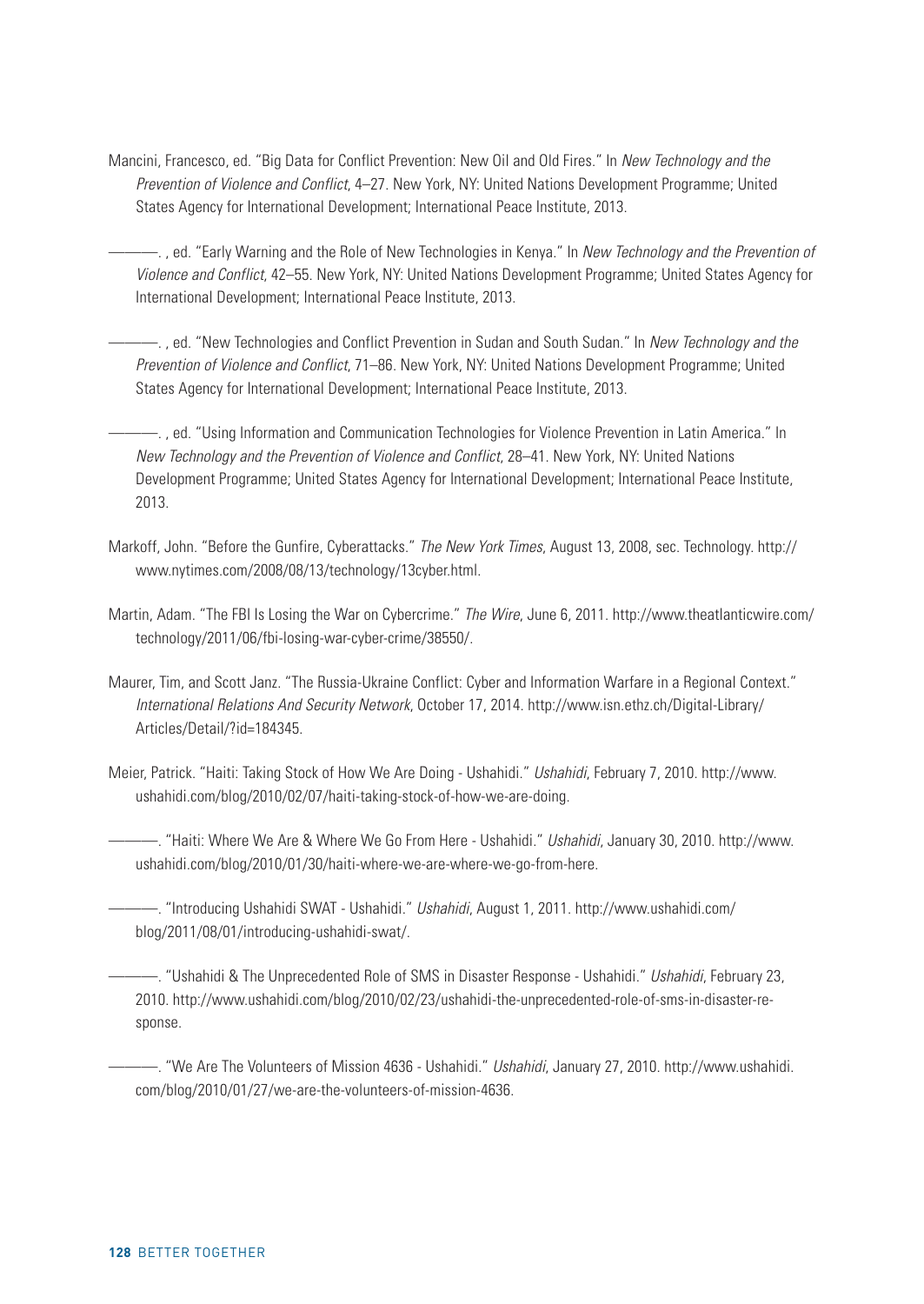- Mora, F. A. "Innovating in the Midst of Crisis: A Case Study of Ushahidi." *Submitted for Publication to SAGE Convergence Journal*, 2011. http://www.researchgate.net/profile/Fernando\_Mora3/publication/231537244\_ Innovating in the midst of crisis A case study of Ushahidi/links/0fcfd506b9fdd4086b00000.pdf.
- Morrow, Nathan, Nancy Mock, Adam Papendieck, and Nicholas Kocmich. "Independent Evaluation of the Ushahidi Haiti Project." Development Information Systems International, 2011. http://ggs684.pbworks.com/w/file/ fetch/60819963/1282.pdf.
- Munro, Robert. "Crowdsourced Translation for Emergency Response in Haiti: The Global Collaboration of Local Knowledge." In *AMTA Workshop on Collaborative Crowdsourcing for Translation*, 1–4, 2010. http://jan.stanford. edu/pubs/munro2010translation.pdf.
	- ———. "Crowdsourcing and the Crisis-Affected Community: Lessons Learned and Looking Forward from Mission 4636." *Inf Retrieval Information Retrieval* 16, no. 2 (2013): 210–66.
- Nakashima, Ellen, and Joby Warrick. "Stuxnet Was Work of U.S. and Israeli Experts, Officials Say." *The Washington Post*, June 1, 2012. https://www.washingtonpost.com/world/national-security/stuxnet-was-work-of-us-and-israeli-experts-officials-say/2012/06/01/gJQAlnEy6U\_story.html.
- "NASA Touts Successes Of Centennial Challenges | AWIN Content from Aviation Week." *Aviationweek*, March 4, 2013. http://aviationweek.com/awin/nasa-touts-successes-centennial-challenges.
- Nelson, Richard R. *Technology, Institutions, and Economic Growth*. Harvard University Press, 2005.
- Niteworks. "Army Equipment Development Plan (AEDP)." Niteworks, 2011. http://www.niteworks.net/workspace/ website-files/army-equipment-development-plan.pdf.
	- ———. "General Information and Documentation from Niteworks," 2015. http://www.niteworks.net/general-information-and-documents/.
- "Niteworks Contract Extended to 2018 | MOD-DCO." *MoD*, September 14, 2015. https://www.contracts.mod.uk/ blog/niteworks-contract-extended-to-2018/.
- Oduor Lungati, Angela. "Connecting Digital Networks to Strengthen Electoral Processes: A NEW SIGN OF HOPE." *Ushahidi*, April 24, 2015. http://www.ushahidi.com/blog/2015/04/24/connecting-digital-networks-to-strengthen-electoral-processes-a-new-sign-of-hope.
- Okolloh, Ory. "Ushahidi, Or'testimony': Web 2.0 Tools for Crowdsourcing Crisis Information." *Participatory Learning and Action* 59, no. 1 (2009): 65–70.
- "One in Four US Hackers 'Is an FBI Informer' | Technology | The Guardian." Accessed September 14, 2015. http:// www.theguardian.com/technology/2011/jun/06/us-hackers-fbi-informer.
- "Open Street Map Community Responds to Haiti Crisis." *Open Knowledge Blog*, January 15, 2010. http://blog.okfn. org/2010/01/15/open-street-map-community-responds-to-haiti-crisis/.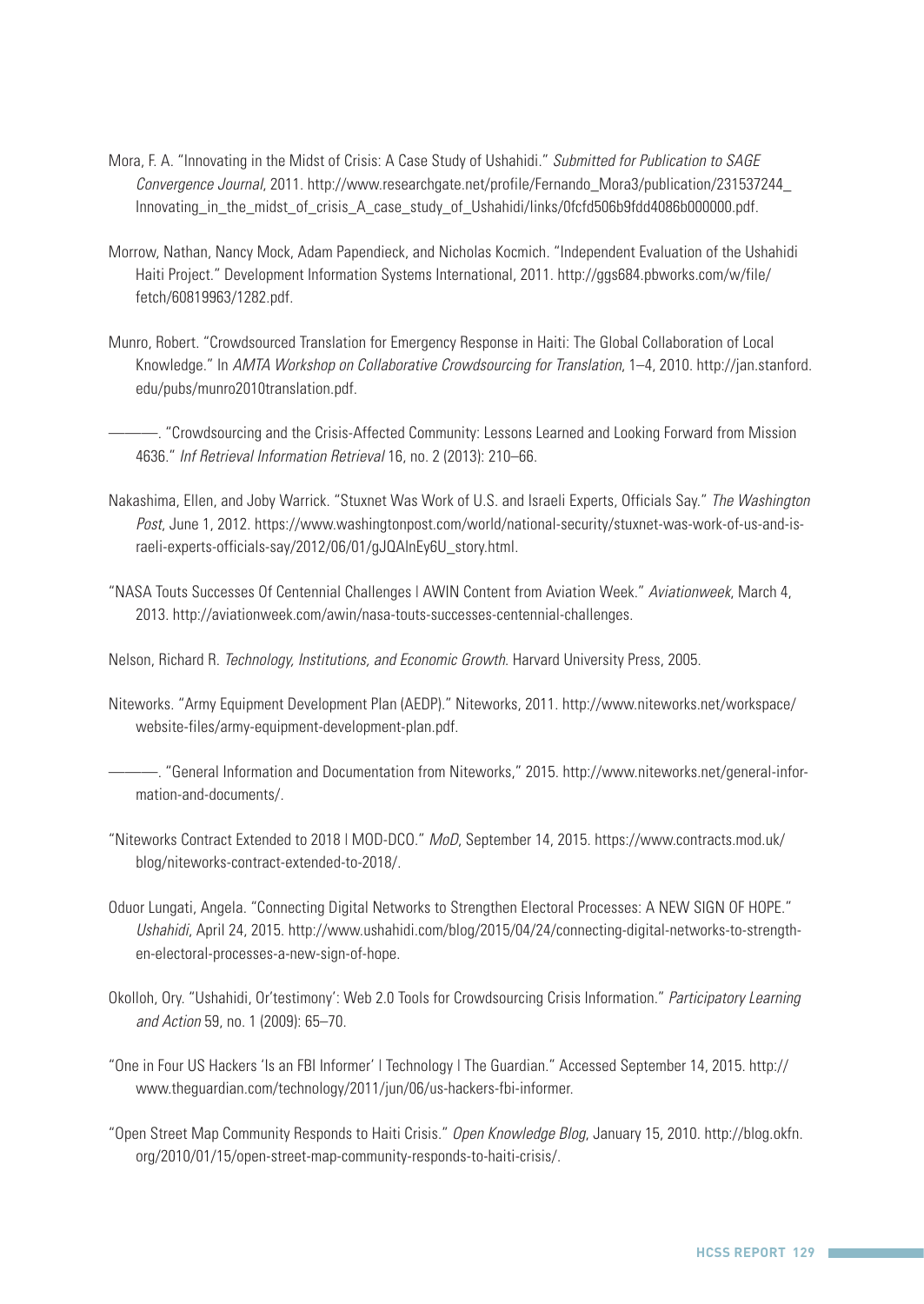- Ottis, Rain. "Theoretical Offensive Cyber Militia Models." In *Leading Issues in Information Warfare and Security Research*, by Julie J. C. H. Ryan, 131–44. Reading: Academic Publishing International Ltd., 2011.
- Perez, Carlota. *Technological Revolutions and Financial Capital: The Dynamics of Bubbles and Golden Ages*. Cheltenham UK; Northampton MA USA: Edward Elgar Publishing, 2002.

Phillips, Veronica. "Open Government at NASA." Text. *NASA*, March 3, 2015. http://www.nasa.gov/open/plan.

- Pilkington, Ed. "LulzSec Hacker 'Sabu' Released after 'Extraordinary' FBI Cooperation." *The Guardian*, May 27, 2014, sec. Technology. http://www.theguardian.com/technology/2014/may/27/hacker-sabu-walks-free-sentencedtime-served.
- Pisano, Gary P., and Roberto Verganti. "Which Kind of Collaboration Is Right for You?" *Harvard Business Review* 86, no. 12 (December 2008): 78–86.
- Polityuk, Pavel, and Jim Finkle. "Ukraine Says Communications Hit, MPs Phones Blocked." *Reuters*, March 4, 2014. http://www.reuters.com/article/2014/03/04/us-ukraine-crisis-cybersecurity-idUSBREA231R220140304.
- Posey, Brien. "Hiring Hackers As Security Consultants." *WindowSecurity.com*. Accessed September 15, 2015. http:// www.windowsecurity.com/articles-tutorials/misc\_network\_security/Hackers-Security-Consultants.html.

Purcell, Ian. "Tasking Niteworks – A Guide for MOD Staff." Niteworks, 2012.

- RAND Corporation. "Markets for Cybercrime Tools and Stolen Data: Hackers' Bazaar," 2014. http://www.rand.org/ content/dam/rand/pubs/research\_reports/RR600/RR610/RAND\_RR610.pdf.
- Review of U.S. Human Spaceflight Plans Committee. "Seeking a Human Spaceflight Program Worthy of a Great Nation." NASA, October 2009. http://www.nasa.gov/pdf/617036main\_396093main\_HSF\_Cmte\_FinalReport.pdf.
- Richard, Elizabeth E., and Jeffrey R. Davis. "NASA Space Life Sciences Strategy for Human Space Exploration." NASA, May 2007.
- Richard, Elizabeth E., and Steven A. González. "Strategic Alliances Strategies and Processes Benchmarking Study." Benchmark Study. NASA, June 2009. http://www.nasa.gov/sites/default/files/atoms/files/strategic\_alliances\_ strategies\_and\_processes\_benchmarking\_study\_2009.pdf.
- Roberts, Shadrock. "Supporting Online Volunteer Response to the Nepal Earthquake Ushahidi." *Ushahidi*, April 25, 2015. http://www.ushahidi.com/blog/2015/04/25/supporting-online-volunteer-response-to-the-nepal-earthquake.
- Roberts, Shadrock, and Karen Payne. "Operationalizing VGI for Humanitarian Response: Is It Possible and What Does It Mean." In *Association of American Geographers Conference on Volunteered Geographic Information*, 2011. http://vgi.spatial.ucsb.edu/sites/vgi.spatial.ucsb.edu/files/file/aag/Roberts\_abstract.pdf.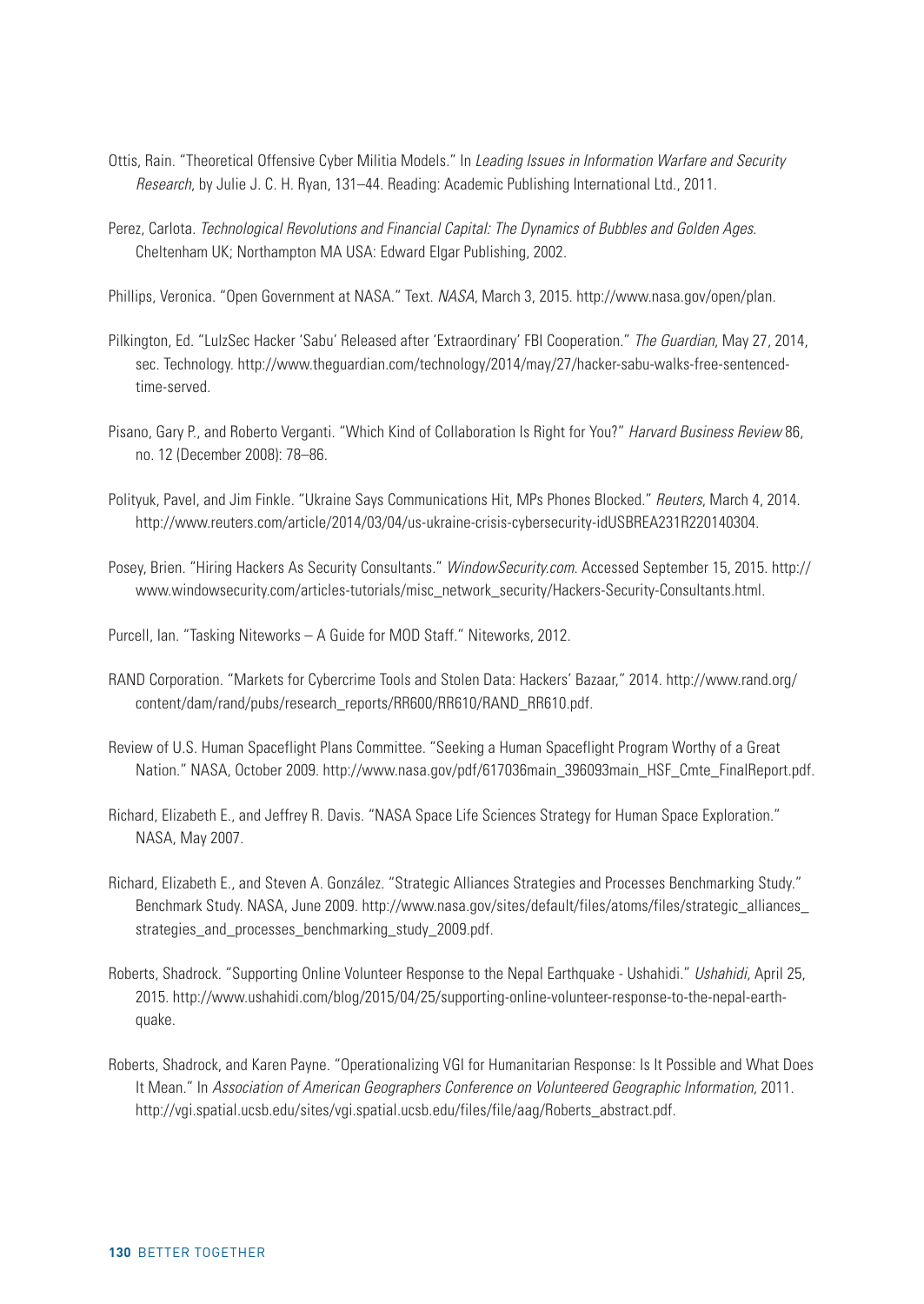- Roco, Mihail C., and William Sims Bainbridge, eds. *Converging Technologies for Improving Human Performance: Nanotechnology, Biotechnology, Information Technology and Cognitive Science*. Dordrecht ; Boston, Mass: Kluwer Academic Publishers, 2003.
- Roco, Mihail C., William Bainbridge, Bruce Tonn, and George Whitesides. *Convergence of Knowledge, Technology and Society: Beyond Convergence of Nano-Bio-Info-Cognitive Technologies*. Springer Science & Business Media, 2014.
- RPDE. "Strategic Plan 2014–2016." Rapid Prototyping Development and Evaluation Program, November 19, 2013. https://www.rpde.org.au/publications/1/file/p18g4pgo7i1c73uaq1uihq0vo121.
- "RPDE About Us." *RPDE*, 2016. http://www.rpde.org.au/about.
- Ruffer, Galya B. "What Ushahidi Can Do to Track Displacement." *Forced Migration Review*, no. 38 (oktober 2011): 25–26.
- Ruus, Kertu. "Cyber War I: Estonia Attacked from Russia." *The European Institute*, Winter/Spring 2008. http://www. europeaninstitute.org/index.php/component/content/article?id=67:cyber-war-i-estonia-attacked-from-russia.
- Sara Yin. "7 Hackers Who Got Legit Jobs From Their Exploits." *PCMAG*, June 2011. http://www.pcmag.com/slideshow/story/266255/7-hackers-who-got-legit-jobs-from-their-exploits.
- Schultz, Friederike, Sonja Utz, and Anja Göritz. "Is the Medium the Message? Perceptions of and Reactions to Crisis Communication via Twitter, Blogs and Traditional Media." *Public Relations Review Public Relations Review* 37, no. 1 (2011): 20–27.
- Schwartz, Moshe. "Defense Acquisitions: How DoD Acquires Weapon Systems and Recent Efforts to Reform the Process." Congressional Research Service, 2010. http://oai.dtic.mil/oai/oai?verb=getRecord&metadataPrefix-=html&identifier=ADA520832.
- Scott D. Applegate. "Leveraging Cyber Militias as a Force Multiplier in Cyber Operations," 2012. https://www. academia.edu/1261902/Leveraging\_Cyber\_Militias\_as\_a\_Force\_Multiplier\_in\_Cyber\_Operations.
- Scott Tompson. "Tight vs. Loose Coupling Organizational Structure." Demand Media. *Small Business Chron.com*. Accessed August 27, 2015. http://smallbusiness.chron.com/tight-vs-loose-coupling-organizational-structure-69016.html.
- Security.nl. "UWV: Tekort Aan Hoogopgeleide Security-Specialisten," September 11, 2015. https://www.security.nl/ posting/443041/UWV%3A+tekort+aan+hoogopgeleide+security-specialisten.
- Semon, Ted. "Results from the 2010 Strong Tether Challenge." *The Space Elevator Blog*, August 13, 2010. http:// www.spaceelevatorblog.com/?p=1420.
- Shepard, Sophie. "Designing the Front-End of Ushahidi V3 Ushahidi." *Ushahidi*, February 25, 2015. http://www. ushahidi.com/blog/2015/02/25/designing-the-front-end-of-ushahidi-v3.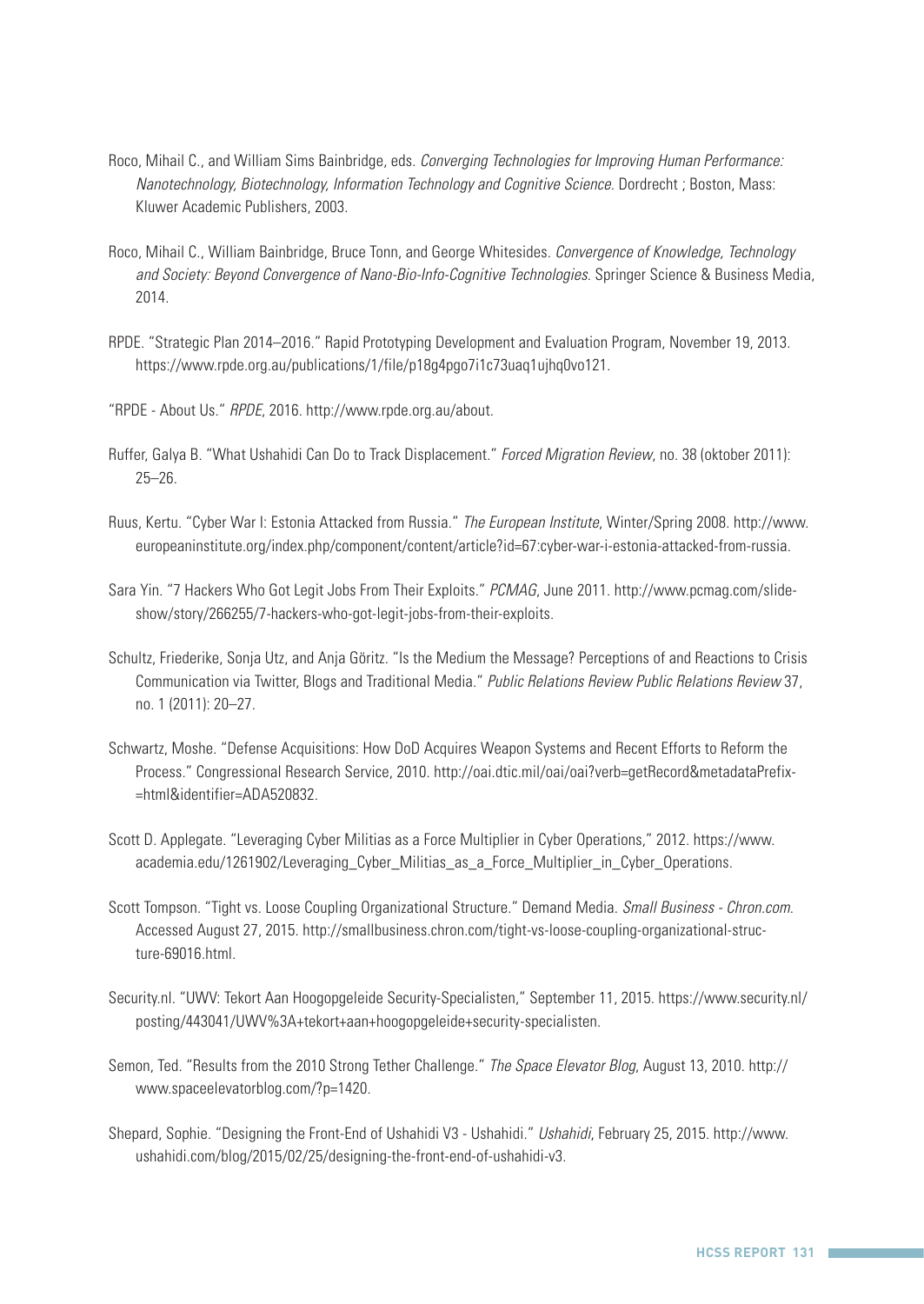- Shephard News Team. "UK MoD Extends Niteworks to 2018 News Shephard," August 28, 2015. http://www. shephardmedia.com/news/digital-battlespace/uk-mod-extends-niteworks-2018/.
- Smith, Gerry. "Feds Turn To Hackers To Defend Nation in Cyberspace." *The Huffington Post*, August 8, 2011. http:// www.huffingtonpost.com/2011/08/08/government-recruits-hackers-cyber-shortage\_n\_920795.html.
- Spandana, Vidya. "Bittersweet Farewell to SwiftRiver Ushahidi." *Ushahidi*, December 8, 2014. http://www.ushahidi.com/blog/2014/12/08/bittersweet-farewell-swiftriver.
- Spradlin, Dwayne. "InnoCentive Oil Spill Challenge BP's Response." *InnoCentive Blog*, June 23, 2010. http://www. innocentive.com/blog/2010/06/23/innocentive-oil-spill-challenge-bps-response/.
- Stephen Foley. "Facebook Hires Hacker Who Started Sony War," June 29, 2011. http://www.independent.co.uk/ life-style/gadgets-and-tech/news/facebook-hires-hacker-who-started-sony-war-2304075.html.
- Stinson, Liz. "How GE Plans to Act Like a Startup and Crowdsource Breakthrough Ideas." *WIRED*, April 11, 2014. http://www.wired.com/2014/04/how-ge-plans-to-act-like-a-startup-and-crowdsource-great-ideas/.
- Stoetzel, Martin, Martin Wiener, and Michael Amberg. "Key Differentiators of Open Innovation Platforms–a Market-Oriented Perspective." In *Wirtschaftinformatik Proceedings 2011*. Zurich, Switzerland, 2011.
- "Student Initiatives." *The Fletcher School | Tufts University*. Accessed September 15, 2015. http://fletcher.tufts.edu/ Hitachi/Student-Initiatives.
- Suehr, Debbie. "InnoCentive." Adapted Privacy Impact Assessment. Department of Homeland Security, July 24, 2015. https://www.doi.gov/sites/doi.opengov.ibmcloud.com/files/uploads/Innocentive-Adapted-PIA.pdf.
- Tapscott, Don. "Introducing Global Solution Networks: Understanding the New Multi-Stakeholder Models for Global Cooperation, Problem Solving and Governance." *Innovations* 9, no. 1–2 (2014): 3–46.
	- ———. *The Digital Economy ANNIVERSARY EDITION: Rethinking Promise and Peril in the Age of Networked Intelligence*. 2 edition. New York: McGraw-Hill Education, 2014.
- ———. *The Digital Economy: Promise and Peril in the Age of Networked Intelligence*. McGraw-Hill, 1996.
- ———. "The Era of Global Solution Networks." *Rotman Management*, Fall 2014, 54–59.
- Tapscott, Don, and Anthony D. Williams. *Wikinomics: How Mass Collaboration Changes Everything*. Penguin, 2008.
- TEDGlobal 2011. *Hire the Hackers!* Accessed August 3, 2015. https://www.ted.com/talks/misha\_glenny\_hire\_the\_ hackers.
- "Terms of Use (Seeker)." *InnoCentive*, 2012. http://www.innocentive.com/brain/terms.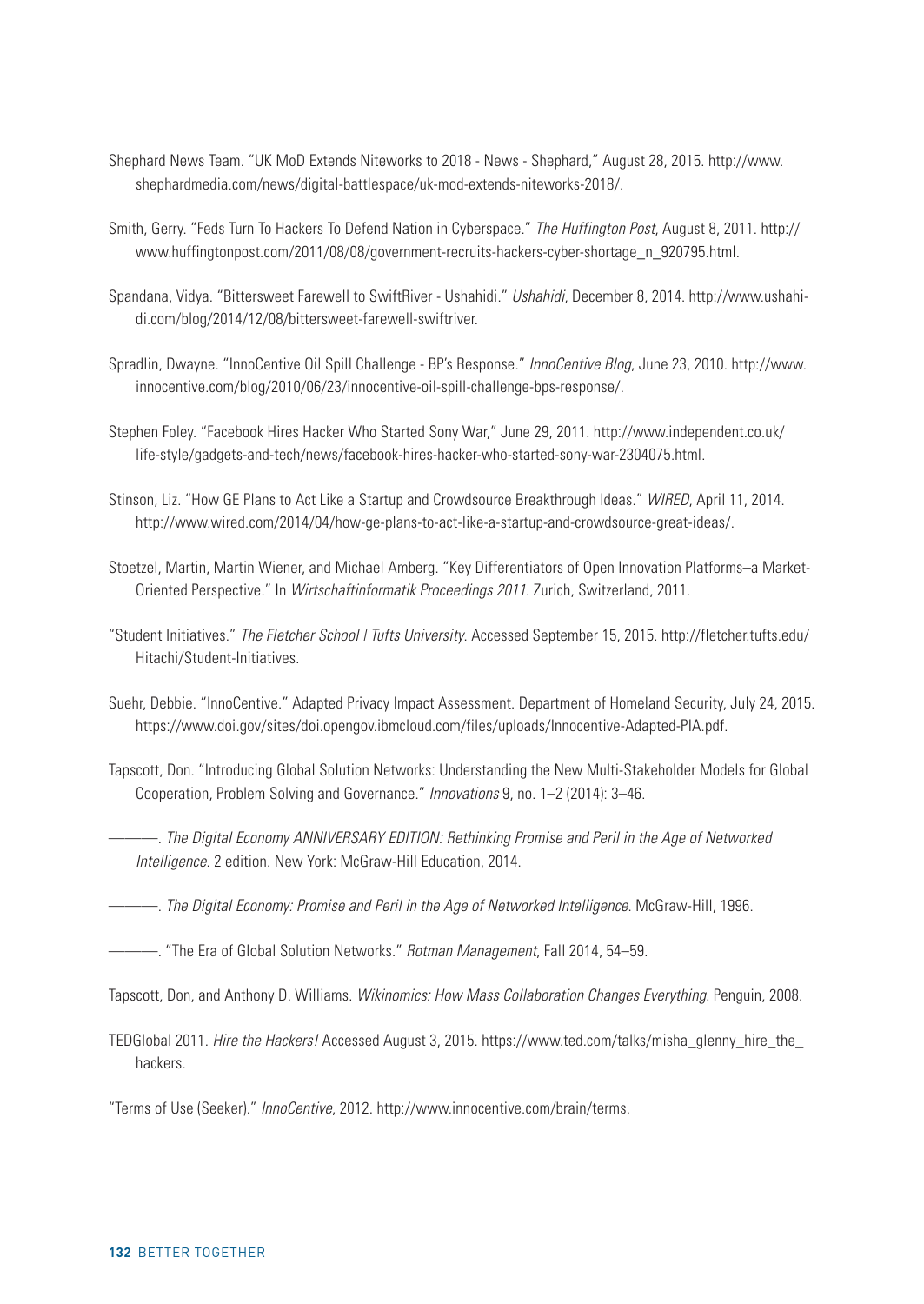- "The United States Cyber Challenge The United States Cyber Challenge 1.1 (updated 5-8-09)." Accessed August 3, 2015. https://www.whitehouse.gov/files/documents/cyber/The%20United%20States%20Cyber%20 Challenge%201.1%20(updated%205-8-09).pdf.
- Thompson, Derek. "Finding the Next Edison The Atlantic," January 2014. http://www.theatlantic.com/magazine/ archive/2014/01/finding-the-next-edison/355747/.
- Thompson, Victor A. "Bureaucracy and Innovation." *Administrative Science Quarterly* 10, no. 1 (June 1, 1965): 1–20. doi:10.2307/2391646.
- UK House of Commons Committee of Public Accounts. *Ministry of Defence: Major Projects Report 2007: Report, Together with Formal Minutes, Oral and Written Evidence*. London: TSO, 2008.
- Unabor, H. "Geospatial Response with Remote Sensing, GIS, OpenStreetMap and Ushahidi: The Haiti Eartchquake of 12th Januarry, 2010." *International Journal of Scientific & Engineering Research* 5, no. 2 (February 2014). http:// www.ijser.org/paper/Geospatial-Response-with-Remote-Sensing-GIS-OpenStreetMap.html.
- "U.N. General Assembly Condemns Russia's Actions in Ukraine CBS News." Accessed September 3, 2015. http:// www.cbsnews.com/news/un-general-assembly-condemns-russias-actions-in-ukraine/.
- United Nations Foundation, Vodafone Foundation, Harvard Humanitarian Initiative, United Nations, and Office for the Coordination of Humanitarian Affairs. *Disaster Relief 2.0 the Future of Information Sharing in Humanitarian Emergencies.* Washington, D.C.; Berkshire, UK: UN Foundation & Vodafone Foundation Technology Partnership, 2011. http://www.globalproblems-globalsolutions-files.org/gpgs\_files/pdf/2011/DisasterResponse.pdf.
- "U.S Defense Giants Are Hiring the Best Hackers They Can Find (with a Few Caveats) | VentureBeat | Security | by Richard Byrne Reilly." Accessed September 14, 2015. http://venturebeat. com/2014/08/11/u-s-defense-giants-are-hiring-the-best-hackers-they-can-find-with-a-few-caveats/.
- Vericat, Jose. "Open Source Mapping as Liberation Technology: An Interview with David Kobia." *Journal of International Affairs* 64, no. 1 (2010): 195.
- Von Hippel, Eric. *Democratizing Innovation*, 2005. http://web.mit.edu/evhippel/www/democ1.htm.
- Voordouw, Jan. "Question about Haiti Relief Effort and Cooperation," September 12, 2015.
- Wachanga, D Ndirangu. "Participatory Culture in an Emerging Information Ecosystem: Lessons from Ushahidi." *Communicatio* 38, no. 2 (August 2012): 195–212. doi:10.1080/02500167.2012.717348.
- Were, Daudi. "Ushahidi Version 3.0 Is Here Ushahidi." *Ushahidi*, August 19, 2015. http://www.ushahidi.com/ blog/2015/08/19/ushahidi-version-3-0-is-here.
- Wiggins, Robert R., and Timothy W. Ruefli. "Sustained Competitive Advantage: Temporal Dynamics and the Incidence and Persistence of Superior Economic Performance." *Organization Science* 13, no. 1 (January 2002): 81–105. doi:10.1287/orsc.13.1.81.542.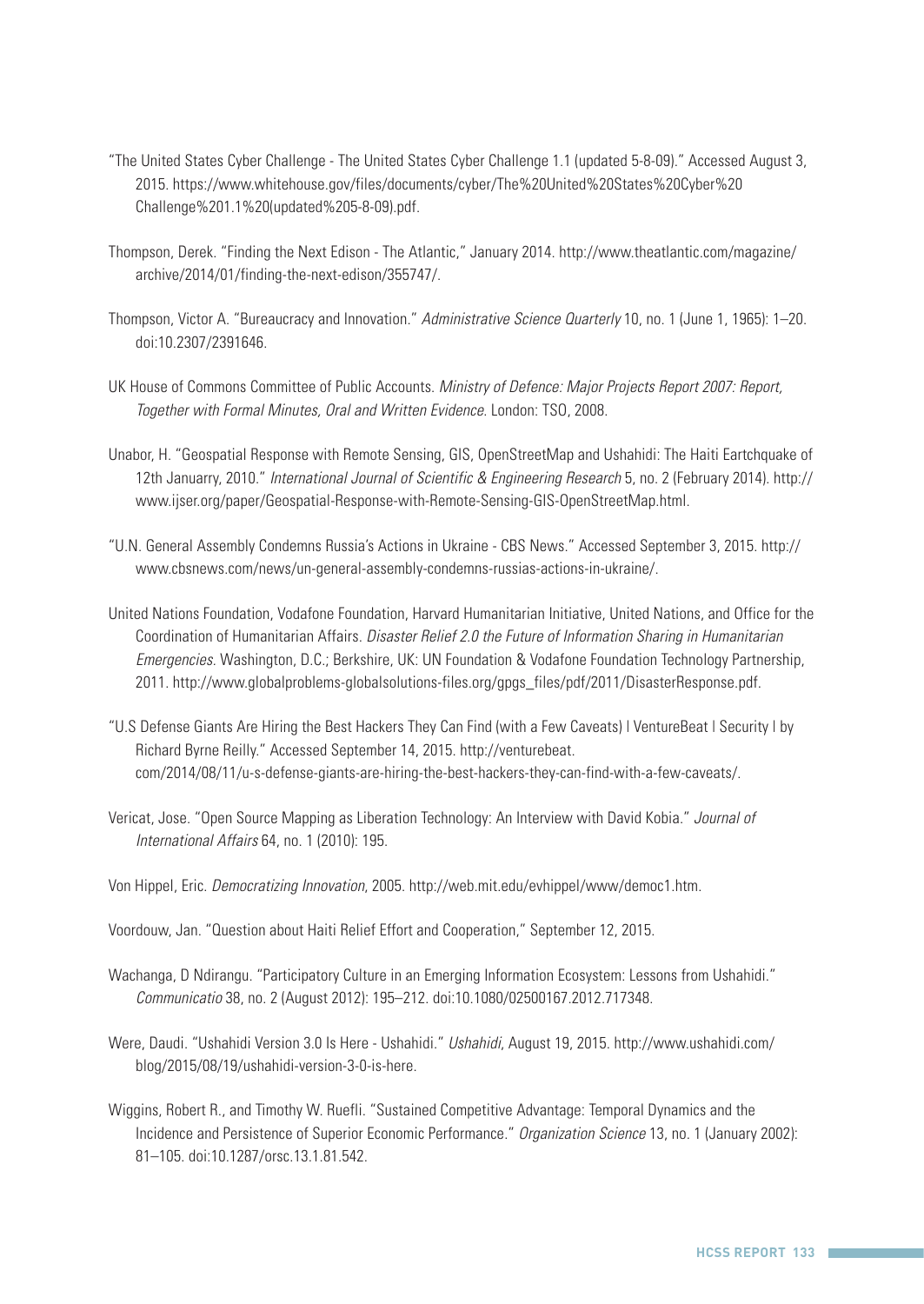- Wilkinson, Dennis, and Bernardo Huberman. "Cooperation and Quality in Wikipedia," no. WikiSym'07, October 21–23, 2007, Montr´eal, Qu´ebec, Canada. (October 2007). https://www.researchgate.net/publication/200772402 Cooperation and quality in Wikipedia.
- Williams, Matthew. "The NASA Centennial Challenge Program," December 19, 2014. https://herox.com/ news/150-the-nasa-centennial-challenge-program.
- Wong, Sterling. "Hackers Linked to China's Army Seen From EU to D.C." *Bloomberg.com*, July 27, 2012. http://www. bloomberg.com/news/articles/2012-07-26/china-hackers-hit-eu-point-man-and-d-c-with-byzantine-candor.
- Zetter, Kim. "An Unprecedented Look at Stuxnet, the World's First Digital Weapon." *WIRED*, November 3, 2014. http://www.wired.com/2014/11/countdown-to-zero-day-stuxnet/.
- Zhan, Liuhan, Nan Wang, Shen Xiao-Liang, and Sun Yongqiang. "Knowledge Quality of Collaborative Editing in Wikipedia: An Integrative Perspective of Social Capital and Team Conflict." Accessed January 22, 2016. http:// pacis2015.comp.nus.edu.sg/\_proceedings/PACIS\_2015\_submission\_245.pdf.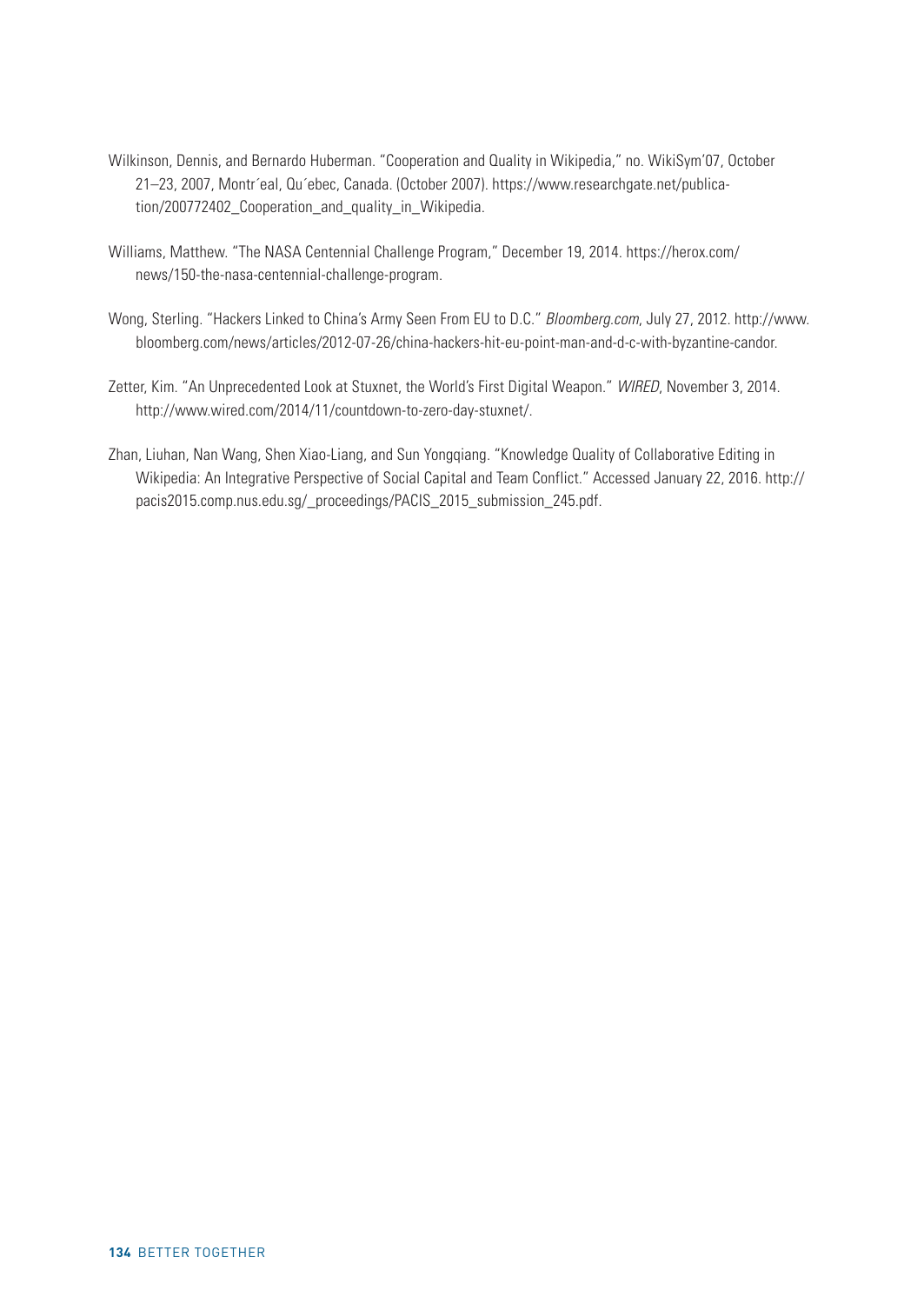## ENDNOTES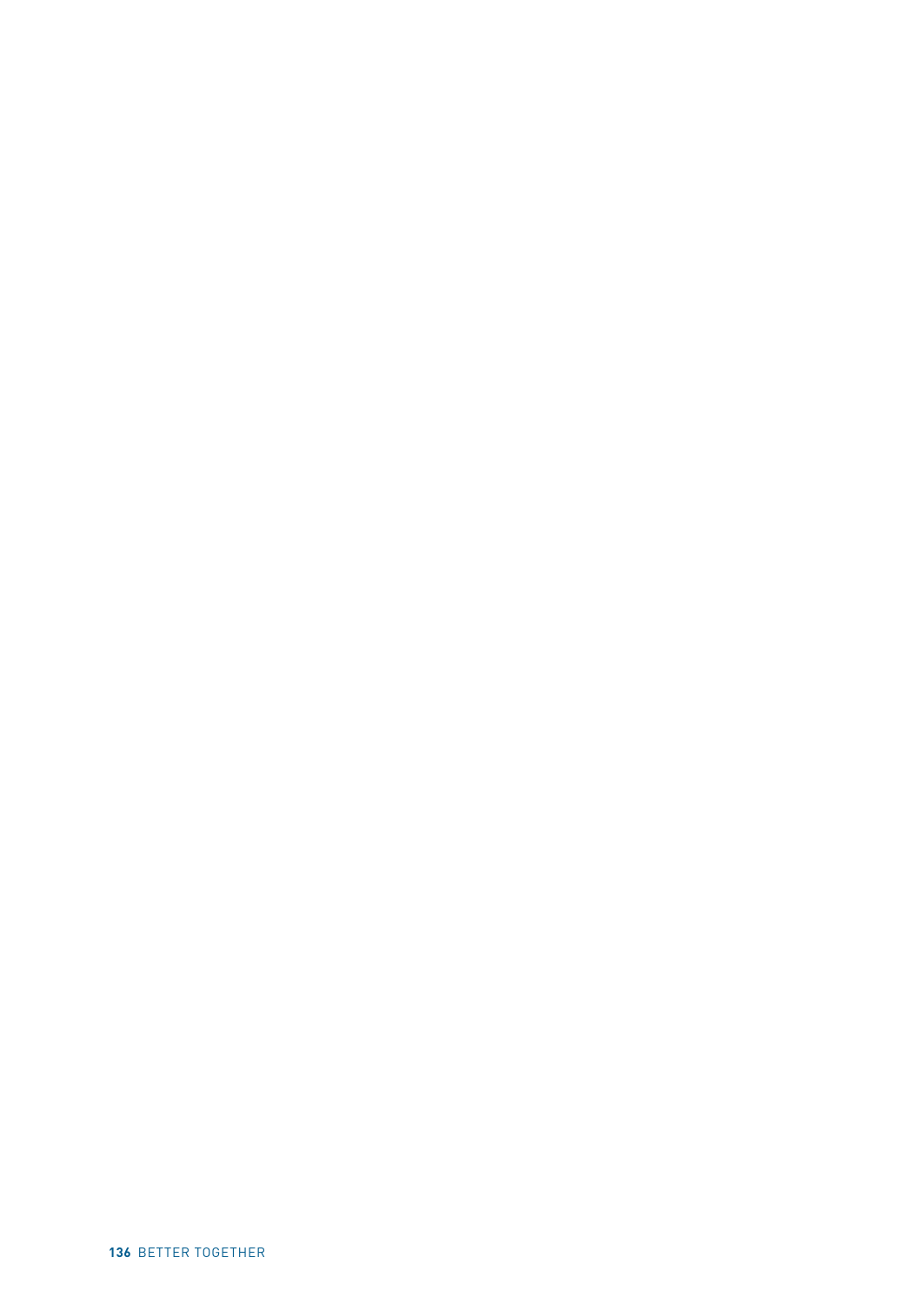## ENDNOTES

- 1. Dennis Wilkinson and Bernardo Huberman, "Cooperation and Quality in Wikipedia," no. WikiSym'07, October 21– 23, 2007, Montr´eal, Qu´ebec, Canada. (October 2007), https://www.researchgate.net/publication/200772402\_ Cooperation\_and\_quality\_in\_Wikipedia.
- 2. Liuhan Zhan et al., "Knowledge Quality of Collaborative Editing in Wikipedia: An Integrative Perspective of Social Capital and Team Conflict," accessed January 22, 2016, http://pacis2015.comp.nus.edu.sg/\_proceedings/ PACIS\_2015\_submission\_245.pdf.
- 3. Clingendael and HCSS, " Internationale Materieelsamenwerking. Rapport ten behoeve van het Interdepartementaal Beleidsonderzoek (IBO) naar internationale samenwerking op het gebied van defensiematerieel", Janury 2015, bijlage 3 and 4.
- 4. Readers interested in reading up more on these issues may find the following works interesting: Eric Beinhocker, *The Origin of Wealth: Evolution, Complexity, and the Radical Remaking of Economics* (Boston Mass.: Harvard Business School Press, 2006); Jamshid Gharajedaghi, *Systems Thinking: Managing Chaos and Complexity: A Platform for Designing Business Architecture* (Amsterdam; Boston: Morgan Kaufmann/Elsevier, 2011); Aimé Heene, *Bruggen Naar Het Onvoorspelbare: Theoretische Verkenningen En Een Stappenplan Voor Strategisch Leiderschap* (Tielt: Lannoo, 2015), http://www.literatuurplein.nl/boekdetail.jsp?boekId=1073588.
- 5. That part of the defense planning community that focuses on tomorrow rather than on today. The tomorrow time horizon is currently still frequently defined as 15-20-30 years ahead, but it is becoming increasingly clear that in periods of rapid change like today, it might as well be 2-3 years from now. In our view, the key element here is not time per se (about which we know depressingly little) but the degree of (in)visibility of risk and uncertainty.
- 6. We refer here to our observation that most acquisition processes deal with weapon systems or platforms, and not with military (or defense) capabilities as we have defined it. See Stephan De Spiegeleire, "Ten Trends in Capability Planning for Defence and Security," The RUSI Journal 156, no. 5 (October 1, 2011): 20–28, doi:10.1080/ 03071847.2011.626270.
- 7. Stephan de Spiegeleire and Tim Sweijs, "Missile Defense An Interactive Policy Analysis," HCSS Centre for Strategic Studies, July 11, 2011, http://www.hcss.nl/news/missile-threats-against-the-netherlands/309/; Stephan de Spiegeleire and Eline Chivot, "Assessing Assertions of Assertiveness: The Chinese and Russian Cases – Reports," HCSS Centre for Strategic Studies, June 3, 2014, http://www.hcss.nl/reports/assessing-assertionsof-assertiveness-the-chinese-and-russian-cases/145/.
- 8. GitHub · Build Software Better, Together," accessed August 27, 2015, https://github.com/.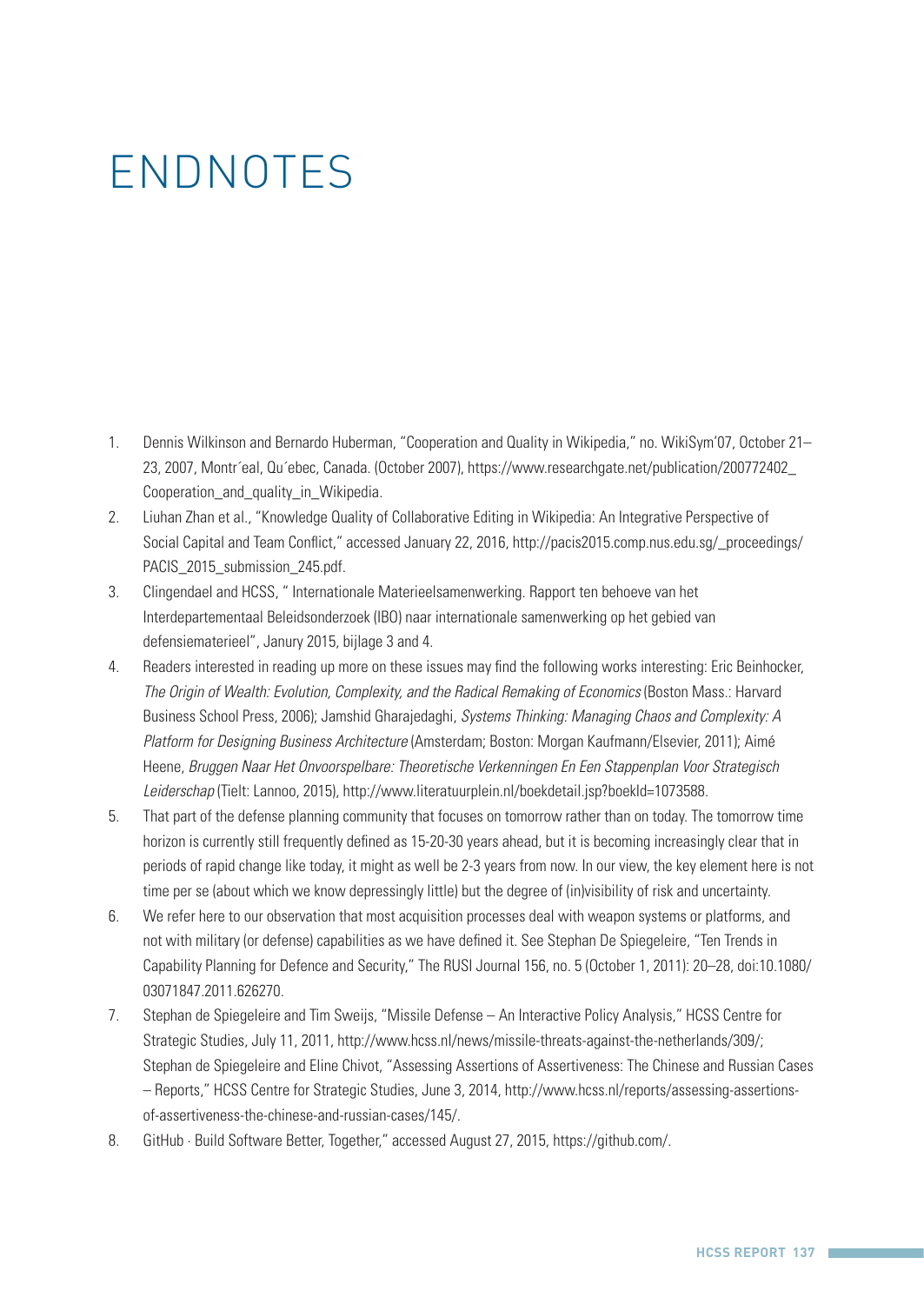- 9. For example Lucas S. Osborn, "Regulating Three-Dimensional Printing: The Converging Worlds of Bits and Atoms," accessed August 27, 2015, http://scholarship.law.campbell.edu/cgi/viewcontent.cgi?article=1096&context=fac\_ sw.
- 10. Scott Tompson, "Tight vs. Loose Coupling Organizational Structure," Demand Media, *Small Business Chron. com*, accessed August 27, 2015, http://smallbusiness.chron.com/tight-vs-loose-coupling-organizationalstructure-69016.html.
- 11. "Defensie en Thales onderhouden samen luchtruimverdedigings-systemen," Defensie, April 22, 2015, https:// www.defensie.nl/actueel/nieuws/2015/04/22/defensie-en-thales-onderhouden-samen-luchtruimverdediging.
- 12. Liz Stinson, "How GE Plans to Act Like a Startup and Crowdsource Breakthrough Ideas," WIRED, April 11, 2014, http://www.wired.com/2014/04/how-ge-plans-to-act-like-a-startup-and-crowdsource-great-ideas/.
- 13. Victor A. Thompson, "Bureaucracy and Innovation," *Administrative Science Quarterly* 10, no. 1 (June 1, 1965): 1–20, doi:10.2307/2391646.
- 14. Anahita Baregheh, Jennifer Rowley, and Sally Sambrook, "Towards a Multidisciplinary Definition of Innovation," *Management Decision* 47, no. 8 (September 4, 2009): 1323–39, doi:10.1108/00251740910984578.
- 15. "About Open Innovation," *EIDON Lab*, October 10, 2011, http://www.eidon-lab.eu/index/index.php?option=com\_ content&view=article&id=66&lang=en.
- 16. Ibid.
- 17. See for example a book by Eric Von Hippel "Democratizing Innovation" (2005) that focuses on the importance of user innovation. It is posted under a Creative Commons license free of charge to the public at: Eric Von Hippel, *Democratizing Innovation*, 2005, http://web.mit.edu/evhippel/www/democ1.htm. and as such can be considered as an example of the trend toward more open innovation.
- 18. "About Open Innovation."
- 19. Karin R. Lakhani and Jill Panetta, "The Principles of Distributed Innovation," *Innovations* 2, no. 3 (Summer 2007): 97–112.
- 20. Henry W. Chesbrough, "The Era of Open Innovation," *MIT Sloan Management Review*, Spring 2003.
- 21. See Wetenschappelijke Raad voor het Regeringsbeleid, *Naar een lerende economie*, November 2013.
- 22. Gary P. Pisano and Roberto Verganti, "Which Kind of Collaboration Is Right for You?," *Harvard Business Review* 86, no. 12 (December 2008): 78–86.
- 23. Ibid.
- 24. Martin Stoetzel, Martin Wiener, and Michael Amberg, "Key Differentiators of Open Innovation Platforms–a Market-Oriented Perspective," in *Wirtschaftinformatik Proceedings 2011* (10th International Conference on Wirtschaftinformatik, Zurich, Switzerland, 2011).
- 25. Ibid.
- 26. "InnoCentive Challenge & Solver Statistics," *InnoCentive*, 2016, http://www.innocentive.com/about-innocentive/ facts-stats.
- 27. Robert R. Wiggins and Timothy W. Ruefli, "Sustained Competitive Advantage: Temporal Dynamics and the Incidence and Persistence of Superior Economic Performance," *Organization Science* 13, no. 1 (January 2002): 81–105, doi:10.1287/orsc.13.1.81.542.
- 28. Derek Thompson, "Finding the Next Edison The Atlantic," January 2014, http://www.theatlantic.com/magazine/ archive/2014/01/finding-the-next-edison/355747/.
- 29. Karim R. Lakhani, "InnoCentive.com (A)," June 10, 2008, http://www.hbs.edu/faculty/Pages/item. aspx?num=36046.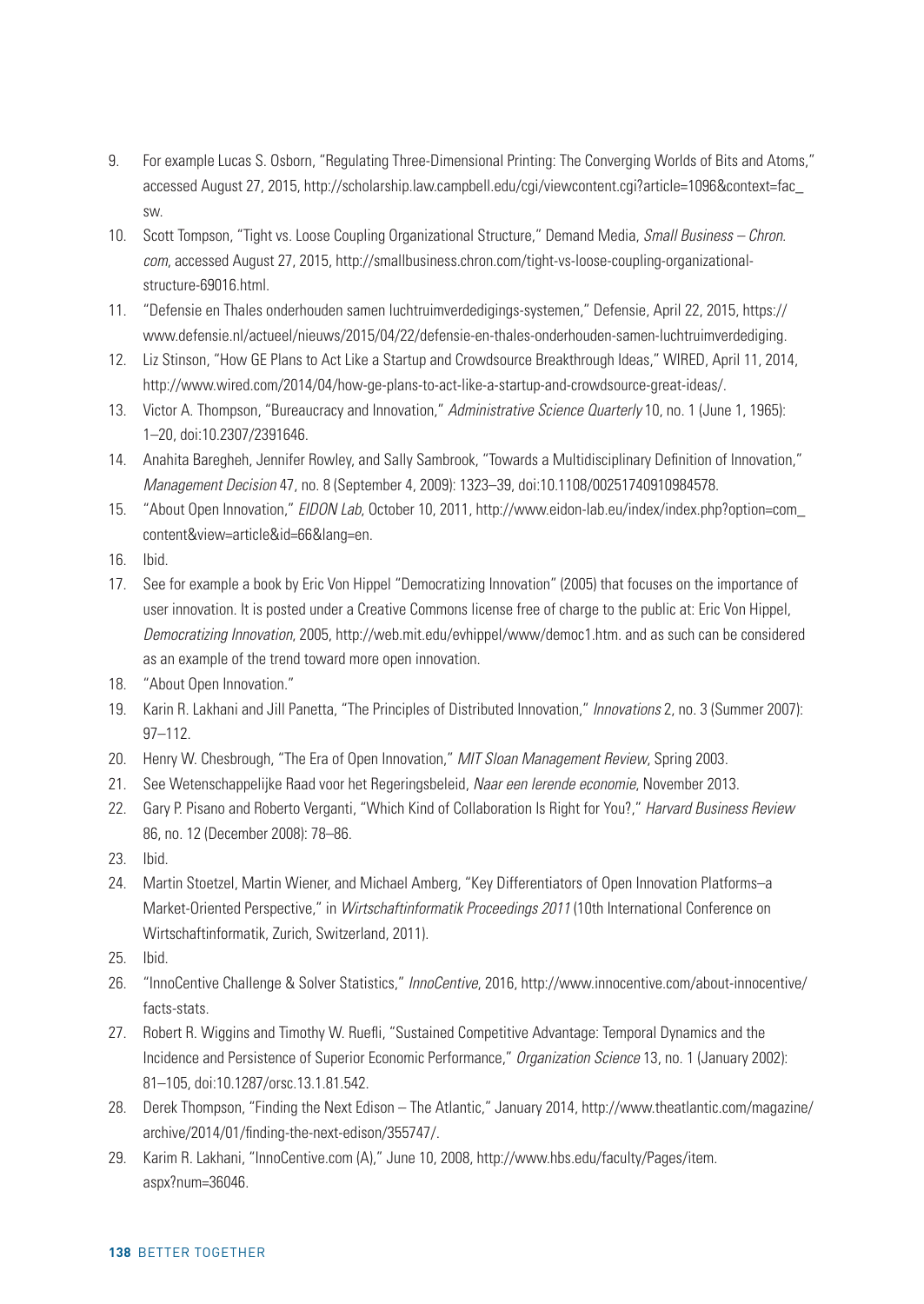- 30. Solvers can choose to solve challenges individually or join a team. By joining a team all team members submit one solution, choose a team leader and decide how to share the prize in case of winning the challenge.
- 31. "Frequently Asked Questions," *InnoCentive*, 2015, http://www.innocentive.com/faq/Solver.
- 32. Ibid.
- 33. "Terms of Use (Seeker)," *InnoCentive*, 2012, http://www.innocentive.com/brain/terms.
- 34. "Frequently Asked Questions," *InnoCentive*, 2015, http://www.innocentive.com/faq/Solver.
- 35. "Terms of Use (Seeker)."
- 36. "Frequently Asked Questions," 2015.
- 37. "Challenge Specific Agreement," *InnoCentive*, accessed October 2, 2015, https://www.innocentive.com/ar/ contract/printUnsigned/36.
- 38. Ibid.
- 39. Ibid.
- 40. "Frequently Asked Questions," 2015.
- 41. "InnoCentive Idea Management," *InnoCentive*, 2015, http://www.innocentive.com/innovation-solutions/ innocentive-idea-management.
- 42. Thomas Franklin, "Home Phe Monitor Research Challenge Advancing the Treatment for PKU," 2013, http://npkua. org/Portals/0/PDFs/2014Conference/Home%20Phe%20Monitor%20Dr%20Tom%20Franklin.pdf.
- 43. A 2014 Tufts study (see [http://csdd.tufts.edu/news/complete\\_story/pr\\_tufts\\_csdd\\_2014\\_cost\\_study](http://csdd.tufts.edu/news/complete_story/pr_tufts_csdd_2014_cost_study)) estimated that in the pharmaceutical industry the costs associated with developing a prescription medicine and getting market approval is \$2.558 billion on average (\$1.395 billion average out-of-pocket costs and \$1.163 billion time costs). This also includes the cost of failures. In the automotive industry, R&D costs per vehicle is \$1,200 on average. The US spends \$18 billion out of the \$100 billion spent annually on R&D in the automotive industry. See <http://www.autoalliance.org/auto-innovation/2014-car-report>
- 44. Michelle Bishop, "The Total Economic Impact Of InnoCentive Challenges: Single Company Case Study" (Forrester Comsulting, January 5, 2009), https://www.innocentive.com/files/node/casestudy/total-economic-impacttminnocentive-challenges-sca-case-study.pdf.
- 45. Hila Lifshitz-Assaf, "From Problem Solvers to Solution Seekers: Dismantling Knowledge Boundaries at NASA," SSRN Scholarly Paper (Social Science Research Network, April 1, 2015), http://papers.ssrn.com/ abstract=2431717.
- 46. Jeffrey R. Davis, Elizabeth E. Richard, and Kathryn E. Keeton, "Open Innovation at NASA: A New Business Model for Advancing Human Health and Performance Innovations," *Research-Technology Management* 58, no. 3 (May 1, 2015): 52–58, doi:10.5437/08956308X5803325.
- 47. Kathryn E. Keeton, Elizabeth E. Richard, and Jeffrey R. Davis, "Solution Mechanism Guide: Implementing Innovation Within a Research & Development Organization," *Aviation, Space, and Environmental Medicine* 85, no. 10 (October 1, 2014): 1061–62, doi:10.3357/ASEM.4050.2014. Kathryn E. Keeton, Elizabeth E. Richard, and C. J. Callini, "Collaboration Strategies within NASA: How to Accelerate Innovation" (NASA Human Research Program Investigators' Workshop, Galveston, TX, 2014), http://www.hou.usra.edu/meetings/hrp2014/pdf/3117.pdf.
- 48. Keeton, Richard, and Davis, "Solution Mechanism Guide." Keeton, Richard, and Callini, "Collaboration Strategies within NASA: How to Accelerate Innovation."
- 49. Bernard Gray, "Review of Acquisition for the Secretary of State for Defence: An Independent Report by Bernard Gray" (Ministry of Defence of the UK, 2009); Moshe Schwartz, "Defense Acquisitions: How DoD Acquires Weapon Systems and Recent Efforts to Reform the Process" (Congressional Research Service, 2010), http://oai.dtic.mil/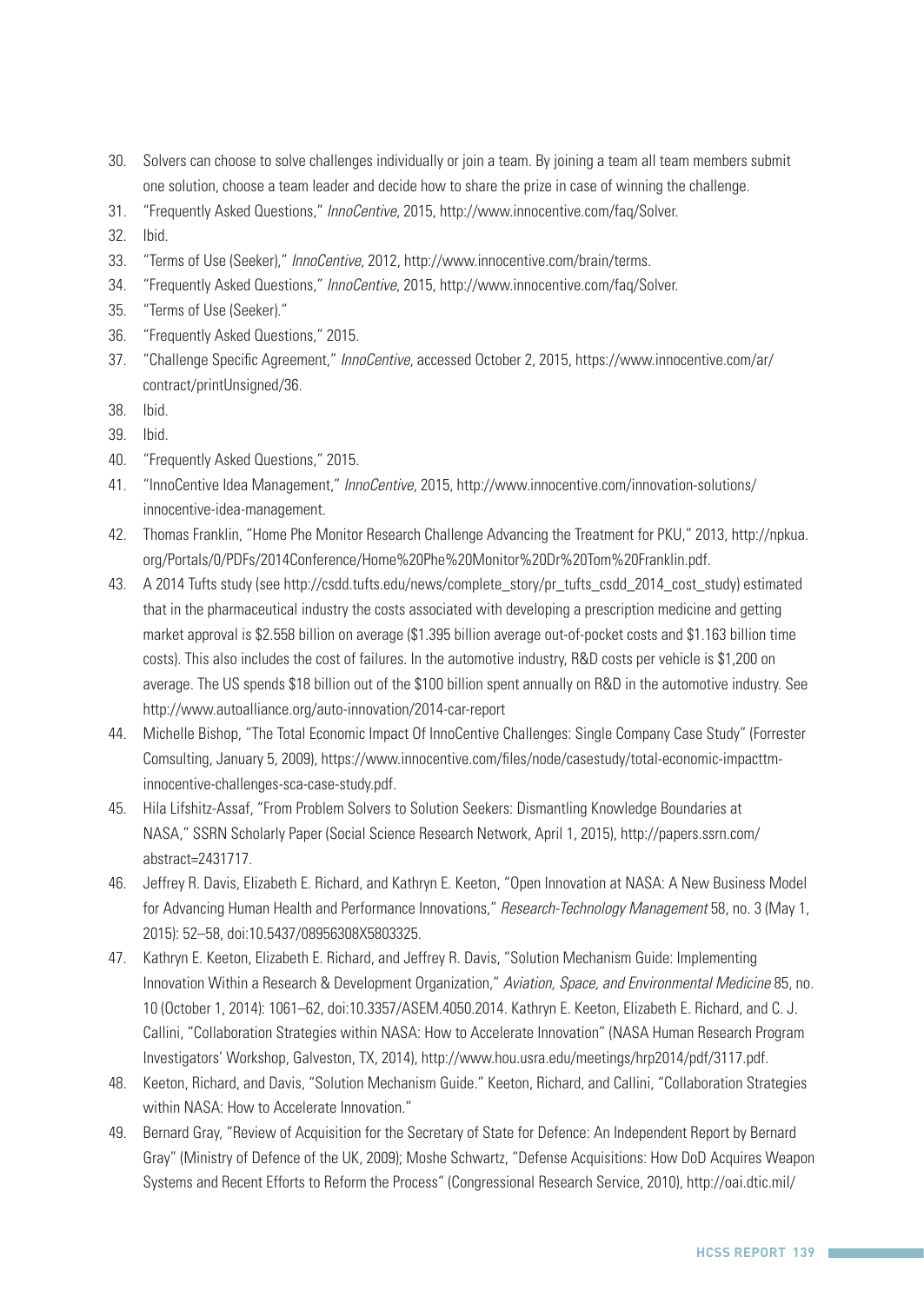oai/oai?verb=getRecord&metadataPrefix=html&identifier=ADA520832; Andrew Davies, Peter Jennings, and Mark Thomson, "One Defence: One Direction? The First Principles Review of Defence," Special Report (Barton ACT, Australia: Australian Strategic Policy Institute, 2015); Department of Defence, Australia, *First Principles Review: Creating One Defence* (Canberra, Australian Capital Territory: Department of Defence, 2015), http://apo.org.au/ research/first-principles-review-creating-one-defence; Keith Joiner, "Implementing the Defence First Principles Review," Strategic Insights (Barton ACT, Australia: Australian Strategic Policy Institute, 2015), https://www. aspi.org.au/publications/implementing-the-defence-first-principles-review-two-key-opportunities-to-achievebest-practice-in-capability-development/SI102\_best\_practice\_capability\_development.pdf; Tony Kausal, Stefan Markowski, and Defense Systems Management College, eds., *A Comparison of the Defense Acquisition Systems of France, United Kingdom, Germany and the United States* (Fort Belvoir, Va: Defense Systems Management College, 1999); Jacques S. Gansler and William Lucyshyn, "Reforming Acquisition: This Time Must Be Different," in *Proceedings of the Twelfth Annual Acquisition Research Symposium* (Twelfth Annual Acquisition Research Symposium, College Park, MD: Maryland Univ College Park Center for Public Policy and Private Enterprise, 2015); Jason R. Gerard, "Defense Acquisition Reform: A Half-Century and Still Counting" (Army Command and General Staff College, 2014); "British Defence-Acquisition Reform – The RUSI Journal – Volume 159, Issue 1," accessed January 24, 2016, http://www.tandfonline.com/doi/abs/10.1080/03071847.2014.895256#.VqVFKlltAhM.

- 50. In some countries with a smaller national defense industry, for instance, this process was more insulated from such commercial pressures than in countries with more powerful defense industrial players.
- 51. De Spiegeleire, "Ten Trends in Capability Planning for Defence and Security."
- 52. "There is a 'conspiracy of optimism' in the project teams and industry which also extends to the leadership of the Department, who often appear willing to accept an estimate that is the nearest match to the available resources. There is a perception that equipment can be brought into service at a lower price, but with little hard evidence to support such an assumption". UK House of Commons Committee of Public Accounts, *Ministry of Defence: Major Projects Report 2007: Report, Together with Formal Minutes, Oral and Written Evidence* (London: TSO, 2008), 14.
- 53. Witness also its (failed) attempt to outsource its entire acquisition process to a government owned, contractor operated entity.
- 54. "Defence Industrial Strategy" (UK Ministry of Defence, December 2005), 127.
- 55. Niteworks, "General Information and Documentation from Niteworks," 2015, http://www.niteworks.net/generalinformation-and-documents/.
- 56. Shephard News Team, "UK MoD Extends Niteworks to 2018 News Shephard," August 28, 2015, http://www. shephardmedia.com/news/digital-battlespace/uk-mod-extends-niteworks-2018/.
- 57. Ian Purcell, "Tasking Niteworks A Guide for MOD Staff" (Niteworks, 2012).
- 58. Sponsors are MOD employees seeking a solution to a specific problem or challenge
- 59. Yvonne Headington, "A Lite On Niteworks," *BATTLESPACE News*, October 2013.
- 60. Ibid.
- 61. "Equipping the Army for the Future," *MooD Smarter Decisions*, accessed January 28, 2016, http://www. moodinternational.com/casestudies\_niteworks.html.
- 62. Niteworks, "Army Equipment Development Plan (AEDP)" (Niteworks, 2011), http://www.niteworks.net/ workspace/website-files/army-equipment-development-plan.pdf.
- 63. Jessie-May Brown and Pincher Martin, "Talon Strike Securing a Clear View of the Battlefield," *Royal United Services Institute*, 2011.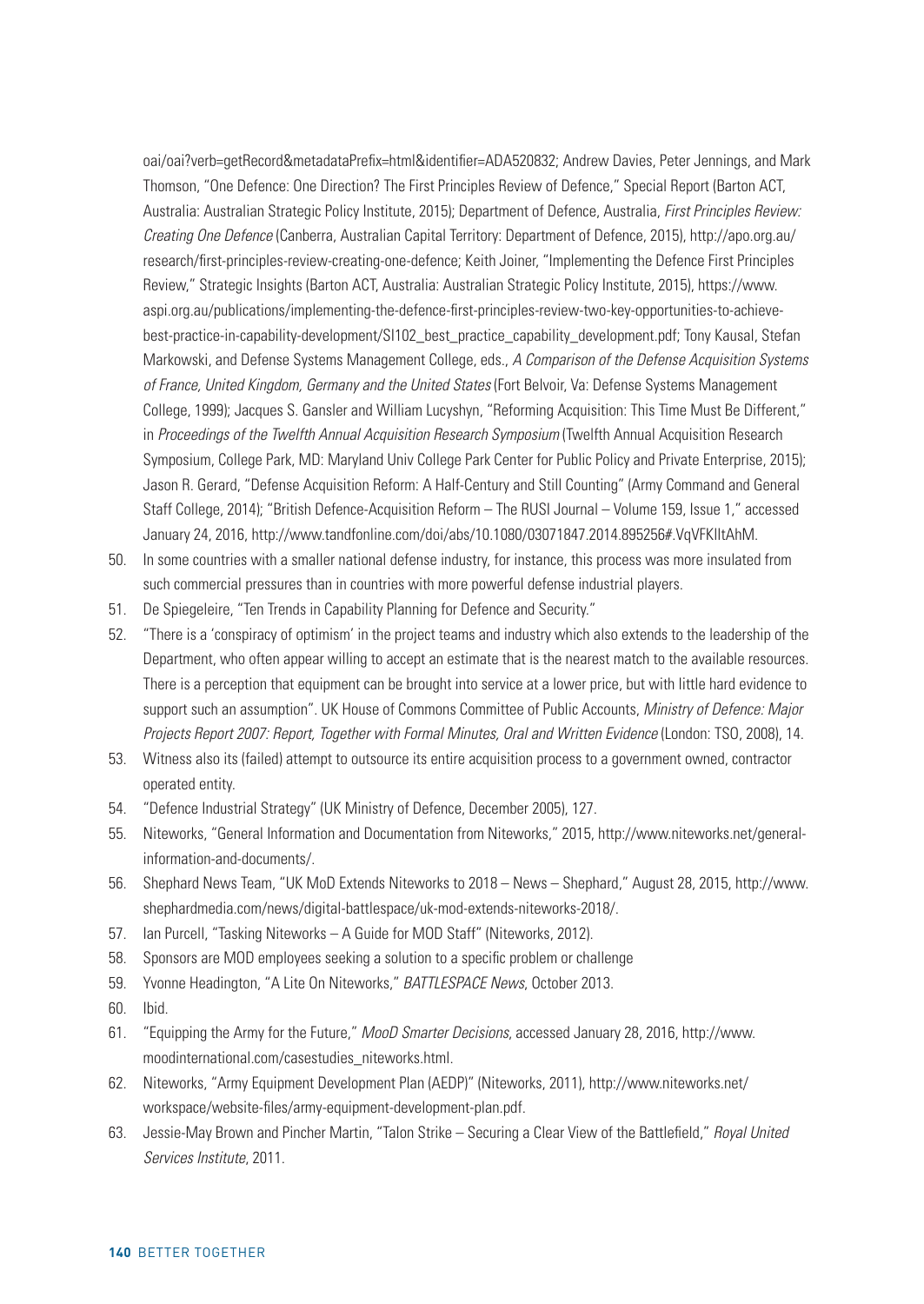- 64. Ibid.
- 65. Ibid.
- 66. Ibid. Bob Barton and Dick Whittington, "Meeting Capability Goals through Effective Modelling and Experimentation of C4ISTAR Options," June 2011, http://www.dodccrp.org/events/16th\_iccrts\_2011/ presentations/007.pdf.
- 67. Headington, "A Lite On Niteworks."
- 68. "Niteworks Contract Extended to 2018 | MOD-DCO," *MoD*, September 14, 2015, https://www.contracts.mod.uk/ blog/niteworks-contract-extended-to-2018/.
- 69. "RPDE About Us," *RPDE*, 2016, http://www.rpde.org.au/about.
- 70. RPDE, "Strategic Plan 2014–2016" (Rapid Prototyping Development and Evaluation Program, November 19, 2013), 5, https://www.rpde.org.au/publications/1/file/p18g4pgo7i1c73uaq1ujhq0vo121.
- 71. "Interface with RPDE Edition 4" (RPDE, 2015).
- 72. "Interface with RPDE Edition 3" (RPDE, 2015), 3.
- 73. Veronica Phillips, "Open Government at NASA," Text, *NASA*, (March 3, 2015), http://www.nasa.gov/open/plan.
- 74. Ibid.
- 75. Frank Gaglioti, "Cuts to NASA Budget Gut Space Research World Socialist Web Site," *World Socialist Web Site*, May 20, 2006, https://www.wsws.org/en/articles/2006/05/nasa-m20.html.
- 76. Elizabeth E. Richard and Jeffrey R. Davis, "NASA Space Life Sciences Strategy for Human Space Exploration" (NASA, May 2007).
- 77. Review of U.S. Human Spaceflight Plans Committee, "Seeking a Human Spaceflight Program Worthy of a Great Nation" (NASA, October 2009), http://www.nasa.gov/pdf/617036main\_396093main\_HSF\_Cmte\_FinalReport.pdf.
- 78. Elizabeth E. Richard and Steven A. González, "Strategic Alliances Strategies and Processes Benchmarking Study," Benchmark Study (NASA, June 2009), http://www.nasa.gov/sites/default/files/atoms/files/strategic\_alliances\_ strategies and processes benchmarking study 2009.pdf.
- 79. Richard and Davis, "NASA Space Life Sciences Strategy for Human Space Exploration."
- 80. Davis, Richard, and Keeton, "Open Innovation at NASA."
- 81. InnoCentive, "InnoCentive Investigation of the Challenge Driven Innovation Platform at NASA," Public Report (Waltham, MA: InnoCentive, October 25, 2010), http://www.nasa.gov/pdf/572344main\_InnoCentive\_NASA\_ PublicReport\_2011-0422.pdf. Davis, Richard, and Keeton, "Open Innovation at NASA."
- 82. Davis, Richard, and Keeton, "Open Innovation at NASA."
- 83. Matthew Williams, "The NASA Centennial Challenge Program," December 19, 2014, https://herox.com/ news/150-the-nasa-centennial-challenge-program.
- 84. Ted Semon, "Results from the 2010 Strong Tether Challenge," *The Space Elevator Blog*, August 13, 2010, http:// www.spaceelevatorblog.com/?p=1420.
- 85. "NASA Touts Successes Of Centennial Challenges | AWIN Content from Aviation Week," *Aviationweek*, March 4, 2013, http://aviationweek.com/awin/nasa-touts-successes-centennial-challenges.
- 86. Hila Lifshitz-Assaf, "From Problem Solvers to Solution Seekers: The Permeation of Knowledge Boundaries at NASA," SSRN Scholarly Paper (Rochester, NY: Social Science Research Network, January 4, 2015), http://papers. ssrn.com/abstract=2431717.
- 87. In fact, this is rapidly becoming a big issue in the corporate world as well, putting constraints on open innovation in many civil sectors.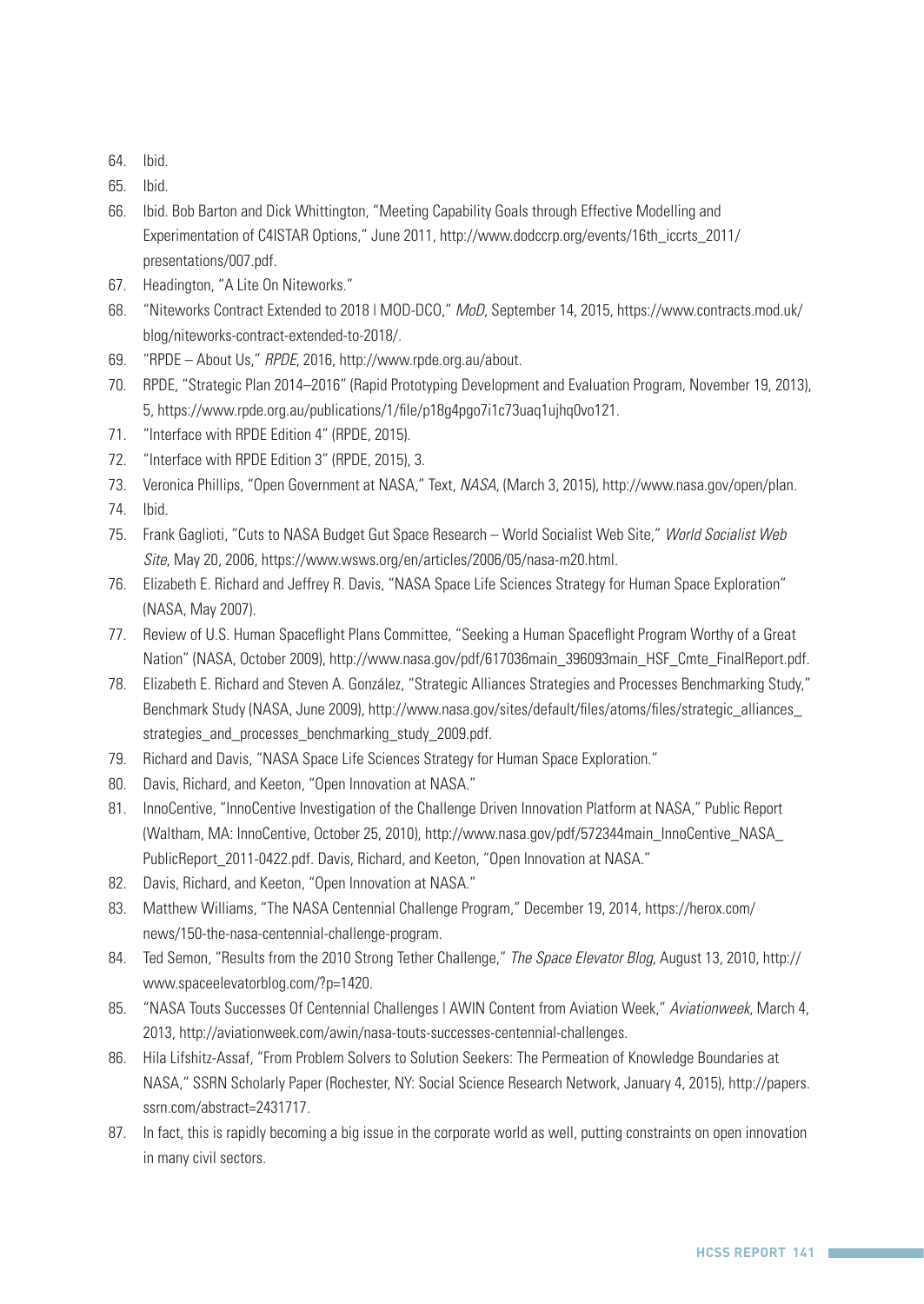- 88. See also Strategische Kennis & Innovatieagenda 2015 (forthcoming).
- 89. It should be noted that, in terms of defense capabilities, this is an example at component or subsystem level. Other examples of open 'business solutions' may better illustrate the possibilities at system of systems level, equivalent to the level of main weapon platforms or even more integrate capabilities such as task forces.
- 90. Davis, Richard, and Keeton, "Open Innovation at NASA."
- 91. "Innocentive Inc. in Andover, MA Contracting Profile," *InsideGov*, 2015, http://government-contractors. insidegov.com/l/476/Innocentive-Inc-in-Andover-MA.
- 92. Debbie Suehr, "InnoCentive," Adapted Privacy Impact Assessment (Department of Homeland Security, July 24, 2015), https://www.doi.gov/sites/doi.opengov.ibmcloud.com/files/uploads/Innocentive-Adapted-PIA.pdf.
- 93. Bureau of Public Affairs Department Of State. The Office of Website Management, "Morocco," Report (Department Of State. The Office of Website Management, Bureau of Public Affairs., June 8, 2012), morocco|, http://www.state.gov/e/eb/rls/othr/ics/2012/191203.htm.
- 94. "\$1 Million Prize Awarded for New Algorithm for Rapid Characterization of Pathogens," *InnoCentive*, March 12, 2013, http://www.innocentive.com/1-million-prize-awarded-new-algorithm-rapid-characterization-pathogens.
- 95. "CTTSO Challenge: Pre-Event Insider Attack Recognition," *InnoCentive*, 2014, https://www.innocentive.com/ar/ challenge/9933546.
- 96. Dwayne Spradlin, "InnoCentive Oil Spill Challenge BP's Response," *InnoCentive Blog*, June 23, 2010, http:// www.innocentive.com/blog/2010/06/23/innocentive-oil-spill-challenge-bps-response/.
- 97. Frank S. Grevil, "Gauging Sympathy for Snowden," *Consortiumnews*, July 3, 2013, https://consortiumnews. com/2013/07/03/gauging-sympathy-for-snowden/.
- 98. "U.N. General Assembly Condemns Russia's Actions in Ukraine CBS News," accessed September 3, 2015, http://www.cbsnews.com/news/un-general-assembly-condemns-russias-actions-in-ukraine/.
- 99. "I Am the Cavalry," *I Am the Cavalry*, accessed September 10, 2015, https://www.iamthecavalry.org/.
- 100. Kathryn Hauser, "Companies Hiring 'White Hat' Hackers To Expose Weaknesses," *CBS Boston*, accessed September 9, 2015, http://boston.cbslocal.com/2014/10/20/companies-hiring-white-hat-hackers-to-exposeweaknesses/.
- 101. Joel Lee, "5 Of The World's Most Famous Hackers & What Happened To Them," *MakeUseOf*, June 1, 2012, http://www.makeuseof.com/tag/5-of-the-worlds-most-famous-hackers-what-happened-to-them/.
- 102. Albert Lin, "Hacker/Prirate Interaction in the Computer Underground" (MIT, 1995), http://groups.csail.mit.edu/ mac/classes/6.805/student-papers/fall95-papers/lin-pirate.html.
- 103. Kertu Ruus, "Cyber War I: Estonia Attacked from Russia," *The European Institute*, Winter/Spring 2008, http:// www.europeaninstitute.org/index.php/component/content/article?id=67:cyber-war-i-estonia-attacked-fromrussia.
- 104. Cristen Conger, "Could a Single Hacker Crash a Country's Network? Estonia's Hack Attack," *HowStuffWorks*, accessed September 9, 2015, http://computer.howstuffworks.com/hacker-crash-country-network.htm.
- 105. RAND Corporation, "Markets for Cybercrime Tools and Stolen Data: Hackers' Bazaar," 2014, http://www.rand.org/ content/dam/rand/pubs/research\_reports/RR600/RR610/RAND\_RR610.pdf.
- 106. E. Gabriella Coleman, *Hacker, Hoaxer, Whistleblower, Spy: The Many Faces of Anonymous* (London ; New York: Verso, 2014).
- 107. David Gilbert, "Ashley Madison Hack: Who Are Impact Team, Why Did They Leak Website Data and Will They Be Caught?," *International Business Times*, August 2015, http://www.ibtimes.co.uk/ashley-madison-hack-who-areimpact-team-why-did-they-leak-website-data-will-they-be-caught-1516328.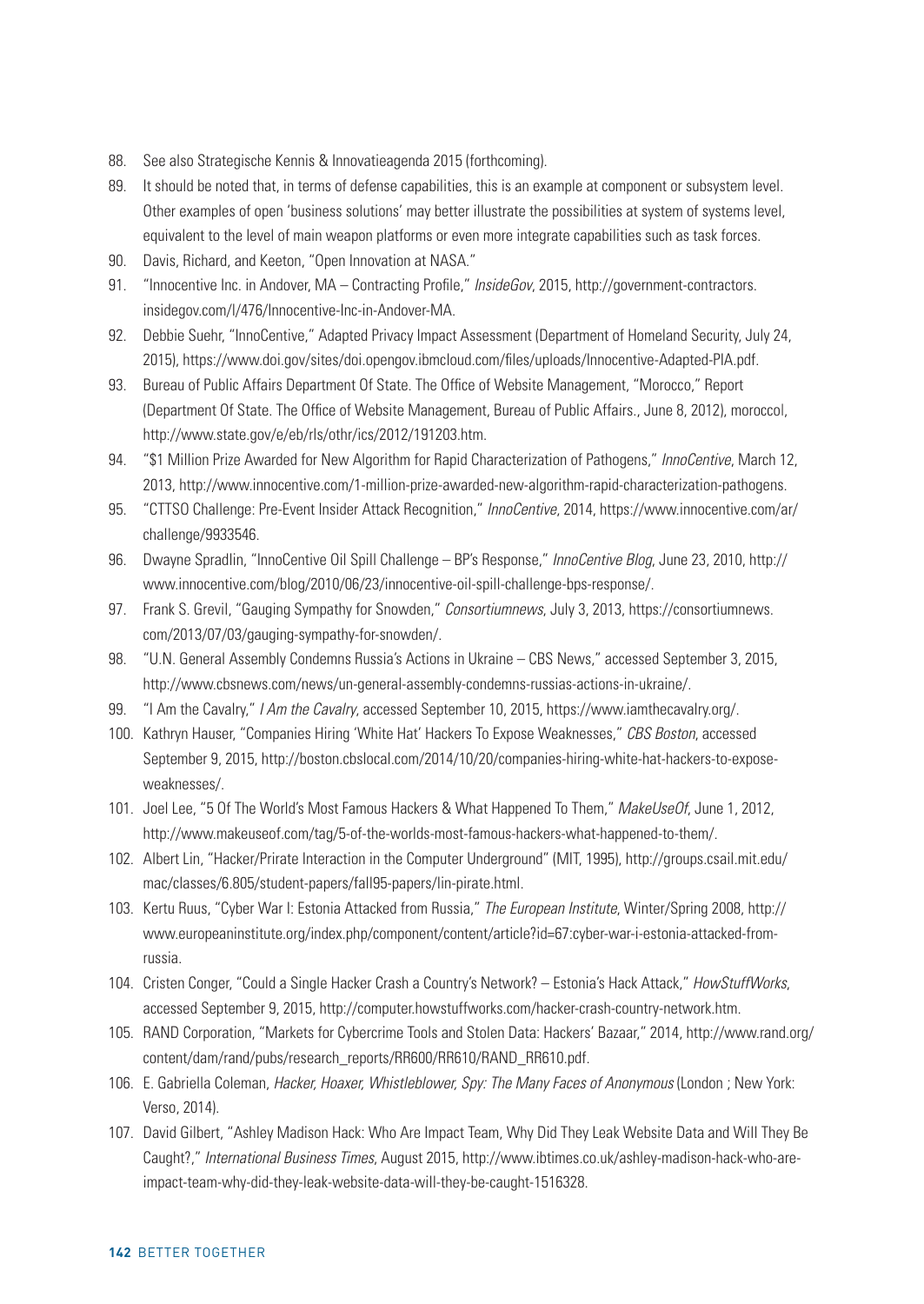- 108. One illustration of this warning comes from the story of Ross Ulbricht, the founder of an online black market called Silk Road. He hired a hitman to punish a Silk Road staffer who was suspected of stealing Bitcoins and paid \$80,000 to the killer when he received fake pictures of the man being tortured and subsequently killed. Unfortunately for Ulbricht, the hired hitman was an undercover government agent and the murder never happened. See also: Nick Allen, "Hit Men, Drugs and the Fall of Ross Ulbricht, the Silk Road 'Mastermind,'" *The Telegraph*, October 4, 2013, http://www.telegraph.co.uk/news/worldnews/northamerica/usa/10356444/Hit-mendrugs-and-the-fall-of-Ross-Ulbricht-the-Silk-Road-mastermind.html.
- 109. TEDGlobal 2011, *Hire the Hackers!*, accessed August 3, 2015, https://www.ted.com/talks/misha\_glenny\_hire\_ the hackers.
- 110. RAND Corporation, "Markets for Cybercrime Tools and Stolen Data: Hackers' Bazaar."
- 111. "Hacking Communities in the Deep Web," *InfoSec Institute*, accessed July 22, 2015, http://resources. infosecinstitute.com/hacking-communities-in-the-deep-web/.
- 112. Coleman, *Hacker, Hoaxer, Whistleblower, Spy*, 7.
- 113. Trolling is an activity that seeks to desecrate the reputations of individuals and organizations, by revealing embarrassing and personal information.
- 114. The Church of Scientology is an organization devoted to the practice, administration and dissemination of Scientology, a new religious movement.
- 115. Coleman, *Hacker, Hoaxer, Whistleblower, Spy*, 3.
- 116. Coleman, *Hacker, Hoaxer, Whistleblower, Spy*.
- 117. John Markoff, "Before the Gunfire, Cyberattacks," *The New York Times*, August 13, 2008, sec. Technology, http:// www.nytimes.com/2008/08/13/technology/13cyber.html.
- 118. Dancho Danchev, "Georgia President's Web Site under DDoS Attack from Russian Hackers," *ZDNet*, July 22, 2008, http://www.zdnet.com/article/georgia-presidents-web-site-under-ddos-attack-from-russian-hackers/.
- 119. Markoff, "Before the Gunfire, Cyberattacks."
- 120. Danchev, "Georgia President's Web Site under DDoS Attack from Russian Hackers."
- 121. Sterling Wong, "Hackers Linked to China's Army Seen From EU to D.C.," *Bloomberg.com*, July 27, 2012, http:// www.bloomberg.com/news/articles/2012-07-26/china-hackers-hit-eu-point-man-and-d-c-with-byzantine-candor.
- 122. Mark Clayton, "Stealing US Business Secrets: Experts ID Two Huge Cyber 'Gangs' in China," *Christian Science Monitor*, September 14, 2012, http://www.csmonitor.com/USA/2012/0914/Stealing-US-business-secrets-Experts-ID-two-huge-cyber-gangs-in-China.
- 123. Wong, "Hackers Linked to China's Army Seen From EU to D.C."
- 124. Ibid.
- 125. Ibid.
- 126. Christopher Bodeen, "Chinese Hackers Take Weekends Off," *The Huffington Post*, February 25, 2013, http://www. huffingtonpost.com/2013/02/25/chinese-hackers\_n\_2756914.html.
- 127. "China Says U.S. Hacking Accusations Lack Technical Proof," *Reuters*, February 20, 2013, http://www.reuters. com/article/2013/02/20/us-china-hacking-idUSBRE91I06120130220.
- 128. Bodeen, "Chinese Hackers Take Weekends Off."
- 129. Josh Halliday, "Stuxnet Worm Is the 'Work of a National Government Agency," *The Guardian*, September 24, 2010, sec. Technology, http://www.theguardian.com/technology/2010/sep/24/stuxnet-worm-national-agency.
- 130. Kim Zetter, "An Unprecedented Look at Stuxnet, the World's First Digital Weapon," *WIRED*, November 3, 2014, http://www.wired.com/2014/11/countdown-to-zero-day-stuxnet/.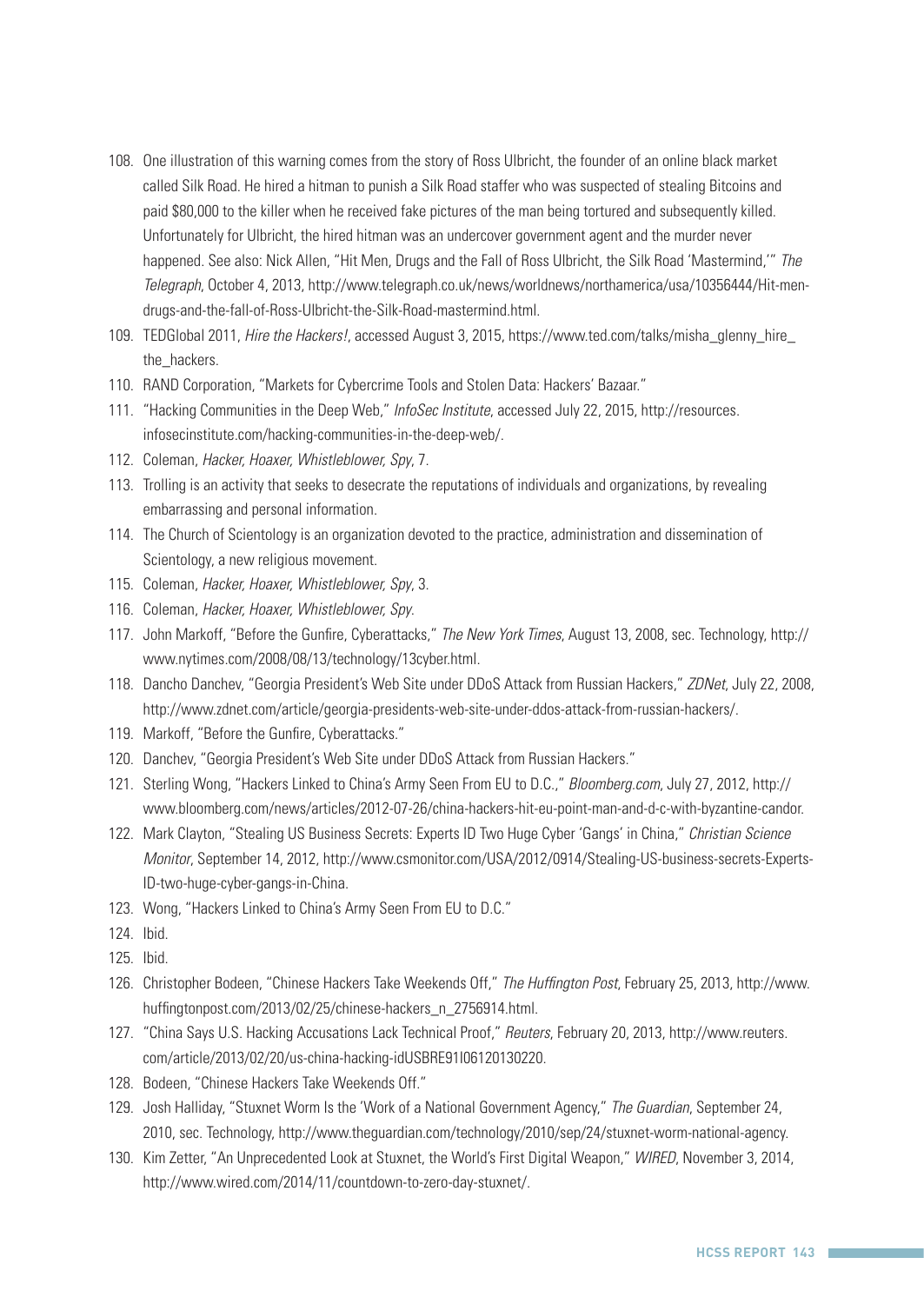- 131. Halliday, "Stuxnet Worm Is the 'Work of a National Government Agency."
- 132. Ellen Nakashima and Joby Warrick, "Stuxnet Was Work of U.S. and Israeli Experts, Officials Say," *The Washington Post*, June 1, 2012, https://www.washingtonpost.com/world/national-security/stuxnet-was-work-ofus-and-israeli-experts-officials-say/2012/06/01/gJQAlnEy6U\_story.html.
- 133. Ibid.
- 134. "Defensie Zoekt 150 'Cyber-Reservisten,'" *NU*, November 2, 2013, http://www.nu.nl/internet/3618029/defensiezoekt-150-cyber-reservisten.html.
- 135. "Klaar voor digitale strijd," nieuwsbericht, *Defensie*, (May 1, 2015), https://www.defensie.nl/actueel/ nieuws/2015/05/01/klaar-voor-digitale-strijd.
- 136. Brien Posey, "Hiring Hackers As Security Consultants," *WindowSecurity.com*, accessed September 15, 2015, http://www.windowsecurity.com/articles-tutorials/misc\_network\_security/Hackers-Security-Consultants.html.
- 137. Security penetration testing means that for a fee, hackers can attempt to hack into a company's network and then present the company with a report detailing the existing security holes and how those holes can be eliminated.
- 138. Posey, "Hiring Hackers As Security Consultants."
- 139. Gerry Smith, "Feds Turn To Hackers To Defend Nation in Cyberspace," *The Huffington Post*, August 8, 2011, http:// www.huffingtonpost.com/2011/08/08/government-recruits-hackers-cyber-shortage\_n\_920795.html.
- 140. Ibid.
- 141. Security.nl, "UWV: Tekort Aan Hoogopgeleide Security-Specialisten," September 11, 2015, https://www.security. nl/posting/443041/UWV%3A+tekort+aan+hoogopgeleide+security-specialisten.
- 142. Adam Martin, "The FBI Is Losing the War on Cybercrime," *The Wire*, June 6, 2011, http://www.theatlanticwire. com/technology/2011/06/fbi-losing-war-cyber-crime/38550/.
- 143. "One in Four US Hackers 'Is an FBI Informer' | Technology | The Guardian," accessed September 14, 2015, http:// www.theguardian.com/technology/2011/jun/06/us-hackers-fbi-informer.
- 144. Ed Pilkington, "LulzSec Hacker 'Sabu' Released after 'Extraordinary' FBI Cooperation," *The Guardian*, May 27, 2014, sec. Technology, http://www.theguardian.com/technology/2014/may/27/hacker-sabu-walks-freesentenced-time-served.
- 145. "One in Four US Hackers 'Is an FBI Informer' I Technology I The Guardian."
- 146. Alexander Klimburg, "Mobilising Cyber Power," *Survival* 53, no. 1 (February 2011): 41–60, doi:10.1080/00396338. 2011.555595.
- 147. Ibid.
- 148. "APT28: A Window Into Russia's Cyber Espionage Operations?" (Milpitas, CA: FireEye, October 2014), https:// www2.fireeye.com/rs/fireye/images/rpt-apt28.pdf.
- 149. Kathrin Hille, "Chinese Military Mobilises Cybermilitias," *Financial Times*, October 12, 2011, http://www.ft.com/ intl/cms/s/0/33dc83e4-c800-11e0-9501-00144feabdc0.html#axzz3hkIhyqAp.
- 150. Klimburg, "Mobilising Cyber Power."
- 151. Stephen Foley, "Facebook Hires Hacker Who Started Sony War," June 29, 2011, http://www.independent.co.uk/ life-style/gadgets-and-tech/news/facebook-hires-hacker-who-started-sony-war-2304075.html.
- 152. Osborne Charlie and Zero Day, "Google Recruits Top PS3 Hacker for Project Zero," *ZDNet*, July 2014, http://www. zdnet.com/article/google-recruits-top-ps3-hacker-for-project-zero/.
- 153. Andy Greenberg, "iPhone Super-Hacker Comex, Let Go From Apple, Goes To Work For Google," Forbes.com, *Forbes*, (April 2013), http://www.forbes.com/sites/andygreenberg/2013/04/24/iphone-super-hacker-comex-let-go-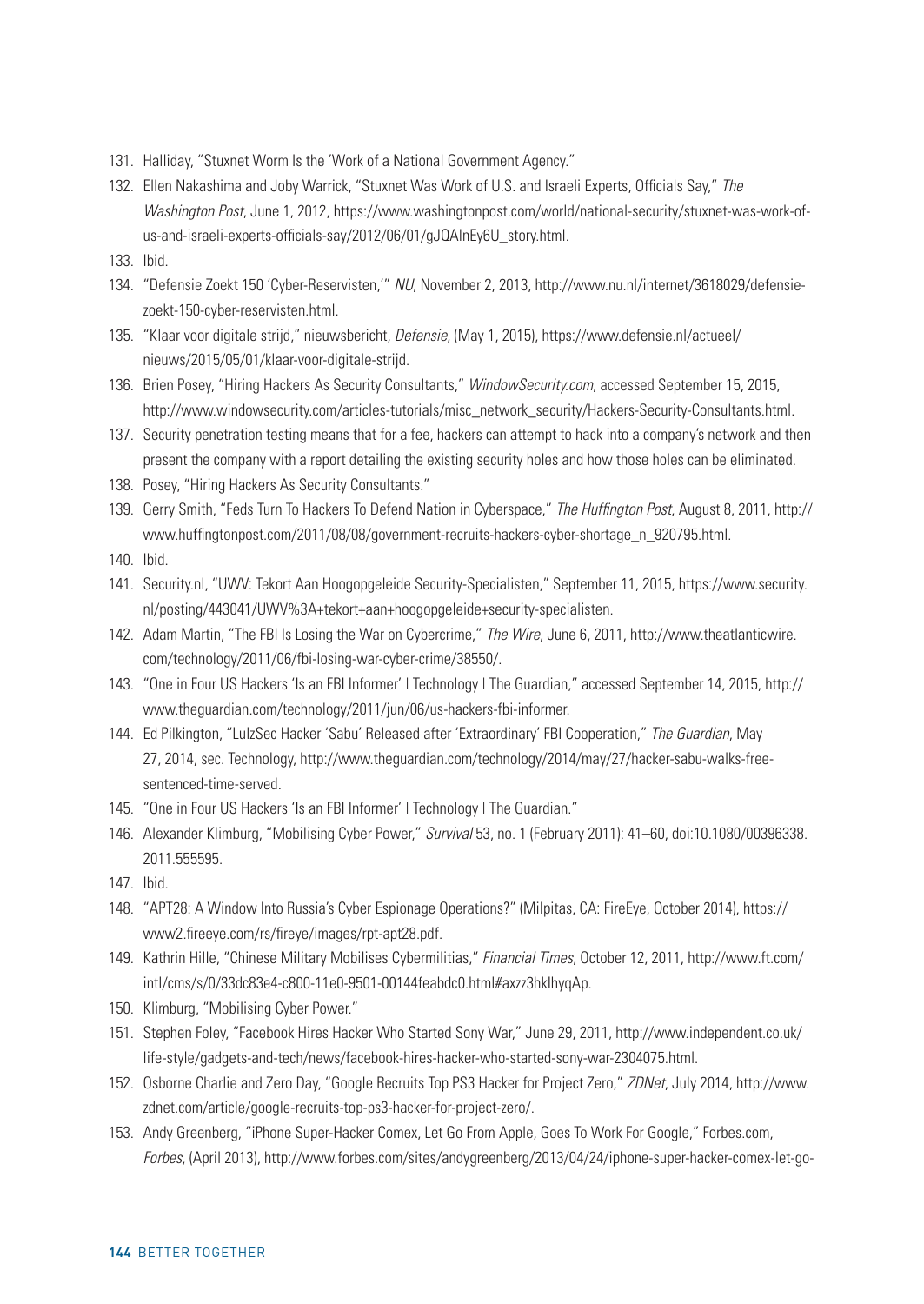from-apple-goes-to-work-for-google/.

- 154. Sara Yin, "7 Hackers Who Got Legit Jobs From Their Exploits," *PCMAG*, June 2011, http://www.pcmag.com/ slideshow/story/266255/7-hackers-who-got-legit-jobs-from-their-exploits.
- 155. Ibid.
- 156. Smith, "U.S. Government's Urgent Mission."
- 157. "U.S Defense Giants Are Hiring the Best Hackers They Can Find (with a Few Caveats) | VentureBeat | Security | by Richard Byrne Reilly," accessed September 14, 2015, http://venturebeat.com/2014/08/11/u-s-defense-giants-arehiring-the-best-hackers-they-can-find-with-a-few-caveats/.
- 158. Scott D. Applegate, "Leveraging Cyber Militias as a Force Multiplier in Cyber Operations," 2012, https://www. academia.edu/1261902/Leveraging\_Cyber\_Militias\_as\_a\_Force\_Multiplier\_in\_Cyber\_Operations.
- 159. Based on Applegate's theory; see Scott D. Applegate, "Leveraging Cyber Militias as a Force Multiplier in Cyber Operations"; Mikheil Basilaia, "Volunteers and Cyber Security – Options for Georgia" (Tallinn University of Technology, 2012), http://csbd.gov.ge/doc/Volunteers%20and%20Cyber%20Security%20-%20Options%20 for%20Georgia.%20Mikheil%20Basilaia.pdf; Jeffrey Carr, *Inside Cyber Warfare* (Sebastopol, CA: O'Reilly Media, Inc., 2010).
- 160. Scott D. Applegate, "Leveraging Cyber Militias as a Force Multiplier in Cyber Operations."
- 161. Basilaia, "Volunteers and Cyber Security Options for Georgia."
- 162. Scott D. Applegate, "Leveraging Cyber Militias as a Force Multiplier in Cyber Operations."
- 163. Rain Ottis, "Theoretical Offensive Cyber Militia Models," in *Leading Issues in Information Warfare and Security Research*, by Julie J. C. H. Ryan (Reading: Academic Publishing International Ltd., 2011), 131–44.
- 164. Carr, *Inside Cyber Warfare*.
- 165. Scott D. Applegate, "Leveraging Cyber Militias as a Force Multiplier in Cyber Operations."
- *166. BlackEnergy & Quedagh: The Convergence of Crimeware and APT Attacks* (F-Secure, 2014), https://www.f-secure. com/documents/996508/1030745/blackenergy\_whitepaper.pdf.
- 167. Jim Finkle, "Russian Hackers Target NATO, Ukraine and Others: iSight," *Reuters*, October 14, 2014, http://www. reuters.com/article/2014/10/14/us-russia-hackers-idUSKCN0I308F20141014.
- 168. Pavel Polityuk and Jim Finkle, "Ukraine Says Communications Hit, MPs Phones Blocked," *Reuters*, March 4, 2014, http://www.reuters.com/article/2014/03/04/us-ukraine-crisis-cybersecurity-idUSBREA231R220140304.
- 169. Tim Maurer and Scott Janz, "The Russia-Ukraine Conflict: Cyber and Information Warfare in a Regional Context," *International Relations And Security Network*, October 17, 2014, http://www.isn.ethz.ch/Digital-Library/Articles/ Detail/?id=184345.
- 170. "Crimea The Russian Cyber Strategy to Hit Ukraine," *InfoSec Institute*, March 11, 2014, http://resources. infosecinstitute.com/crimea-russian-cyber-strategy-hit-ukraine/.
- 171. "Hackers Join In the Struggle for Crimea," *The Interpreter*, March 7, 2014, http://www.interpretermag.com/ hackers-join-in-the-struggle-for-crimea/.
- 172. "The United States Cyber Challenge The United States Cyber Challenge 1.1 (updated 5-8-09)," accessed August 3, 2015, https://www.whitehouse.gov/files/documents/cyber/The%20United%20States%20Cyber%20 Challenge%201.1%20(updated%205-8-09).pdf.
- 173. Ibid.
- 174. Hille, "Chinese Military Mobilises Cybermilitias."
- 175. Scott D. Applegate, "Leveraging Cyber Militias as a Force Multiplier in Cyber Operations."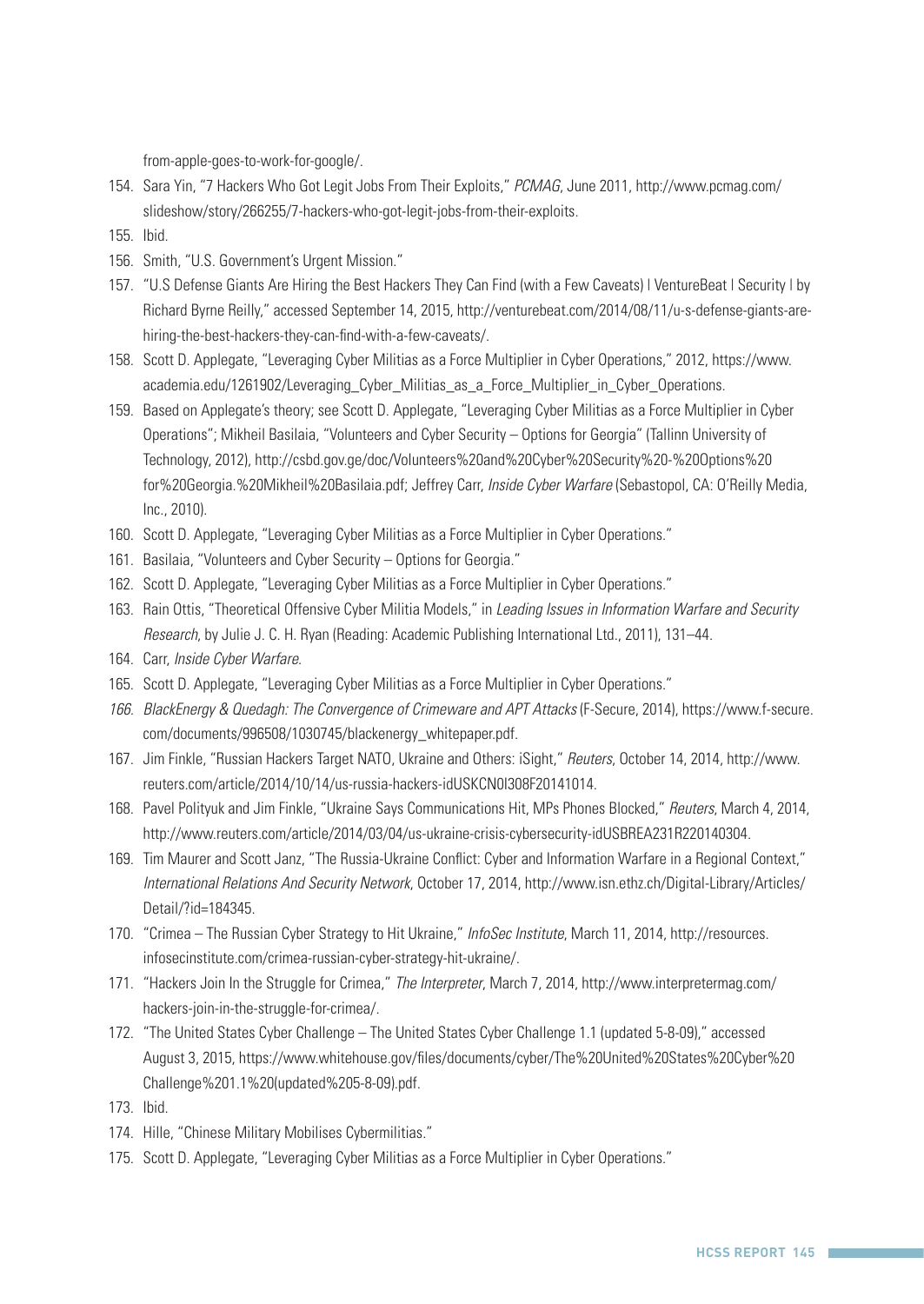- 176. Basilaia, "Volunteers and Cyber Security Options for Georgia."
- 177. Scott D. Applegate, "Leveraging Cyber Militias as a Force Multiplier in Cyber Operations."
- 178. Ottis, "Theoretical Offensive Cyber Militia Models."
- 179. Carr, *Inside Cyber Warfare*.
- 180. Ory Okolloh, "Ushahidi, Or'testimony': Web 2.0 Tools for Crowdsourcing Crisis Information," *Participatory Learning and Action* 59, no. 1 (2009): 65–70.
- 181. D Ndirangu Wachanga, "Participatory Culture in an Emerging Information Ecosystem: Lessons from Ushahidi," *Communicatio* 38, no. 2 (August 2012): 195–212, doi:10.1080/02500167.2012.717348.
- 182. Robert Munro, "Crowdsourced Translation for Emergency Response in Haiti: The Global Collaboration of Local Knowledge," in *AMTA Workshop on Collaborative Crowdsourcing for Translation*, 2010, 1–4, http://jan.stanford. edu/pubs/munro2010translation.pdf.
- 183. Simcha Levental, "A New Geospatial Services Framework: How Disaster Preparedness Efforts Should Integrate Neogeography," *Journal of Map & Geography Libraries* 8, no. 2 (May 2012): 134–62, doi:10.1080/15420353.2012 .670084.
- 184. Devon Curtis, *Politics and Humanitarian Aid: Debates, Dilemmas and Dissension* (London: Humanitarian Policy Group / Overseas Development Institute, 2001).
- 185. See, for instance, Anand Giridharadas, "Ushahidi Africa's Gift to Silicon Valley: How to Track a Crisis," *The New York Times*, March 13, 2010, sec. Week in Review, http://www.nytimes.com/2010/03/14/ weekinreview/14giridharadas.html. Patrick Meier, "Ushahidi & The Unprecedented Role of SMS in Disaster Response – Ushahidi," *Ushahidi*, February 23, 2010, http://www.ushahidi.com/blog/2010/02/23/ushahidi-theunprecedented-role-of-sms-in-disaster-response. Joshua Goldstein and Juliana Rotich, "Digitally Networked Technology in Kenya's 2007–2008 Post-Election Crisis," Berkman Center Research Publication, Internet & Democracy Case Study Series, (2008), http://unpan1.un.org/intradoc/groups/public/documents/un-dpadm/ unpan042523.pdf. Levental, "A New Geospatial Services Framework."
- 186. Levental, "A New Geospatial Services Framework."
- 187. United Nations Foundation et al., *Disaster Relief 2.0 the Future of Information Sharing in Humanitarian Emergencies.* (Washington, D.C.; Berkshire, UK: UN Foundation & Vodafone Foundation Technology Partnership, 2011), http://www.globalproblems-globalsolutions-files.org/gpgs\_files/pdf/2011/DisasterResponse.pdf.
- 188. Levental, "A New Geospatial Services Framework."
- 189. Ibid.
- 190. Nathan Morrow et al., "Independent Evaluation of the Ushahidi Haiti Project" (Development Information Systems International, 2011), http://ggs684.pbworks.com/w/file/fetch/60819963/1282.pdf.
- 191. Jan Voordouw, "Question about Haiti Relief Effort and Cooperation," September 12, 2015.
- 192. Jose Vericat, "Open Source Mapping as Liberation Technology: An Interview with David Kobia," *Journal of International Affairs* 64, no. 1 (2010): 195.
- 193. Huiji Gao, Geoffrey Barbier, and Rebecca Goolsby, "Harnessing the Crowdsourcing Power of Social Media for Disaster Relief," *IEEE Intelligent Systems* 26, no. 3 (2011): 10–14.
- 194. Ibid.
- 195. Dawn S. Booker, "Wiki Approaches to Wicked Problems: Considering African Traditions in Innovative Collaborative Approaches," *Development in Practice* 24, no. 5–6 (August 18, 2014): 672–85, doi:10.1080/09614524.2014.9347 86.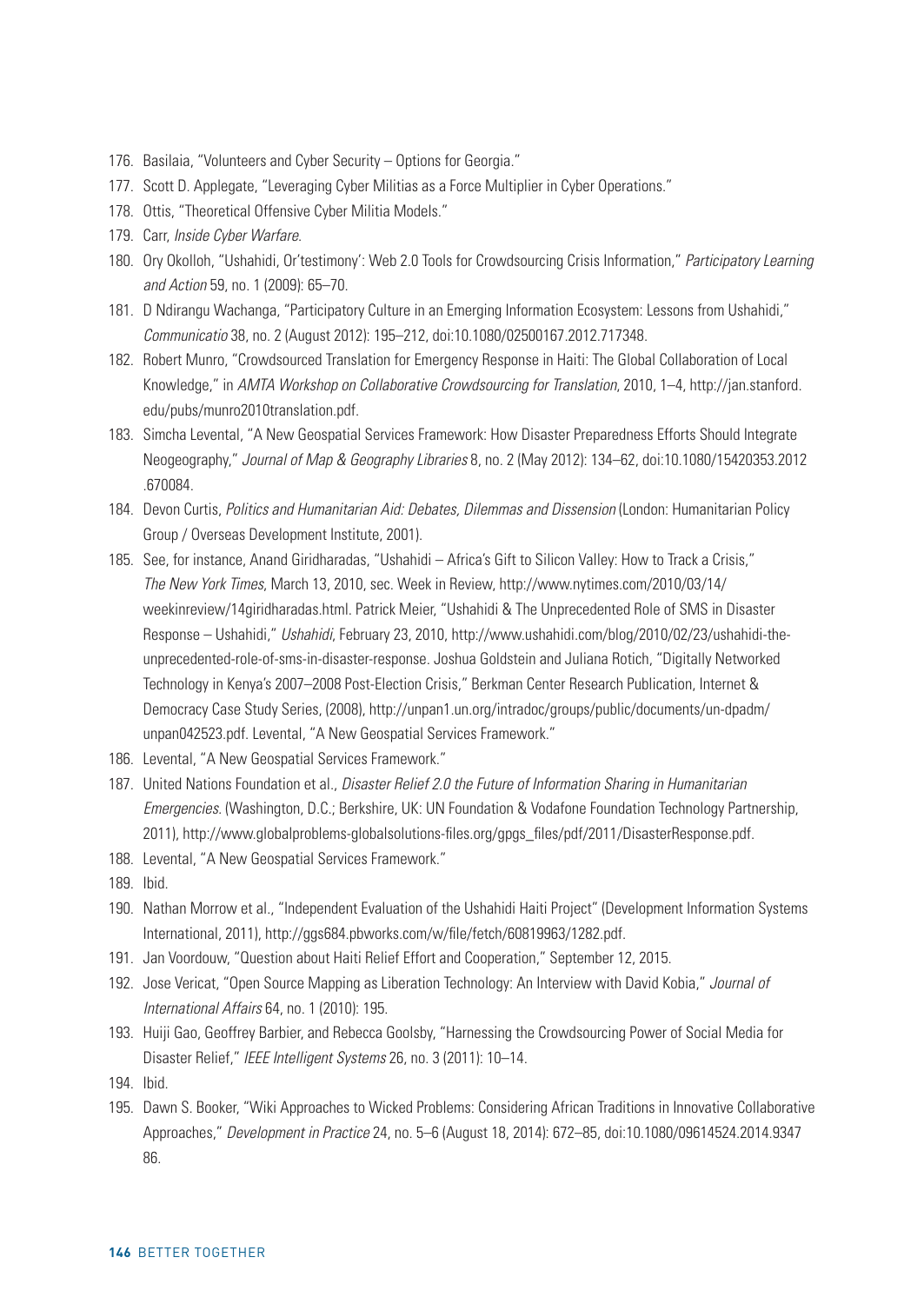- 196. Christopher Connell, "In Haiti's Hour of Need, Texting '4636' Became a Lifeline," *IIP Digital*, February 19, 2010, http://iipdigital.usembassy.gov/st/english/article/2010/02/20100219131612berehellek5.066395e-06. html#axzz3kfrZVehY.
- 197. Diasporas have played a significant role in numerous humanitarian disaster responses, for instance after the Gujarat earthquake in India or the Indian Ocean Tsunami. To see a brief discussion on the current relationships between the diasporas and the relief community, see "Diaspora Engagement in Humanitarian Response Paper" (International Organization for Migration, May 2015), http://unobserver.iom.int/sites/default/files/FINAL%20 Paper%20-%20Diaspora%20and%20Humanitarian%20Response%20-%20May%202015.pdf.
- 198. Patrick Meier, "Haiti: Where We Are & Where We Go From Here Ushahidi," *Ushahidi*, January 30, 2010, http:// www.ushahidi.com/blog/2010/01/30/haiti-where-we-are-where-we-go-from-here.
- 199. Gao, Barbier, and Goolsby, "Harnessing the Crowdsourcing Power of Social Media for Disaster Relief."
- 200. Robert Munro, "Crowdsourcing and the Crisis-Affected Community: Lessons Learned and Looking Forward from Mission 4636," *Inf Retrieval Information Retrieval* 16, no. 2 (2013): 210–66.
- 201. Gao, Barbier, and Goolsby, "Harnessing the Crowdsourcing Power of Social Media for Disaster Relief."
- 202. Ibid.
- 203. Munro, "Crowdsourcing and the Crisis-Affected Community."
- 204. "About MMOWGLI," *MMOWGLI Portal*, accessed October 7, 2015, https://portal.mmowgli.nps.edu/game-wiki/-/ wiki/10773/About+MMOWGLI.
- 205. Voordouw, "Question about Haiti Relief Effort and Cooperation."
- 206. Meier, "Haiti: Where We Are & Where We Go From Here Ushahidi."
- 207. Ibid.
- 208. Björn-Sören Gigler and Savita Bailur, *Closing the Feedback Loop: Can Technology Bridge the Accountability Gap?* (World Bank Publications, 2014), http://public.eblib.com/choice/publicfullrecord.aspx?p=1711528.
- 209. See, for instance, Wachanga, "Participatory Culture in an Emerging Information Ecosystem." and Jocelyne Bourgon, *A New Synthesis of Public Administration Serving in the 21st Century* (Montreal: McGill-Queen's University Press, 2011), http://site.ebrary.com/id/10577863.
- 210. H Unabor, "Geospatial Response with Remote Sensing, GIS, OpenStreetMap and Ushahidi: The Haiti Eartchquake of 12th Januarry, 2010," *International Journal of Scientific & Engineering Research* 5, no. 2 (February 2014), http://www.ijser.org/paper/Geospatial-Response-with-Remote-Sensing-GIS-OpenStreetMap.html.
- 211. Gao, Barbier, and Goolsby, "Harnessing the Crowdsourcing Power of Social Media for Disaster Relief."
- 212. Voordouw, "Question about Haiti Relief Effort and Cooperation."
- 213. Jessica Heinzelman and Carol Waters, "Crowdsourcing Crisis Information in Disaster-Affected Haiti" (Washington, DC: United States Institute of Peace, 2010), http://dspace.africaportal.org/jspui/ bitstream/123456789/29753/1/Crowdsourcing%20Crisis%20Information%20in%20Disaster%20-%20 Affected%20Haiti.pdf.
- 214. Ibid.
- 215. Munro, "Crowdsourced Translation for Emergency Response in Haiti."
- 216. Quoted in Heinzelman and Waters, "Crowdsourcing Crisis Information in Disaster-Affected Haiti," 9.
- 217. Heinzelman and Waters, "Crowdsourcing Crisis Information in Disaster-Affected Haiti."
- 218. "Open Street Map Community Responds to Haiti Crisis," *Open Knowledge Blog*, January 15, 2010, http://blog. okfn.org/2010/01/15/open-street-map-community-responds-to-haiti-crisis/.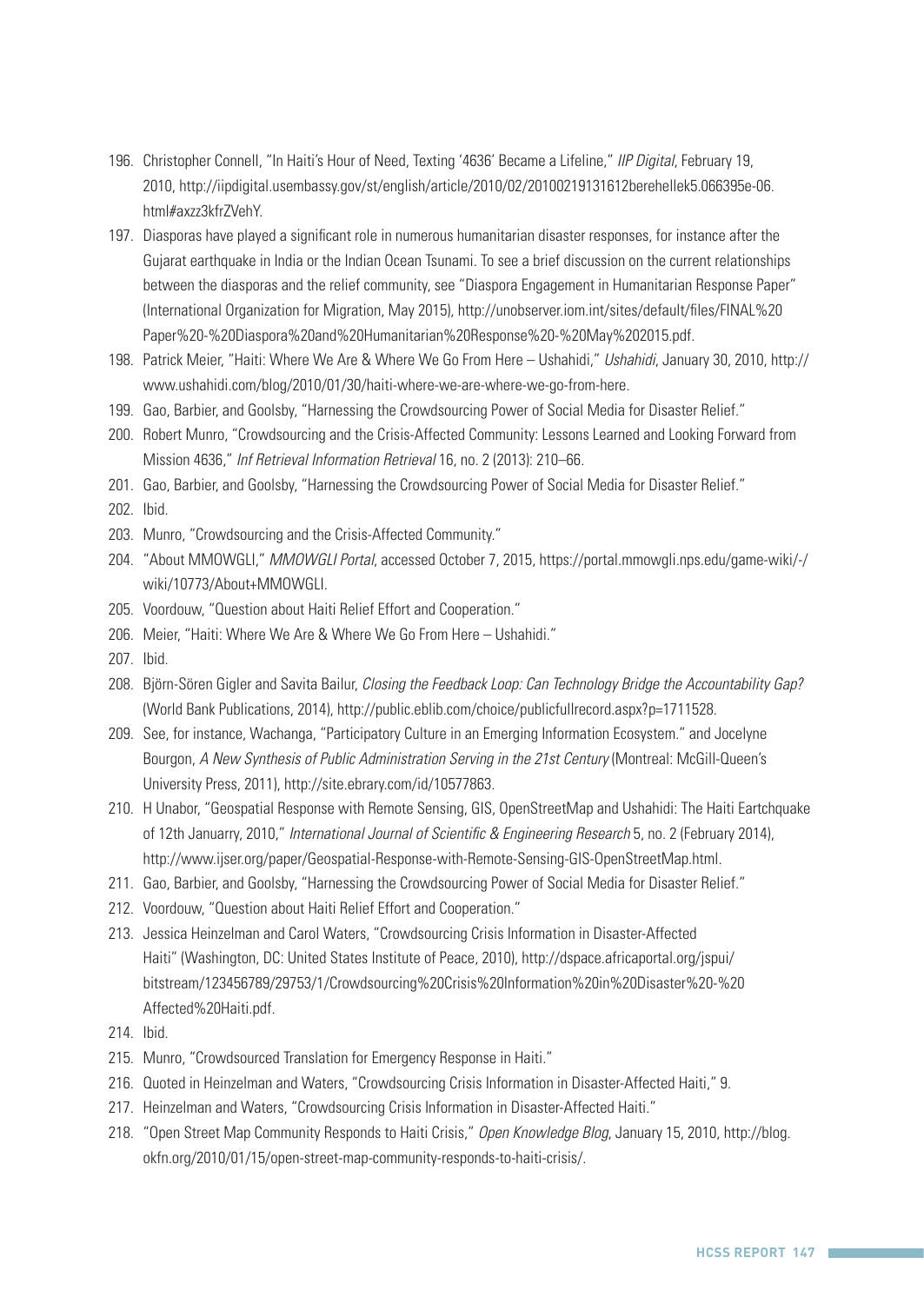- 219. "Student Initiatives," *The Fletcher School | Tufts University*, accessed September 15, 2015, http://fletcher.tufts. edu/Hitachi/Student-Initiatives.
- 220. Morrow et al., "Independent Evaluation of the Ushahidi Haiti Project."
- 221. Patrick Meier, "Haiti: Taking Stock of How We Are Doing Ushahidi," *Ushahidi*, February 7, 2010, http://www. ushahidi.com/blog/2010/02/07/haiti-taking-stock-of-how-we-are-doing; Heinzelman and Waters, "Crowdsourcing Crisis Information in Disaster-Affected Haiti."
- 222. See for instance Morrow et al., "Independent Evaluation of the Ushahidi Haiti Project." Booker, "Wiki Approaches to Wicked Problems."
- 223. Gao, Barbier, and Goolsby, "Harnessing the Crowdsourcing Power of Social Media for Disaster Relief."
- 224. F. A. Mora, "Innovating in the Midst of Crisis: A Case Study of Ushahidi," *Submitted for Publication to SAGE Convergence Journal*, 2011, http://www.researchgate.net/profile/Fernando\_Mora3/publication/231537244\_ Innovating\_in\_the\_midst\_of\_crisis\_A\_case\_study\_of\_Ushahidi/links/0fcfd506b9fdd4086b000000.pdf.
- 225. Booker, "Wiki Approaches to Wicked Problems."
- 226. Morrow et al., "Independent Evaluation of the Ushahidi Haiti Project."
- 227. Vericat, "Open Source Mapping as Liberation Technology."
- 228. Okolloh, "Ushahidi, Or'testimony'."
- 229. Morrow et al., "Independent Evaluation of the Ushahidi Haiti Project."
- 230. Patrick Meier, "We Are The Volunteers of Mission 4636 Ushahidi," *Ushahidi*, January 27, 2010, http://www. ushahidi.com/blog/2010/01/27/we-are-the-volunteers-of-mission-4636.
- 231. Shadrock Roberts and Karen Payne, "Operationalizing VGI for Humanitarian Response: Is It Possible and What Does It Mean," in *Association of American Geographers Conference on Volunteered Geographic Information*, 2011, http://vgi.spatial.ucsb.edu/sites/vgi.spatial.ucsb.edu/files/file/aag/Roberts\_abstract.pdf.
- 232. Morrow et al., "Independent Evaluation of the Ushahidi Haiti Project."
- 233. Friederike Schultz, Sonja Utz, and Anja Göritz, "Is the Medium the Message? Perceptions of and Reactions to Crisis Communication via Twitter, Blogs and Traditional Media," *Public Relations Review Public Relations Review* 37, no. 1 (2011): 20–27.
- 234. Unabor, "Geospatial Response with Remote Sensing, GIS, OpenStreetMap and Ushahidi: The Haiti Eartchquake of 12th Januarry, 2010."
- 235. Gao, Barbier, and Goolsby, "Harnessing the Crowdsourcing Power of Social Media for Disaster Relief."
- 236. Morrow et al., "Independent Evaluation of the Ushahidi Haiti Project."
- 237. Quoted in Ibid., 16.
- 238. Morrow et al., "Independent Evaluation of the Ushahidi Haiti Project."
- 239. Munro, "Crowdsourcing and the Crisis-Affected Community."
- 240. Morrow et al., "Independent Evaluation of the Ushahidi Haiti Project."
- 241. Munro, "Crowdsourcing and the Crisis-Affected Community."
- 242. Ibid.
- 243. Gao, Barbier, and Goolsby, "Harnessing the Crowdsourcing Power of Social Media for Disaster Relief."
- 244. Heinzelman and Waters, "Crowdsourcing Crisis Information in Disaster-Affected Haiti."
- 245. Francesco Mancini, ed., "New Technologies and Conflict Prevention in Sudan and South Sudan," in *New Technology and the Prevention of Violence and Conflict* (New York, NY: United Nations Development Programme; United States Agency for International Development; International Peace Institute, 2013), 71–86.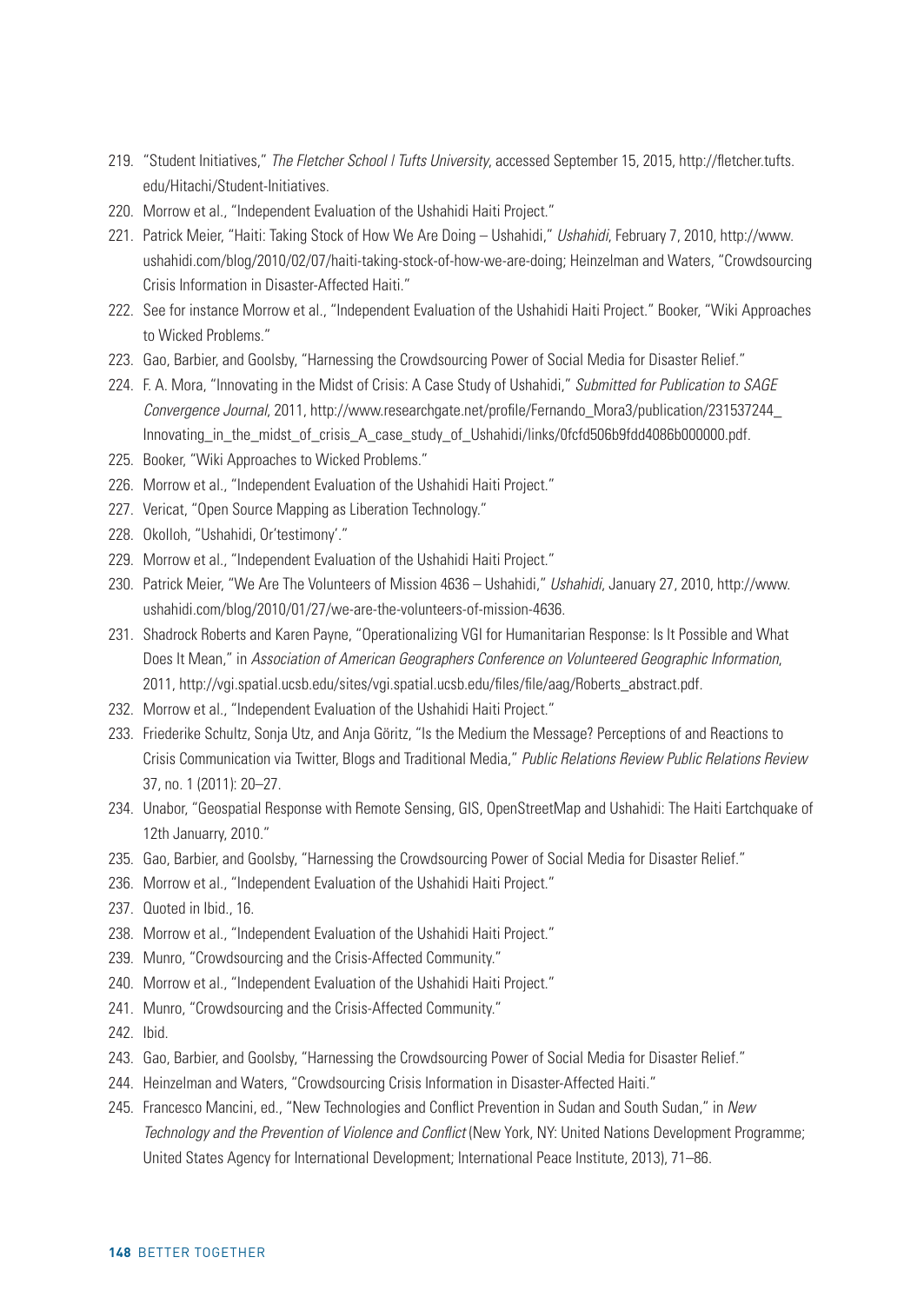- 246. Francesco Mancini, ed., "Early Warning and the Role of New Technologies in Kenya," in *New Technology and the Prevention of Violence and Conflict* (New York, NY: United Nations Development Programme; United States Agency for International Development; International Peace Institute, 2013), 42–55.
- 247. Francesco Mancini, ed., "Using Information and Communication Technologies for Violence Prevention in Latin America," in *New Technology and the Prevention of Violence and Conflict* (New York, NY: United Nations Development Programme; United States Agency for International Development; International Peace Institute, 2013), 28–41.
- 248. Francesco Mancini, ed., "Big Data for Conflict Prevention: New Oil and Old Fires," in *New Technology and the Prevention of Violence and Conflict* (New York, NY: United Nations Development Programme; United States Agency for International Development; International Peace Institute, 2013), 4–27.
- 249. Ibid., 20.
- 250. Mora, "Innovating in the Midst of Crisis."
- 251. Morrow et al., "Independent Evaluation of the Ushahidi Haiti Project."
- 252. Heinzelman and Waters, "Crowdsourcing Crisis Information in Disaster-Affected Haiti."
- 253. Vidya Spandana, "Bittersweet Farewell to SwiftRiver Ushahidi," *Ushahidi*, December 8, 2014, http://www. ushahidi.com/blog/2014/12/08/bittersweet-farewell-swiftriver.
- 254. Sophie Shepard, "Designing the Front-End of Ushahidi V3 Ushahidi," *Ushahidi*, February 25, 2015, http://www. ushahidi.com/blog/2015/02/25/designing-the-front-end-of-ushahidi-v3.
- 255. Daudi Were, "Ushahidi Version 3.0 Is Here Ushahidi," *Ushahidi*, August 19, 2015, http://www.ushahidi.com/ blog/2015/08/19/ushahidi-version-3-0-is-here.
- 256. Patrick Meier, "Introducing Ushahidi SWAT Ushahidi," *Ushahidi*, August 1, 2011, http://www.ushahidi.com/ blog/2011/08/01/introducing-ushahidi-swat/.
- 257. Galya B. Ruffer, "What Ushahidi Can Do to Track Displacement," *Forced Migration Review*, no. 38 (oktober 2011): 25–26.
- 258. Heinzelman and Waters, "Crowdsourcing Crisis Information in Disaster-Affected Haiti."
- 259. Ibid.
- 260. Ibid.
- 261. Shadrock Roberts, "Supporting Online Volunteer Response to the Nepal Earthquake Ushahidi," *Ushahidi*, April 25, 2015, http://www.ushahidi.com/blog/2015/04/25/supporting-online-volunteer-response-to-the-nepalearthquake.
- 262. Ibid.
- 263. Angela Oduor Lungati, "Connecting Digital Networks to Strengthen Electoral Processes: A NEW SIGN OF HOPE," *Ushahidi*, April 24, 2015, http://www.ushahidi.com/blog/2015/04/24/connecting-digital-networks-to-strengthenelectoral-processes-a-new-sign-of-hope.
- 264. Roberts, "Supporting Online Volunteer Response to the Nepal Earthquake Ushahidi."
- 265. Ibid.
- 266. E. B. Boyd, "State Department Is Trying To Make A Thousand Ushahidis Bloom," *Fast Company*, accessed September 15, 2015, http://www.fastcompany.com/1751308/state-department-trying-make-thousand-ushahidisbloom.
- 267. Ibid.
- 268. For a list of "deployments of the week" on the Ushahidi's wiki website, see Heather Leson, "Deployments of the Week," *Ushahidi Wiki*, 2015, https://wiki.ushahidi.com/display/WIKI/Deployments+of+the+Week.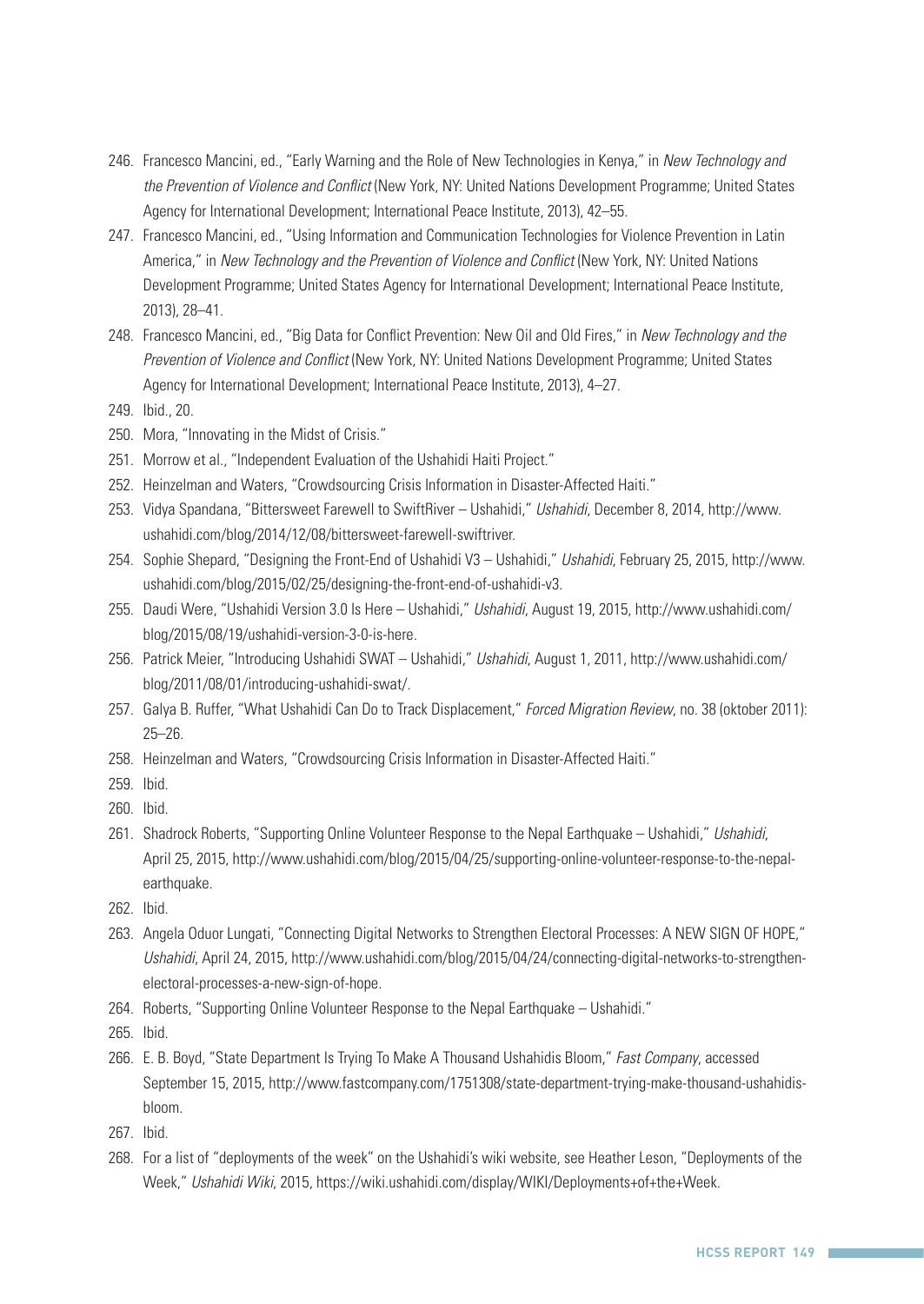- 269. Clingendael and HCSS, " Internationale Materieelsamenwerking. Rapport ten behoeve van het Interdepartementaal Beleidsonderzoek (IBO) naar internationale samenwerking op het gebied van defensiematerieel", Janury 2015, bijlage 3 and 4.
- 270. Stephan De Spiegeleire et al., "Commentary," in *Bridging the Collaboration Gap: Results from a Global Defense Survey on Collaboration During Coalition Operations* (Somers, NY: IBM, 2009), https://www.ibm.com/ smarterplanet/global/files/us\_en\_us\_government\_gbe03231usen.pdf.
- 271. Many NGOs don't want to be (formally) associated with government agencies because it might put their impartiality – or the perception thereof – in jeopardy.
- 272. On this, see also Carlota Perez, *Technological Revolutions and Financial Capital: The Dynamics of Bubbles and Golden Ages* (Cheltenham UK; Northampton MA USA: Edward Elgar Publishing, 2002); Mansel G. Blackford, *The Rise of Modern Business: Great Britain, the United States, Germany, Japan, and China* (UNC Press Books, 2012); David S. Landes, Joel Mokyr, and William J. Baumol, eds., *The Invention of Enterprise: Entrepreneurship from Ancient Mesopotamia to Modern Times* (Princeton, N.J.: Princeton University Press, 2012).
- 273. Richard R. Nelson, *Technology, Institutions, and Economic Growth* (Harvard University Press, 2005), 197.
- 274. Blackford, *The Rise of Modern Business*.
- 275. The term was introduced by a 2002 report by the U.S. National Science Foundation and Department of Commerce. See Mihail C. Roco and William Sims Bainbridge, eds., *Converging Technologies for Improving Human Performance: Nanotechnology, Biotechnology, Information Technology and Cognitive Science* (Dordrecht ; Boston, Mass: Kluwer Academic Publishers, 2003); Mihail C. Roco et al., *Convergence of Knowledge, Technology and Society: Beyond Convergence of Nano-Bio-Info-Cognitive Technologies* (Springer Science & Business Media, 2014).
- 276. On the crucial and growing importance of information, see James Gleick, *The Information: A History, a Theory, a*  Flood (HarperCollins UK, 2011).
- 277. "China Takes Lead On The 2015 Global 2000," *Forbes*, accessed October 26, 2015, http://www.forbes.com/ global2000/list/; "Fortune 500 – Fortune," 500, accessed October 26, 2015, http://fortune.com/fortune500/.
- 278. "the concept of loose coupling also holds tremendous promise in transforming how executives organize business processes, especially as they extend across global business enterprises" (Hagel, Brown, The Joy of Flex)"